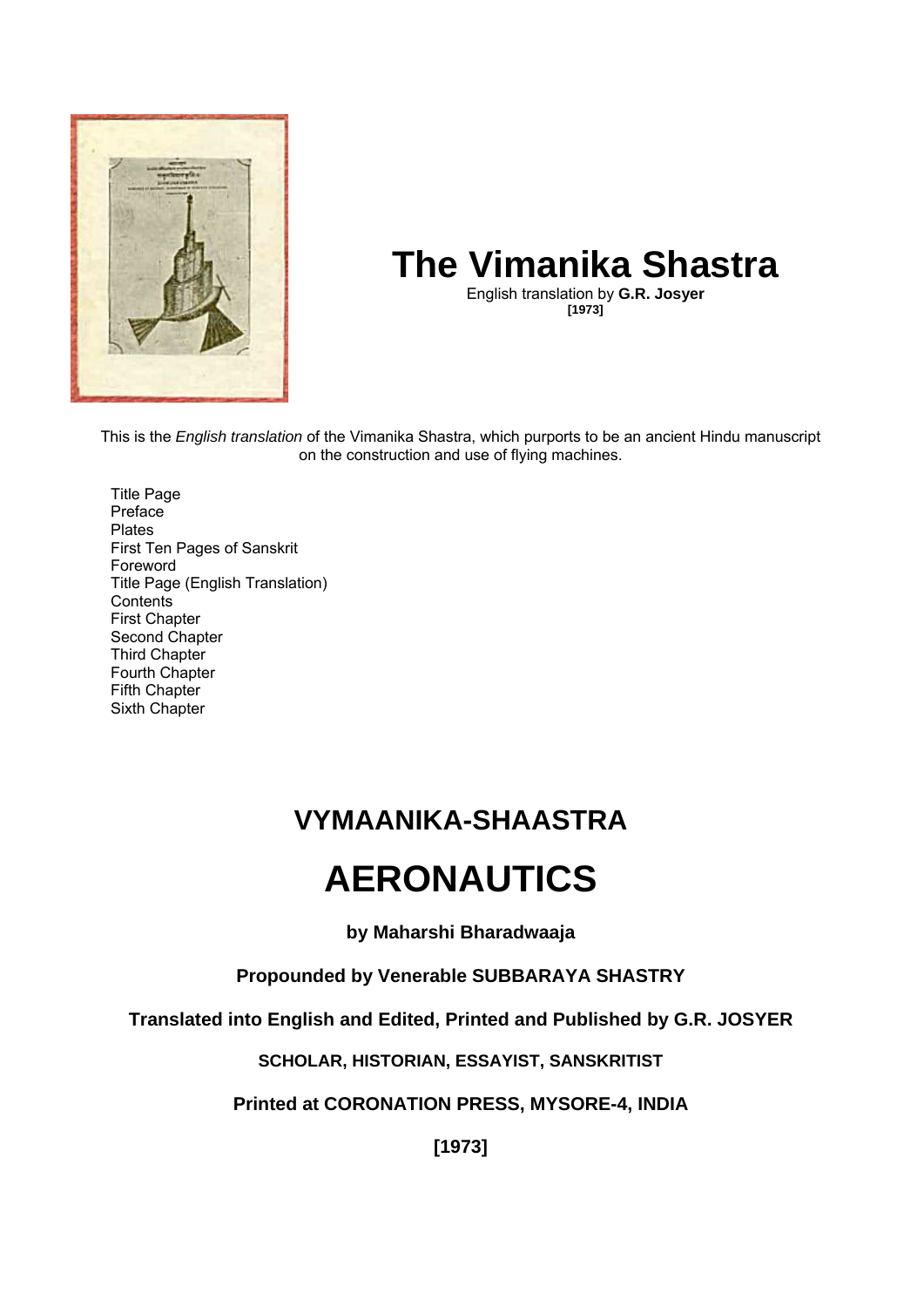#### NOTICE OF ATTRIBUTION

This text is NOT in the public domain in any country. This e-text has been posted for archival and research purposes only and must not be exploited commercially. Any other uses may be subject to International Copyright law.



# **PREFACE**

#### by **John Bruno Hare**

*Have I lost my mind?* This was the first reaction when I saw this listed for sale at the used book site, ABEBooks. I had heard rumors of this book for years, but for a long time I thought it was like the *Necronomicon*, a book which doesn't exist except as an urban myth. Yes, you can buy a *Necronomicon* at amazon.com, but let's get real. You will *not* be shredded by shambling extra-dimensional entities if you do . . .

The *Vymanika Shastra*, however, is not a myth. In recent years, I had seen the English text reproduced in Vimana Aircraft of Ancient India & Atlantis, published by *Adventures Unlimited*, which I highly recommend for the fascinating background material on vimanas. However, that edition waffles a bit as to when the VS was actually first published. It also omits the first half of the book, consisting of over a hundred pages of Sanskrit, which, in my mind at least, is the most notable part of the book. And the original edition is almost unobtainable. Now I was face to face with an offer to purchase a first edition, at \$160. That is probably on the low side; probably because the book looks so terrible, but (as will become clear below) that is probably the case with any copy of the 1973 edition. So I didn't hesitate.

The story of this book is as follows: sometime in the period just before World War I, a Brahman named Pandit Subbaraya Sastry began to dictate previously unknown texts in Sanskrit which purported to contain ancient Indian technological knowledge. He in turn, credited a Vedic sage named **Maharshi Bharadwaja**, as well as other Rishis who appear in legitimate Hindu texts.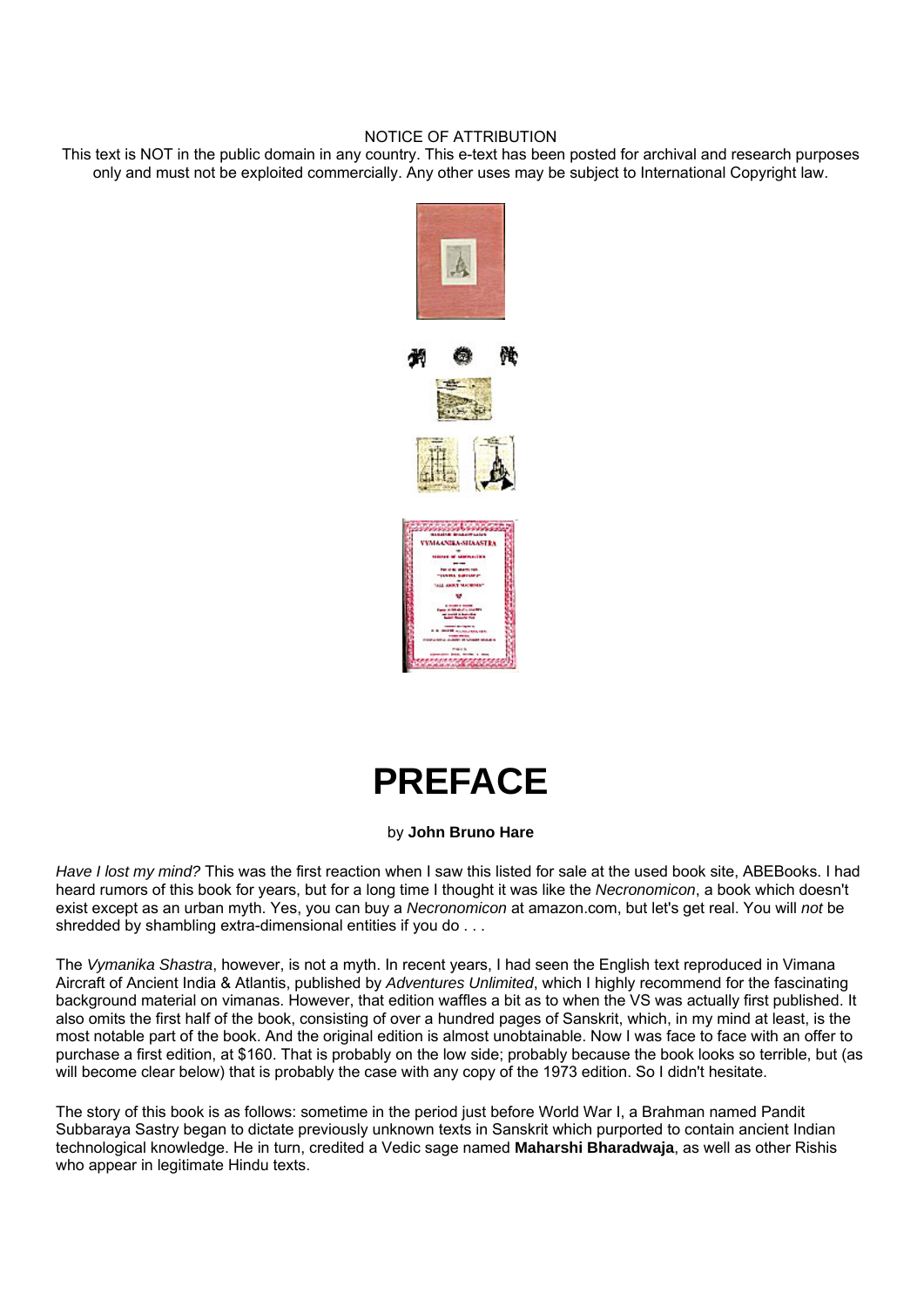One of these 'channeled' texts was, on its face, a technical manual for the construction and use of 'vimanas,' the flying machines of the Vedic sagas. It is unclear as to whether any part of the present work was actually published in print at that time, even though it is implied in the introduction, so it is unclear whether it was published (in the legal sense) prior to 1923. The Sanskrit manuscript of the VS lay unpublished for over fifty years. In 1973, this text was published in a very limited edition by **G.R. Josyer**, along with a translation which he had produced over a twenty year period. In 1991, the English portion and the illustrations from the Josyer book were reprinted in the above-mentioned *Vimana Aircraft of Ancient India & Atlantis*.

It as if someone in the early 20th century wrote a 100 page book on ancient aircraft *in Biblical Hebrew* and attributed it to Moses and other prophets. However, the fact that the book was originally written in Sanskrit, while very impressive, isn't any indication of authenticity. Sanskrit is to some extent still a living language, used everyday in Hindu ritual. It is plausible that a well-educated high-caste Hindu from that period would be able to compose a Sanskrit text of this length given enough time.

If you are looking for an ancient manuscript on this fascinating topic, you'll need to keep on looking. The Vymanika Shastra was first committed to writing between 1918 and 1923, and nobody is claiming that it came from some mysterious antique manuscript. The fact is, there are no manuscripts of this text prior to 1918, and *nobody is claiming that there are*. So on one level, this is *not* a hoax. You just have to buy into the assumption that 'channeling' works.

Finally my copy of Josyer's book arrived. Instead of the holy grail of UFO bibliophiles, at first sight this book (selfpublished in India) looks like a defective vintage US high school yearbook. The binding is askew and the book is difficult to open. The first couple of signatures are printed on slick paper, and the remainder on much lower grade which is quickly browning. For some reason it is bound in cheerful pink silk with what appears to be a photocopy of one of the illustrations glued to the front center. There is no printing on the spine or either cover. Frankly, nobody would look at it twice at a garage sale. It is no wonder that a large quantity of the 1973 print run ended up dumped in a root cellar in Bangalore (which made it even rarer).

So, does it live up to its billing? Yes, and no. There is an intriguing list of **Vimana** capabilities, particularly what we today call countermeasures, This includes means to view remote images on screens, listen to remote sounds, disguise the vimana as clouds or other images, create terrifying sounds, and so on. There is an extensive discussion of the various types of vimanas and their construction, including some that can double as boats or submarines. There are discourses on the structure of the atmosphere, aeronautic hazards and how to avoid them, and even a section on diet and clothing for aviators! Of interest is the discussion of flying through the various yugas (epochs): in the earliest, most spiritual yuga, people could fly without any mechanical contrivances.

On the other hand, there is no exposition of the theory of aviation (let alone antigravity). In plain terms, the VS never directly explains how vimanas get up in the air. The text is top-heavy with long lists of often bizarre ingredients used to construct various subsystems. This includes items such as monkey skin, eagle bones, sea-foam, and many that are only named in Sanskrit. Often the recipes are a mix of plant, animal and mineral ingredients, and involve mixing these ingredients and cooking them at high temperature in a furnace shaped like an animal, such as a frog. One wonders whether we are talking about metallurgy here, or some kind of alchemy. Most of the systems are described as mechanical devices, powered by steam, electricity or even solar power; a number literally involve smoke and mirrors.

There is nothing here which Jules Verne couldn't have dreamed up, no mention of exotic elements or advanced construction techniques. The 1923 technical illustration based on the text (all of which are reproduced here), are absurdly un-aerodynamic. They look like brutalist wedding cakes, with minarets, huge ornithopter wings and dinky propellers. In other words, they look like typical early  $20<sup>th</sup>$  century fantasy flying machines with an Indian twist. These illustrations do not (except in cross-section) resemble 'modern' **UFOs**. Nor do they look like ancient portrayals of vimanas, for that matter.

However, even if this book is an elaborate modern creation, it doesn't invalidate the mystery of vimanas. Vimanas *are* widely described in the genuine ancient texts such as the Ramayana and Mahabharata, as well as other later texts such as the dramas of Kalidasa. They are not metaphors or hyperbole, nor do you have to be a god to own or ride one as in other mythologies. They are treated as manufactured, physical objects, even if portrayed as fanciful flying houses, invested with magical powers of levitation. Sometimes they are simply employed as a plot device to get characters from one end of India to the other quickly. Often they are portrayed as weapons of war. Also compelling, in my mind, are the descriptions of ancient Indian weapons that bear a striking resemblance to artillery, mechanized infantry, chemical, biological, and nuclear weapons, as well as high powered lasers or other energy beams. So there are abundant mysteries to explore in the ancient texts, which you can do at sacred-texts' Hindu texts area.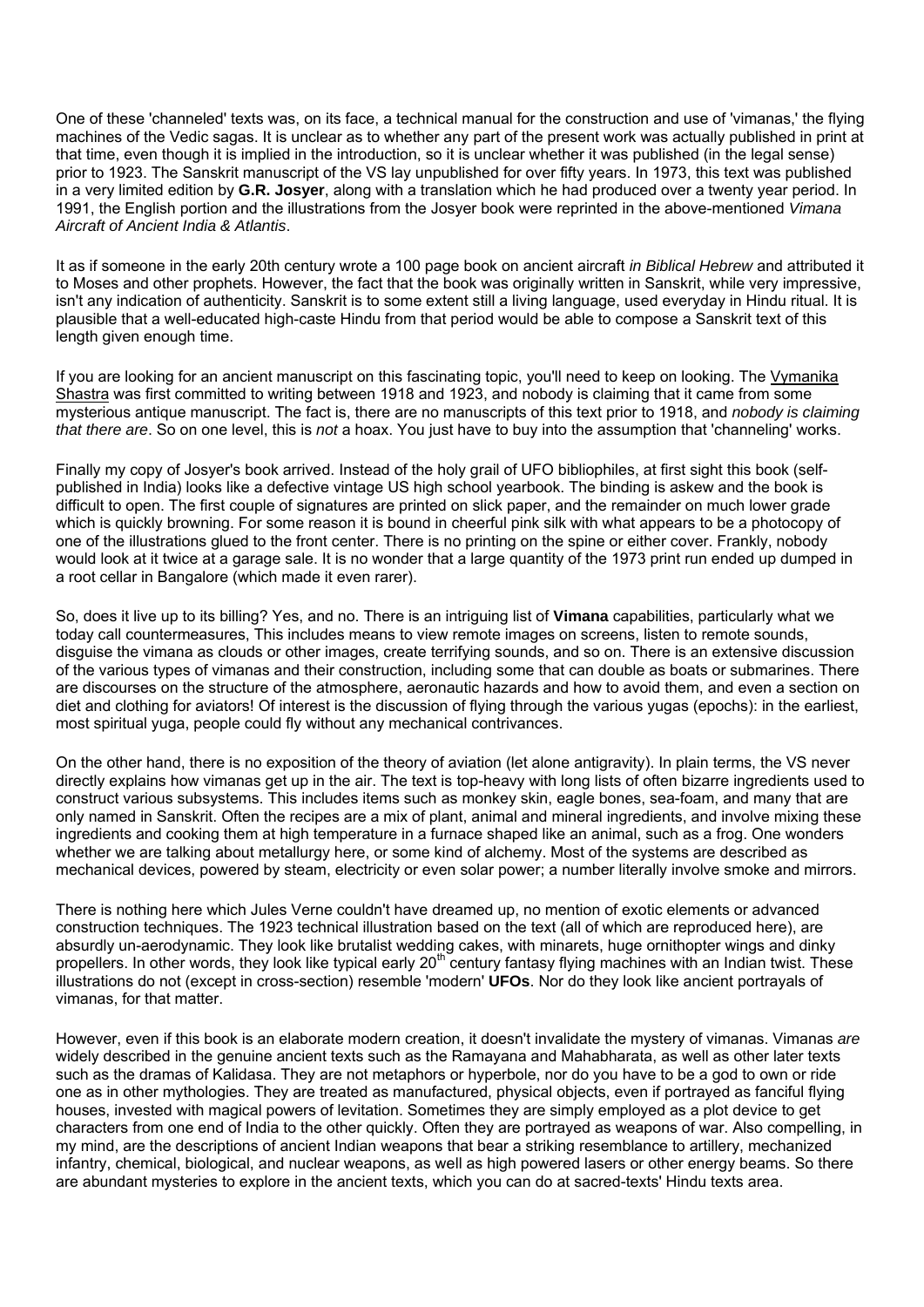So what have we learned?

**1)** this book does exist

**2)** there is extensive Sanskrit text in it, all written very recently

**3)** the English portion is all about vimanas

It does beg the question: what does the Sanskrit portion of this book actually contain? Not personally able to read Sanskrit, I await a critical edition of this work with an independent translation into English.

There is one other question about this book, namely its copyright status. Formally, this book is still under copyright, not only in the United States but in every other country (including India). However, that is only half the story. I decided to call up *Adventures Unlimited* and ask them what they knew. I was surprised when I found myself talking to their founder, David Hatcher Childress. Mr. Childress told me that although they had published the Josyer text in his *Vimana* book without any clearance since 1991, no claimant had ever turned up, even though it had gone through several editions. He also said that he had no objection to it being posted at sacred-texts.

It is my belief, therefore, that this is an orphaned copyright. This is not surprising since the introduction mentions that Josyer was 81 when he began to publish the book (so he is presumably dead in 2005), and his oldest son also died tragically prior to its publication. So for this reason I've decided to relax my usual procedures and go ahead and post this text, due to the rarity and cultural significance of this book.

This page (c) 2005, **John Bruno Hare**

April 21, 2005, Santa Cruz, CA.

# **PLATES**

NOTE: In the book, these plates follow the English translation. These are the best available images; some of the originals are slightly illegible due to poor printing.





**BURNA VIMANA State** ÷

1. Rukma Vimana: Profile 2. Rukma Vimana: Plan of Base or Pitha



5. Sundara Vimana: Vertical Section 6. Sundara Vimana: Plan of Pitha (Base)



E

**VIMANA** 









4. Rukma Vimana: Vertical Section

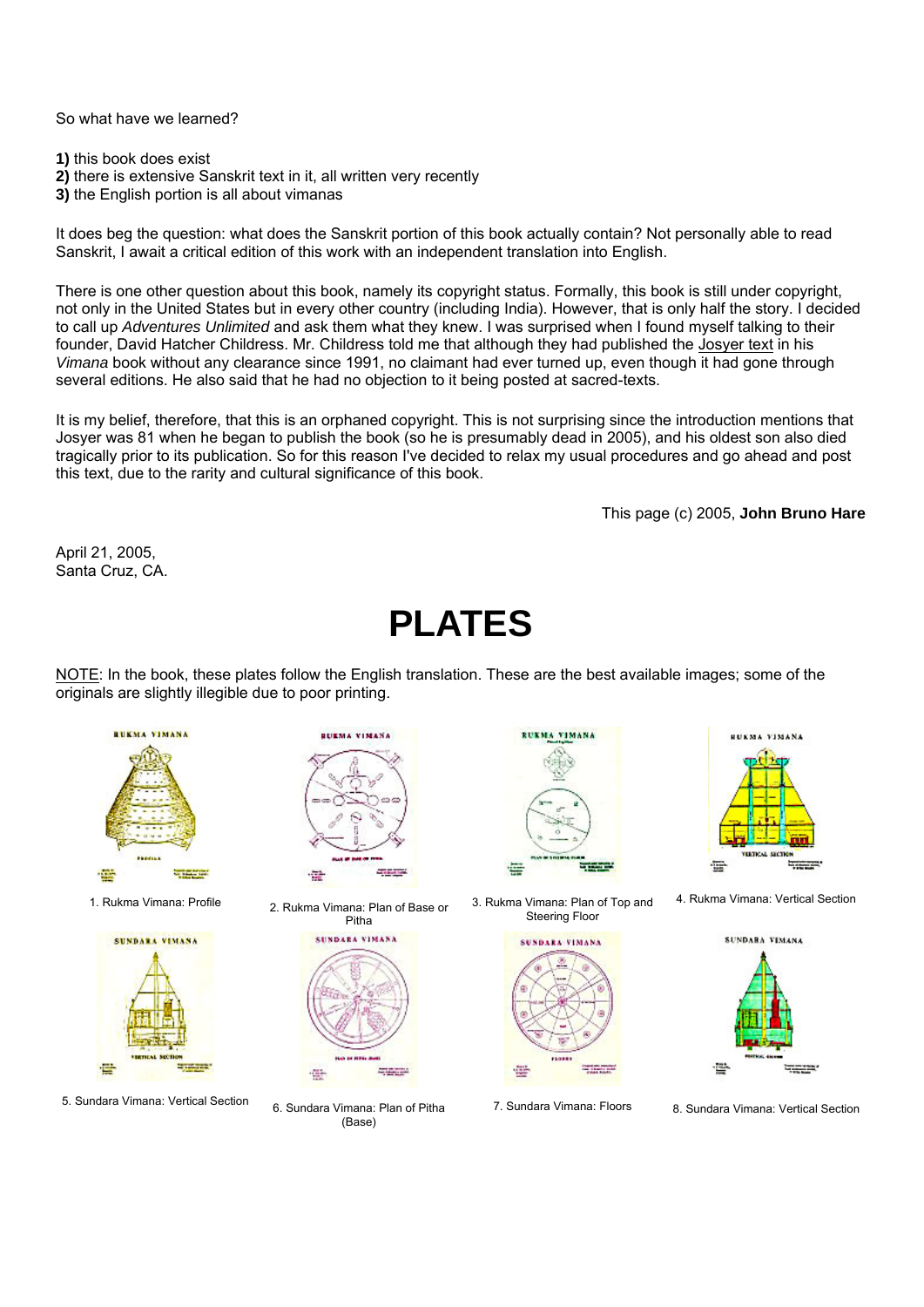

9. Tripura Vimana: Cross Section



13. Shakuna Vimana: Vertical Section (Lengthwise)



10. Electric Power Generator: Sectional Elevation



14. Shakuna Vimana: Vertical Section (Crosswise)



14 (verso). Shakuna Vimana: Location of Yantras [Caption]



11. Electric Power Generator: Top View and Elevation Plan



15. Shakuna Vimana: Vertical Section at the Wing Joint



12. Tripura Vimana: Perspective and Vertical Section



16. Shakuna Vimana: Horizontal Section--Lengthwise

# **FIRST TEN PAGES OF VYMAANIKA SHASTRA IN SANSKRIT**

The following are page images of the first ten pages of the Sanskrit text of the Vymaanika Shastra.

Due to space considerations, we can't post all of the Sanskrit page images at this time. However, this excerpt will allow Sanskrit readers to compare a portion of the Sanskrit with Josyer's English translation.

 $\circ$ pe stat **DESSERS PERSONA** Page 1 Page 2 Page 2 Page 3 Page 4 Page 5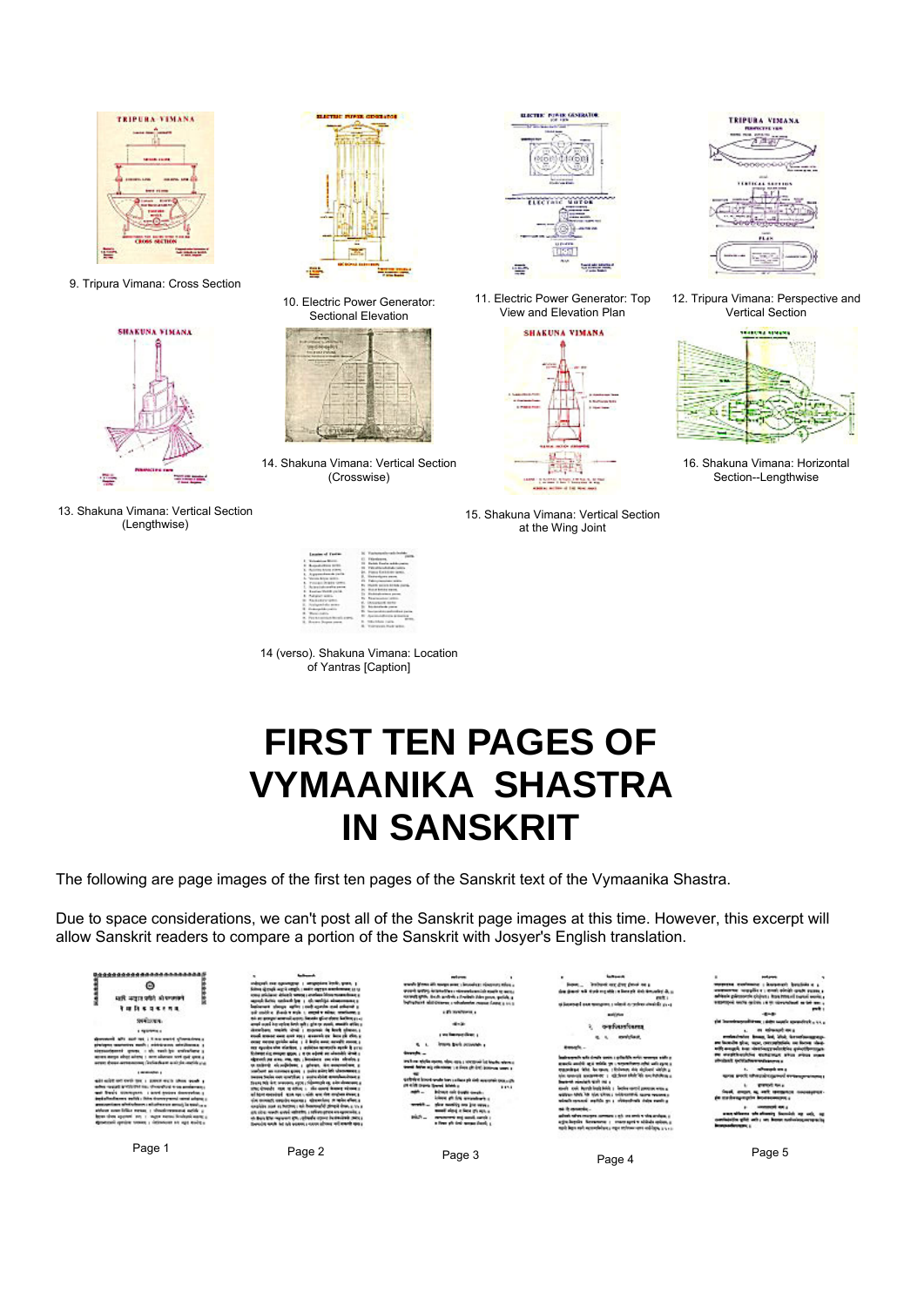Page 6 **Page 7** Page 7 Page 8 Page 9 Page 9 Page 10

# **FOREWORD**

On 25-8-1952 the Mysore representative of the Press Trust of India, Sri N. N. Sastry, sent up the following report which was published in all the leading dailies of India, and was taken up by Reuter and other World Press News Services:

"Mr. G. R. Josyer, Director of the International Academy of Sanskrit Research in Mysore, in the course of an interview recently, showed some very ancient manuscripts which the Academy had collected. He claimed that the manuscripts were several thousands of years old, compiled by ancient rishis, Bharadwaja, Narada and others, dealing, not with the mysticism of ancient Hindu philosophy of Atman or Brahman, but with more mundane things vital for the existence of man and progress of nations both in times of peace and war.

"Mr. Josyer's manuscripts dealt in elaborate detail about food processing from various indigenous materials like grass, vegetables and leaves for human consumption, particularly during times of famine.

"One manuscript dealt with Aeronautics, construction of various types of aircraft for civil aviation and for warfare. He showed me plans prepared according to directions contained in the manuscript on Aeronautics of three types of aircraft or Vimanas, namely, Rukma, Sundara and Shakuna Vimanas. Five hundred slokas or stanzas dealing with these go into such intricate details about choice and preparation of metals that would be suitable for various parts of vimanas of different types, constructional details, dimensions, designs and weight they could carry, and purposes they could be used for.

"Mr. Josyer showed some types of designs and drawing of a helicopter-type cargo-loading plane, specially meant for carrying combustibles and ammunition, passenger aircraft carrying 400 to 500 persons, double and treble-decked aircraft. Each of these types had been fully described.

"In the section giving about preparation and choice of metals and other materials that should go into such construction of aircraft, details were specified that the aircraft, (these metals are of 16 different alloys), must be "unbreakable, which cannot be cut through, which would not catch fire, and cannot

p. ii

be destroyed by accidents." Details as to how to make these vimanas in flight invisible through smoke screens are given in Vimanasastra of Maharshi Bharadwaja.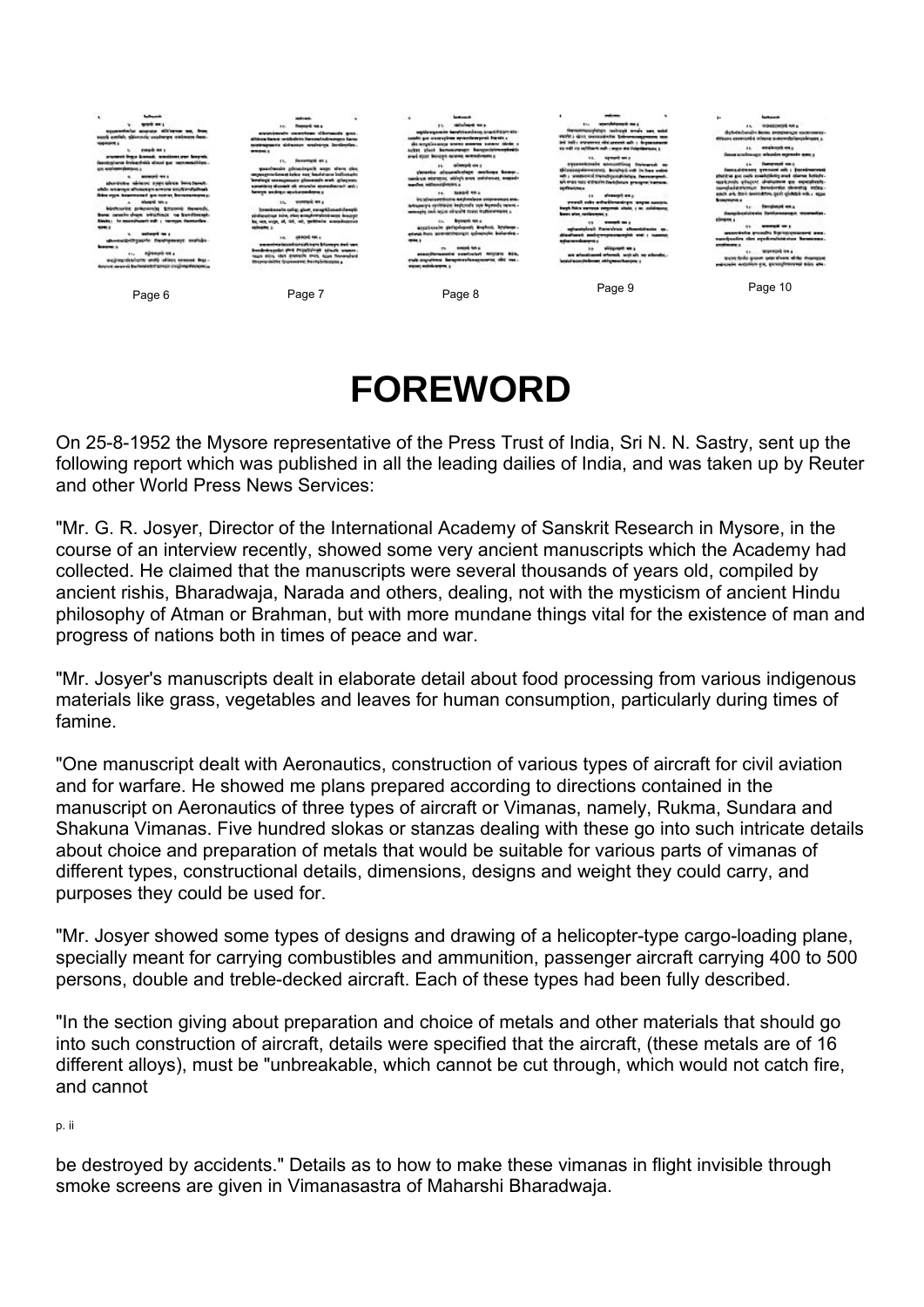"Further description and method of manufacturing aircraft, which will enable pilots not only to spot enemy aircraft, but also to hear what enemy pilots in their planes were speaking, on principles akin to radar, have all been given in elaborate detail with suitable explanatory notes. There are eight chapters in this book which deal with construction of aircraft, which fly in air, go under water, or float on water.

### **TRAINING OF PILOTS**

"A few slokas deal with qualifications and training of pilots to man these aircraft. These ancient types of aircraft are provided with necessary cameras to take pictures of approaching enemy planes. Yet another set of slokas deals with the kind of food and clothing to be provided for pilots to keep them efficient and fit in air flying conditions.

"Mr. Josyer said he was attempting to publish these manuscripts suitably translated in English.

"Another manuscript dealt with ancient Indian architecture, fully illustrated to facilitate construction. This treatise is ascribed to Maharshi Narada, and gives elaborate details about choice of constructional material for various types of buildings, even 15 storeys high. Sectional drawing has also been provided. A few chapters deal with construction of villages, cities and towns, fortresses, palaces and temples. This manuscript is full of plans and engineering constructional details to guide engineers.

"Yet another manuscript from which Mr. G. R. Josyer read out passages referred to preparation of imitation diamonds and pearls. He also showed me another remarkable manuscript which deals in detail about food processing for invalids, for youth and for old and debilitated persons."

A mild avalanche of letters blew towards us during the following days from all over India. One of the first was from James Burke of "Life International", from Delhi asking if he could come and see the Mss. We replied, "Please wire 1000 dollars, and then come." He was taken aback, and wrote that he thought people here felt honoured by being mentioned in "Life International,"

p. iii

but that we seemed to be different. We did not reply. Now James Burke is dead; and great "Life International" also is no more! Such is human evanescence!

Miss Jean Lyon, journalist of Toronto and New York, wrote from Delhi that she would visit us. She came and saw the Mss, and recorded her interview with us in her book "Just Half a world Away" in a chapter headed "Science by Sutras", concluding with the charge that we were guilty of a rabid nationalism, seeking to wipe out everything since the Vedas!

That is no way for a journalist to judge persons. We only hold that for Indians, or others, to wipe out the Vedas is absurd! We are neither rabid, nor national. God has created the Earth like a round ball, all its contents forming one compact unit, not a hundred and odd broken units as in the League of Nations. Only in maps is the earth shown broken into 2 hemispheres. If you actually break the Earth into 2 hemi-spheres, you will be having Doomsday!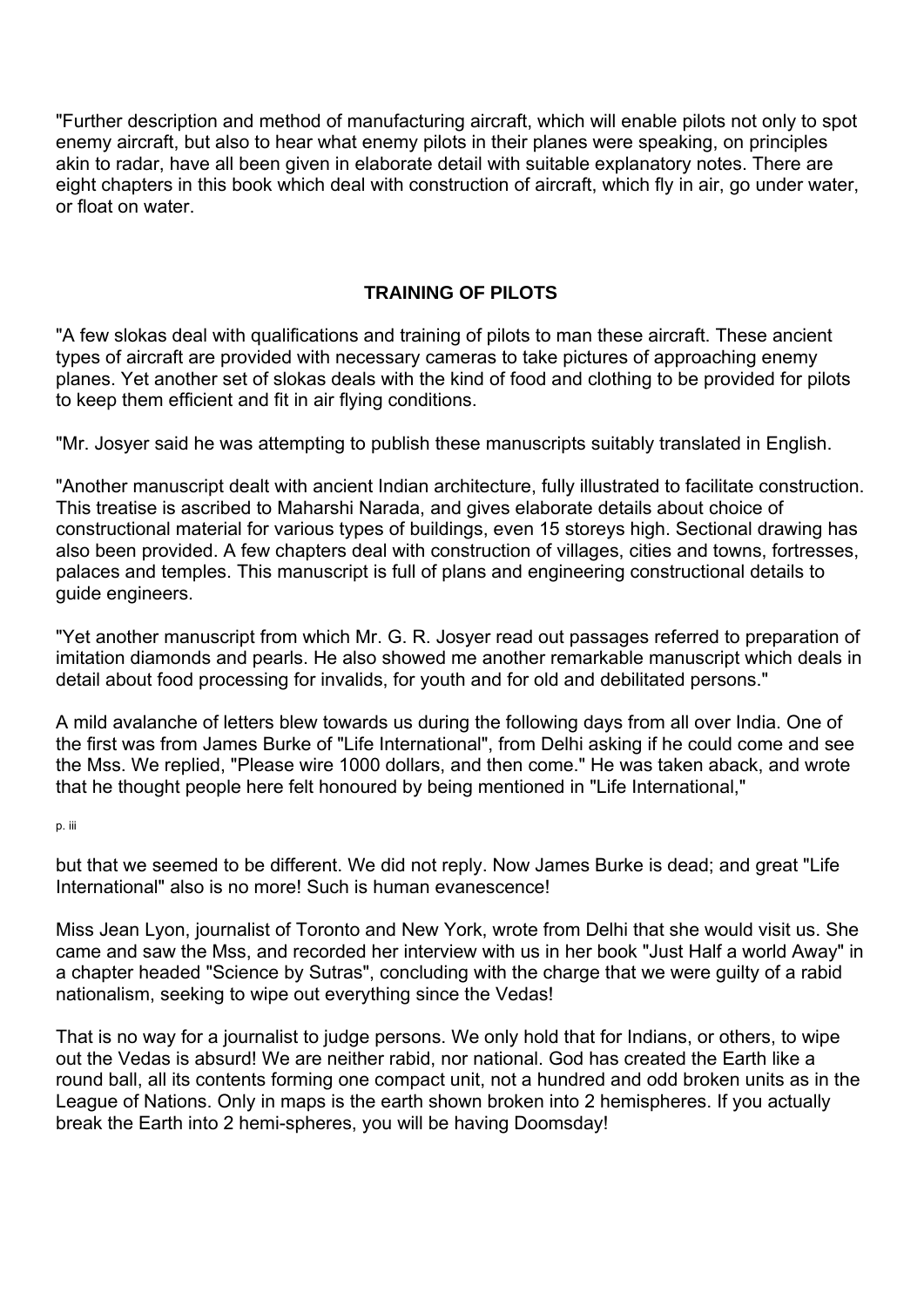Ours is not nationalism, rabid or tame, but one world humanism, or world-citizenship. That should not shock Miss Jean Lyon.

Others who wrote to enquire with excited wonder were Governor R. R. Diwakar of Behar, Maharaja of Kashi, Dr. Trivedi of "Searchlight," Patna, Professor Dwivedi of Gorakhpur, Professor Chauhan of Seoni, Professor Theeanee of Madras, Swamy Chaitanya of Mussoorie, H. R. Sharma of Phagwara, Harit Krishna Deb of Calcutta, R. B. Lal of Allahabad, P. S. Bharathi of Ootacamand, Miss McIntyre of Bangalore, M. V. Sharma, Industrialist, Madras, D. V. Potdar of Poona, Raja A. K. N. Singh of Ramnagar, U. P., Rao Bahadur M.A. Rangaswamy, Patna, N. Anandalwar, Bangalore.

S. M. Sharma, editor, wrote in "Searchlight," Patna, "To an eminent Sanskrit scholar, Shri G. R. Josyer, Director of the International Academy of Sanskrit Research, Mysore, we owe the discovery of the manuscript on Vimanas by Maharshi Bharadwaja. Shri Josyer is already more than 70. Many Will share my hope and prayer that the Nehru Goverment would lose no time in acquiring the manuscript, which, according to my information, is most unique." Editor Sharma too is no more!

The Mss. came to us by Divine grace! When on 28-6-1951 we got H. H. the Maharaja of Mysore to inaugurate the International Academy

p. iv

of Sanskrit Research, evidently it was an auspicious occasion. The Academy has truly attained International fame, and has become known from one end of the globe to the other!

One of the guests coming from Bangalore for the ceremony brought a small manuscript in exercise book form containing the beginning of Maharshi Bharadwaja's "**Vymanika Sastra**." We were struck by it, and exhibited it along with our other Mss. in various stages of decay, to H. H. The Maharaja and Chief Minister K. C. Reddy and others when we took them round.

After the function the Mss. was returned to the guest, who gave it back to the custodian of Pandit Subbaraya Sastry's literary records, Sri Venkatrama Sastry, B.A., B.L., Advocate of the Bangalore Bar. Subsequently we contacted him, and on our promise of doing our best to publish them, he was good enough to let us have copies of some of the manuscripts. The message of the Press Trust of India was with reference to them. The fan mail resulting therefrom brought enquiries from personages such as Air Commodore Goyal of the Western Command, Bangalore, The Editor of the Kesari and Mahratta, Poona, Major Gadre of Saraswati Mahal, Tanjore, Minister A. G. Ramachandra Rao, Bangalore, Sri Swamy of Bhandarkeri Mutt, M. G. Seth, Bombay, P. D. Padam Chand, Delhi, P. M. Kabali, Bombay, Aeronautical Society of India, Ministry of Scientific and Cultural Affairs, Delhi, the Director General of Civil Aviation, the Hindustan Aircrafts, Ltd.

We then commenced printing the original in Sanskrit, and had made some progress, when suddenly there came a harsh letter from the donor, Sri Venkatrama Sastry, accusing us of exploiting the manuscripts for our personal benefit. Having had no such idea ourselves, it evoked disgust, and we replied that he could take back the manuscripts, and discontinued the printing!

But then letters continued to come from far away, from estimable men avidly interested in the manuscript, and organs of learned Associations and books by scholars of the abstruse began to quote us as intending to bring out the publication. Seigfried Hansch, Deschenes, Canada, Hans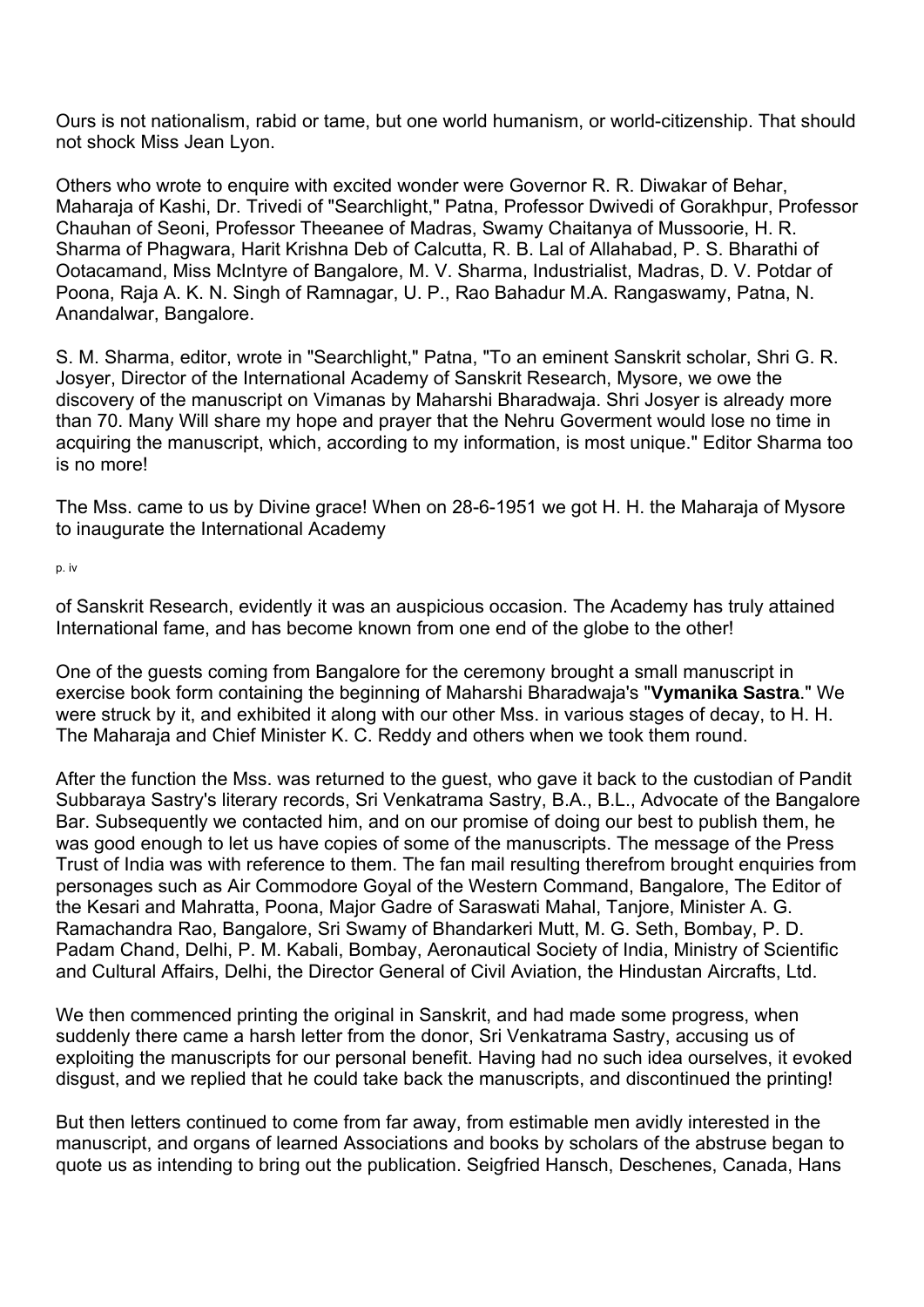Krefft, Berlin, Blaes-Gustaf-Nordquist, Stockholm, Sweden, Bjorn Loven, Innsbruck, Austria, Joachim Rothaner, Kellerburg, Austria, Jan Wallgren, Stockholm, P. Salzmann de la Mar, Eskilstuna, Sweden, Hans-Werner-Von Engel, Bad Gadesberg, West Germany, Sten Lindgren, Stockholm, Lars Eric

p. v

[paragraph continues] Helin, Kalender, Gothenburg, Sweden, WM. Dawson & Sons, London, Charles Danois, Kristianstad, Sweden, James Alves, Sao Paulo, Brazil, Torbjorn Holmquist, Vetlanda, Sweden, Ernest Heinrich, Homburg, Klaus Aarsleff Jorgensen, Skellingsted, Denmark, Gosta Karlsson, Stockholm, Peter Bernin, Malmo, Sweden, Dr. Curtis J Mccall, Lake Worth, Florida, Robert Ashley Falk, Auckland, New Zealand, Terry W. Colvin, Evansville, U.S.A., Sven Bertil Hansson, Malmo, Sweden, Kjell Ericson, Borlonge, Maurice T. Caison, North Carolina, M. A. Gresham, Jr. Atlanta, U.S.A. Alan Y. Wilcox, Lauderdale, Florida, Strubes, Copenhagen, Demmark, Alan D. William, Downey, California, Stuve Sundquist, Uppsala, Bo H. Svensson, Sweden, Karen Kesti, Republic WA, U.S.A., Richard Watson, New South Wales, Australia, Ontario College of Art, Toronto, Canada, Dr. Jacq Eskens, Rotterdam, Netherlands, Bernin Co Moberg, Montmartre, Paris, L.S.U. Rydberg, Stockholm, Chairman, E. A. G. Mackay, British Unidentified Flying Object Research Association, London, Mrs. Annica Foxcraft, Transvaal, Oliver Williams, Weimar, Texas, Jan Swagermann, Ship "Johannra", Amsterdam, Robert B. Young, Jr. Radco Incorporated, Houston, Texas, Sam J. Lundwall, Askild and Karnekull, Stockholm, Dr. Cedric Leonard, Oklahoma, Gwendelholm, Stockholm, Michele Bonamici, Milan, Italy, Jose M. Fernandez, Goteborg, Sweden, President Lennort Lidfoss, Spectrum, Forlags, A. B. Danderyd, Sweden.

The "Clima Astral" of Brazil, "The Mexican News" of Mexico, The "Spectrum" and "Pursuit" of U.S.A. and three Swedish books on ancient and astral research, "Kulturer Fore Istiden" by Ivan Troing, "Forntidens Teknik" by H. Kjellson, and "Flygande Tefat" by Max B. Miller, reproduced our original descriptive leaflet, and announced that we expected to publish the remarkable volume. The Maharaja of Mysore invited us, and after offering Tea, wanted the Manuscript for being shown to Dr. Thacker, the National Scientist of India. We reminded him that Sanskritists were averse to parading knowledge before idle curiosity, and that the manuscript had to be translated into English and tested by research, and then only made available for the public gaze. Four scientist Doctors from the Indian Institute of Science, Bangalore, came with a letter of Introduction from the Head of The Department of Power Engineering, Dr. M.A. Tirunarayanan, and sought clarification from us!

It was as if the orange-shaped Earth had become a porcupine, and was shooting its quills at us from all sides, in order to goad us into the task, which we had been reluctant to take up as being too onerous for us!

p. vi

We had therefore to gather strength from the cumulative good-will of the world-wide public, and gird ourselves up for the strenuous undertaking.

To be really of value the volume had to include the Sanskrit original, its translation in English as demanded by western readers, and sketches showing the designs of the Vimanas for further clarification. It had to be a beautiful volume commensurate with the magnificence of its subject, and the high expectations of the public awaiting its publication.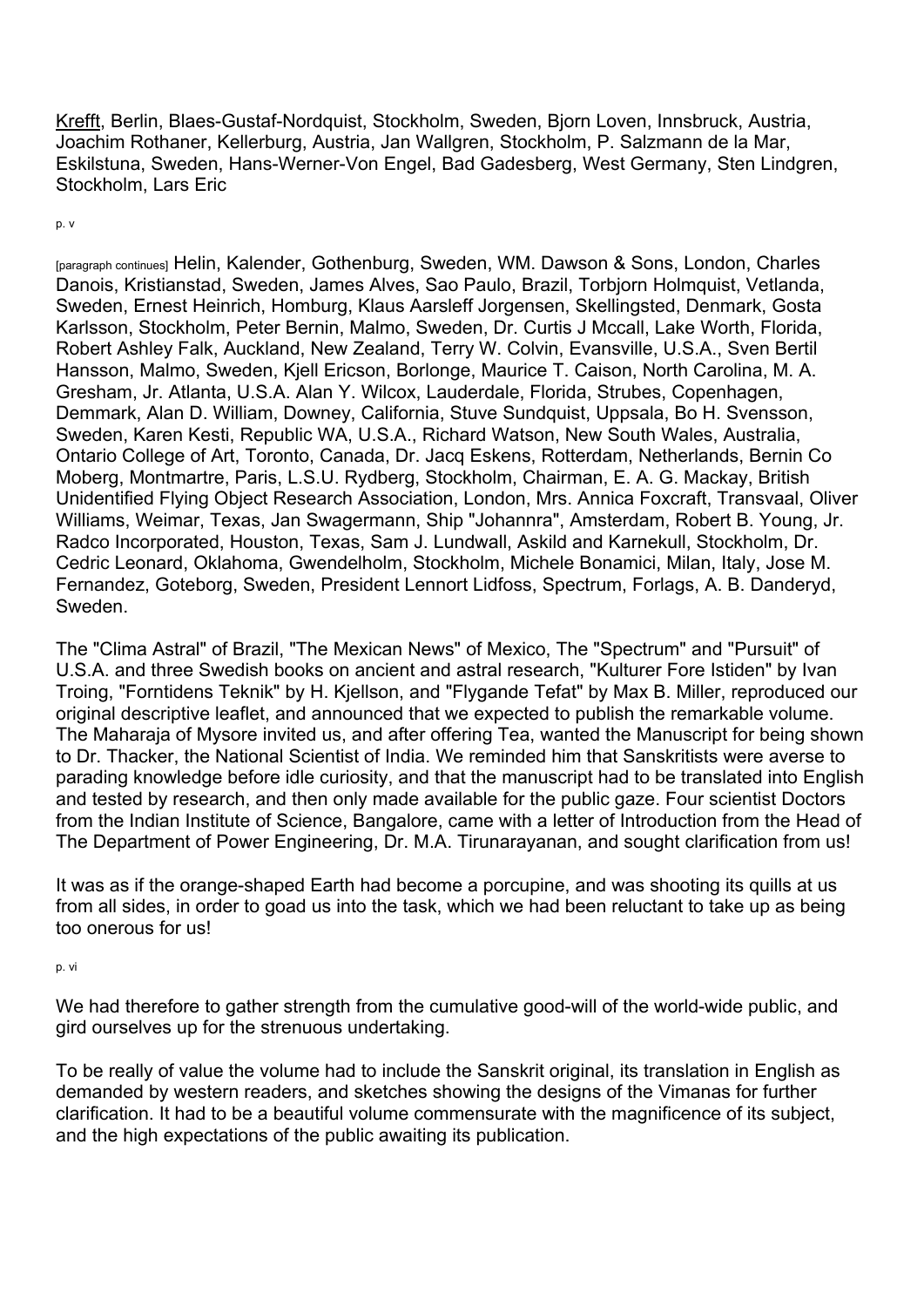Thus, at the age of 81 we had to sit up and translate the technical Sanskrit into readable English, and scrutinise the printing of both the Sanskrit and English, involving the strain of multiple proofreading. The finance required was considerable, and as no help was forthcoming, we had to scrape together the meagre savings of a life-time, procure needful printing equipment at mounting costs, engage labour at emergency rates, and at long last, with the help of Divine grace, are able to herald the birth of the volume, which has been in gestation for over ninety years!

"Vymaanika Shastra" consists of nearly 6000 lines, or 3000 verses of lucid Sanskrit, dealing with the construction of Vimaanas or Aeroplanes. That the vocabulary of ancient Sanskrit could in simple flowing verse depict the technical details with effortless ease is a tribute to the language, and the greatness of the author.

Maharshi Bharadwaja is an august name in the pantheon of Hindu Sages who recorded Indian civilization, in the spiritual, intellectual, and scientific fields in the hoary past. They transmitted knowledge from mouth to mouth, and from ear to ear, for long eras. Written transmission through birch-backs or palm-leaves, or home-made paper, are from this side of a thousand years. Even they are to be found in mangled forms owing to the depredation of time, weather and insect hordes. There is no-written material for the vast volume of Vedas, Upanishads, Shastras, and Puranas, which have come down for over 10000 years as a patrimony, not only for India, but for mankind in general. They remain imbedded in the ether of the sky, to be revealed--like television,- -to gifted mediums of occult perception.

Venerable Pandit Subbaraya Sastry, who has left the legacy of manuscript treasures including "Vymanika Shastra", was a simple, orthodox, intellectual

p. vii

[paragraph continues] Brahmin with spiritual gifts, who was esteemed by all who knew him, Englishmen and anglicised or educated Indians, in various walks of life.

He was a walking lexicon gifted with occult perception. His sole aim was to transmit his knowledge to posterity. He lived a life of poverty, like Socrates, and sought no gains for himself.

In 1885 Mr. B. Suryanarain Rao, B.Sc., M. R. A. S., distinguished Astrologer and Editor, first met him and became his devoted exponent. In 1911 he started a Magazine in Madras named "Bhowthika Kalaa Nidhi," or "Treasure house of physical sciences", and published extracts from the revelations of the venerable scholar. We are in possession of 6 issues of that rare Journal which came to us by Divine grace.

On 1-8-1918 he began to dictate "Vymanika Sastra" to Mr. Venkatachala Sarma, who took down the whole in 23 exercise books up to 23-8-1923.

That gave manuscript shape to Maharshi Bharadwaja's "Vymanika Sastra". Then by a flash of genius he engaged a draughtsman, and got drawings of some varieties of the Vimanas prepared under his instructions, which form an indispensable adjunct to the manuscript proper. That was in 1923. India was then under British rule. Gandhi's Non-co-operation movement was catching fire. And, it is said, Pandit Subbaraya Sastry was arrested! Yeoman efforts procured his release. But his activities had to remain confined. In 1928 he addressed a letter to the Maharaja of Darbbanga for aid in publication of the manuscripts. But the rich in India have got deaf ears, and warped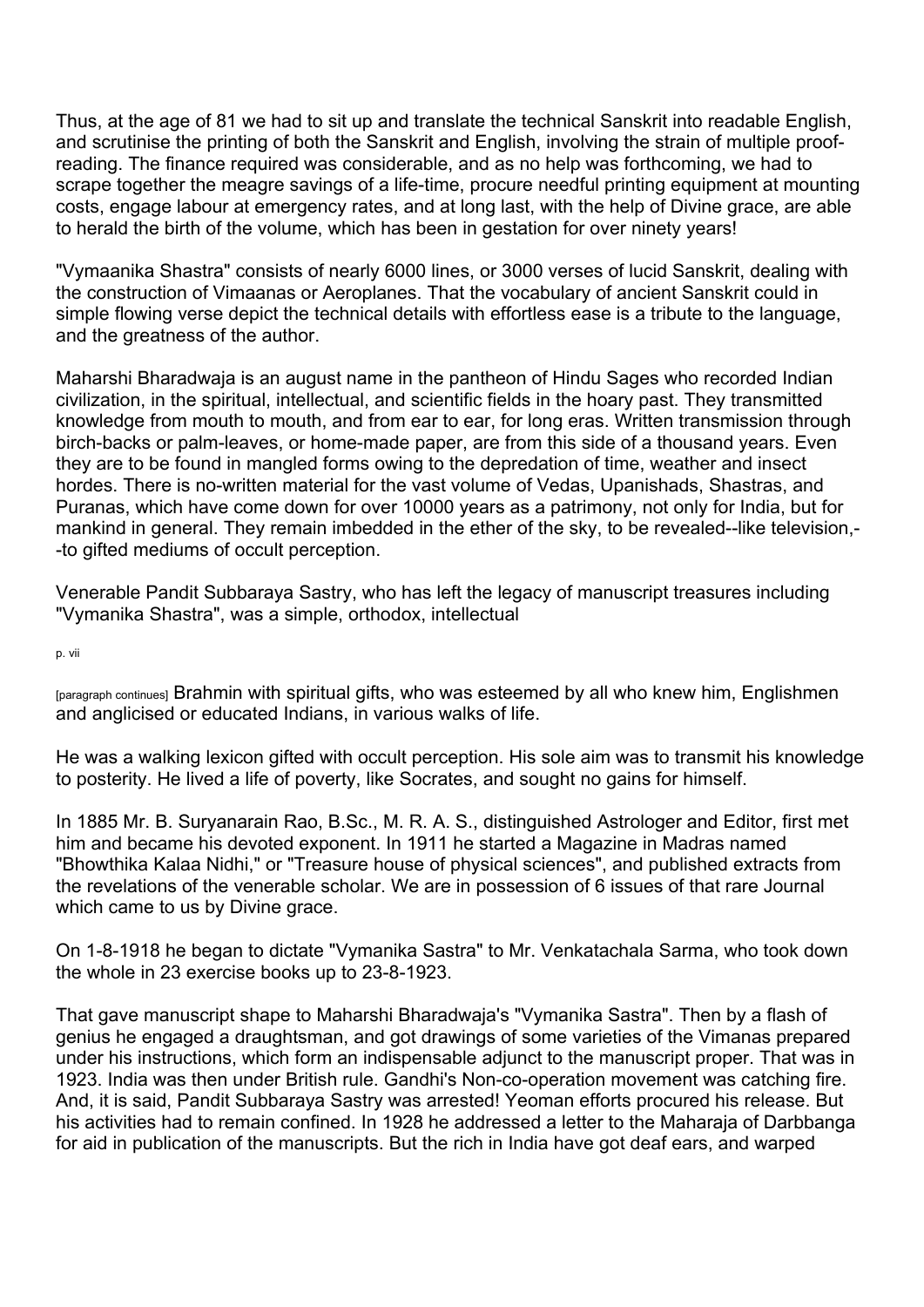minds! Then, disappointed and broken-hearted, in the early 30's, venerable Subbaraya Sastry passed out of this world, and left it the poorer thereby!

For some 20 years his literary treasures remained as under frigidaire, guarded by his daughter and young Mr. Venkatrama Sastry. Then the Unseen Powers began to play, and the manuscripts were released to light. And at last it has pleased God to enable us to present Maharshi Bharadwaja's "Vymanika Sastra" to the world's elite, and pay our tribute to the memories of Maharshi Bharadwaja and venerable Subbaraya Sastry.

We thank God for His gracious favour. We thank Mr. Venkatrama Sastry who made the manuscript available to us; our first son, G. S. Josyer, M.A., B.ED., who contacted Mr. Venkatrama Sastry and brought the Mss.,

p. viii

prepared it for the press, and even composed a portion of the Mss., and met an untimely death in the midst of his useful career; our younger son, G. N. Josyer; B.E., who has been helping us in seeing the work through; and our consultants in the course of the work, Sris. Alwar Tirumaliengar and M. A. Tirunarayan, B.E., M.I.E., M. N. Srinivasan, B.Sc, Hons, LL.B., Professor M. A. Tirunarayanan, D.Sc, and Sris M. C. S. Chari, B.Sc., N. Narasimhan, B.E., R. T. Krishnan, B.E., Pandit K. Ramaswamy Iyengar, and Mr. N. N. Sastry of P.T.I., and other associates and assistants.

Sanskrit and English have been our two eyes since some 75 years, and we are placing the unique volume before the elite of the world as an outstanding contribution to world literature from the ever-living past. We hope they will deem it an invaluable addition to their libraries, and find it an ever interesting companion.

The 20th century may be said to be made historic by 2 achievements, the bringing of Moon-rock from outer space, and the publication of "Vymanika Sastra" from the unknown past. The Moonrock is just rock, not a cluster of shining pebbles from Kimberley of South Africa. But the "Vymanika Sastra" is a Cornucopia of precious formulas for the manufacture of Aeroplanes, which should make Lindbergh, Rolls, Zeppelin, De Havilland, Tupolev, and Harold Gray of Pan American, gape in astonishment, and if duly worked up, herald a new era of Aeroplane manufacture for the benefit of Mankind!

> **G. R. JOSYER**  Hon. Director, International Academy of Sanskrit Research,

15-3-1973 Mysore-4, India.

### MAHARSHI BHARADWAAJA'S

VYMAANIKA-SHAASTRA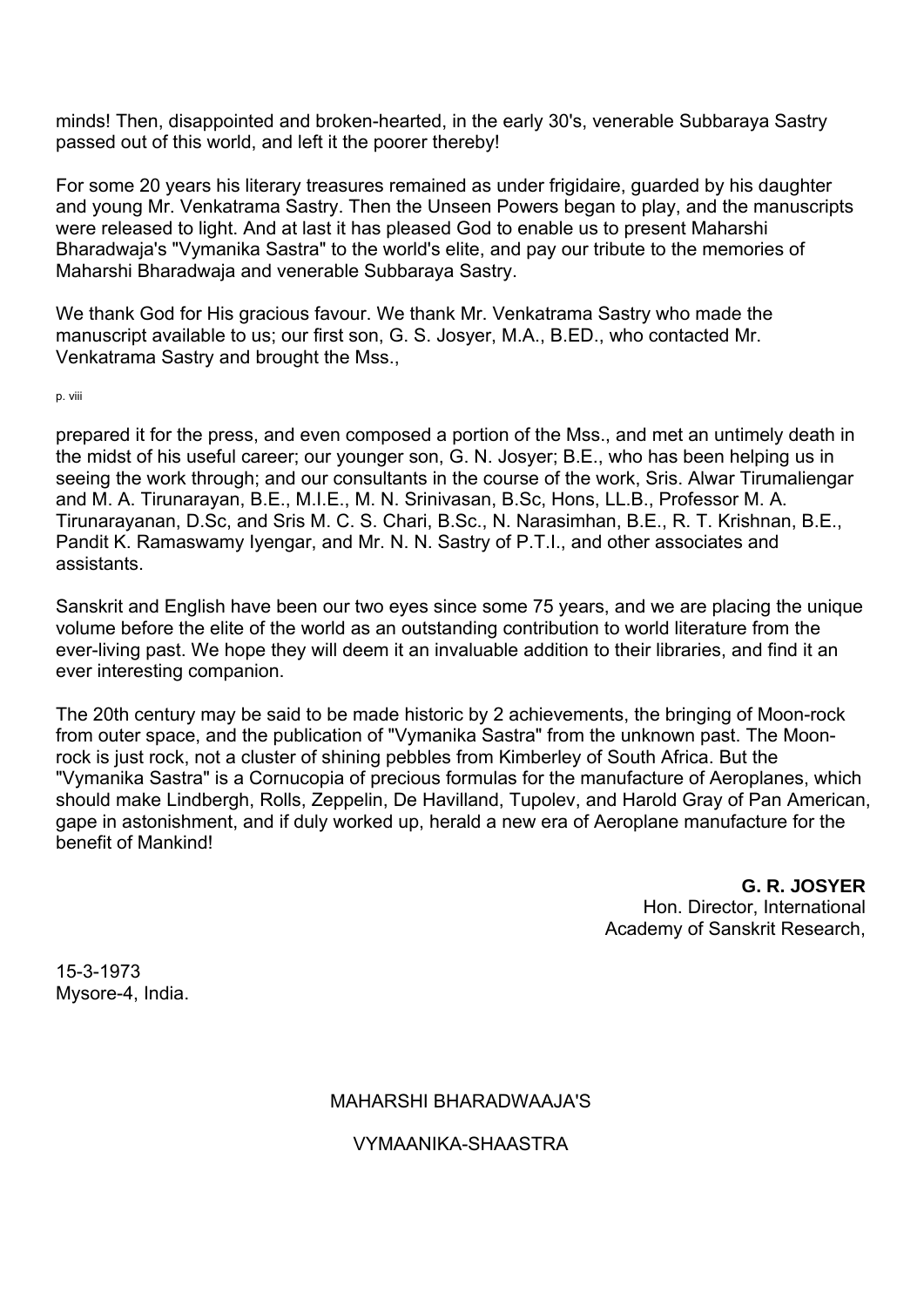#### OR

# **SCIENCE OF AERONAUTICS**

Part of his unknown work

#### **"YANTRA SARVASVA"**

or

#### **"ALL ABOUT MACHINES"**

as revealed to venerable

Pandit SUBBARAYA SASTRY

and recorded in hand-written Sanskrit Manuscript Form

translated into English by

G. R. JOSYER, M.A., Hons., F.R.E.S., M.R.S.L.

Founder Director,

INTERNATIONAL ACADEMY OF SANSKRIT RESEARCH,

Printed at the

CORONATION PRESS, MYSORE 4, INDIA.

# **CONTENTS**

#### **FIRST CHAPTER**

- 1. Definition
- 2. The Pilot
- 3. Aerial Routes
- 4. Aeroplane Parts
- 5. On Clothing
- 6. On Food
- 7. On Metals

#### **SECOND CHAPTER**

8. Heat Absorbing Metals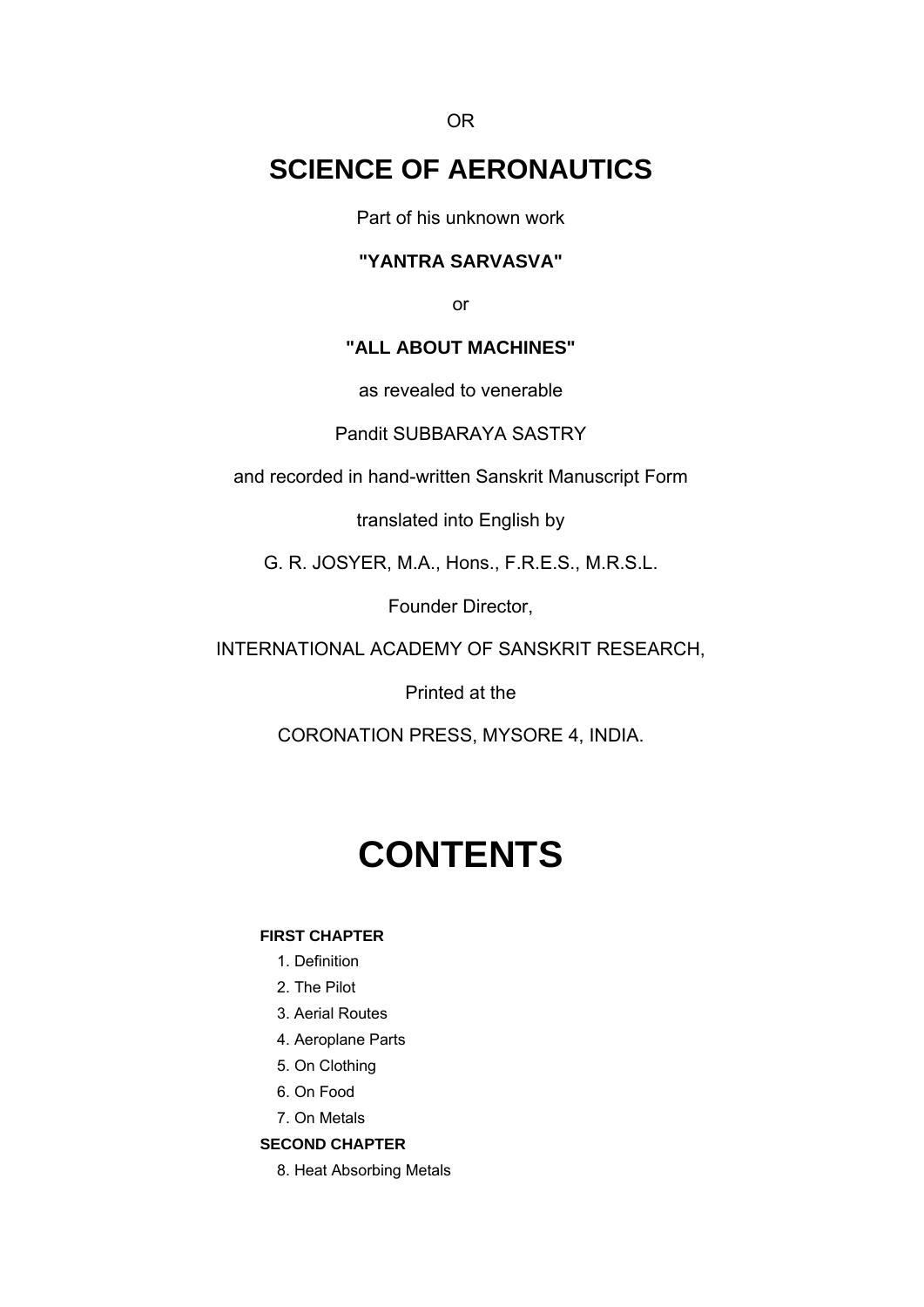#### 9. Melting

#### **THIRD CHAPTER**

10. Mirrors

#### **FOURTH CHAPTER**

11. Power

#### **FIFTH CHAPTER**

- 12. Yantras or Machinery
- 13. Parts of Yantras

#### **SIXTH CHAPTER**

- 14. Varieties of Aeroplanes
- 15. Shakuna Vimana
- 16. Sundara Vimana
- 17. Rukma Vimana
- 18. Tripura Vimana

**Maharshi Bharadwaaja's**

# **VYMAANIKA SHAASTRA**

# **FIRST CHAPTER**

#### **Maharshi Bharadwaaja**:

I make obeisance to the Divine Being, who is visible on the crest of the Vedas, who is the fountain of eternal bliss, and whose abode is reached by Vimaanas or Aeroplanes. Having studied the Shaastraas or sciences propounded by previous men of science to the best of my ability, for the benefit of mankind, I shall deal with the science of Aeronautics, which is the essence of the Vedas, which will be a source of joy and benefit to humanity, which will facilitate comfortable travel in the sky from world to world, in eight chapters, consisting of 100 topics, in 500 sutras or cryptic pronouncements.

#### **Commentary by Bodhaananda:**

I bow to God Mahadeva and His Consort, to Saraswathi Goddess of learning, to Ganapathy guardian of benevolent efforts, and to my venerable preceptor, and I bow to Maharshi Bharadwaaja. In Addition to my own knowledge of Logic, I have five times turned over Vaalmeeki's Mathematics, 'Paribhaashaa Chandrikaa,' and 'Naamaarthhakalpaka,' and aided by their authority, I, Swaamy Bodhaananda, for the easy understanding of the young, have written this 'Bodhananda Vritti,' to elucidate Maharshi Bharadwaaja's concisely worded text on **Aeronautics**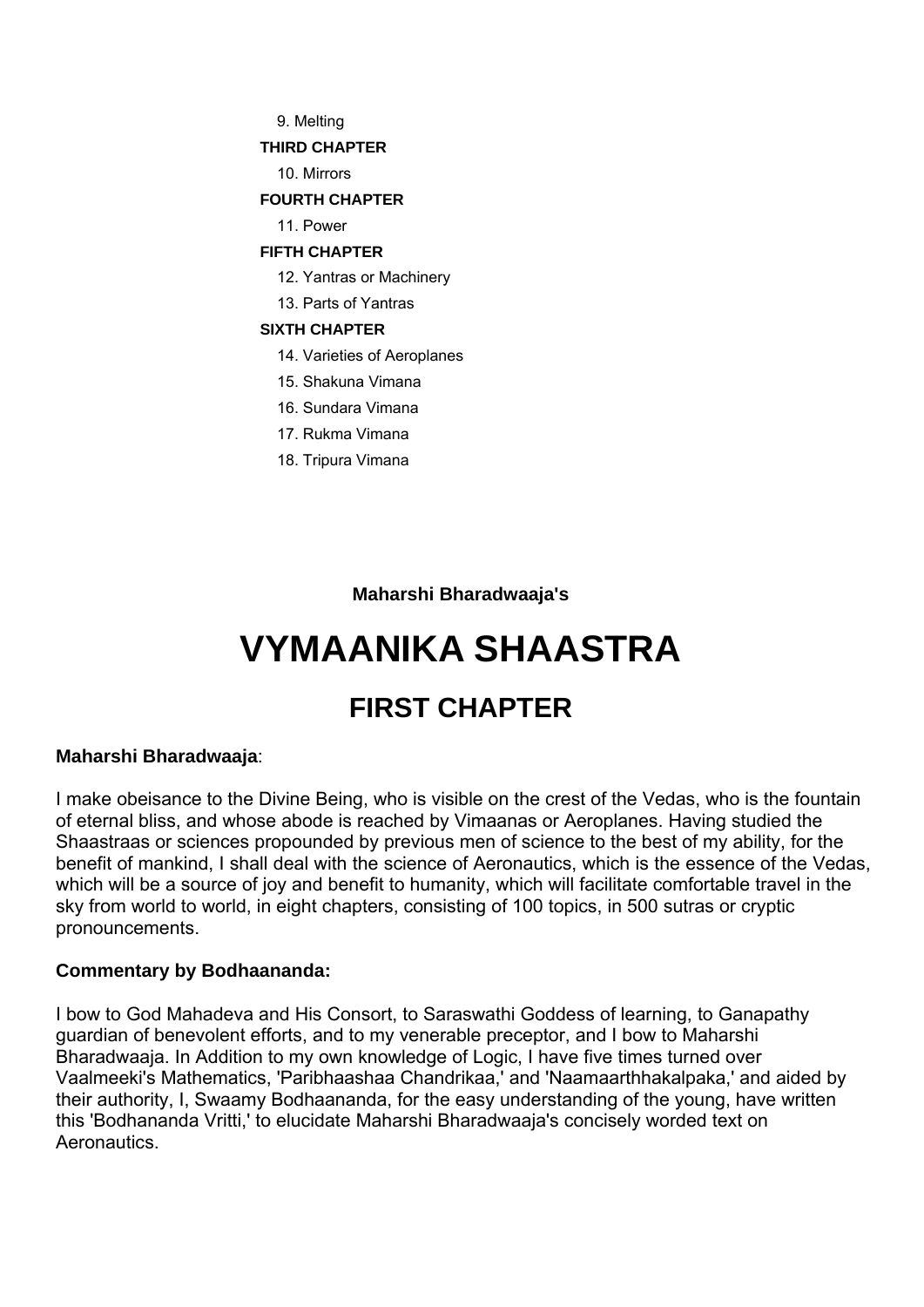At the outset Maharshi Bharadwaaja invokes God in the traditional manner for the successful commencement, progress, and completion of his great literary work. Attaining mastery over the Vedas by Divine Grace, and studying the works of earlier Aachaaryaas or preceptors, he has churned the Vedic lore, and extracting the, cream, presented it to mankind for reaping untold benefits, in the work named 'Yantrasarvasva.' In the fortieth chapter therein he deals with the science of Aeronautics, explaining the construction and use of many kinds of aeroplanes, in 8 chapters, containing 100 subject heads, comprising 500 sutras or oracular pronouncements.

#### p. 2

In the first stanza the reference is to the teaching of the sacred works, "Uttara-taapaneeya," 'Shaibya-prasna,' 'Kaataka,' and 'Maandookya,' that the symbolic letter, 'Om,' leads to the knowledge of God and Salvation. Bharadwaaja implies that the Vimaana or aeroplane constructed according to Vymaanika Shaastra, may enable men to reach God, and enjoy the benefits of His Divine abode.

The previous Aachaaryaas Bharadwaaja refers to are named by Vishwanaatha as,--Naaraayana, Shownaka, Garga, Vaachaspathi, Chaakraayani and Dhundinaatha, venerable authors of "Vimaana-Chandrikaa", "Vyomayaana-Tantra," "Yantra-Kalpa", "Yaana-Bindu," "Kheta-yaana Pradeepikaa," and "Vyomayaana-Arkaprakaasha," respectively.

Bharadwaaja thus defines the word Vimaana:

### **Vega-Saamyaat Vimaano Andajaanaam. Sootra 1**.

"Owing to similarity of speed with birds, it is named Vimaana."

Bodhaananda Vritti:

The word "andaja" means "egg-born", and includes eagles and other birds which fly by their own volition. The Vimaana is a vehicle which flies in the sky with speed comparable with birds.

Lallachaarya says, "That which can fly in the sky with speed equal to that of birds, is called Vimaana."

Aachaarya Naaraayana says,

"That which can speed on earth, on water, through air, by its own power, like a bird, is a "Vimaana."

Shankha says, "Experts in the science of aeronautics say, "That which can fly through air from one place to another is a Vimaana"

And Vishwambhara says, "Experts say that that which can fly through air from one country to another country, from one island to another island, and from one world to another world, is a "Vimaana"."

Having thus defined the name of the Vimaana, the sage proceeds to describe its details.

#### **Rahasyagnyodhikaaree. Sootra 2**.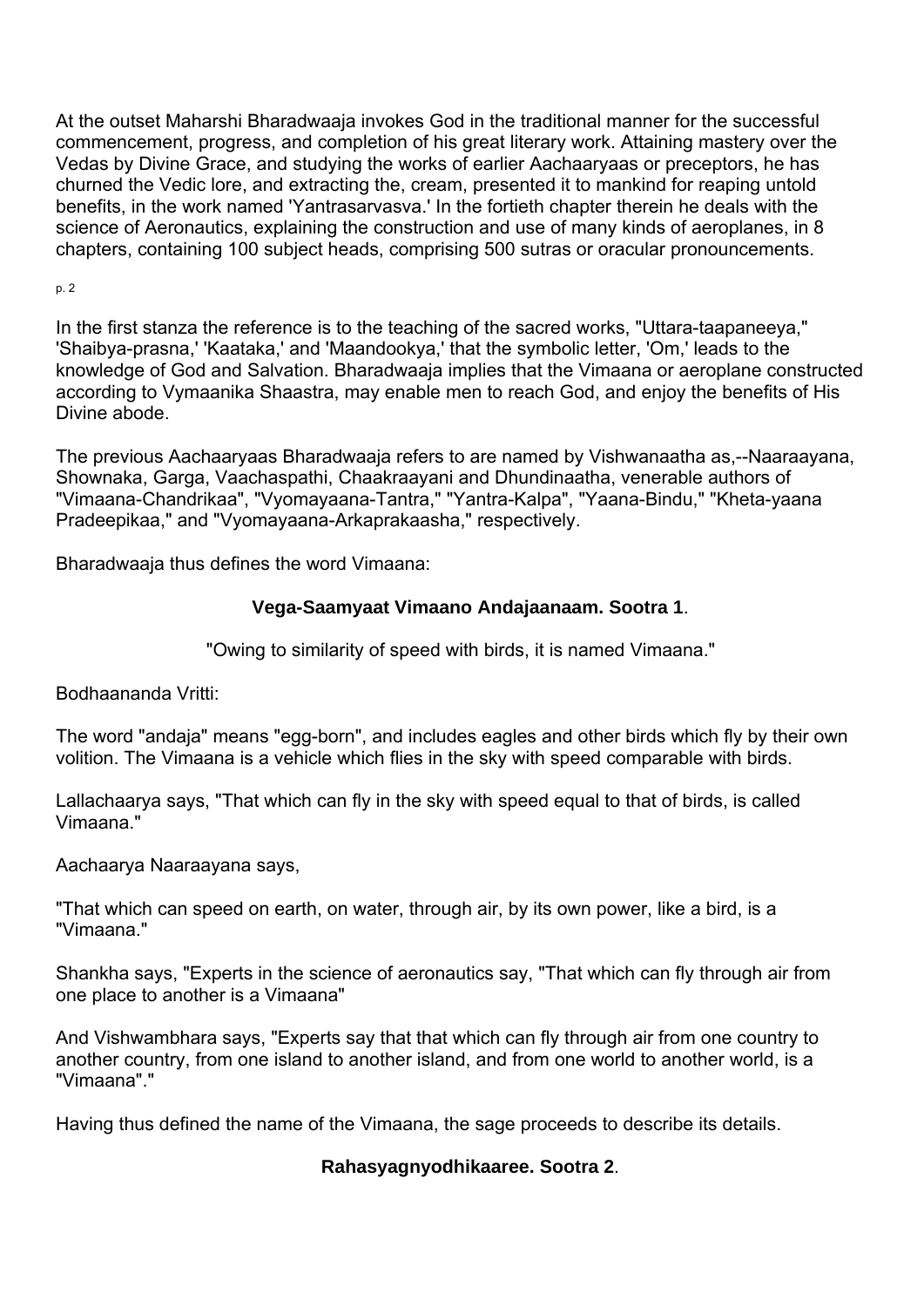"The pilot is one who knows the secrets."

Bodhaananda: Scientists say that there are 32 secrets of the working of the Vimaana. A pilot should acquaint himself thoroughly with them before

p. 3

he can be deemed competent to handle the aeroplane. He must know the structure of the aeroplane, know the means of its take off and ascent to the sky, know how to drive it and how to halt it when necessary, how to manoeuvre it and make it perform spectacular feats in the sky without crashing. Those secrets are given in "Rahasya-Lahari" and other works, by Lalla and other masters, and are described thus:

"The pilot should have had training in maantrica and taantrica, kritaka and antaraalaka, goodha or hidden, drishya and adrishya or seen and unseen, paroksha and aparoksha, contraction and expansion, changing shape, look frightening, look pleasing, become luminous or enveloped in darkness, deluge or pralaya, vimukha, taara, stun by thunderous din, jump, move zig-zag like serpent, chaapala, face all sides, hear distant sounds, take pictures, know enemy manoeuvres, know direction of enemy approach, stabdhaka or paralyse, and karshana or exercise magnetic pull.

These 32 secrets the pilot should learn from competent preceptors, and only such a person is fit to be entrusted with an aeroplane, and not others.

They are explained thus by Siddhanaatha:

**1. Maantrika**; As prescribed in "Mantraadhikaara," by invoking the mantras of Chhinnamasta, Bhairavee, Veginee, Siddhaamba, acquire the powers of ghutikaa, paadukaa, visible and invisible and other mantraas with potent herbs and efficacious oils, and Bhuvaneswaree Mantra which confers spiritual and mesmeric powers, to construct aeroplanes, which don't break cannot be cut, cannot be burnt, and cannot be destroyed.

**2. Taantrika**: By acquiring Mahaamaaya, Shambara, and other taantric powers, to endow the plane with those powers.

**3. Kritaka**: By study of architects like Vishwakarma, Chhaayaaparusha, Mann, Maya and others, to construct aeroplanes of various patterns.

**4. Antaraala**: In the wind-swept atmospheric region of the sky, in the clash at the borders of mighty currents, an inadvertent plane is likely to be smashed to pieces. But by getting warned of the approach of such danger spots, the plane could be halted and steered with care.

**5. Goodha**: As explained in 'Vaayutatva-Prakarana', by harnessing the powers, Yaasaa, Viyaasaa, Prayaasaa in the 8th atmospheric layer covering the earth, to attract the dark content of the solar ray, and use it to hide the Vimaana from the enemy.

p. 4

**6. Drishya**: By collision of the electric power and wind power in the atmosphere, a glow is created, whose reflection is to be caught in the Vishwa-Kriyaa-darapana or mirror at the front of the Vimana, and by its manipulation produce a Maaya-Vimaana or camouflaged Vimana.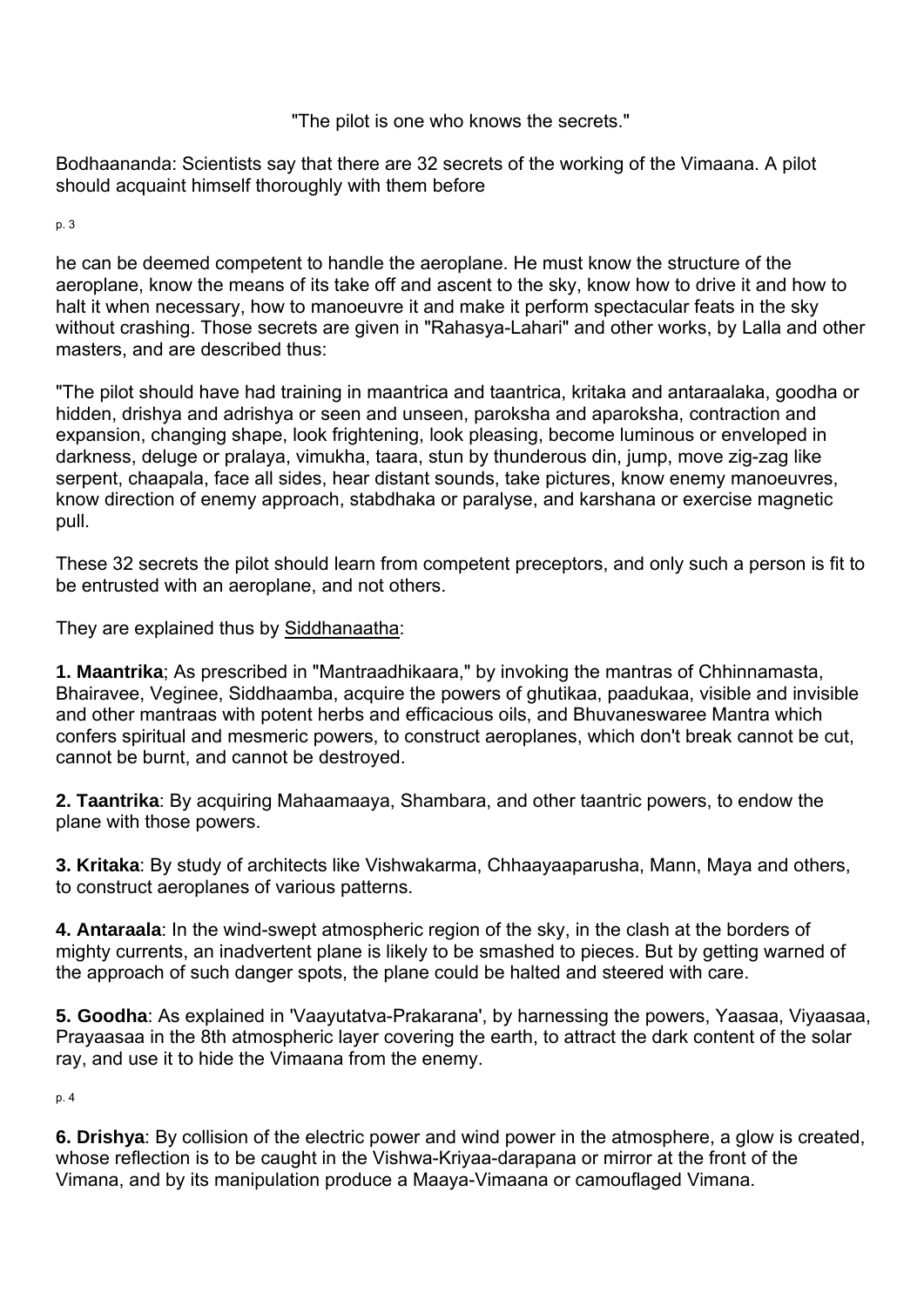**7. Adrishya**: According to "Shaktitantra", by means of the Vynarathya Vikarana and other powers in the heart centre of the solar mass, attract the force of the ethereal flow in the sky, and mingle it with the balaahaavikarana shakti in the aerial globe, producing thereby a white cover, which will make the Vimana invisible.

**8. Paroksha**: According to "Meghotpatthi-prakarana," or the science of the birth of clouds, by entering the second of the summer cloud layers, and attracting the power therein with the shaktyaakarshana darpana or force-attraction mirror in the Vimana, and applying it to the parivesha or halo of the Vimaana, a paralysing force is generated, and opposing Vimaanas are paralysed and put out of action.

**9. Aparoksha**: According to 'Shakti-tantra,' by projection of the Rohinee beam of light, things in front of the Vimaana are made visible.

**10. Sankocha, or Contraction**: As prescribed in the Yantraangopasamhaara section, when the Vimaana is flying at speed with fully extended wings, and there is danger ahead, turning the 7th switch in the Vimana, its parts can be made to contract.

**11. Vistrita**: According to 'Akaashatantra', when the Vimana is in the central air flood in the third and first regions of the sky, by turning the switch in the 11th section of plane, it becomes expanded suitably according to "Vaalmeeki Ganita."

**12. Viroopa Karana**: As stated in "Dhooma Prakarana", by producing the 32nd kind of smoke through the mechanism, and charging it with the light of the heat waves in the sky, and projecting it through the padmaka chakra tube to the bhyravee oil-smeared Vyroopya-darpana at the top of the Vimaana, and whirling with 132nd type of speed, a very fierce and terrifying shape of the Vimana will emerge, causing utter fright to onlookers.

**13. Roopaantara**: As stated in "Tylaprakarana," by preparing griddhrajihwaa, kumbhinee, and kaakajangha oils and anointing the distorting mirror in the Vimaana with them, applying to it the 19th kind of smoker

p. 5

and charging with the kuntinee shakti in the Vimana, shapes like lion, tiger, rhinoceros, serpent, mountain, river will appear and amaze observers and confuse them.

**14. Suroopa**: By attracting the 13 kinds of Karaka force mentioned in "Karaka prakarana" applying snow-surcharged air and projecting it through the air conveying tube to the pushpineepinjula mirrors in the front right side of the Vimana, and focusing on it the suragha beam, a heavenly damsel bedecked with flowers and jewels will appear to onlookers of the Vimana.

**15. Jyotirbhaava**: As stated in "Amshubodhinee," out of Samgnaana and other 16 digits of the solar glow, by attracting the 12th to the 16th digits and focusing them on the air force in the Mayookha section in the fourth pathway in the sky, and similarly by attracting the force of the etherial glow and mingling it with the glow in the 7th layer of air mass, and then by projecting both these forces through the 5 tubes in the Vimana on to the section of the guhaa-garbha mirror, a rich glow like the morning glow of the sun will be produced.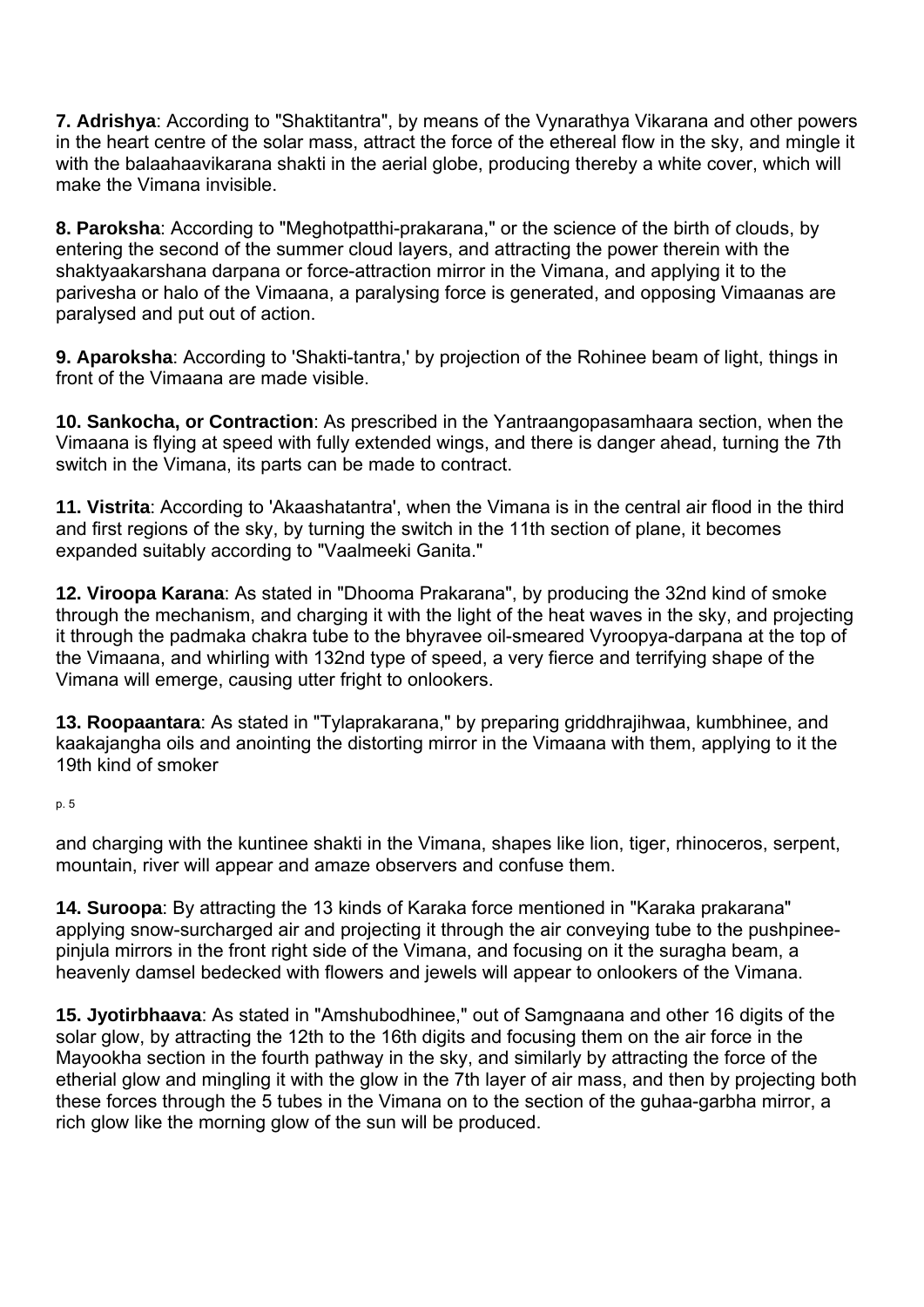**16. Tamomaya**: As described in "Darpana Prakarana," by means of the dark force mirror, capture the force of darkness, pass it through the Thamo-Yantra in the north-west side of the Vimana, and by turning a switch produce at noon-day the utter darkness of the night of the new-moon.

**17. Pralaya**: As described in the magic book of destruction, attract the 5 kinds of smoke through the tube of the contracting machine in the front part of the Vimana, and merge it in the cloudsmoke mentioned in "Shadgarbha Viveka", and pushing it by electric force through the five-limbed aerial tube, destroy everything as in a cataclysm.

**18. Vimukha**: As mentioned in "Rig-hridaya", by projecting the force of Kubera, Vimukha and Vyshawaanara poison powder through the third tube of the roudree mirror and turning the switch of the air mechanism, produce wholesale insensibility and coma.

**19. Taara**: By mixing with etherial force 10 parts of air forte, 7 parts of water force, and 16 parts of solar glow, and projecting it by means of the star-faced mirror through the frontal tube of the Vimana; the appearance of a star-spangled sky is created.

p. 6

**20. Mahaashabda Vimohana**: By concentrating the air force in the seven tubes of the Vimana, and turning the switch, produce, as stated in "Shabda prakaashikaa" a crescendo of thunderous din, which stuns people, and makes them quake with fear and become insensible.

**21. Langhana**: As stated in "Vaayu tattva prakarana" When crossing from one air stream into another, the Vimana faces the baadaba glow of the sun and catches fire. In order to prevent that, the electric force and air force in the Vimana should be conjoined and centred in the life-centre of the Vimana, and by turning the switch, the Vimana will leap into safety.

**22. Saarpa-Gamana**: By attracting the dandavaktra and other seven forces of air, and joining with solar rays, passing it through the zig-zagging centre of the Vimana, and turning the switch, the Vimana will have a zig-zagging motion like a serpent.

**23. Chaapala**: On sighting an enemy plane, by turning the switch in the force centre in the middle section of the Vimana, a 4087 revolutions an hour atmospheric wave speed will be generated, and shake up the enemy plane.

**24. Sarvatomukha**: When a formation of enemy planes comes to attack one's Vimana, by turning the switch at the crown of the Vimana, make it revolve with agility and face all sides.

**25. Parashabda Graahaka**: As explained in "Sowdaaminee kalaa" or science of electronics, by means of the sound capturing yantra in the Vimana, to hear the talks and sounds in enemy planes flying in the sky.

**26. Roopaakarshana**: By means of the photographic yantra in the Vimana to obtain a television view of things inside an enemy plane.

**27. Kriyaagrahana**: By turning the key at the bottom of the Vimana, a white cloth is made to appear. By electrifying the three acids in the north-east part of the Vimana, and subjecting them to the 7 kinds of solar rays, and passing the resultant force into the tube of the Thrisheersha mirror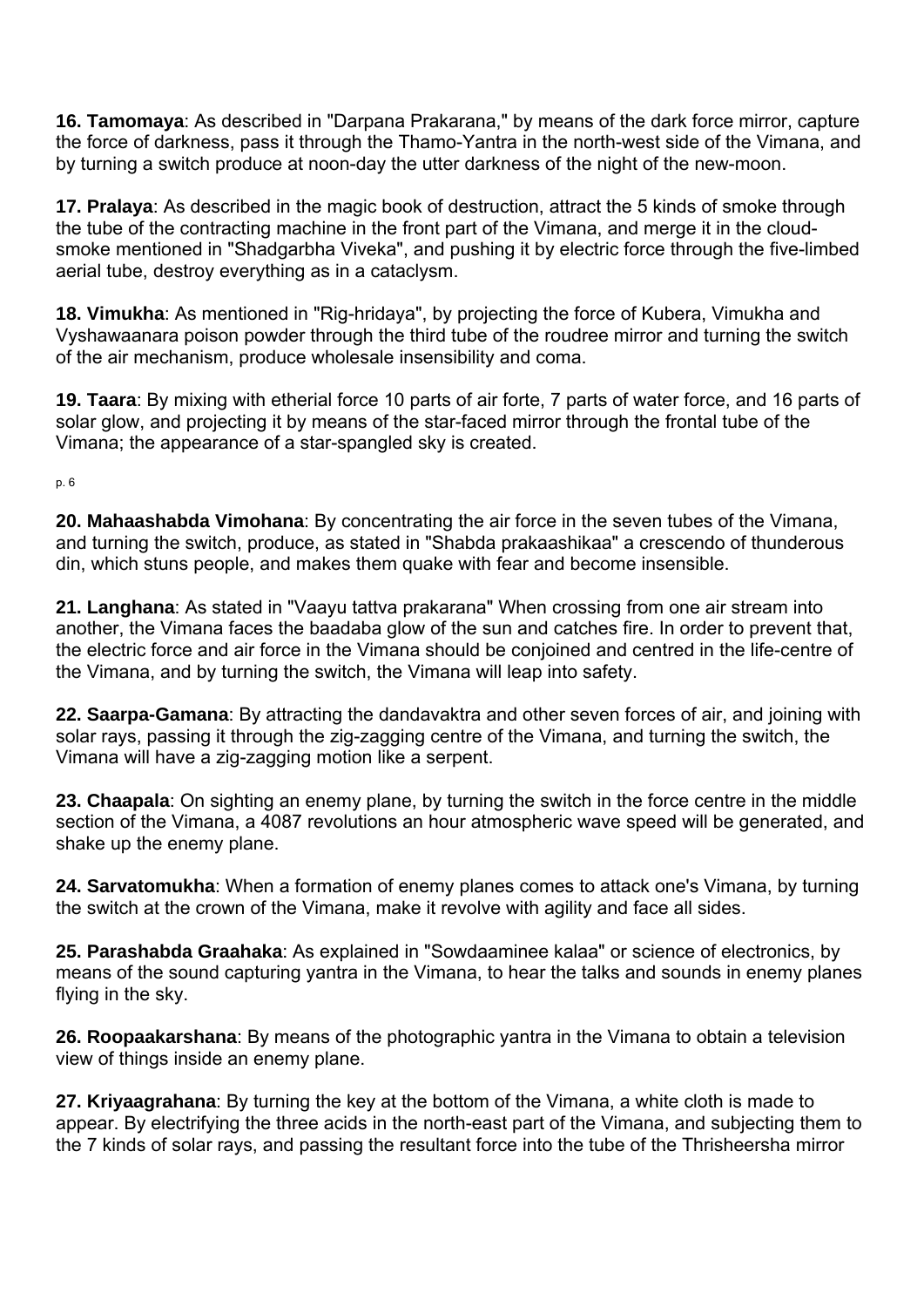and making the cloth screen face the mirror, and switching on the upper key, all the activities going on down below on the ground, will be projected on the screen.

p. 7

**28. Dikpradarshana**: Turning the key at the front of the Vimana the dishaampati yantra will show the direction from which the enemy plane is approaching.

**29. Aakaashaakaara**: According to "Aakaasha-tantra", by mixing black mica solution with neem and bhoonaaga decoctions and smearing the solution on the outer body of the Vimana made of mica plates, and exposing to solar rays, the plane will look like the sky and become indistinguishable.

**30. Jalada roopa**: Mixing pomegranate juice, bilva or bael oil, copper-salt, kitchen smoke, granthika or gugul liquid, mustard powder, and fish scale decoctions, and adding sea-shell and rock-salt powder, and collecting smoke of the same solution and spreading it with solar heat enveloping the cover, the Vimana will have the appearance of a cloud.

**31. Stabdhaka**: By projecting apasmaara poison-fume smoke through the tube on the north side on the Vimana, and discharging it with stambhana-yantra, people in enemy planes will be made unconscious.

**32. Karshana**: When enemy planes come in strength to destroy one's Vimana, by setting aflame the Jwaalinee shakit in the Vyshwaanara-naala or pipe located at the navel of the plane, and switching the keys of the two wheels to 87 degrees of heat, the burning shakti will envelope the enemy plane and destroy it.

These are the 32 rahasyaas or secrets which should be known by pilots according to Siddhanaatha.

**"Maargaadhikaranam " Aerial Routes**:

### **Panchagnyascha. Sootra 3**.

"The pilot should know five things."

Bodhaananda Vritti:

As the secrets of aeronautics are indicated in the second sutra, the five atmospheric regions are referred to in the third sutra. According to Shownaka, the regions of the sky are five, named, Rekhaapathha, Mandala, Kakshya, Shakti, and Kendra.

In these 5 atmospheric regions, there are 5,19,800 air ways traversed by Vimanas of the Seven Lokas or worlds, known as Bhooloka, Bhuvarloka, Suvarloka, Maholoka, Janoloka, Tapoloka and Satyaloka.

p. 8

Dhundinaatha and "Vaalmeeki Ganita" state that Rekha has 7,03,00,800 air routes, Mandala has 20,08,00200 air routes, Kakshya has 2,09,00,300 air routes, Shakti has 10,01,300 air routes, and Kendra has 30,08,200 air routes.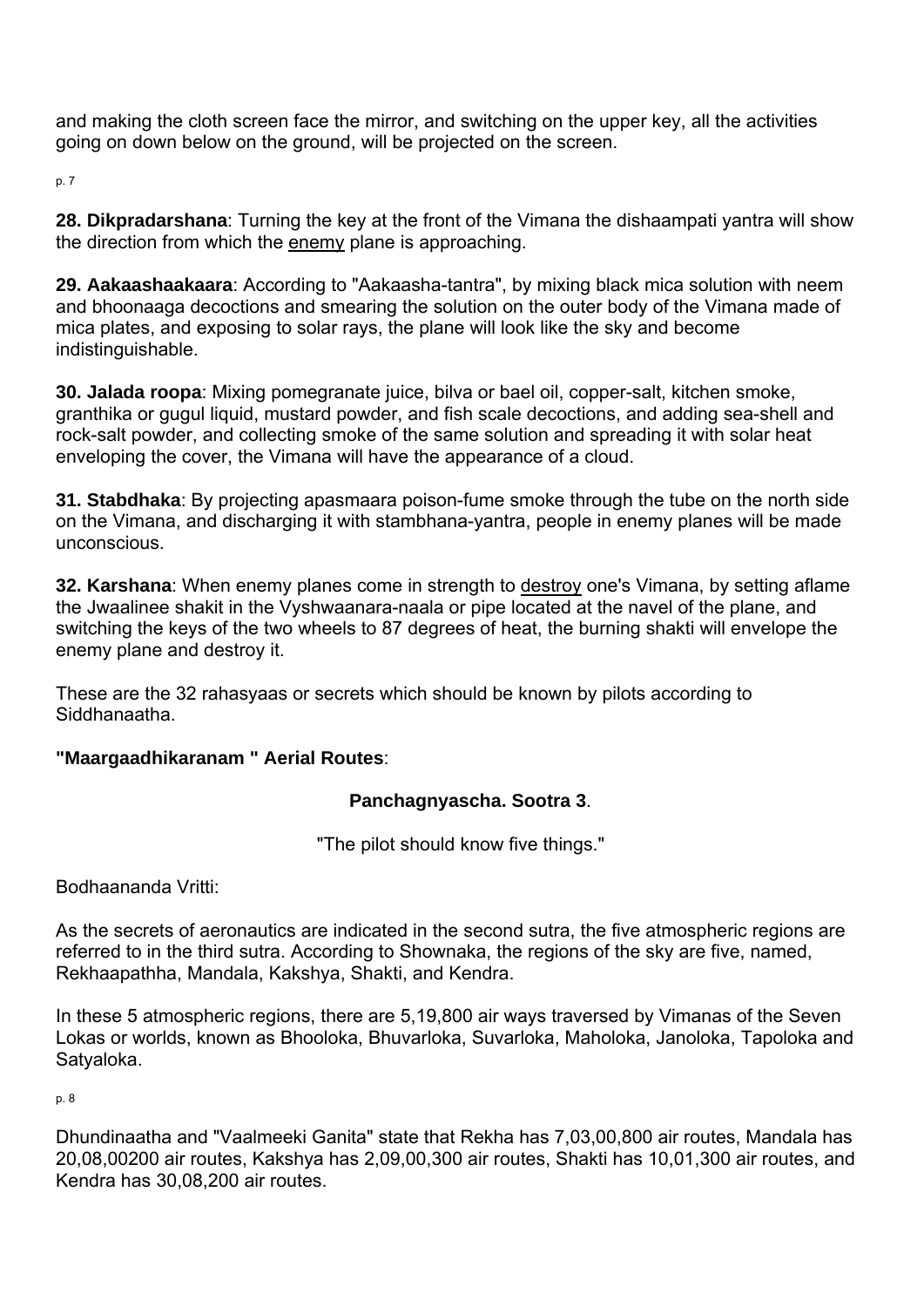According to "Vaalmeeki Ganita" in the Rekhaapathha region, sections 1 to 4 are suitable for the passage of the Vimanas of this Bhooloka. In the Mandala region sections 3 to 5 are suitable for Vimanas of Bhuvarloka, Suvarloka, and Maholoka dwellers. For the Janoloka Vimanas sections 2 to 5 in the Kakshya region are suitable. Section 1 to 6 in the Shakti region are suitable for the Vimanas of Tapoloka. For the dwellers of Bramhaloka sections 3 to 11 in the Kendra region are suitable, according to shaastras like "Vaalmeeki Ganita" and others.

#### **Maharashi Bharadwaaja**:

#### **Aavartaascha. Sootra 4**.

"Whirl-Pools"

Aavartaas or aerial whirlpools are innumerable in the above regions. Of them the whirlpools in the routes of Vimanas are five. In the Rekhapathha there occurs "Shaktyaavarta" or whirlpool of energy. In Mandala-pathha there occurs the whirlpool of winds. In Kakshyaa-pathha there occurs Kiranaavarta or whirlpool from solar rays. In Shakti-pathha there occurs shytyaavarta or whirlpool of cold-currents. And in Kendra-pathha there occurs gharshanaavartha or whirl-pool by collision. Such whirlpools are destructive of Vimanas, and have to be guarded against.

The pilot should know these five sources of danger, and learn to steer clear of them to safety.

#### **Maharshi Bharadwaaja**:

### **Angaanyekatrimsat. Sootra 5**.

"The parts are thirty one"

Bodhaananda Vritti:

Just as the human body, if it is complete in all its limbs, is best able to accomplish things, the Vimana, if it is complete in all its parts, will be capable of functioning efficiently. From the location of the Vishwakriyaadarpana

p. 9

[paragraph continues] 31 locations of Vimana components are mentioned.

According to "Chaayaapurusha Shaastra" they are:

- 1. Vishwakriyaadarpana or mirror of outside views.
- 2. Shaktyaakarshana or energy attracting mirror.
- 3. Parivesha mechanism above the hood of the Vimana.
- 4. Angopasamhaara yantra or folding up yantra at the 7th bindukeelaka.
- 5. Vistritakriyaa or opening out yantra location in the middle of the 11th section.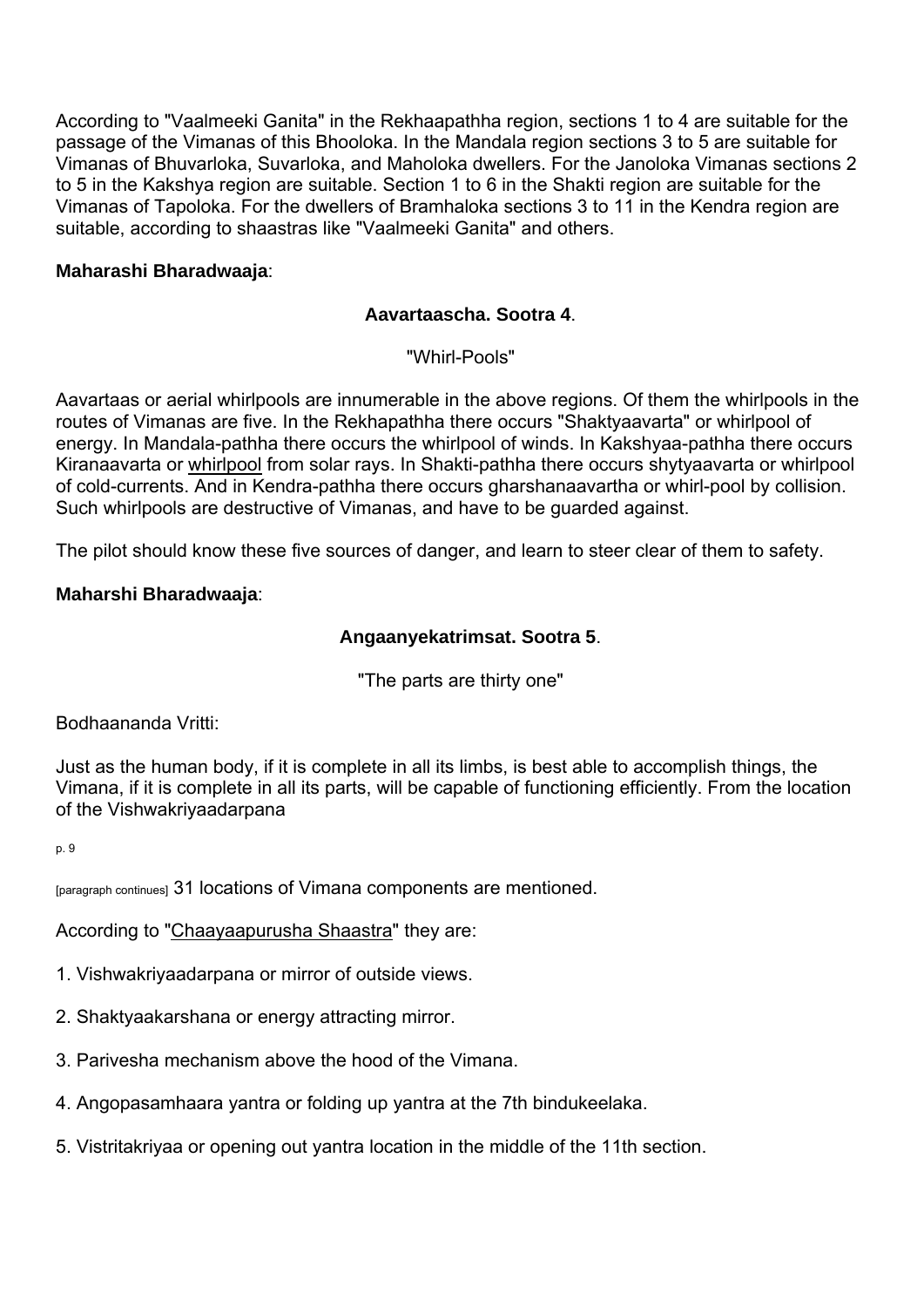- 6. Vyroopya darpana and
- 7. Padmachakramukha at the shirobhaaga or crest of the Vimana.
- 8. The Kuntinee-shakti mechanism is to be in the neck of the Vimana.
- 9. Pushpinee and Pinjulaa Mirrors are to be in the right side of the centre.
- 10. At the front of the left side are to be located the Naalapanchaka or 5 pipes.
- 11. Guhaagarbha mirror yantra is to be in the front part of the stomach of the plane.
- 12. Thamoyantra at the north western side.
- 13. Pancha-vaataskandha-naala on the western centre.
- 14. Rowdree mirror.
- 15. Vaataskandha keelaka at the bottom centre.
- 16. Shaktisthaana at the front and right sides.
- 17. Shabda-kendra-mukha at the left side.
- 18. Vidyuddwaadashaka at the north-east side.
- 19. Praanakundala at the moola of the Vimana.
- 20. Shaktyudgama at the navel of the Vimana.
- 21. Vakraprasaarana at the side of Vimanaadhaara.
- 22. Shaktipanjara in the central portion.
- 23. Shirahkeelaka at the head of the Vimana.
- 24. Shabdaakarshaka yantra at the shoulder.
- 25. Pata-prasaarana at the bottom centre.
- 26. Dishaampati yantra at the left front.
- 27. Pattikaabhraka at the centre of the hood of the Vimana.
- 28. Solar power attractor at the top of the Vimana.

p. 10

29. Apasmaara or poison gas at the sandhi-naala mukha or junction tube front.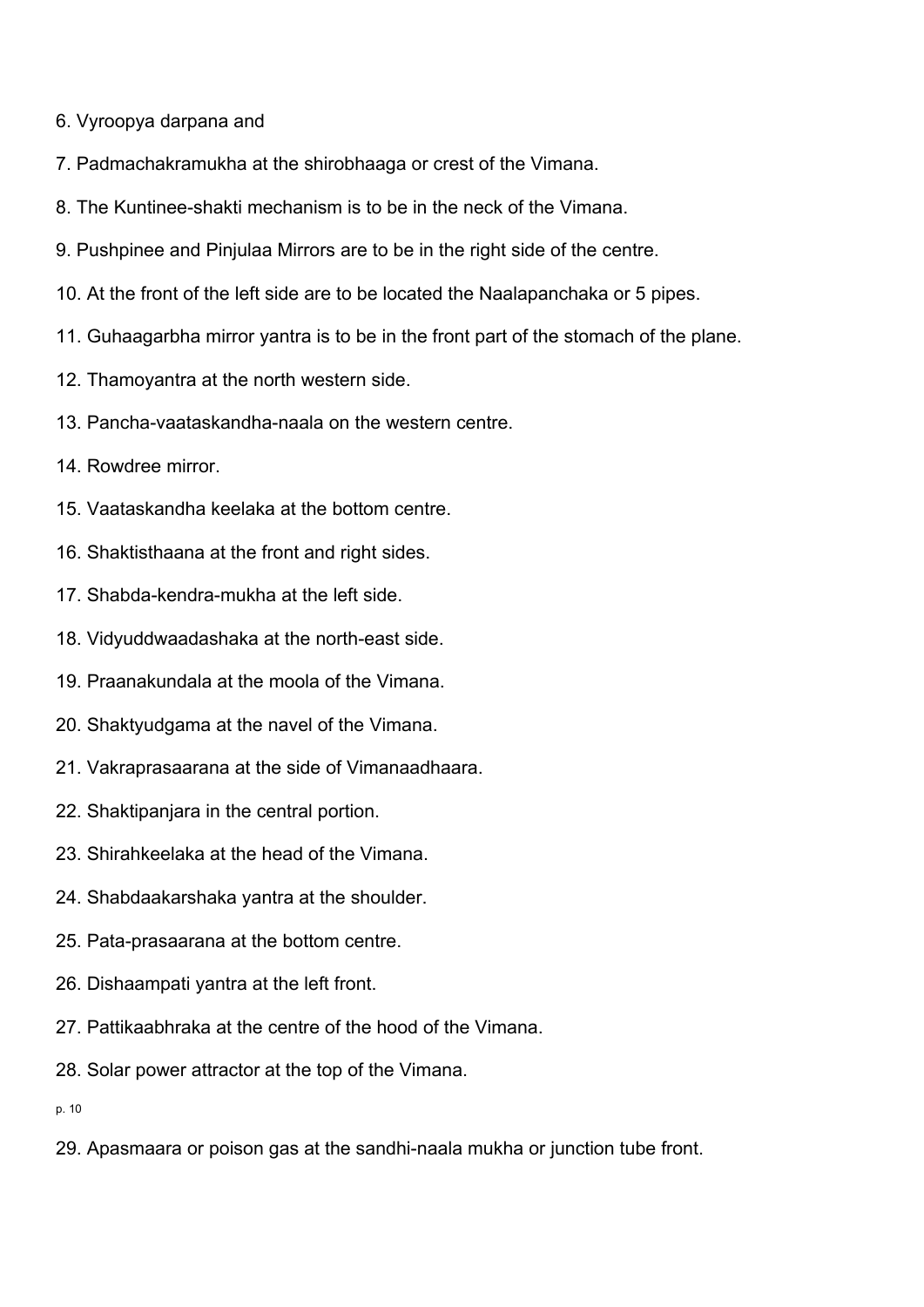30. Sthambhana yantra at the bottom.

31. Vyshwaanara-naala at the navel centre.

This is the placing of the 31 components of the Vimana.

# **"Vasthraadhikaranam ": On Clothing**

#### **Maharashi Bharadwaaja**:

#### **"Yantu-praavaraneeyow prithak prithak ritubhedaat." Sootra 6**.

"The clothing should be different for different seasons."

The sootra defines the clothing which is to be provided to the pilot in accordance with different seasonal conditions. The impact of the sun's myriad rays on the revolving earth causes seasonal climatic changes. Their effects on human life are either wholesome or unwholesome, as the case may be. The latter cause cramps, drain blood, and denude the body of fat, flesh, and other ingredients. The evil forces of the seasons are reckoned as 25, and affect the skin, bone, flesh, fat, muscles, nerves, joints and other parts of the pilots' body. The clothing provided to them should be such as to safeguard against such effects, and maintain their efficiency.

According to "Pata-samskaara Ratnaakara", silk, cotton, moss, hair, mica, leather, are to be purified by 25 processes, washed with mica-saturated water, and spun into yarn as prescribed by Gaalava. Then fibres from the ketaki flower palm, arka or swallow wort or madar, sun flower tree, cocoanut and jute, should each be purified 8 times as prescribed and by 19 processes, spun into yarn, and woven into cloth. Then the cloth should be soaked in the oils of linseed, tulasi or basil, goose-berry, shamee or acacia suma, bael, and mustard, and dried in the sun 5 times daily for 7 days. Then yellow ochre, lac, tamarind, honey and gingelly manure and mica in equal parts and yena-kshaara salt, put in a crucible vessel, placed in koorma furnace, and boiled with the aid of 3 faced bellows. 8 seers of linseed juice should be added to it. Bees wax, mica, shinjeera, vajra, borax, and ashoka fruit should be boiled, and their oil mixed with the other composition, and boiled in garbhataapana yantra. Then the cloth should be soaked in that decoction and dried 5 times. With this material, fashioning the apparel and

p. 11

clothes of the pilots handsomely, according to the types of the cloth and requirements the crew, as prescribed by Agnimitra, and handing it to them to wear, they should be conferred benediction, given a protective amulet and then sent out with cheers. It will ward off evils, promote fitness of body and health of mind, and improve their strength, energy, and competence.

## **Aahaaraadhikaranam: On Food**

**Maharshi Bharadwaaja**: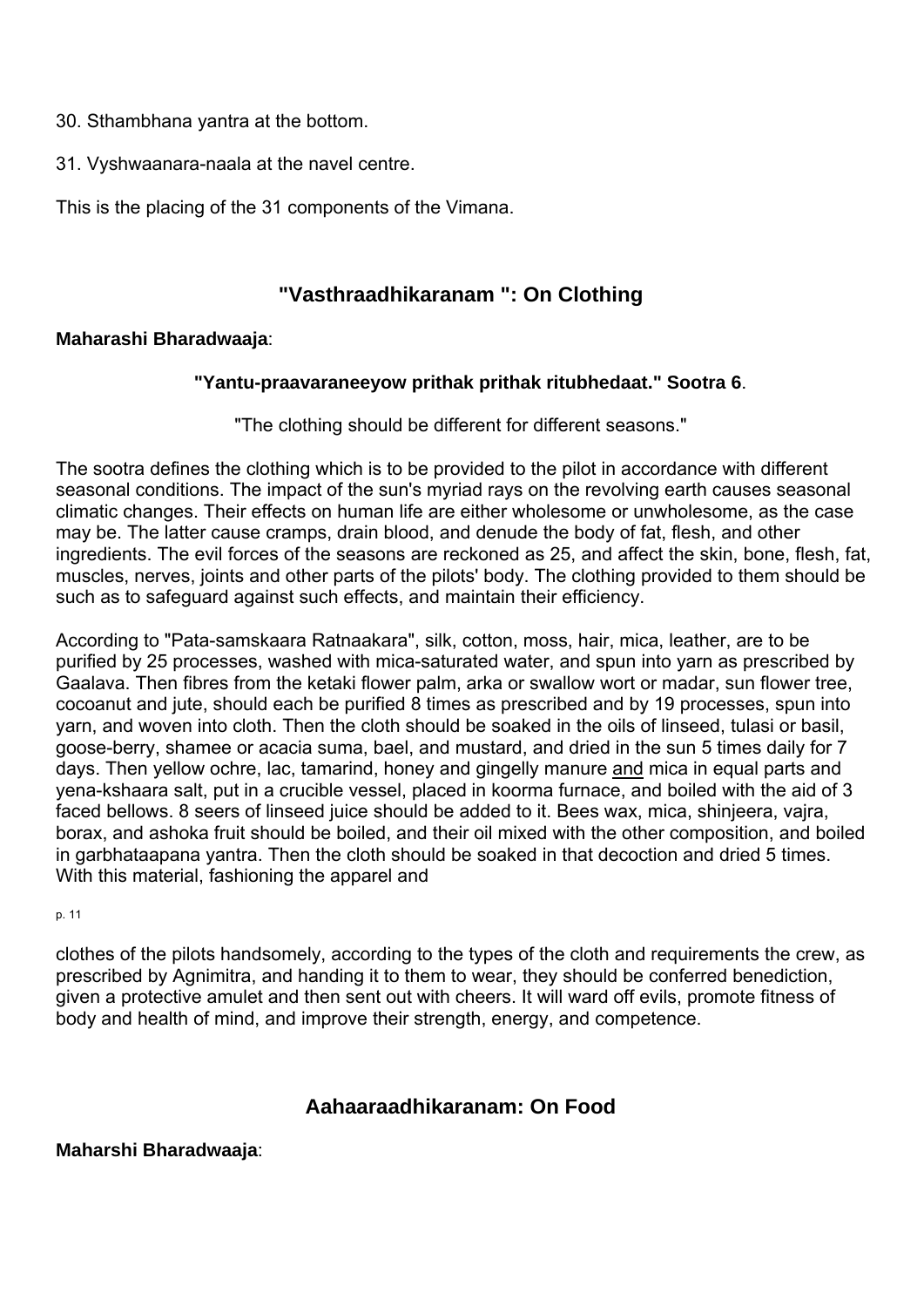### **"Aahaarah Kalpabhedaat" Sootra 7**.

"Food according to Seasons."

Bodhaananda Vrritti:

As stated in Kalpa Sootra, the food of the pilots is of three kinds, according to the seasons. "Ashana-Kalpa" or "Principles of Diet", says--"During the spring and summer months, the pilot's food should consist of buffalo-milk among liquids, among grains aadhaka or tuvar-dhal, and among flesh, the flesh of sheep.

In the 4 months of rains and autumn, cow's milk among liquids, wheat and black-gram among grains, and flesh of cocks and hens.

In the 4 months of winter and snow, goat's-milk, yava and black-gram among grains, and flesh of sparrows.

For pilots belonging to the three Dwija castes of Braahmin, Kshatriya and Vyshya, the food will not include flesh.

#### **Maharshi Bharadwaaja**:

### **"Visha Naashas Tribhyaha" Sootra 8**.

"The three Varieties ward off seasonal evil effects"

Bodhaananda Vritti:

The 25 kinds of poisonous effects of the seasons are warded off by alteration in the food so as to suit the seasonal conditions.

p. 12

"Vishanirnaya-adhikara" states,--

The seasons are each differently conditioned by the changes in the watery forces in the sky. The 101 forces in the aerial atmosphere, colliding with the 1/16th force in the watery sky in the seventh region, at the sineevaalee and kuhoo yogas or full-moon and new-moon conjunctions, produce maleficent and beneficent effects. The beneficent forces are 7,58,00,700 in number, and the maleficent forces also are of the same number, according to "Vaalmeeki Ganita". The beneficent effects are during the full moon period, and the maleficent effects during the new-moon period. 25 maleficent poisonous forces known as Bhedinee, tend to paralyse the pilots' physical effeciency. That is avoided by altering their food according to seasons. So says Sage Shaataatapa.

By such adjustment the pilots' physical fitness will be maintained.

### **Maharashi Bharadwaaja**:

**"Tat Kaalaanusaaraat iti" Sootra 9**.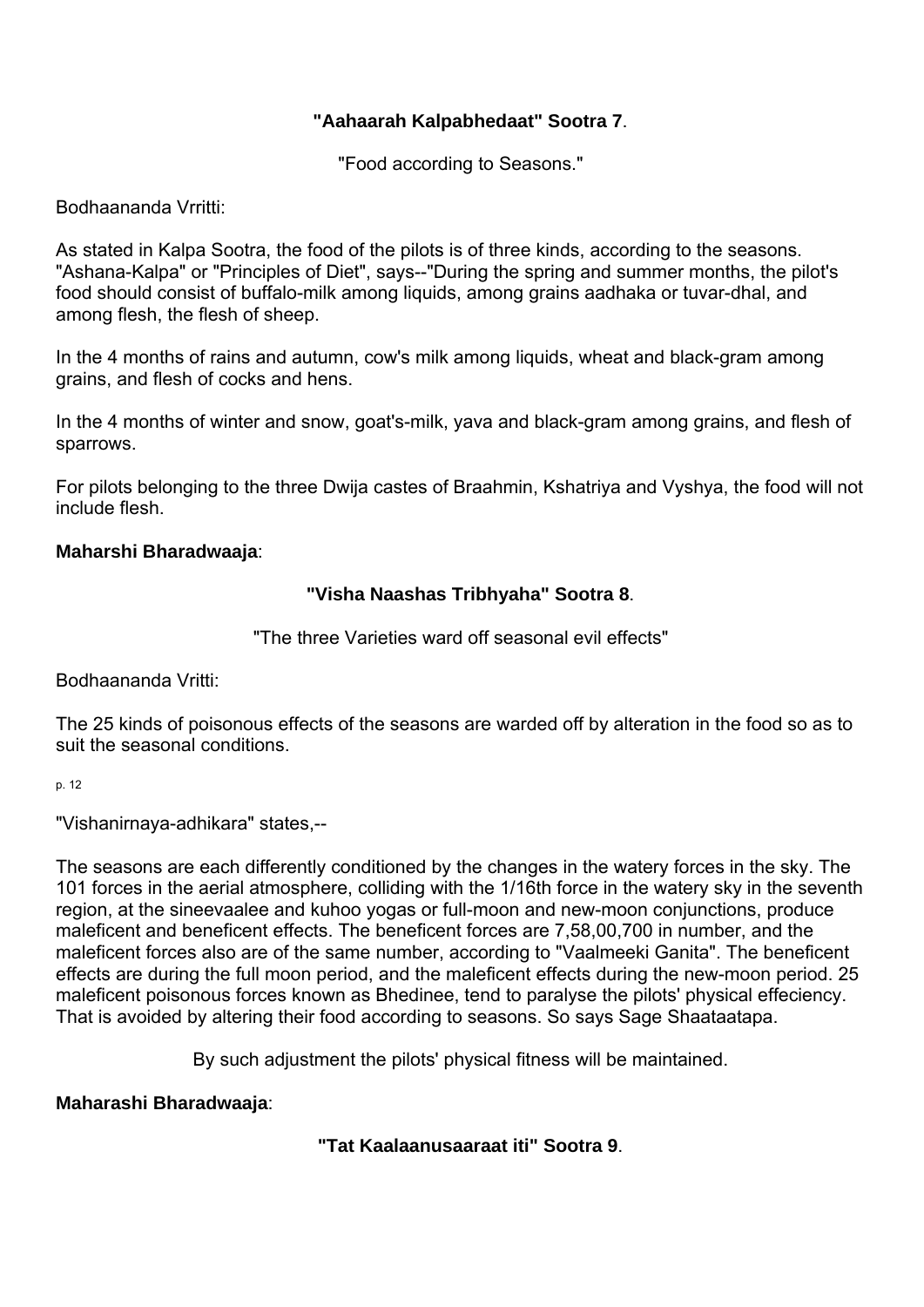"That at set times"

Bodhaananda Vritti:

Having defined the seasonal types of food, the meal times are now defined. According to Shownaka, the times for taking meals are prescribed as follows: Family men should take food twice a day, or once a day. Ascetics should take food once a day. Others can take food four times a day. Air pilots should take food 5 times a day. And yogis may take as many times as they like.

According to "Lalla-kaarika" or "Diet Rules" by Lalla,

Food should be taken at the end of the 2nd **yaama**-(**yaama**=3 hours) in the day time, and at the end of the 1st yaama in the night. That is for family men. If they take only one meal a day, it should be during the 3rd and 4th yaamas. Sanyaasis or ascetics who eat only once a day should dine as above. For the labouring classes the times are thrice during day time, and once in the night. For pilots of Vimanas the meals are thrice during day time, and twice at night.

p. 13

#### **Maharshi Bharadwaaja**:

### **"Tadabhaavay Sathva-Golovaa" Sootra 10**.

"If unavailable, then vitamin pills or food-balls"

Bodhaananda Vritti:

If the prescribed food-stuffs are not available for use during their flights, then essence extracts made by proper cooking with admixture of spices and condiments into potable and eatable form, or food balls-made out of them should be supplied to the pilots for consumption on flights.

Says "**Ashana kalpa**" or "Food manual",

"There are 5 kinds of food, that are nutritious and wholesome; cooked rice or grain, gruel, cooked flour, baked flat bread, and preparations made out of essence-extracts from food materials. The last named are superior to all the others".

"Paakasarvasva" or "Art of cooking" observes,

"Removing the husk and other non-food parts from it by machines, the grain should be made into flour and cooked in a suitable vessel and when it has reached the 8th degree of reduction, add essences, sweets, condiments, and ghee, and prepare food-balls, having nice flavour and delicious taste, and being nourishing to the body.

#### **Maharshi Bharadwaaja**:

### **"Phala Moola Kanda Saarovaa." Sootra 11**.

"Or essence of fruits, roots, and bulbs."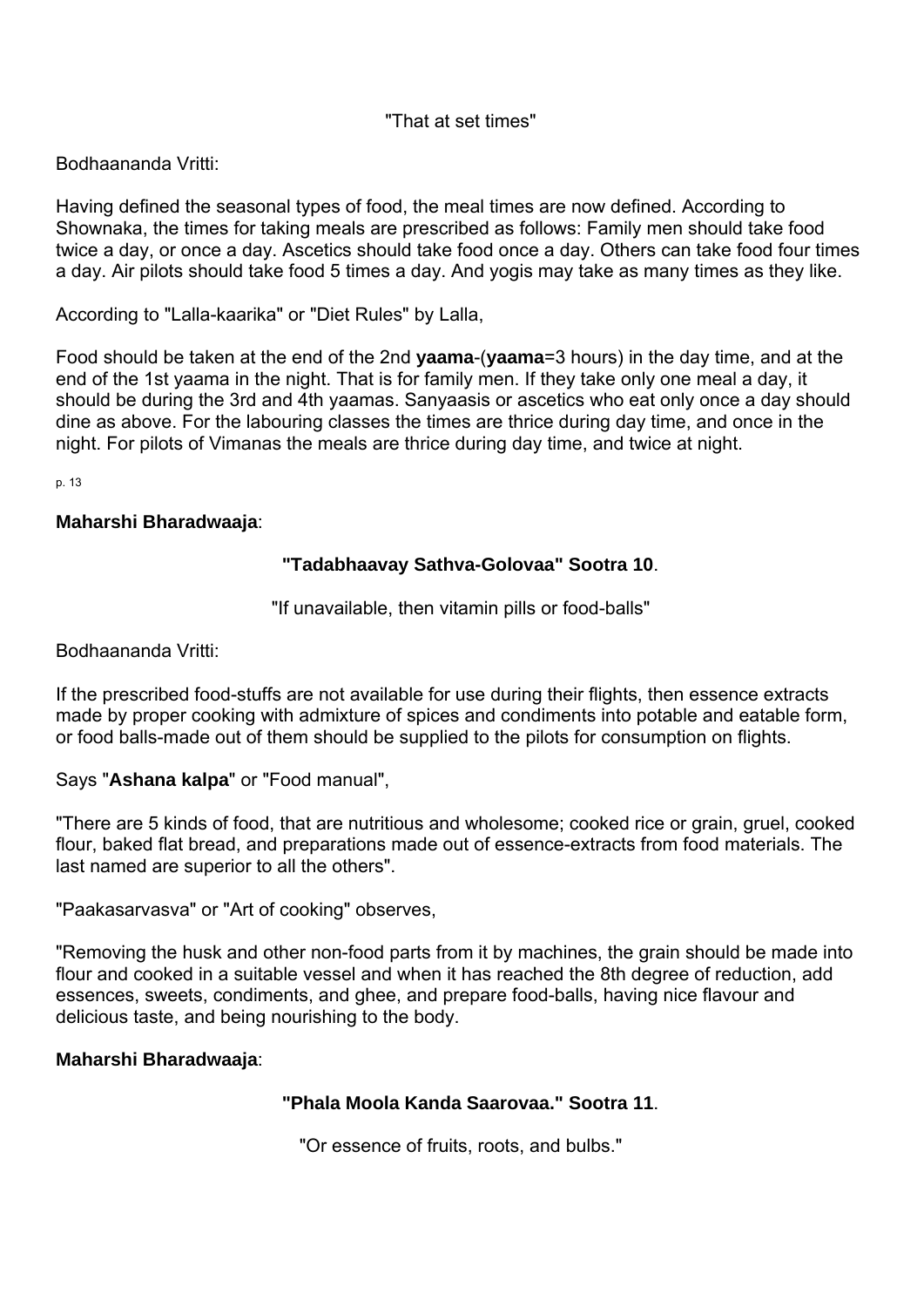Bodhaananda Vritti:

In this sootra it is stated that preparations made from edible roots, potato and other bulbous vegetables, and from fruits are also suitable as food.

"Ashana-Kalpa" says,

If food made of grains is not available, that from roots, bulbs, and fruits may by used as food, in the form of flour, sugarcandy, manjoosha or jaggery, honey, milk, ghee, oily-products, and roots and berries which

p. 14

contain sweet, salt, pungent, acrid, and alkaline tastes. Such roots are said to be 56 in number. They should be purified, powdered, and duly cooked, and made into balls, and given out for use as food.

Similarly the bulbous vegetables which are of 16 kinds, and fruits which are of 32 kinds, and food prepared out of them are excellent food, Food from roots develops brain, nourishes the body, strengthens the bones, and gives virility. Food from bulbs promotes brilliance, and bodily vigour, and strengthens the life current. Food from fruits nourishes mind, intelligence, blood, flesh, and vital liquids. Therefore these alternatives are recommended for pilots of Vimanas.

### **Maharshi Bharadwaaja**:

### **"Apicha Trinaadeenam." Sootra 12**.

"Even grasses, herbs and shrubs."

Bodhaananda Vritti:

This sootra indicates that even grasses, herbage, and creepers, could be made to yield food.

Says "Ashana-Kalpa",

Like roots, bulbs and fruits, grasses, shrubs and herbs, provide good food for men. Six kinds of doorva grass, 6 kinds of munja hemp, 6 kinds of darbha or long grass, 6 kinds of shoundeera, and 6 kinds of Ashwakarna or sal, or mimordica charantia, Shatamoolee of 3 kinds, Kaaruvellee; Chandravellee, Madhuvellee, Varchulee, Makutee vellee, sugandhaa, and sooryavellee may be made to yield good food, nutritious and bracing.

Selected by men who know them well, these vegetation, including their flowers, shoots, and leaves, by proper cleaning and cooking, may be made to yield solid or liquid food, which will serve as satisfactory substitute food for pilots of Vimanas. And Somavallee or moon-plant, Chakrikaa, Rasavallikaa, Kooshmandavallee, Ikshuvallee, Pishtavallaree, Sooryakaanta, Chandrakaanta, Meghanaada, Punarnava, Avantee, Vaastu, Matsyaakshee, and Rukma and others, provide good bases for lasting food, duly mixed with sweets and condiments.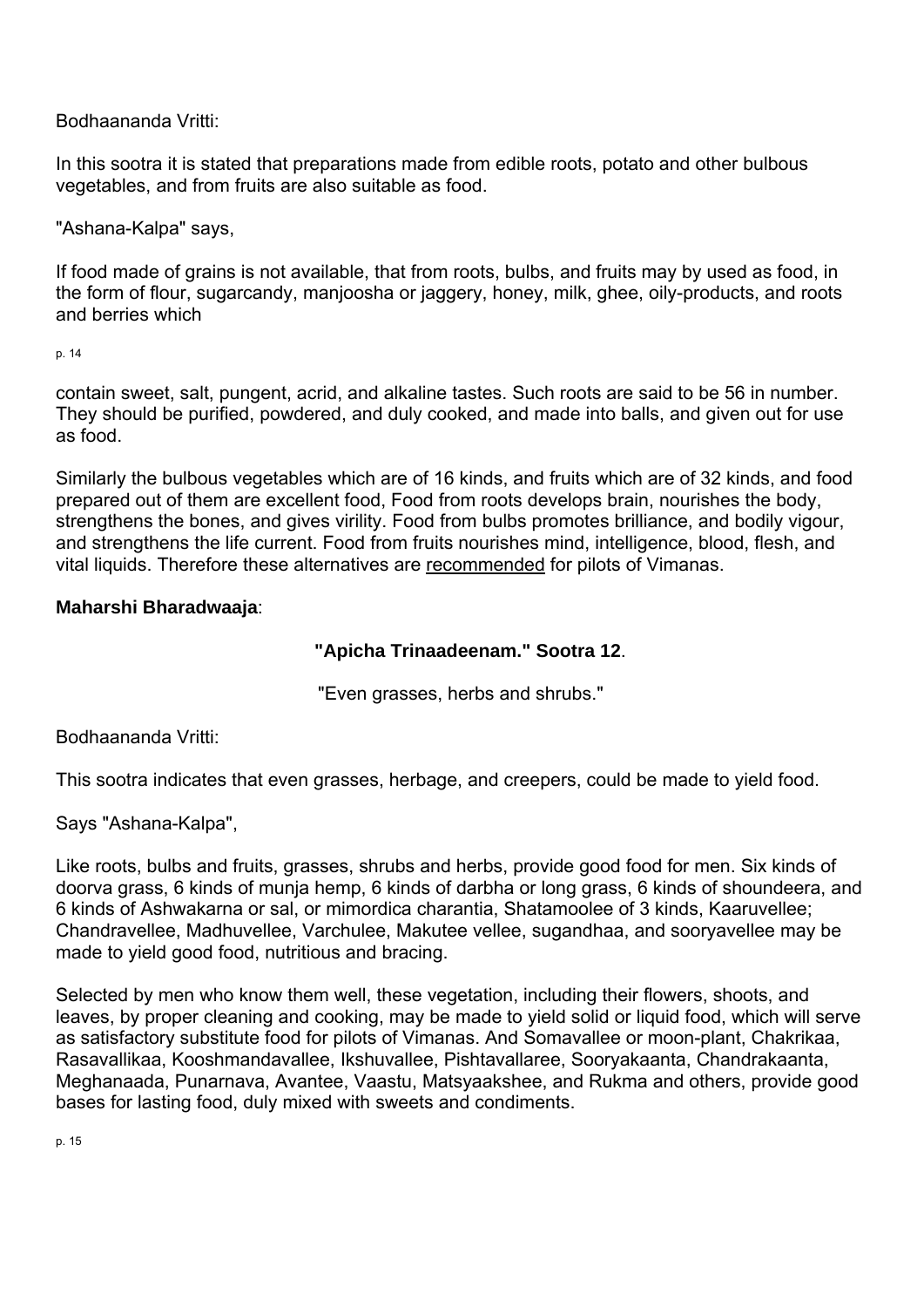## **Lohaadhikaranam: Metals**

#### **Maharshi Bharadwaaja**:

#### **"Athha Yaana Lohaani." Sootra 13**.

"Next, the Metals for aeroplanes"

Bodhaananda Vritti:

Having dealt with clothing and food for pilots, now the metals suitable for aeroplanes are being dealt with.

Says Shounaka:

There are 3 kinds of metals named somaka, soundaalika, and mourthwika. By mixing them, 16 kinds of heat-absorbing metals are produced.

Their names are ushnambhara, ushnapaa, ushnahana, raajaamlatrit, veerahaa, panchaghna, agnitrit, bhaarahana, sheetahana, garalaghna, amlahana, vishambhara, vishalyakrit, vijamitra and Vaatamitra etc.

"Maanibhadra Kaarika," or "Dictas of Manibhadra," Says, "Metals which are light, and are suitable for producing aeroplanes are 16. They are heat absorbing, and should be used in the manufacture of aeroplanes."

Saamba also says that the 16 metals formed by mixing the root metals, soma, soundaala and mourthwika, are non-heat-conductors and are useful for Vimanas. Their characteristics are now examined.

In the 7th layer of the earth, in the third mine therein, metals of the Soma series are found. They are of 38 kinds. Among them there are three from which Ooshmalohas or heat resisting metals are to be extracted. "Lohatantra" or "Science of Metals" also says that in the 3rd section of the 7th layer of the earth, Metals of Souma class, possessed of 5 special qualities, are called "beejalohas" or "root-metals".

There are 3000 metal bearing layers within the earth. Of them 1300 layers contain the better quality. In the 7th layer metals are of 27 types. The 3rd type of metals are of five-fold qualities, and are known as root metals. The origin of metals of the Soma class is thus described in "Lohakalpa.":

p. 16

"The gravity of the centre of the earth, the gravity of global earth, the solar flood, the air force, the force emanating from the planets and stars, the sun's and moon's gravitational forces, and the gravitational force of the Universe, all together enter the layers of the earth in the proportion of 3, 8, 11, 5, 2, 6, 4, 9, and, aided by the heat and moisture therein, cause the origin of metals, of various varieties, grades and qualities."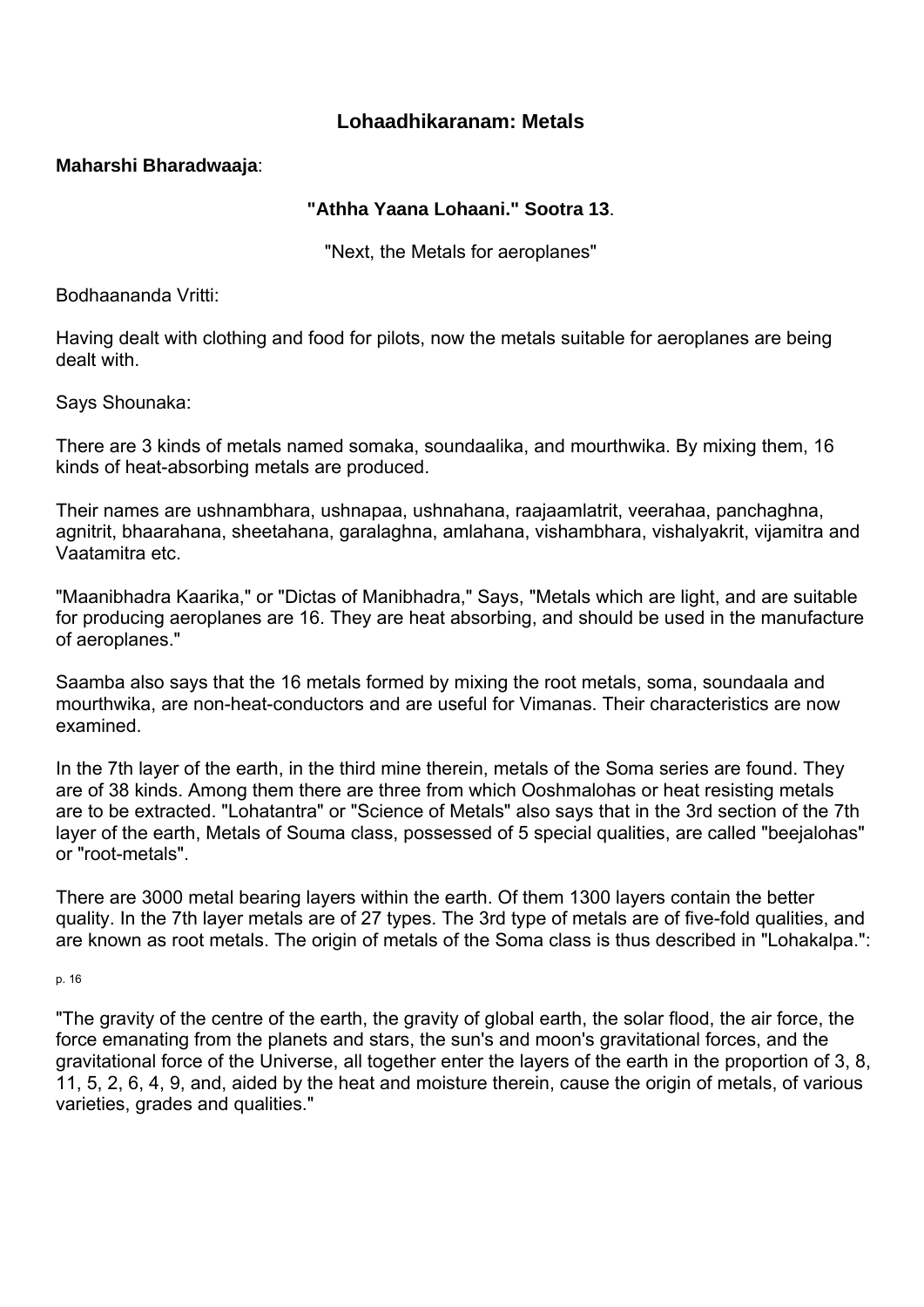The Souma group of metals are named, as per sage Atri, in "Naamaartha Kalpa". "Souma, Sowmyaka, Soundaasya, Soma, Panchaanana, Praanana, Shankha, Kapila are the names of the Souma metals, with distinct qualities indicated by their names."

The name "Souma" consists of sounds, s, on, ma, and ha, "Paribhaasha Chandrika" and "Vishwambhara Kaarikaa" state, "The oceanic force and solar force instil 4 kinds of forces into root metals. The sum total of the forces are said, according to "Vaalmeeki Ganitha" to number 1, 67, 768. Some of these forces are indicated by the sound "s" Some of the forces emanating from the sun and the elements are indicated by the sound "ou". Similarly other concerned forces are indicated by the letters "ma" and "ha".

The Varuna and Soorya force contents of all root metals are of four groups. In each group the force content is said to be 1, 67, 768. Of the Koorma and Kashyapa forces of Vaaruna group, the 67th from Ooshaa koorma, and the 85th Kaashyapa force, called "Kaala", are indicated by the letter "Sa".

Of the solar group of forces, maartaanda and bhoota 71st, and the ruchika force 160 are indicated by the sound "ra". Similarly, of the forces of sun and stars in aditi, the 9th called "Sundaa", and the stellar force 101 called "Bhowma" are indicated by the letter "Ma". And in the dhruva varga, soma and baadaba forces, 109 and 14 respectively, are indicated by the visarga sound "ha".

The four forces working inside the earth, by flux of time mature into the Souma type metal.

In Soundaala metal, the 11th force, dhanadaa, in Koorma is indicated by letter "sa". The 110th Kaashyapee force, rook, is indicated by the sound

p. 17

[paragraph continues] "ow". The sun's 100 powered dravamukhee shakti, and bhoota-shakti known as anvee 700 powered, are together indicated by the anuswaara sound "m". The sun's kaantaa shakti 49, and the stars' 25 shaktis, varchaa, are indicated by the letter "da". Similarly the soma forces in dhruva varga, is indicated by the long "aa" in "daa". The moon's 364 ujwalaa and baadabaa's 500 known as kaala are indicated by the letter "la".

That is "Soundaala".

Regarding the third, "Mourtwika", Koormashakti, paarthiva 1300, is indicated by the letter "ma". Kaasyapa shakti, kaalima 2001, is indicated by the sound "ow". Maartaanda shakti, laaghava 260, is indicated by the sound "r": bhootashakti, vaarchulee 37, by the letter "tha": stellar force, rukshmaka 1063, is indicated by the letter "va". Arkashakti, varuna 113, is indicated by the sound "e": soma force rijukaa 8009, and pooshnikaa 1012, are indicated. by the letter, "ka".

### **Lohashuddhyadhikaranam: Purification of Metals.**

#### **Maharshi Bharadwaaja**:

"T**atchhuddhir yathaa shodhanaadhikaaray." Sootra 14**.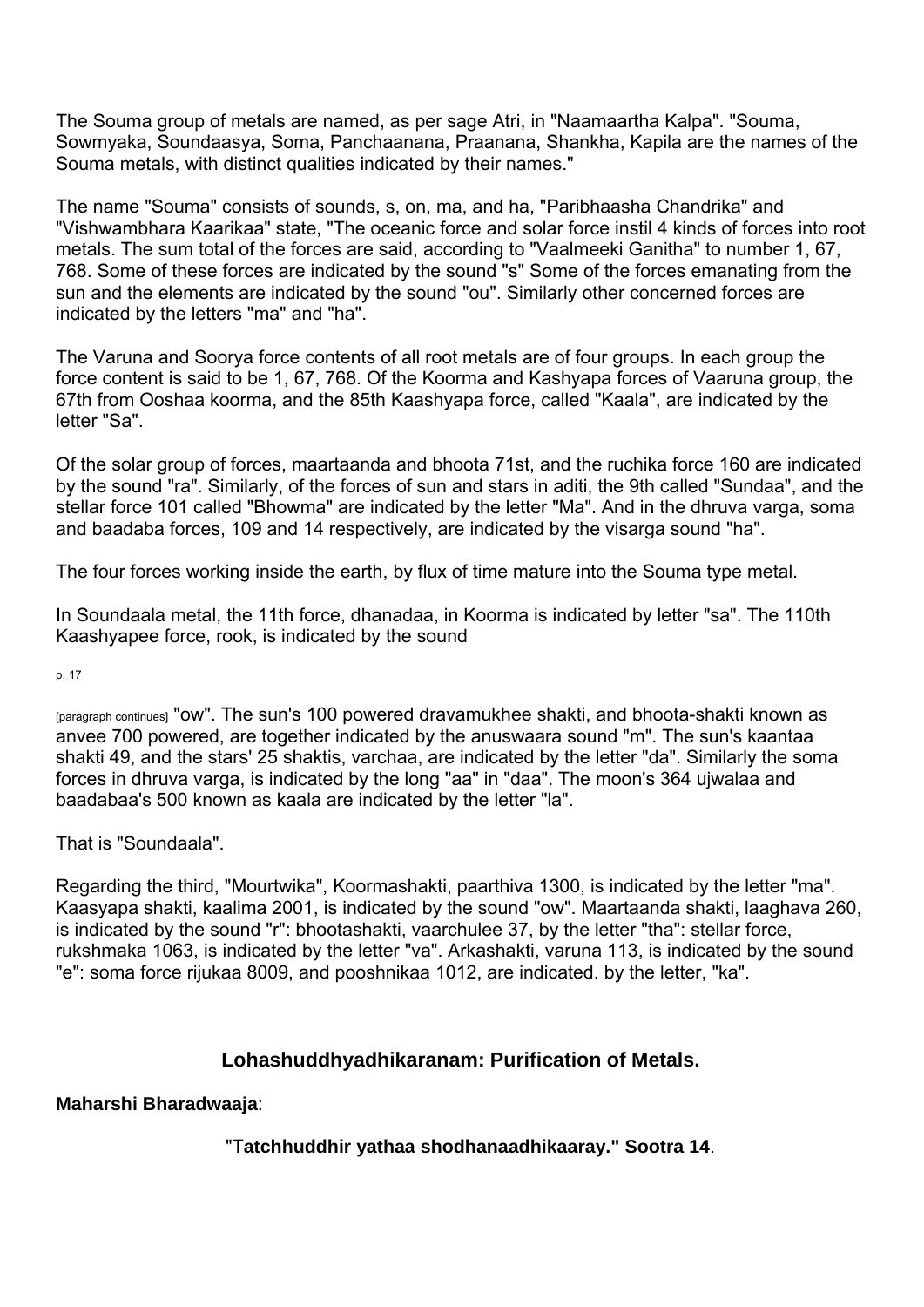"Their purification is as per shodhanaadhikaara".

Bodhaananda Vritti:

Taking soma metal first, it should be filled in a wide-brimmed vessel and adding jambeera or citron juice, likucha or lime juice, vyaaghra or castor, chinchaa or tamarind, and jamboo or rose apple juices, it should be boiled to 27th degree of heat for a day. Then taking it out and washing it, it should be boiled in 5 kinds of oils, 4 kinds of acids, and 7 kinds of decoctions.

They are named in "Samskaara Darpana":

Gunjaa or wild liquorice, Kanjala, castor, kunjara, and karanja or Indian beach oils, praana-kshara, viranchi, kanchuki, and khura acids, and hingoo or asafoetida, parpata, ghontikaaa, jataamaamsee or spikenard, white gourd or Vidaaraanginee, and matsyaakshee decoctions.

That is the process of purification of soma metal.

The purification of Soundaala metal is like that of soma with regard to boiling in the cauldron, but the process of purification is with 6 acids, 7 oils, and 5 decoctions. They are, according to Samskaara Darpana."--

p. 18

Ingaala or, ingudee, gouree or reddish herb, couries, grapes, rata, aapya, and ulbana oils, ankola, mushti, shankha, bhallaataka, kaakola, and virancha acids, and kuluththa or horsegram, nishpaava, sarshapa or mustard, aadhaka, and wheat decoctions or gruels.

Mourthweeka metal also should be baked like soundaala, and then should be boiled with shivaari oil, kudupa acid and vishambharee leather decoction.

Having defined the root-metals and their purification, we next consider the casting of Ooshmapaa loha.



# **SECOND CHAPTER**

**Maharshi Bharadwaaja**:

**"Oosh mapaastriloha Mayaaha." Sootra 1**.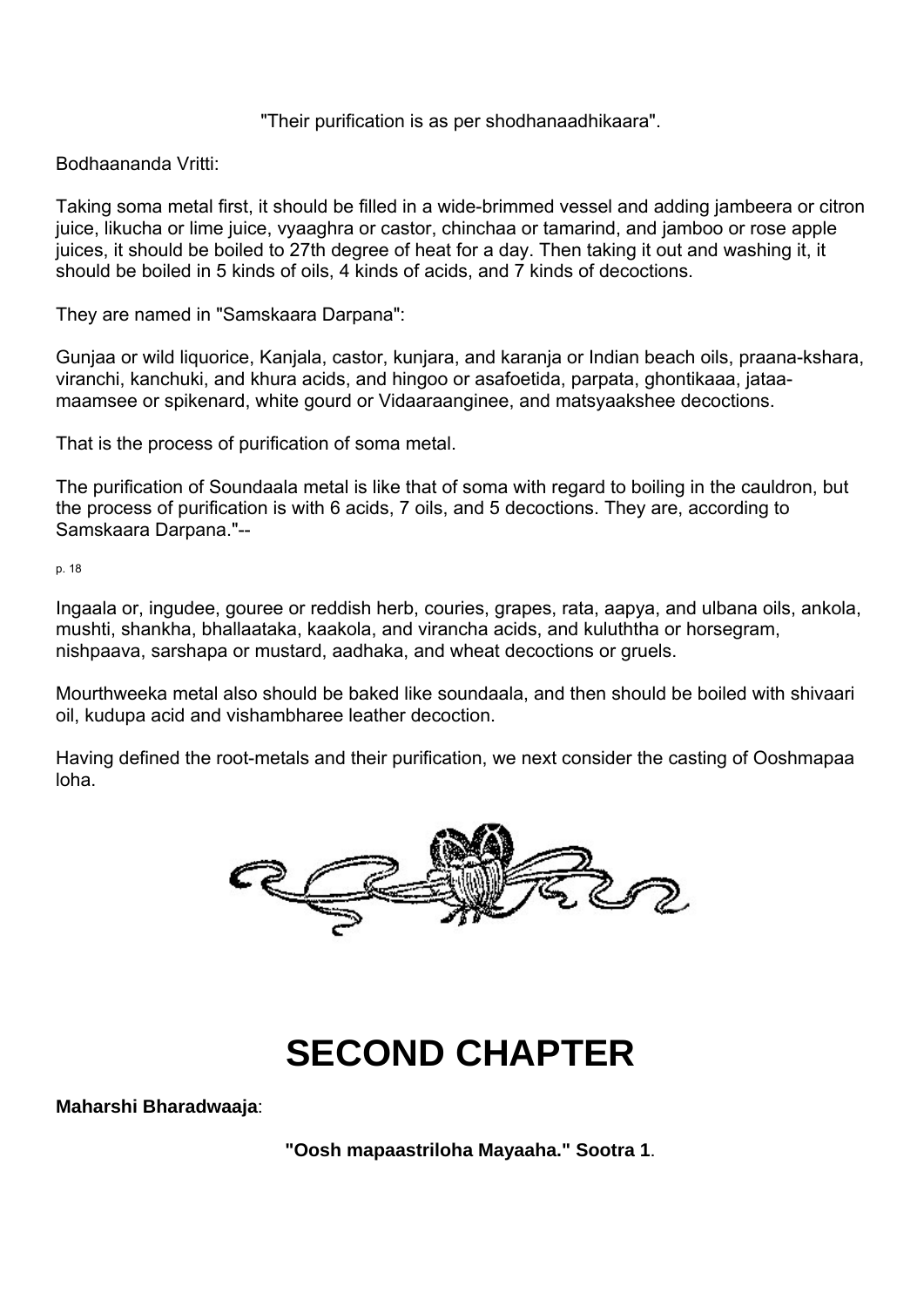#### "Ooshmapaa metals are made up of 3 metals."

Bodhaananda Vritti:

The heat-proof metals are made out of the three, Souma, Soundaala, and Morthweeka mentioned in the previous chapter. It is said in "Loha Ratnaakara" that each of the three yields varieties of seed metals. Their names are, in souma group,--souma, soumyaka, sundaasya, soma, panchaanana, ooshmapa, shaktigarbha, jaangalika, praanana, shankha, and laaghava; The names of the metals of soundeera origin, are viranchi, souryapa, shanku, ushna, soorana, shinjikaa, kanku, ranjika, soundeera, mugdha, and ghundaaraka. In the mourthweeka group, the 11 are anuka, dvyanuka, kanka, tryanuka, shvetaambara, mridambara, baalagarbha, kuvarcha, kantaka, kshvinka and laghvika.

p. 19

#### **Maharshi Bharadwaaja**:

#### **"Melanaath" Sootra 2**.

"By Mixing"

Bodhaananda Vritti:

The said metals are to be mixed in requisite proportions and melted. It is said in "Lohatantra" that ushnambhara metal is produced by mixing numbers 10, 5, 8 of soma, soundala, mourthweeka groups of metals respectively in the proportion of 1, 3, 7, and mixing with one third the quantity of tankana or borax and melting in the crucible. Similarly taking metals no, 3, 5, and 7 respectively in the three groups in the proportion of 4, 1, and 8, and mixing with tankana, and melting in crucible, the metal ooshma is obtained. Metal ooshmahana is produced by melting metals 2, 5, and 9 from the three groups in the proportion of 6, 3, and 7, with tankana. Metal Raaja is produced by melting nos. 3, 8, and 2 of the three groups as before. Similarly metal Aamlatrit is produced by taking numbers 9, 7, 1 in the three metal groups, in the proportion of 10, 7, 8 and mixing with tankana and melting as prescribed.

Similarly metals 6, 4, 5, respectively in the proportion of 5, 5, 12, melted with tankana or borax, will yield the metal veerahaa. The metal panchaghna is got by taking numbers 8, 6, and 4 of the three groups in the proportion of 20, 18, 26, and mixing with tankana or borax and melting.

The metal agnitrit is produced by mixing numbers 5, 2, 10, in the proportion of 30, 20, and 10, and melting with borax in the crucible. The metal bhaarahana is produced by mixing numbers 7, 11, and 6 in the three groups in the proportion of 5, 12, and 7, mixing with borax, and melting in the crucible.

To produce metal sheetahana, metals 10, 9, and 3 in the three groups respectively, in the proportion of 22, 8, and 10, should be mixed with borax and melted in the crucible. Garalaghna is produced by taking numbers 11, 10, and 11 in the three groups in the proportion of 20, 30, and 8, and melting with borax in the crucible.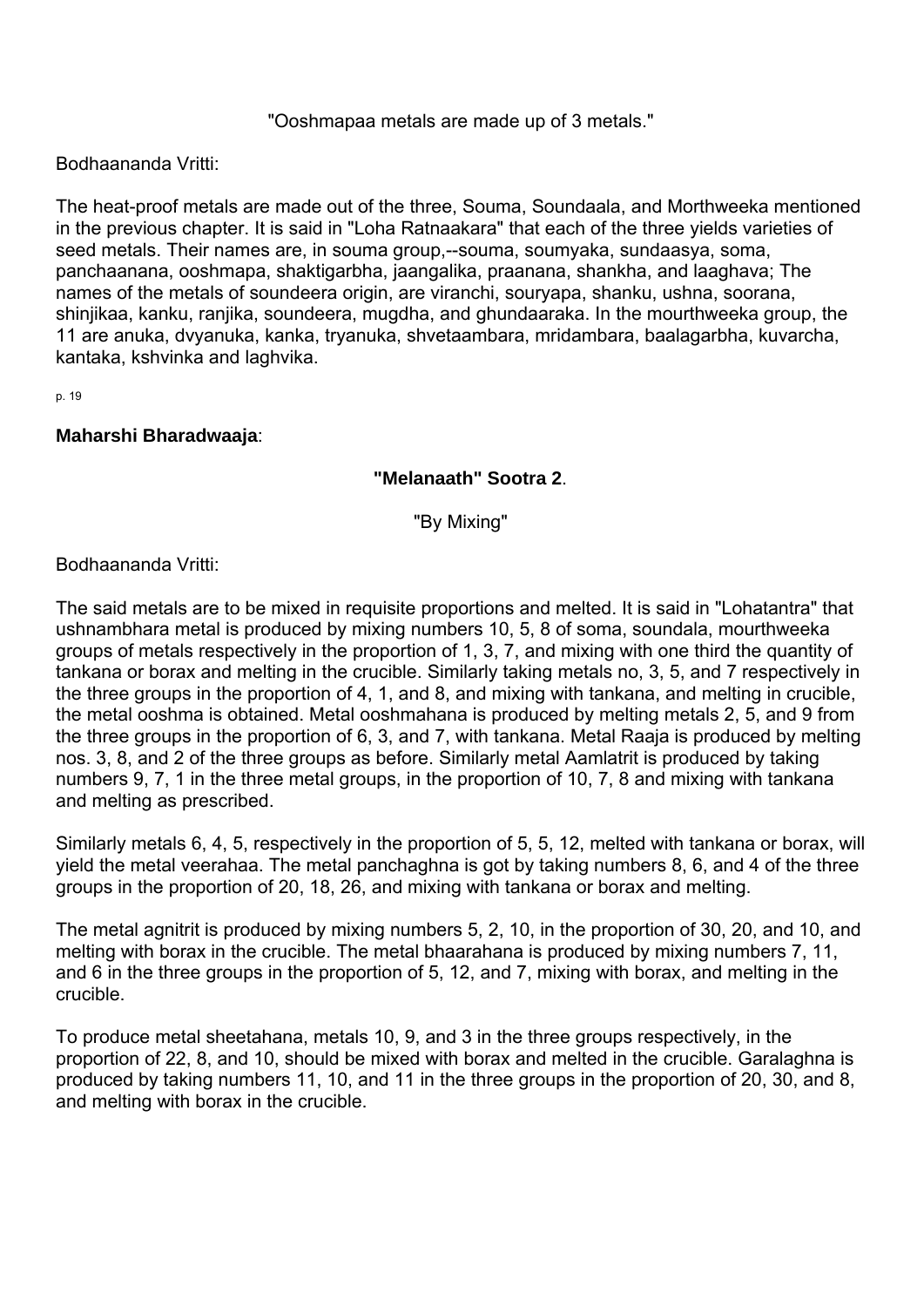Similarly Aamlahana is produced by taking numbers 11, 8, and 4 in the three groups in the proportion of 20, 12, 36, and melting with borax in the crucible. Metal Vishambhara is produced by taking numbers 19, 8, and 10 in

p. 20

the three Ooshmapa groups respectively in the proportion of 20, 12, and 6, and melting with borax in the crucible.

Metal vishalyakrit is produced by taking numbers 3, 5, and 11, in the proportion of 20, 12, and 6, and melting in the crucible with borax. Dwijamitra is produced by taking numbers 8, 3, and 9 in the pro-portion 5, 8, 10, and melting with borax in the crucible. And metal Vaatamitra is produced by taking numbers 8, 6, and 5 in the three groups of Ooshmapa metals, in the proportion of 22, 8, and 10, and adding borax and melting in the crucible.

### **Mooshaadhikaranam: The Crucible.**

#### **Maharshi Bharadwaaja**:

### **"Panchamaad dwitheeyay " Sootra 3**.

"From the 5th variety in the 2nd group."

Bodhaananda Vritti:

According to "Nirnayaadhikaara", the melting of the superior, medium, and inferior kinds of metals is to be done in 407 different kinds of crucibles. They are divided into 12 groups. For the melting of the root-metals the second group of crucibles is considered the best.

Lallacharya also states that metallurgists mention 12 kinds of metals: kritaka or artificial, apabhramshaka or corrupted, sthalaja or mud-born, khanija or found in mines, jalaja or aquatic, dhaatuja or mineral-born, oshadhivargaja or vegetation-born, krimija or evolved from vermin, maamsaja or flesh-born, kshaaraja or grown from salts, baalaja or hairborn, and andaja or resultant from eggs. Different classes of crucibles are to be used for melting different kinds of metals. In the second class of crucibles there are said to be 40 varieties. Of them, number 5, known as antarmukha or inward-mouthed, is prescribed for melting the root-metals.

It is described in "Mooshaakalpa" or art of making crucibles. 8 parts of gingelly manure or blackgram flour, 4 parts of metal rust, 3 parts of metal, 3 parts of laangalee or jussieuea repens or gloriosa superba, 6 parts of gum arabic, 2 parts of ruruka, 3 parts of salt-petre, 5 parts of creepers, 6 parts of charcoal, 5 parts of 5 kinds of grasses, 4 parts of paddy husk ashes, 2 parts of red arsenic, 2 parts of naagakesara, 5 parts of varolika

p. 21

flower, 5 parts of borax, 2 parts of black laamancha or scented grass or andropogon muricatus, 5 parts of sindoora or red ochre, 2 parts of gunja seeds or wild liquorice, 4 parts of sea-foam, all these are to be ground and made into fine flour, to which are added equal quantity of gum and 5 parts of earth and dust, and the whole is baked in a vessel with shivaaree oil for 3 yaamaas or 9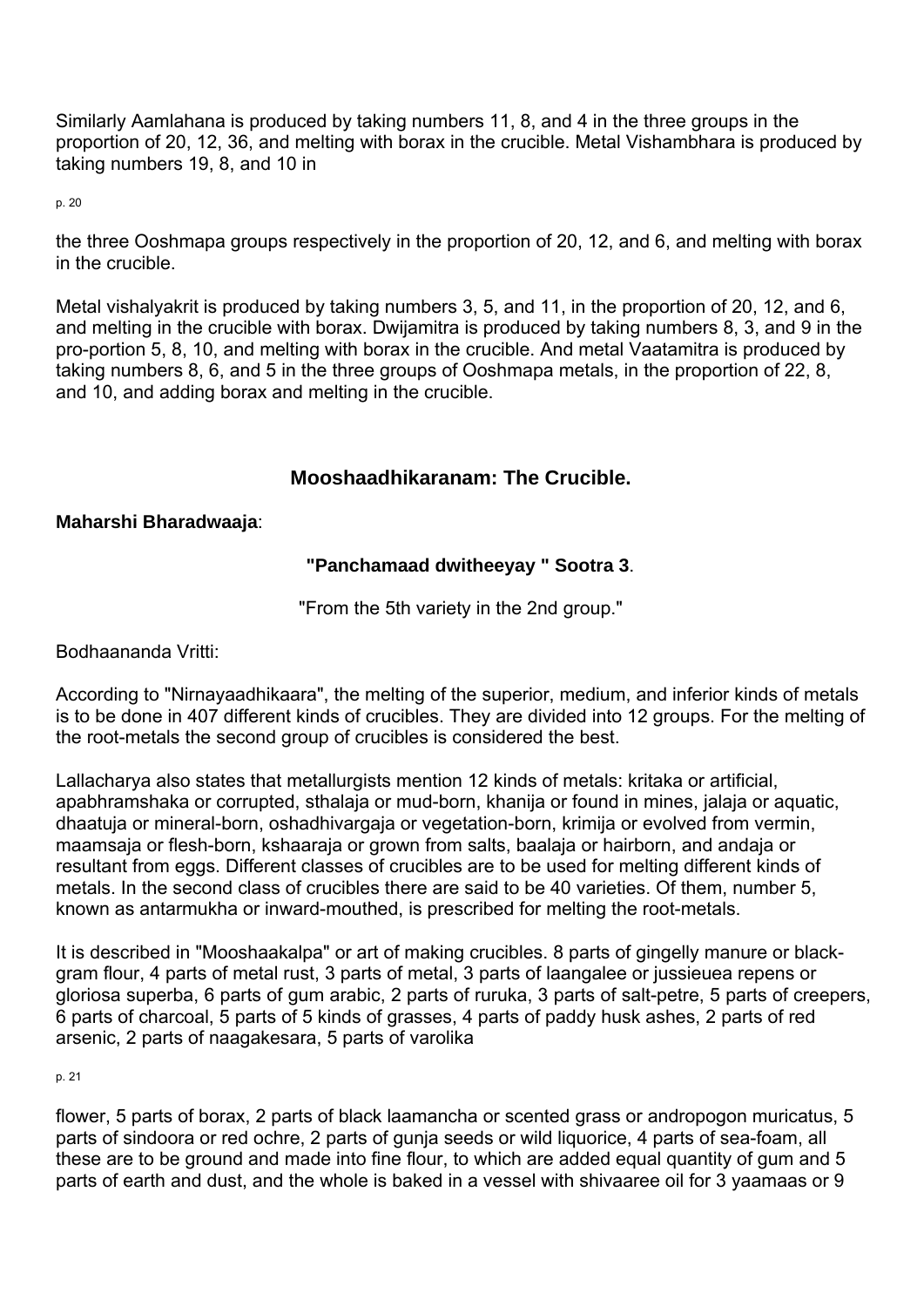hours. When the contents have unified and become properly fluid, it should be poured through the nozzle into the crucible mould, and allowed to rest. The resultant crucible, known as "antarmukha," would be best suited to melt the metals required for producing a Vimaana.

# **Athha Vyaasatikaadhikaranam: The Fire-place.**

### **Maharshi Bharadwaaja**:

### **"Athha Kundas-Saptamay-Nava". Sootra 4**.

"Then fire-place, number 9 in class 7."

Bodhaananda Vritti:

Having dealt with crucible in the last sootra, we now consider the fire-place.

Experts mention 532 varieties of vyaasatikaas or fire-places. Of them Koorma-vyaasatika, or tortoise-shaped fire-place is best suited for melting the seed-metals for the Vimaana.

Kunda-kalpa or the art of furnace construction mentions 532 kinds of furnaces. They are divided into seven classes, each including 76 varieties. Furnace no. 9 in the 7th class, is best suited for melting the requisite metals of the vimaana, and its name is koorma-vyaasatikaa, or tortoiseshaped furnace.

It is said in "Kunda-nirnaya ", that on a prepared ground, a quadrilateral or circular shaped furnace 10 feet wide should be constructed, shaped like a tortoise. In order to place the bellows, there should be constructed a pedestal shaped like a tortoise, and with five faces. In the middle of the furnace arrangements should be made for placing the crucible. On either side of the furnace there should be an enclosure for stocking charcoal. And on either side there should be a mechanism for receiving the molten metal.

p. 22

# **Athha Bhastrikaadhikaranam: The Bellows.**

### **Maharshi Bharadwaaja**:

### **"Syaad-bhastrikaashtame Shodashee" Sootra 5**.

"The bellows should be number 16 in the 8th class."

Bodhaananda Vritti:

The making of bellows is referred to in this sootra. It is said in "Bhastrikaa Nibandhana," that as there are 532 kinds of furnaces, there are 532 kinds of bellows. Narayana also says that there are 532 varieties of bellows used in melting metals. They arc divided into 8 classes. In the eighth class,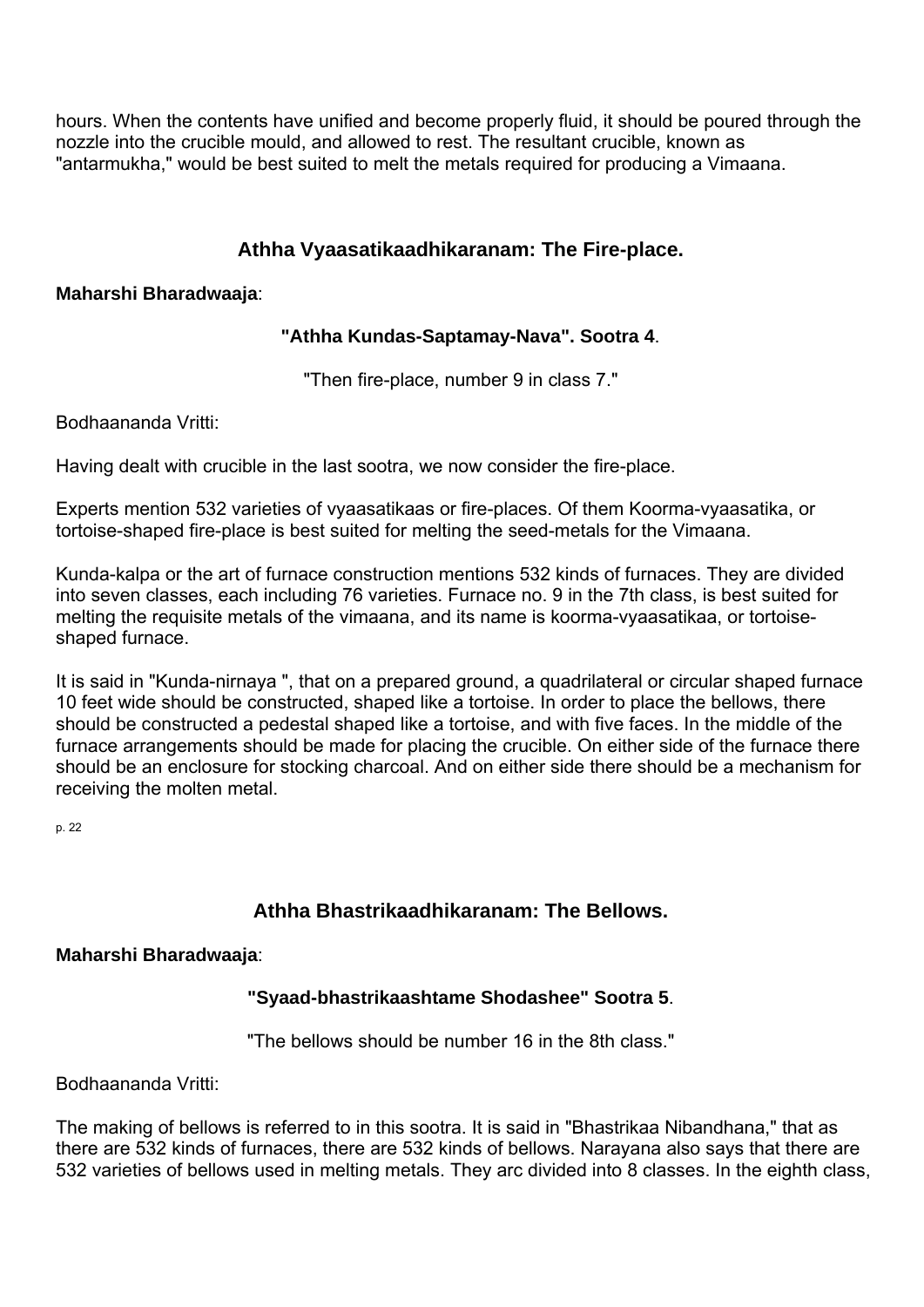the variety numbered 16 is the one suited for the tortoise--shaped furnace. The construction of bellows is described in the work "Bhastrikaa-Nibandhana", as follows:

The barks of suitable trees, leather, thick cloth made from milk cream, bark of areca-nut palm tree, and trinetra (bael? Bengal Quince?), shundeera, suranji, silk-cotton, sheneera, munjaakara, and jute by due processing yield suitable cloth of 605 varieties with which pretty and attractive bellows could be made, with fittings of wood or copper.



# **THIRD CHAPTER**

## **Darpanaadhikaranam: Mirrors & Lenses.**

**Maharshi Bharadwaaja**:

**"Darpanaashcha" Sootra 1**.

"Mirrors".

Bodhaananda Vritti:

This chapter deals with the mirrors and lenses which are required to be installed in the vimaana. They are seven different ones. Their names are

p. 23

given by Lalla in "Mukura-kalpa" as Vishwakriyaadarpana, or television mirror, Shaktyaakarshana darpana or power-capturing mirror, Vyroopya darpana or appearance changing mirror, Kuntinee darpana, Pinjulaa darpana, Guhaagarbha darpana, and Rowdree darpana or terrifying darpana.

Vishwakriyaa darpana is to be fixed on a revolving stand near the pilot so that he could observe whatever is happening outside on all sides. Its manufacture is thus described in Kriyaasaara:

Two parts of satva, 2 parts of shundilaka, one part of eagle bone, 5 parts of mercury, 2 parts of the foot-nails of sinchoranee, 6 parts of mica, 5 parts of red lead, 8 parts of pearl dust, 18 parts of the eyeballs of sowmyaka fish, one part burning coal, 8 parts of snake's slough, 3 parts of eye pigment, 6 parts of maatrunna, 10 parts of granite sand, 8 parts of salts, 4 of lead, 2 parts of sea foam, 3 parts of white throated eagle's skin, 7 parts of bamboo salt, 5 parts of vyraajya or white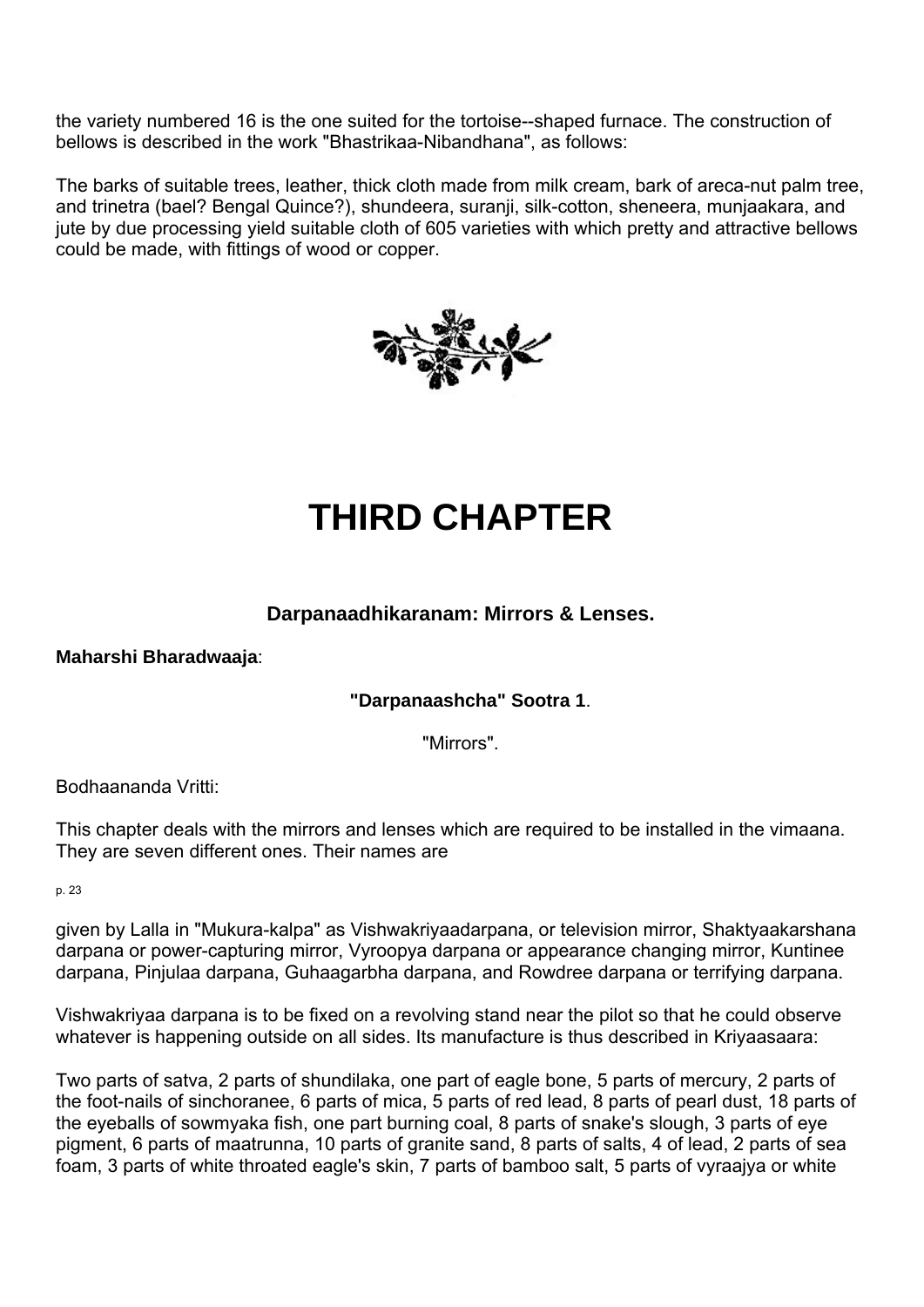keg tree bark, these ingredients should be purified, and weighed, and filled in a beaked crucible and placed in the furnace called chandodara and subjected to a 800 degree heat, and when duly liquified, should be poured into the funnel of the kara-darpana yantra or hand-mirror mould. The result will be an excellent mirror in which will be reproduced minute details of the phenomena outside.

Next Shaktyaakarshana darpana:

As the vimaana flies through the regions of the sky, three classes of destructive forces tend to overcome it. This mirror is capable of neutralising and overcoming their effects.

Dhundinaathaachaarya also says: The wind, solar rays, and fire are known as trivargas. Each of the three has 122 evil effects on the plane's pilot. Those evil forces this mirror will absorb and nullify.

Paraankusha also says: There are certain crucial regions in the air routes of the vimaana, at which the wind, solar heat and fire have 366 malefic influences, and shaktyaakarshana mirror is meant to safeguard against them. It is to be prepared as follows:

5 parts of haritaala or yellow orpiment, 5 parts of virinchi, 8 parts of salts, 4 parts of gingelly husk, 6 parts of diamond, 1 of red mica, 8 parts of burning coal, 3 parts of sand, 2 parts of tortoise egg, 3 parts of bhaarani, 3 parts of kanda, 5 parts of powshkala, 5 of coral, 2 of pearl, 6 of sea-shell,

p. 24

[paragraph continues] 8 of borax, 3 parts of Bengal quince seed, and 5 of shankha or conch, cleaned, powdered, filled in swan crucible, placed in mandooka furnace and boiled to 500 degrees and poured slowly into vistritaa-mirror yantra will yield a fine shaktyaakarshana mirror.

The Vyroopya--darpana Mirror:

When enemy planes with men intent on intercepting and destroying your vimaana attack you with all the means at their disposal, the viroopya-darpana will frighten them into retreat or render them unconscious and leave you free to destroy or rout them. The darpana, like a magician, will change the appearance of your vimaana into such frightening shapes that the attacker will be dismayed or paralysed. There are 27 such different shapes that are said to be possible. Sammohana-kriyaakaanda, or the work dealing with the methods causing insensibility, mentions 17 of them. They are fire, water, wind, thunder, lightning, fumes, scorpion, bear, lion, tiger, and giant-sized frightful birds.

The manufacture of this mirror is thus given in Darpana-prakarana:

5 parts of bone salt, 3 parts zinc, 3 of lac, 8 of iron, 3 parts of shashabola, 2 of raajakurantika, 8 parts of charcoal ashes, 3 of borax, 8 parts of nakhaa, 7 of sand, 6 of matrunna, 2 of sun-crystal, 3 parts of poora or lime, 25 of mercury, 3 of yellow orpiment, 4 parts of silver, 6 of kravyaada, 8 of garada, 3 of pishta, 4 parts of arshoghna root, 3 parts of vaaraaha pittha, 3 of ammonium chloride, 25 of liquorice oil, taking these and 7 times purifying, filling in crucible, and placing in furnace and boiling it to 800 degrees and pouring into Darpanaasya yantra, will yield an excellent Vyraajaka mirror.

The Kuntinee Mirror: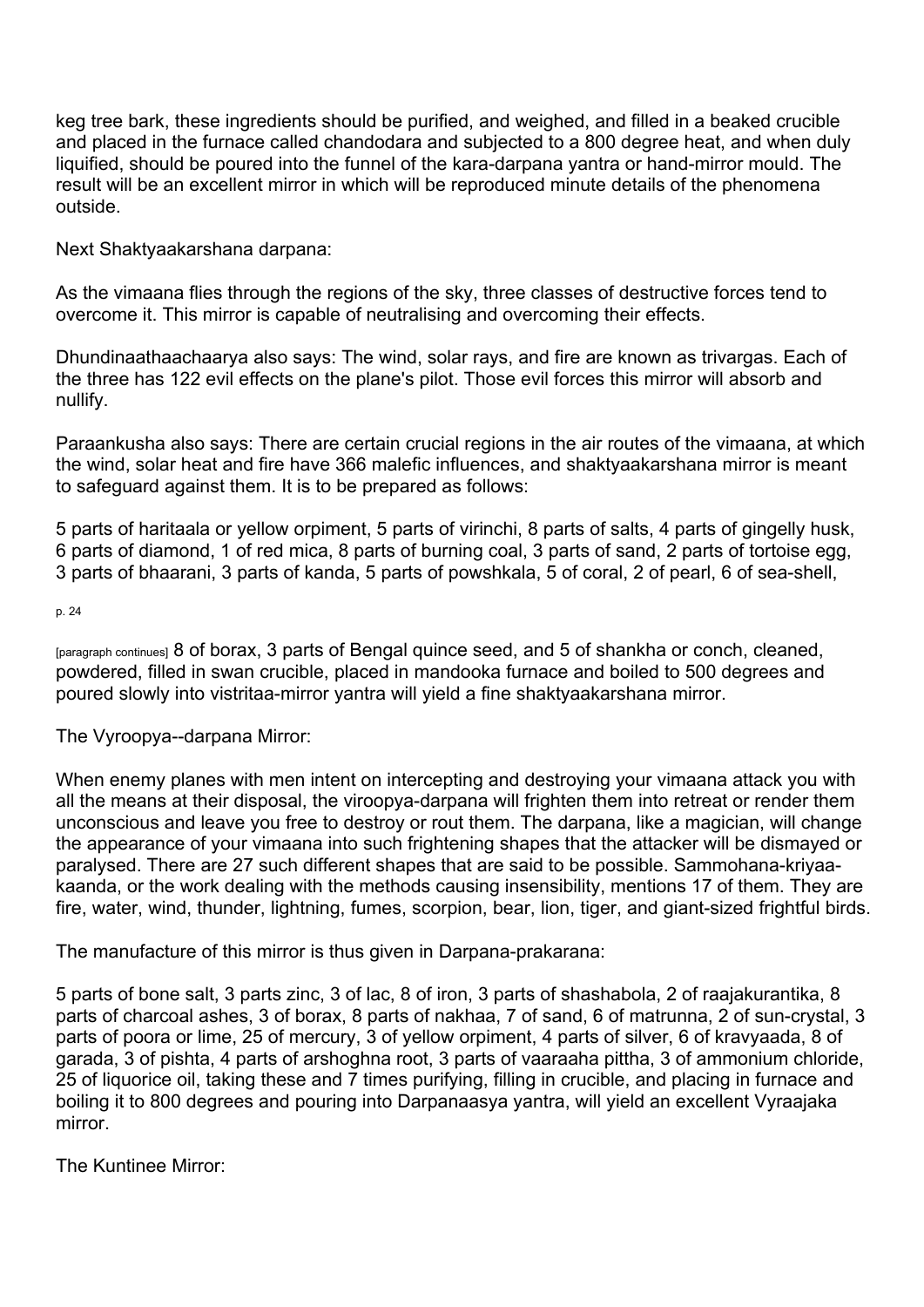We now consider the Kuntinee mirror. The wise say that the mirror by the glare of whose rays people's minds get deranged is Kuntinee mirror. Paraankusha says that in the region of the solar electric heat waves of the sky, seven streams of poisonous whirl-winds derange the mind. Scientists have discovered the Kuntinee mirror as a protection against that evil effect.

In "Sammohana-kriyaa-kaanda," the evil forces are described as follows:

p. 25

Fat, blood, flesh, marrow, bone, skin, intelligence are adversely affected by the evil wind currents known as gaalinee, kuntinee, kaalee, pinjulaa, ulbanaa, maraa, in the electric heat wave regions of the upper sky.

The manufacture of this mirror is thus explained in "Darpana-prakarana":

5 parts of sowraashtra earth, 7 parts of snake's slough, 3 of sea-foam, 5 of shanmukha seeds, 8 of zinc, 3 parts of rhinoceros' nails, 8 of salts, 7 of sand, 8 of mercury, 4 of conch, 6 parts of matrunna, 3 parts of yellow orpiment, 4 of elephant and camel salts, 7 parts of suranghrikaa, 5 of gingelly oil, 8 of pearl-shells, 3 of sea-shells, 4 parts of camphor, purified and filled in shinjikaa crucible, and placed in shinjeera furnace and boiled to 700 degrees, the fluid poured into the Darpanaasya yantra, will form into a morning sun-like kuntinee mirror.

The Pinjulaa mirror:

The conflicting inter-action of the solar rays is called pinjulaa. It has deleterious effect on the black eye-balls of the pilots. The pinjulaa mirror, by intervening will prevent the eye-balls being blinded by the evil rays.

It is said in "Amsubodhinee", or the work on solar rays, "There are four directions, east, west, north and south, and four corner directions, south-east, south-west, north-east and north-west. The solar force of each direction has got its own intensity, owing to different fire-force, different seasonal force, the effect of the five winds, combined with the vaarunee or liquid force of the clouds, and the resulting tension gives rise to four evil forces, andha, andhakaara, pinjoosha, and taarapaa, whose glows, known as rakta, jaathara, taaraagra, and prabha, striking the eye-balls result in blindness of both eyes. "

The manufacture of this mirror is thus described in "Darpana prakarana":

6 parts of goat's milk, 5 parts of red-lead, 8 parts of salts, 7 parts of sand, 5 parts of tree-gum, 8 parts of borax, 2 parts of dambholi essence, 8 parts of mercury, 2 parts of copper and 2 of lead, 4 parts of surolika essence, 8 parts of twak, 3 parts of vaardhyushika, 3 of kanda, 4 parts of pishta or gingelly husk, 3 parts of orpiment, 7 parts of Tinnevelli senna, 4 parts of vrikodaree seeds, these 18 to be purified, powdered, and filled in crucible, and placed in furnace and boiled to 700 degrees, and poured into Darpana yantra, will yield an excellent pinjulaa mirror.

p. 26

Next Guhaa-garbha darpana: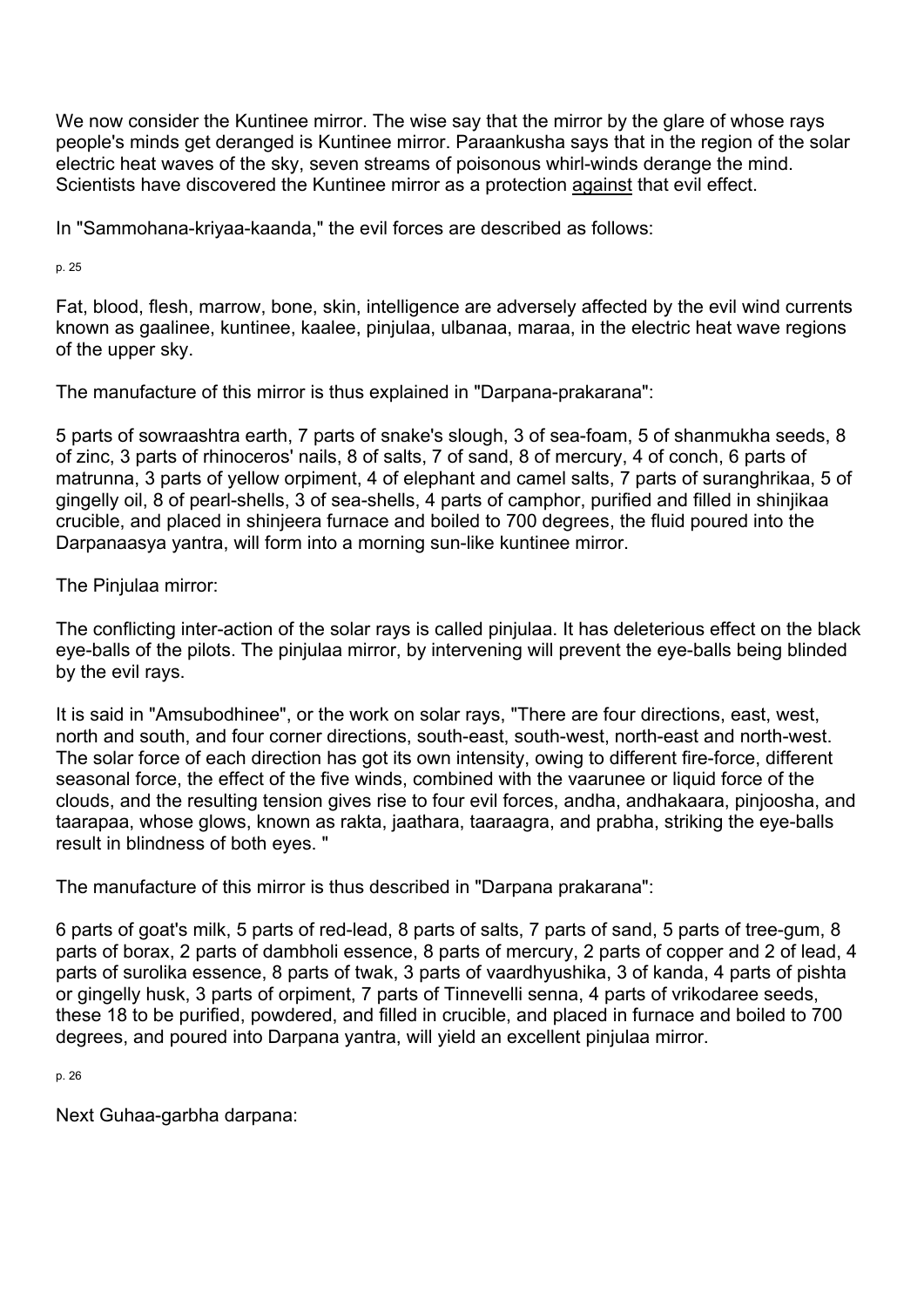"The conflict between the electricity in the clouds, wind, and rays, generates forces harmful to pilots. The guhaa-garbha darpana, by attracting them and projecting them by electric force against enemy planes, renders the persons inside them physically disabled and incapable of fighting."

"Prapanchasaara" also says:

"In the Middle of the two shells above kashyapa, there is vaarunee force. Between the shell and vaarunee force 5000 wind currents subsist. Similarly there are disease causing rays numbering 80 millions. The various winds and rays by mutual action result in flows and counter flows. When the cloud force, wind force, and solar force interplay they give rise to various harmful forces like bubbles:"

Lallaacharya also avers, "In accordance with the 110th principle, when the cloud-power, windpower and sun-power meet with force and collide, they produce poisonous effects which are dangerous to mankind."

Vasishtha says in "Swatassiddha-Nyaaya" or "self-evident truth", that when alien forces cross one another, a poisonous flow will result naturally as an egg comes out of a tortoise.

"Sammohana kriyaa-kaanda" explains:

"By the conflict of cloud force, wind force and solar forces, 305105 poisonous waves known as guha and others emanate, and cause, kushtha, apasmaara, grihinee, khaasa, and shoola. Chief among them are five, known as gridhnee, godhaa, kunjaa, roudree, and guhaa. By accelerating them and directing them against the enemy, the guhaa-garbha mirror disables them."

"Darpana prakarana " describes its manufacture thus:

7 parts of couries, 3 parts of manjula or madder root, 6 parts of sea-foam, 8 parts of ranjaka or phosphorous, 6 parts of mandoora or rust, 8 parts of mercury, 3 parts of orpiment, 7 parts of brahmika, 2 parts of lead, 8 parts of eye pigment, 6 parts of matrunnna, 8 parts of sand, 6 parts of kishora, 5 of muchukunda, 2 parts of gingelly oil, 25 of lohika, 5 parts of mridaani garbha essence, 8 of sowraashtra earth, 5 parts of sphatika, 3 of bones, 15 of indusatva or moonstone?, and 5 of dambholi taakaa dwaya satva,

p. 27

taking these 22, purifying and powdering them and filling crucible, and placing in furnace and boiling to 700 degrees, and cooled in yantra, guhaa garbha darpana is produced.

Rowdree-darpana is a mirror or lens which liquefies everything that it flashes against.

Paraankusha says that where Rudraanyosharaa and abhralinga come into contact, a fierce force called roudree comes into being. Mingling with solar rays it melts everything. "Sammohana kriyaa kaanda" says:

"By the mixing of roudree and solar rays an evil force called maarikaa is generated, and impelled by the solar electricity, it destroys the enemy planes."

Darpanaa prakarana describes its manufacture: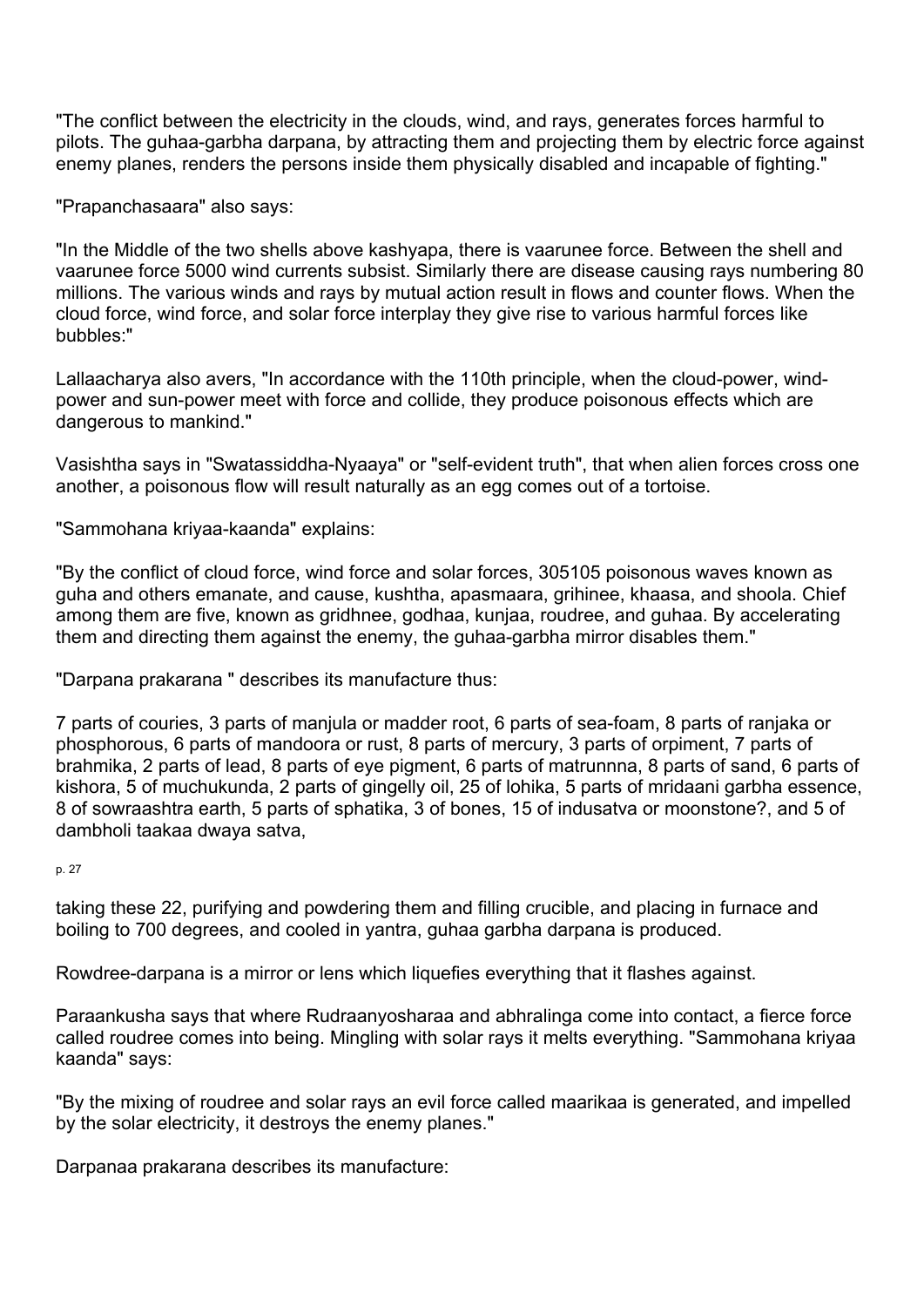8 parts of lead, 3 parts of shaalmali, 7 of durvaara, 8 parts kudupinjara, 21 parts of droonee, 8 parts sun-crystal, 27 parts of rudraanee-graavoshara, 6 parts betel leaves, 8 parts of kowtila, 30 of veeraabhra linga, 8 parts of salts, 7 of sand, 6 parts of matrunna, 3 of dimbhika, 8 of zinc, 13 of ant-hill earth, 6 of gum, 3 of kumbhinee, 3 parts sweet oil, 27 of Tinnevelly senna, 6 of godhaamla, 8 of silk cotton, 8 parts of virinchi satva, 5 parts of kanda, 3 parts of yellow orpimet, 7 parts of kaarmukha, or brown barked acacia?, these 26, powdered, purified, and filled in crucible and placed in furnace and boiled to 800 degrees, and poured into Darpana yantra, will yield a fine roudrikaa-uarpana.







# **FOURTH CHAPTER**

**Shaktyadhikaranam: The Power.** 

**Maharshi Bharadwaaja**:

**"Shaktayassapta" Sootra 1**.

"The power sources are seven."

Bodhaananda Vritti:

In this chapter the motive power of the vimaana is explained. In the functioning of the vimaana, there are 7 distinct operating forces. They are named udgamaa, panjaraa, sooryashaktyapakarshinee or that which extracts solar power, parashaktyaakarshinee or that which extracts opposite forces, a set of 12 shaktis or forces, kuntinee, and moolashakti or primary force. At set spots in the vimaana, the motors which produce these 7 powers should be installed, duly wired and equipped with springs and wheels, as prescribed.

It is said in "Yantra-sarvasva:"

"The seven kinds of powers which are required for the Vimaana are produced by 7 motors which are named tundila, panjara, amshupa, apakarshaka, saandhaanika, daarpanika, and shaktiprasavaka. Each of these produces its specific power. Thus tundilaa produces udgamaa shakti, panjaraa produces the panjaraa shakti, shaktipaa produces the power which sucks solar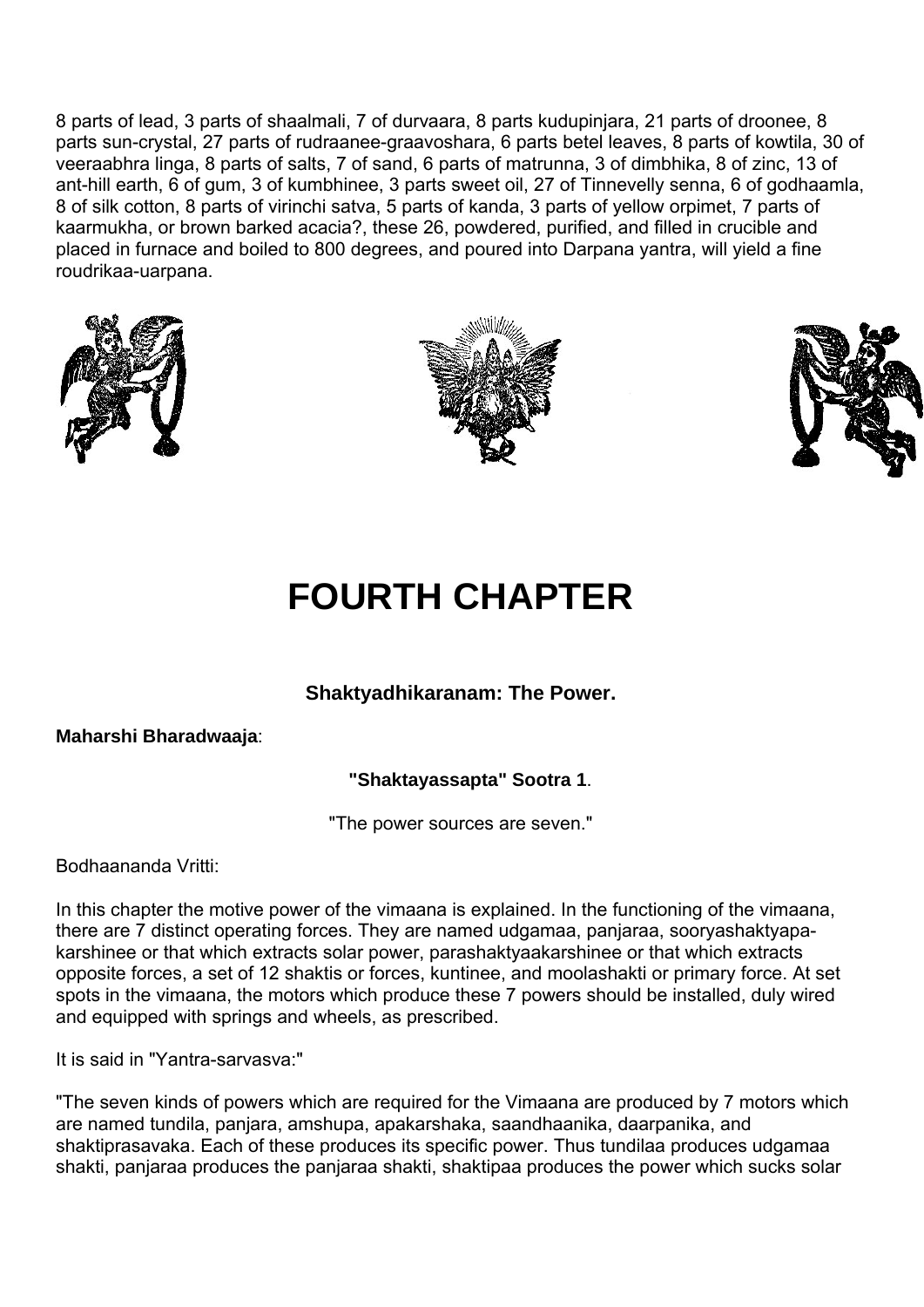power, apakarshaka produces the power which plucks the power of alien planes, sandhaana yantra produces the group of 12 forces, daarpanikaa produces kuntinee shakti, and shaktiprasava yantra produces the main motive power.

Shownaka-sootra also says:

"There are seven sources of power of the vimaana: fire, earth, air, sun, moon, water and sky. The seven kinds of powers are named udgamaa, panjaraa, solar heat absorber, alien force absorber, solar electric dozen, kuntinee, and primary force."

p. 29

"Soudaaminee-kalaa" says:

Ma, la, ya, ra, sa, va, na constitute the seven vimanic forces. Ma is udgamaa, la is panjaraa, ya is solar heat absorber, ra is the solar dozen, sa is alien force absorber, va is kuntinee, and na is primary force.

Their actions are thus defined in "Kriyaa-saara":

"The ascent of the vimana is by udgamaa shakti. Its descent is by panjaraa-shakti. Solar heat absorbing is by shaktyapakarshinee. Alien force restraining is by parashakty snatcher. Spectacular motion of the vimaana is by the vidyud-dwaadashaka-shakti. All these various activities are by the prime force of the vimana."

Vidyuddwaadashaka is thus explained in "Soudaaminee-kalaa":

"The spectacular motions of the vimaana are of 12 kinds. Their motive forces are also 12. The motions and the forces are, proceeding, shuddering, mounting, descending, circling, speeding, circumambulating, side-wise motion, receding, anti-clockwise motion, remaining motionless, and performing miscellaneous motions."

#### **Maharshi Bharadwaaja**:

#### **"Shaktayah-pancha -iti-Narayanaha." Sootra 2**.

"Narayana holds that the forces are five only, and not twelve."

Bodhaananda Vritti:

Five forces are generated by the yantra or dynamo called Sadyojaata, and they produce all the spectacular motions of the vimana.

Says "Shakti sarvasva":

"The motions of a vimaana are five, Chaalana, Gaalana, Panjaraprerana, Vakraapasarpana, and Spectacular manoeuvring."

#### **Maharshi Bharadwaaja**: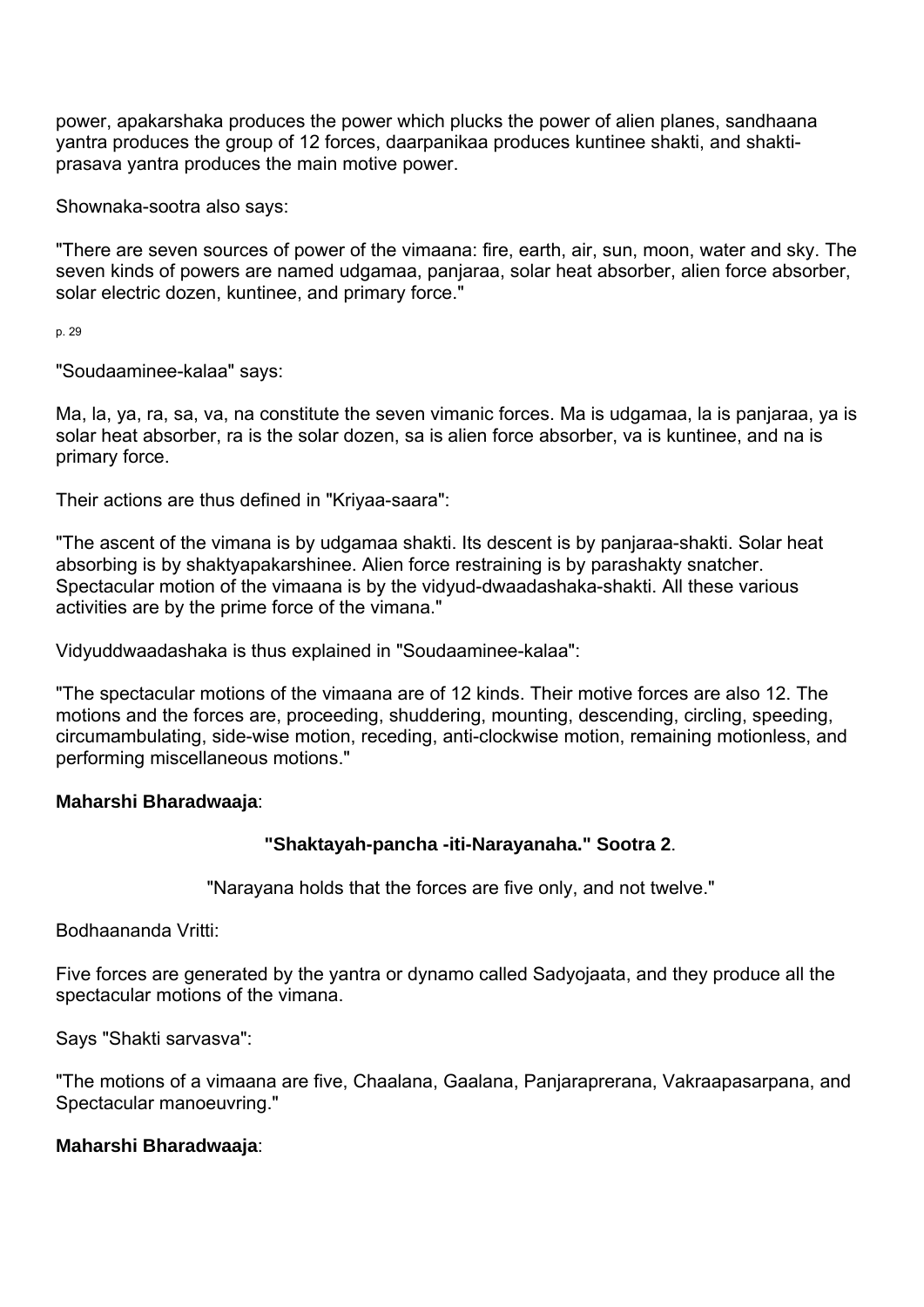## **"Chitrinyeveti sphotaayanah." Sootra 3**.

Sphotaayana holds that chitrinee is the sole shakti.

Bodhaananda Vritti:

Sphotaayana declares that the force called chitrinee shakti is the one which enables the vimana to perform spectacular manoeuvres.

p. 30

[paragraph continues] "Shakti-sarvasva" says that both from experience and scientific knowledge Sphotaayana propounds the view that 32 various kinds of motions of the vimaana are solely by the power of Chitrinee-shakti.

"Kriyaa-saara " also states that Chitrinee force of the 17th quality is solely responsible for the 32 types of aeronautical motions.

## **Maharshi Bharadwaaja**:

## **"Tadantarbhaaavaat Saptaiveti" Sootra 4**.

"The shaktis are 7 only, and include all others"

Bodhaananda Vritti:

Out of the five forces produced by the sadyojaata mechanism, panjaraa shakti is the most important. The other shaktis are incidental to it, just as sparks are incidental to fire. Chaalana and other motions may therefore be said to result from panjaraa shakti.

Says "Shaktibeeja": "It is by the panjaraa shakti generated by sadyojaata yantra that the chalana and other shaktis branch out. "

"Shakti kousthubha" also says, "From the panjaraa shakti produced by sadyojaata, emanate the chaalama and other 4 shaktis."

Thus since the other shaktis branch out from panjaraa shakti, they may be said to be in essence identical with it. That panjaraa and chitrinee are included in the seven shaktis which have been enumerated by Maharshi Bharadwaaja. Hence there cannot be said to be any conflict of opinions. Some even hold the view that each one of the seven shaktis is capable of producing all the 32 motions of the vimaana. But since each of the several motions of the plane is definitely ascribed to a particular kind of force, it would be incorrect to hold that one force could be responsible for the whole gamut of motions. Any attempt to give practical effect to such a theory would prove disastrous. Therefore the right conclusion is that the seven forces are the true cause of the 32 kinds of aerial activities of the vimaana.

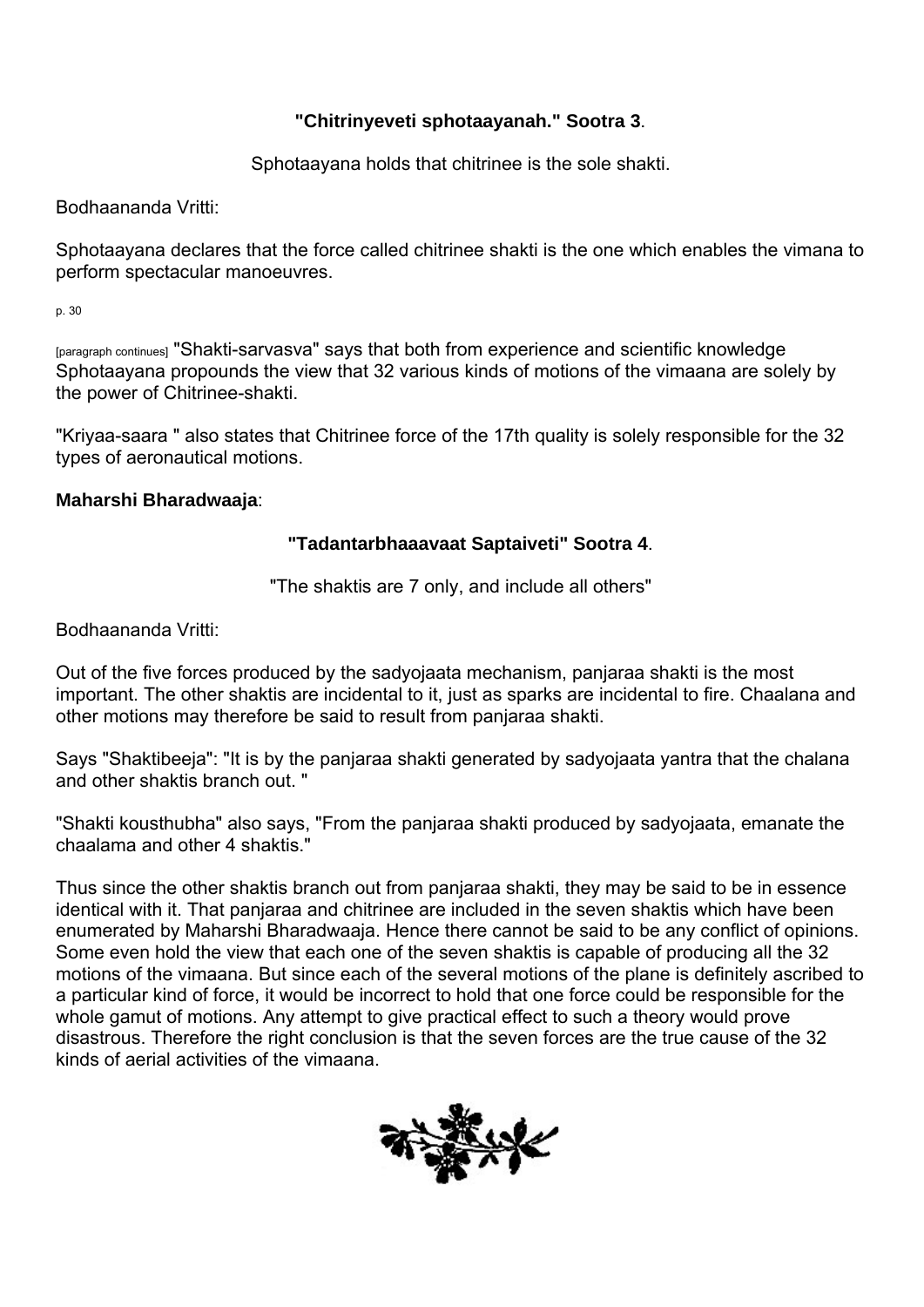# **FIFTH CHAPTER**

# **Yantraadhikaranam: Yantras: Machinery.**

# **Maharshi Bharadwaaja**:

# **"Athha Upayantraani." Sootra 1**.

"The Mechanical Contrivances."

Bodhaananda Vritti:

Having described the forces or energies required for the various functions of the vimaana, now the mechanisms necessary for these activities are described.

"Kriyaa-saara" says:

"As stated by the eminent Bharadwaaja in "Yantrasarvasva", the mechanical equipments necessary for the vimaana are 32. They are vishwakriyaadarsa or universal reflecting mirror, shaktyaakarshana yantra or force absorbing machine, pariveshakriyaayantra or halo-producing machine, angopasamhara yantra or machine for folding up or contracting its parts, vistrutakriyaa yantra, or expanding yantra, vyroopyadarpana or fantastic mirror, padmachakra-mukha, kuntinee shakti yantra and pushpinee shakti yantra, pinjula mirror, naalapanchaka and guhaagarbhabhidha yantras, tamo-yantra or darkness spreading machine, pancha vaataskandhanaala, roudree mirror, vaataskandha naalakcelaka, vidyudyantra or electric generator, and shabdakendra mukha, vidyuddwaadashaka, praanakundalinee, shaktyudgama, vakraprasaarana, and shaktipanjara keelaka, shirah-keelaka and shabdaakarshana, pataprasaaranayantra, dishaampati yantra, pattikaabhraka yantra, suryashaktyapakarshana yantra or collector of solar energy, apasmaaradhooma prasaarana or ejector of poisonous fumes, stambhana yantra, and vyshwaanara naalayantra."

They are thus described in "yantrasarvasva," chapter 7, by the illustrious Maharshi Bharadwaaja.

p. 32

**Maharshi Bharadwaaja**:

**"Athopayantraani." Sootra 1**.

"Subsidiary Yantras."

Bodhaananda Vritti: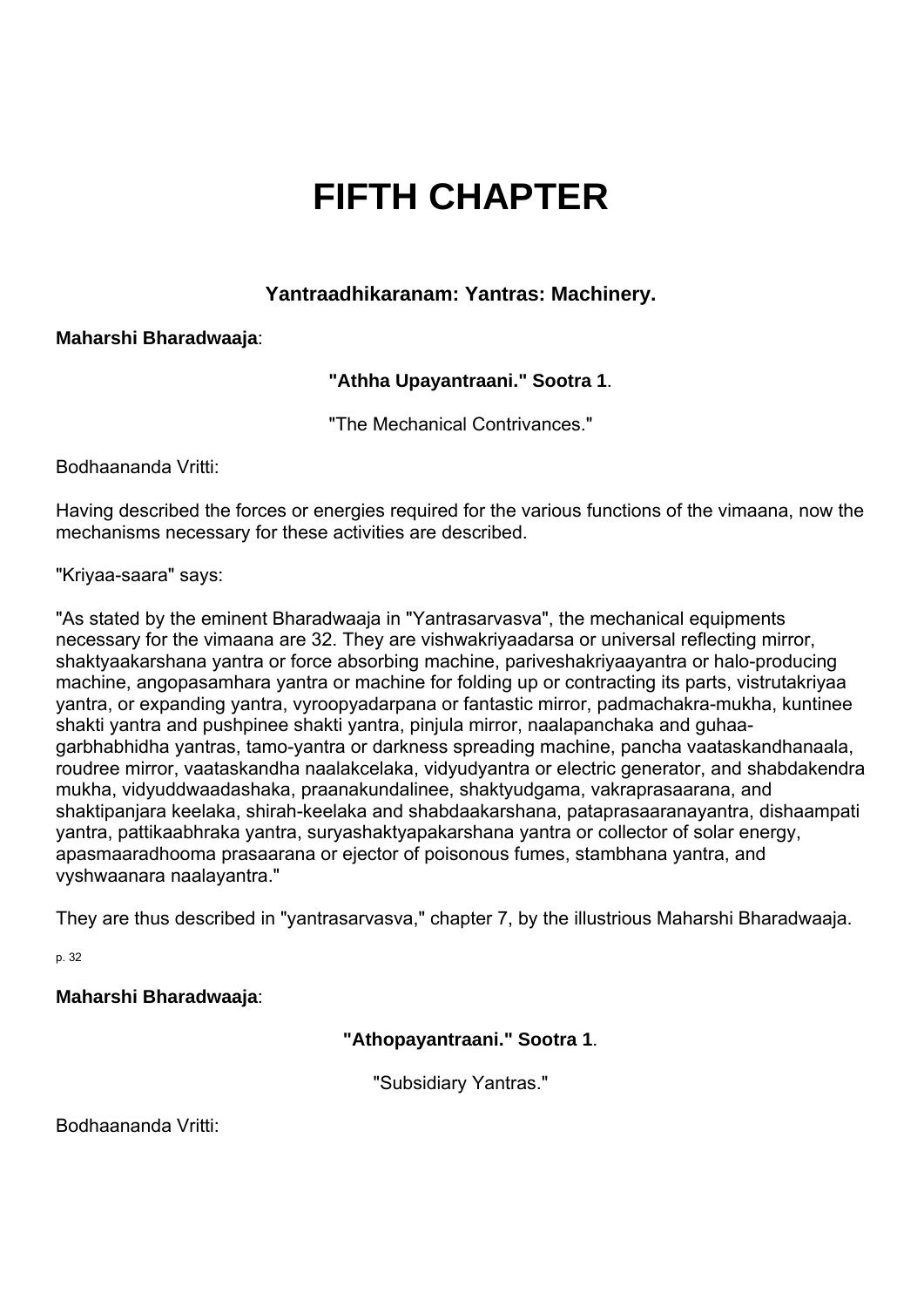Prepare a square or circular base of 9 inches width with wood and glass, mark its centre, and from about an inch and half thereof draw lines to the edge in the 8 directions, fix 2 hinges in each of the lines in order to open and shut. In the centre erect a 6 inch pivot and four tubes, made of vishvodara metal, equipped with hinges and bands of iron, copper, brass or lead, and attach to the pegs in the lines in the several directions. The whole is to be covered.

Prepare a mirror of perfect finish and fix it to the danda or pivot. At the base of the pivot an electric yantra should be fixed. Crystal or glass beads should be fixed at the base, middle, and end of the pivot or by its side. The circular or goblet shaped mirror for attracting solar rays should be fixed at the foot of the pivot. To the west of it the image-reflector should be placed. Its operation is as follows:

First the pivot or pole should be stretched by moving the keelee or switch. The observation mirror should be fixed at its base. A vessel with mercury should be fixed at its bottom. In it a crystal bead with hole should be placed. Through the hole in the chemically purified bead, sensitive wires should be passed and attached to the end beads in various directions. At the middle of the pole, mustard cleaned solar mirror should be fixed. At the foot of the pole a vessel should be placed with liquid ruchaka salt. A crystal should be fixed in it with hinge and wiring. In the bottom centre should be placed a goblet-like circular mirror for attracting solar rays. To the west of it a reflecting mechanism should be placed. To the east of the liquid salt vessel, the electric generator should be placed and the wiring of the crystal attached to it. The current from both the yantras should be passed to the crystal in the liquid ruchaka salt vessel. Eight parts of sun-power in the solar reflector and 12 parts of electric power should be passed through the crystal into the mercury and on to the universal reflecting mirror. And then that mirror should be focussed in the direction of the region which has to be photographed. The image which appears in the facing lens will then be reflected

p. 33

through the crystal in the liquid salt solution. The picture which will appear in the mirror will be true to life, and enable the pilot to realise the conditions of the concerned region, and he can take appropriate action to ward off danger and inflict damage on the enemy.

Next Shaktyaakarshana yantra:

"Yantra sarvasva" says, "Owing to the etherial waves and raging winds of the upper regions in accordance with die seasons, evil forces are generated which tend to destroy the vimaana. The Shaktyaakarshana yantra in the vimaana is meant to subdue those forces and render them harmless."

## Narayana also says:

"Three fierce forces arise from the fierce winds and ethereal waves, and cruse destruction of the plane. The shalayaakarshana yantra by its superior force subdues them and ensures safety of the vimaana."

Its construction is as follows:

The base is to be 3 feet long and 2 feet wide, and made of krouncha metal. A 12 inch tall 3 inch wide pole or peg made of 27th kind of glass should be fixed in its middle. To the east of it, as also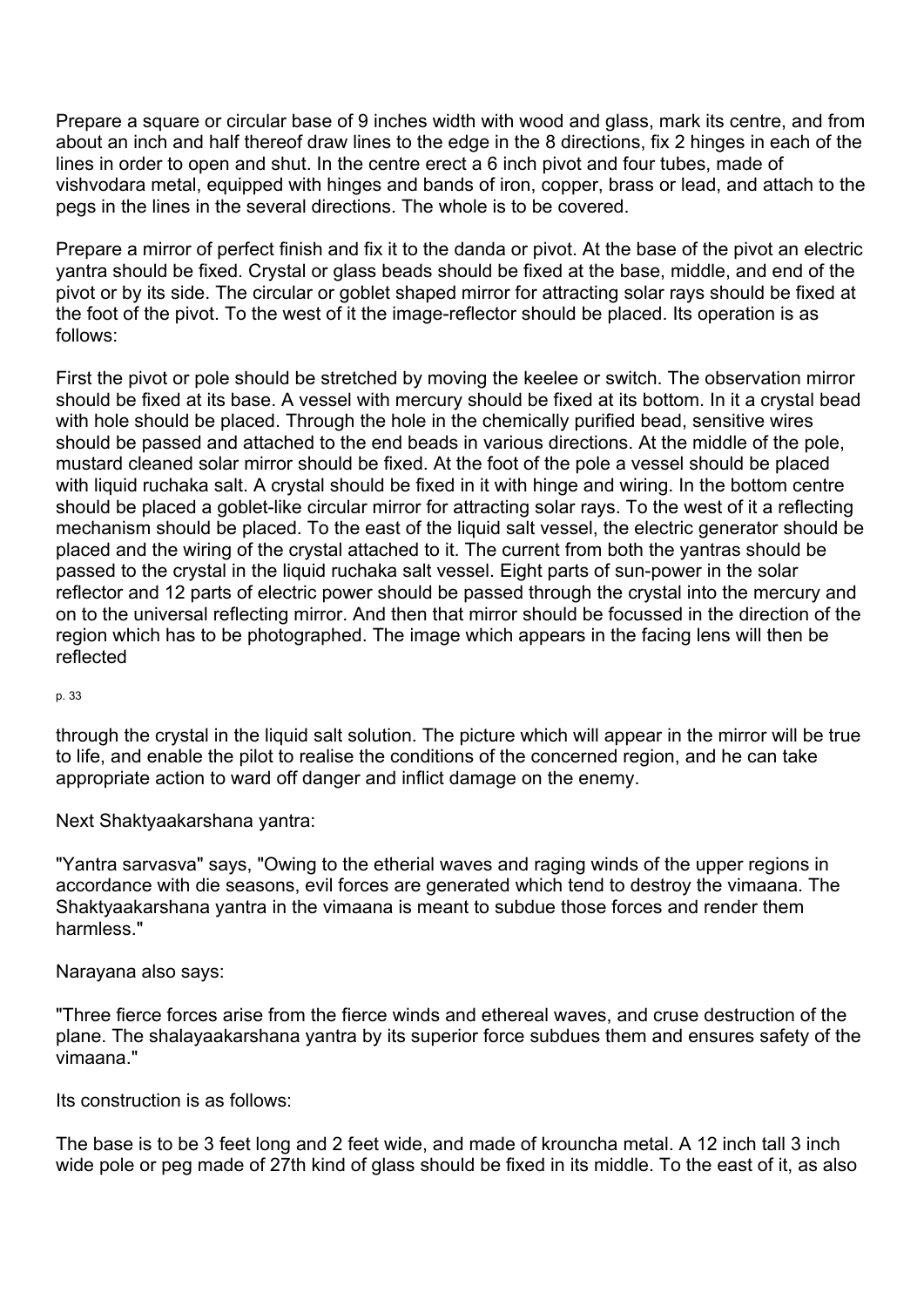to the west, 3 centres should be marked on each side. To the north and south also 2 centres should be marked on each side. At each centre screw-bolts should be fixed. Then tubes made of the 107th glass, with cleaned wiring should be fixed. A goblet shaped 15 inch sized glass vessel should be fixed on the base of the central peg. A 1 foot circular glass ball with three holes should be fixed in the main centre. A triangular shaped 1 foot sized mirror made of Aadarsha glass should be fixed on the 3rd kendra. Two circular rods made of magnetic metal and copper should be fixed on the glass ball so as to cause friction when they revolve. To the west of it a globular ball made of vaatapaa glass with a wide open mouth should be fixed. Then a vessel made of shaktipaa glass, narrow at bottom, round in the middle, with narrow neck, and open mouth with 5 beaks should be fixed on the middle bolt. Similarly on the end bolt should be placed a vessel with sulphuric acid (bhraajaswad-draavaka). On the pegs on southern side 3 interlocked wheels should be fixed. On the north side liquefied mixture of load-stone, mercury, mica, and serpent-slough should be placed. And crystals should be placed at the requisite centres.

#### p. 34

"Maniratnaakara" says that the shaktyaakarshana yantra should be equipped with 6 crystals known as Bhaaradwaaja, Sanjanika, Sourrya, Pingalaka, Shaktipanjaraka, and Panchajyotirgarbha.

The same work mentions where the crystals are to be located. The sourrya mani is to be placed in the vessel at the foot of the central pole, Sanjanika mani should be fixed at the middle of the triangular wall. Pingalaka mani is to be fixed in the wide mouthed glass globe. Bhaaradwaaja mani should be fixed in the opening in the naala-danda. Pancha-jyotirgarbha mani should be fixed in the sulphuric acid vessel, and Shakti-panjaraka mani should be placed in the mixture of magnet, mercury, mica, and serpent-slough. All the five crystals should be equipped with wires passing through glass tubes.

Wires should be passed from the centre in all directions. Then the triple wheels should be set in revolving motion, which will cause the two glass balls inside the glass case, to turn with increasing speed rubbing each other, the resulting friction generating a 100 degree power. That power should be conveyed through wires to the sanjanika mani. Mingling with the force existing therein, that force issues out and should be transmitted through wires to the sourrya mani. On contact of the power therein the force will split into 5 streams. Each of the five power streams should be connected with one of the manis, Bhaaradwaja, Sourrya, Pingala, Pancha-jyotirmani, and Shaktipanjara mani. Mingling with the force in each mani, they form five forces, which are named by Atri maharshi as Raja, Mourtvica, Chundeera, Shoonya, and Garbha-vishodara. These should be passed by wires to the sulphuric acid vessel. They then form 3 forces, named marthanda, rowhinee, and bhadra. Marthanda shakti should be passed into the load-stone, mercury, mica, and serpent slough liquids. The resulting current should then be passed through wires to the wide mouthed glass globular vessel. Solar force pregnant with etherial force should be passed into the Naaladanda, and thence to the vessel with marthanda shakti. The power of the solar rays entering that vessel mingles with the marthanda shakti inside, and the resultant force has to be focussed towards the adverse force of the etherial current which will be thereby nullified and the vimaana will be protected.

Then the Rohinee shakti should be passed through wires into the vessel containing the fivefold load stone, mercury, mica, serpent slough acid,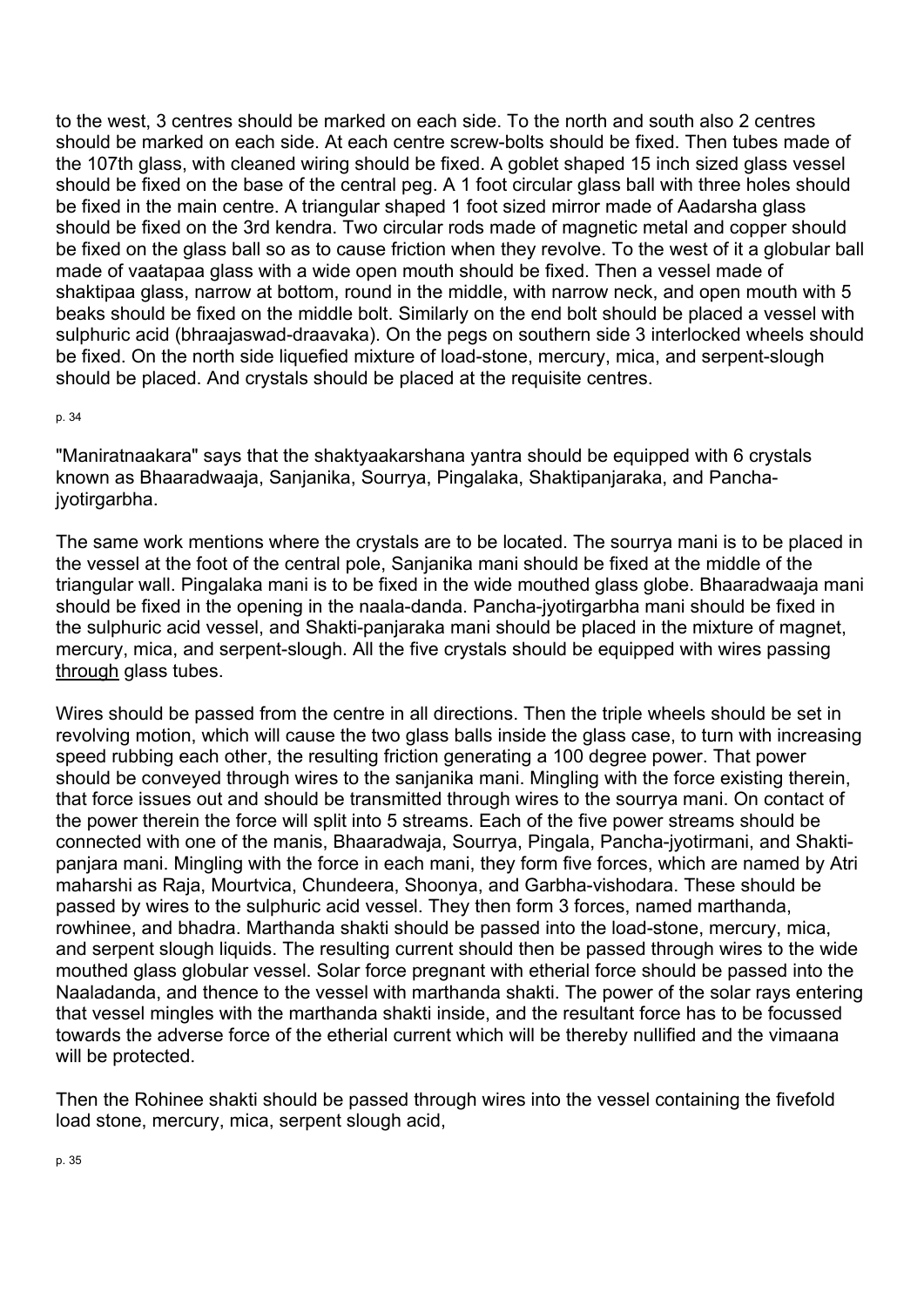and the resulting current passed to the Bhrajasvaddraavaka or luminous acid vessel at the foot of the central pole. Then from the air-route collect the wind-force impregnated solar rays and pass them also into the above vessel. Mingling with the rowhinee shakti therein a super-force will be created which should be passed through the northern pivot, into the rowhinee power vessel. The united force should then he directed against the malefic wind force in the air-route, so that it will tame the evil force and protect the Vimaana.

Then from the suragha tube Bhadraa shakti should be passed into five fold acid vessel. The resulting force should be passed through wired tubes to the foot of the triangular wall, and thence to the pivot on the southern side. The force should then be directed against the evil roudree Force in the air-route. Neutralising that third destructive force in the sky, the vimaana will be allowed smooth passage in the sky.

The Parivesha-kriya yantra:

According to Yantra-sarvasva, by manipulating the five forces a halo is formed around the vimaana, and by drawing the solar rays into contact with it, the rays will speed the aeroplane along the rekhaamaarga or safety line. This is achieved by the operation of the above said yantra.

Narayanacharya also says:

"The mechanism which will manipulate the five forces so as to create a halo round the plane, and attracting the solar rays and contacting them with the plane, make them draw the plane smoothly and speedily along the air route without swerving into danger, is called parivesha-kriyaa yantra or halo-forming mechanism."

Soudaaminee kalaa says, "The forces of ksha, ja, la, bha, and ha, when united attract solar rays. "

According to "Gopatha-kaarika," the forces in shireesha or Indra or lightning, clouds, earth, stars; and sky, are indicated by the letters ksha, ja, la, bha, and ha. By combining those live forces a halo, like that around the solar orb, will be created, and it will have the power or attracting solar rays.

Kriyaa-saara says Shireesha has 2 parts, Clouds have 8 parts, Earth has 5, Stars have 7, and Aakaasha or Sky or Ether has 10. The Aakarshana

p. 36

yantra should attract these forces and unify them. Then through the mirror above the vimaana attract solar rays, and apply them to the unified forces,

A halo will be created, and that halo, in combination with the solar rays, will draw the plane through a safe course like a bird held by a string, Its formation is thus explained in Yantrasarvasva:

# **"Athha Yantraangaani"**

We now deal with the parts of the vantra: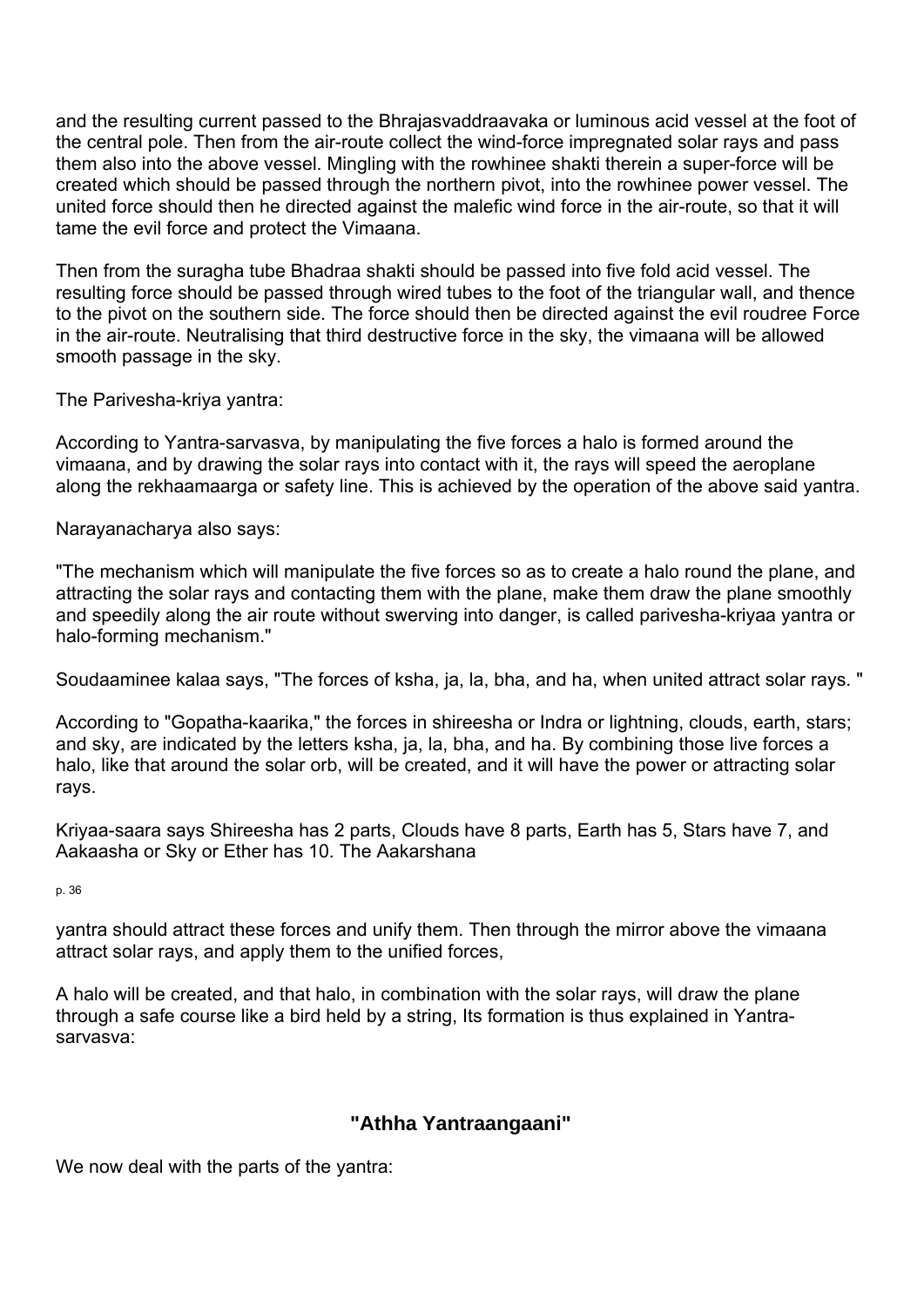A foot-plate: 23 main centres to be marked on it, with lines connecting the centres. Similar number of revolving screws, wired tubes, pole with three wheels, eight liquids, eight crystals, eight liquid containers, mirror to attract the forces of shireesha, cloud, earth, stars, and aakaasha, five electric mechanism, five barks of trees, copper coated wires, five leathers, hollow screws, revolving screw with wire, vessels for storing the energies, vessel for mixing the energies, smoke-spreading yantra, air-fanning yantra, halo-creating tube made of milky-leather, solar ray attracting mirror tube, tube for collecting the solar rays reflected in the mirror at the top portion of the vimaana, crest-crystal, screw for connecting the solar rays to the vimaana. These are the 23 parts of halo producing yantra.

Its construction is now explained: A wooden base 23 feet square, made of black pippala or holy fig tee. 23 centres enclosed in a case made of 35th type of glass. 23 lines to the centres. Revolving keys to be fixed at the 23 centres. Wired glass tubes should connect one centre with another. A glass pole made of the 37th type of glass, 5 feet long, 1 foot thick in the middle, 18 inches thick at the neck, with a 10 fact wide top, should be fixed as the central pillar, with 3 revolving wheels. Eight acids should be placed in the eight directions from the north-east side. Their names are rubnaka, kraantaja, taarkshya, naaga, gowree, vishandhaya, khadyota and jwalana.

The rubnaka acid is to be placed in the north-east centre, kraantaja in the centre, naaga at the southern centre, gowree at the south-west corner, vishandhaya in the western centre, khadyota at the north-west centre, and jwalana at the northern centre in 8 glass vessels.

The names of the vessels are also given by Shaarikaanaatha: shila, abhra, paara, vyrinchika, vaaluka, asuragranthika, sphutika, and pancha-mrith,

p. 37

[paragraph continues] The 8 vessels are made out of these 8 elements by process defined in "Darpanaprakarana."

The rubnaka acid should be filled in shila-darpana vessel; kaarshnya-acid in abhrakaadarsha; kraantaja acid in paaraadarsha vessel; naagadraava in vyrinchi-aadarsha vessel; khadyota acid in sphutikaadarsha; gowree acid should be filled in vaalukaadarsha vessel; vishandhaya acid should be filled in suragrathika vessel; and jwalana acid in panchamrid vessel.

In the 8 acid filled vessels 8 crystals are to be inserted. As mentioned in "Maniprakarana" their names are dhoomaasya, ghanagarbha, shalyaaka, shaarika, tushaasya, somaka, shankha, and amshupa.

Having mentioned their names, we now explain their disposal. Dhoomaasya mani is to be placed in rubna acid vessel. Ghanagarbha mani should be placed in kraantaja acid vessel. Shalyaaka in kaarshni acid vessel. Shaarika in naaga acid vessel. Tushaasya is to be placed in gowree acid, Shankha in jwalana acid; Somaka in vishandhaya acid; and Amshupa mani is to be placed in khadyota acid vessel.

In front of these manis, eight shaktyaakarshana, or energy-imbibing mirrors are to be fixed. Their names according to Bharadwaja are taaraasya, pavanaasya, dhoomaasya, vaarunaasya, jalagarbha, agnimitra, chaayaasya, and bhanukantaka. Their location is as follows: Six inches in front of dhoomasya mani the taaraasya mirror with an iron rod with a switch attached to it should be fixed. Pavanaasya mirror should be fixed similarly in front of ghanagarbha mani. Dhoomaasya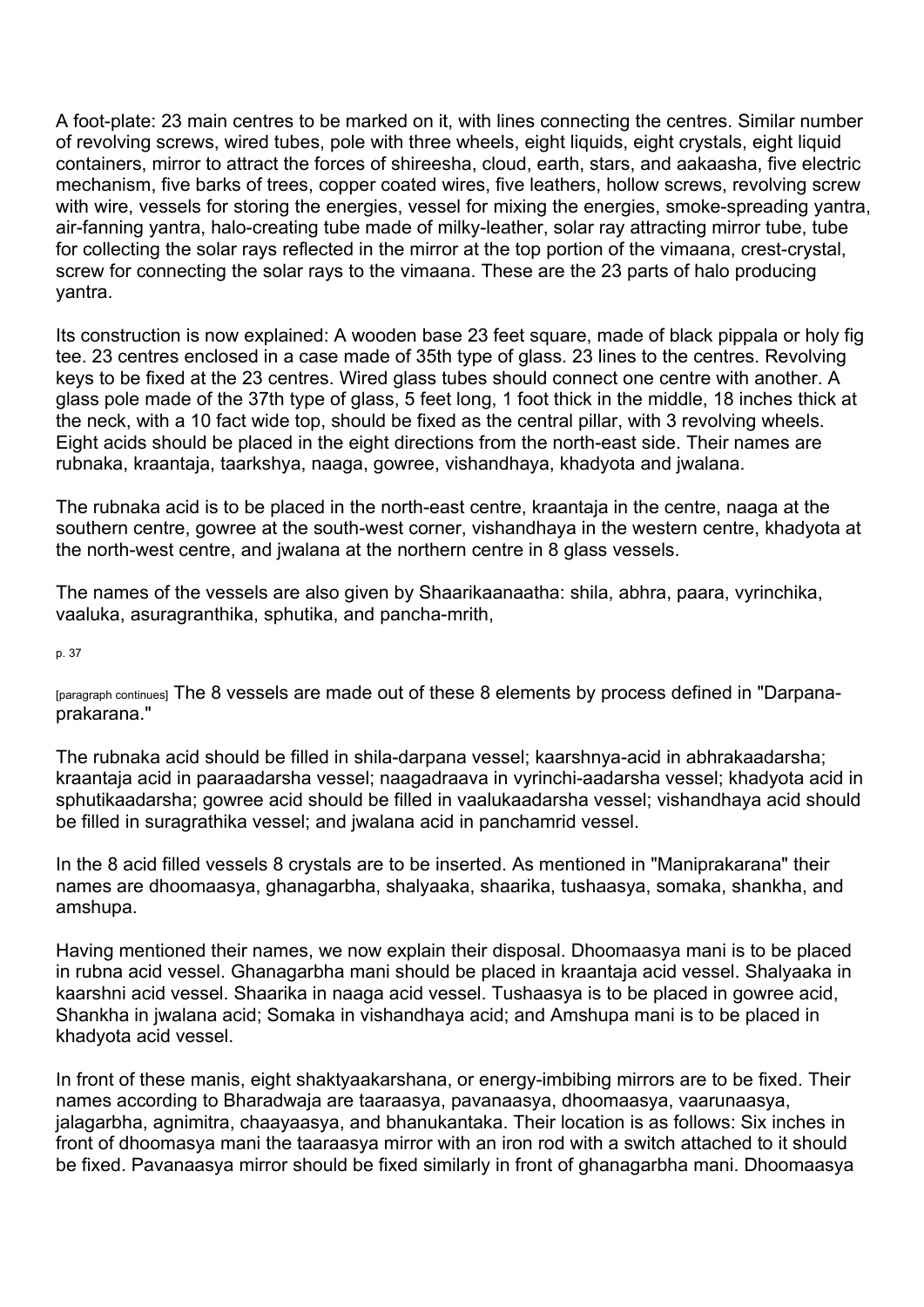mirror should be fixed 6 inches in front of shalyaaka mani. Vaarunaasya mirror should be fixed in front of shaarikaa mani. Jalagarbha mirror should be fixed in front of somaka mani. Agnimitra mirror should be fixed in front of tushaasya mani. Chhayaasya mirror should be fixed in front of shankha mani. And Bhanukantaka mirror should be fixed in front of amshupaa mani.

Then in the western centre should be installed the electric generator with switch. Copper-coated wires covered with live kinds of skins, should be spread all-round, proceeding from the shaktiyantra or electric generator. The names of the five skins, according to "Kriyaa-saara," are rhinoceros, tortoise, dog, rat or hare, and crocodile.

#### p. 38

According to "Twangnirnaya-adhikaara," or chapter on skins, for seats in vimaanas, and, for containing acids, and covering wires, five kinds of skins are mentioned by the learned; skins of rhinoceros, tortoise, dog, rat or hare, and crocodile. These five are to be used for the purposes of cove-ring, and seating. Wires covered with these skins are good conductors of electricity. The bhraamanee keela, or central revolving pole should be fixed in the centre so that when it revolves all the other pivotal centres also revolve. Eight energy storing vessels should be placed in the 9th, 8th, 10th, 12th, 13th, 15th 16th and 11th centres. The sammelana vessel or coordinating vessel should be placed in the front of the 23rd centre. To the south of it at the 21st centre the wind blowing mechanism should be fixed.

The Vaata-prasaarana or wind-blowing yantra is thus described: In the central pivot there are to be 5 wheels which will turn with 100 linka revolutions by contact with electric wires: in the east and west two bellows on pivots: two air-containers with 3 mouths or openings: 6 wheels which prevent air-motion: two tubes with switches which will cause spreading: wheels with keys that will induce speed, or full speed, slow, very slow or stop, shaped like a tortoise, having two bharas or parts?, and having a wheel fixed at the top. That is a vaata-prasaarana yantra.

The dhooma-prasaarana yantra or smoke-spreading yantra is as follows: with three openings, 5 satchels inside, 8 wheels, three keelakas or switches, encircled by electric tube, provided with smoke-generating mani or crystal, and equipped with 5 acids, with two churning wheels with keys, with two smoke containers attached to the bellows tube, with smoke-spreading yantra, and it is to be fixed at the 20th centre.

The parivesha-kriyaa naala or halo-creating tube is thus explained. Out of 5 milks from 5 kinds of milk trees, 6 barks of trees, and 2 valkalas (hemp, jute), cloth is fashioned. And that cloth should be used in preparing the parivesha-kriya or halo-forming tube.

It is stated in "Ksheeree-pata kalpa":

In the realm of milk-yielding trees, dugdha-pranaalee, patapaadapa, payodharee, panchavatee, and virinchi are the 5 most suitable for manufacture of milk-cloth useful for vimaanas.

p. 39

"Patapradeepikaa" also says, "Among the milk-trees, the best for producing milk-cloth are the following five, payodharee, panchavatee, viranchi, patapaadapa and dugdhapranaalika.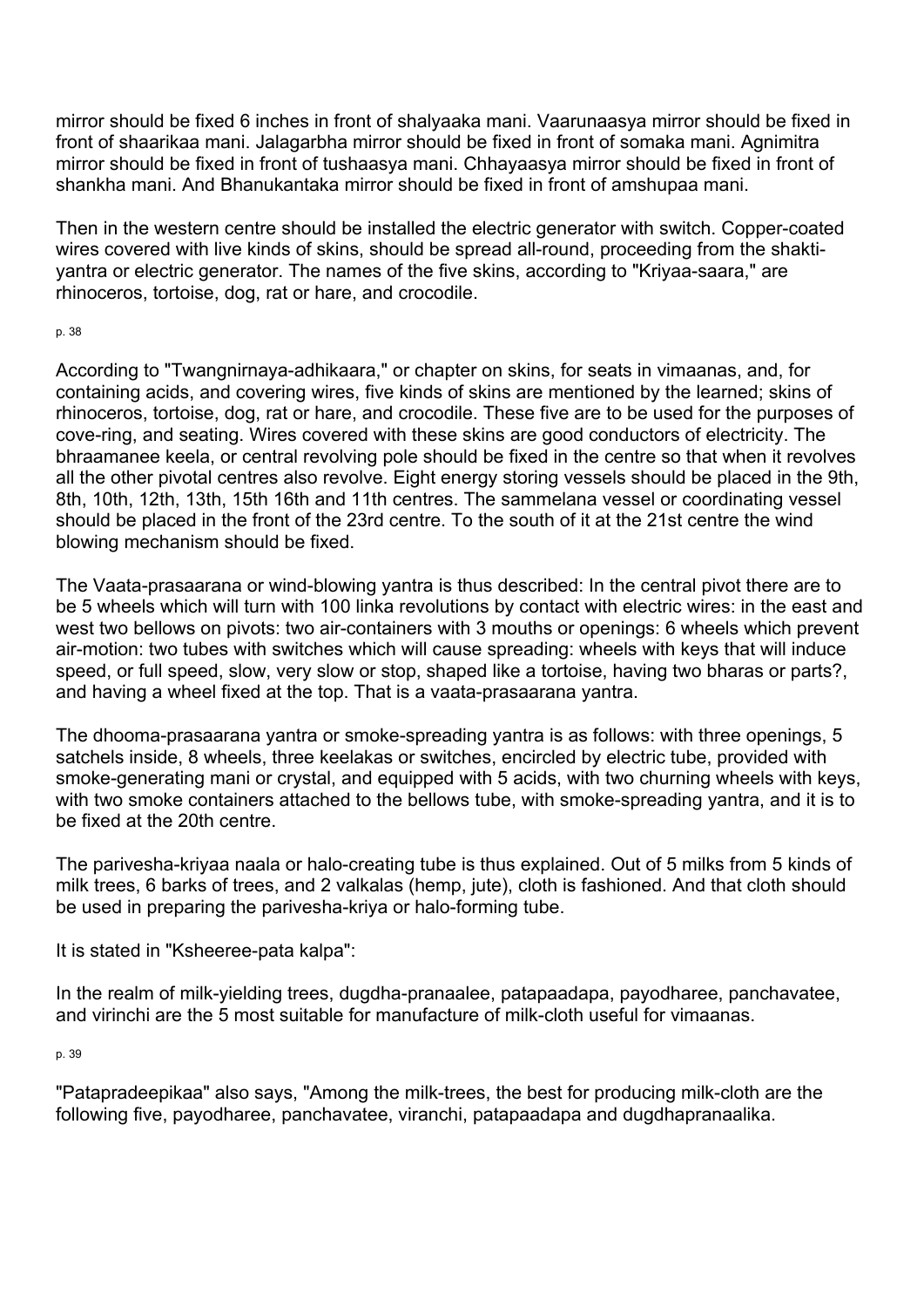The six bark-trees are godaakanda, kurangaka-niryaasa, aandolikaaviyatsaara, lavika, prishatka, and kshmaamala. In conjunction with the milk from milk-trees these barks produce cloth which is flawless, strong, and soft.

For the two valkalas, according to "Agatatva-nirnaya" out of 5000 kinds of valkalas from shaarikaa to panchamukhee, the two named simhikaa and panchaanga are said to be excellent for producing the milk-cloth required for vimaanas.

The composition of the cloth is as follows:

Dudgdhapranaalika milk 8 parts, 10 parts of the milk juice of the patavriksha, 7 parts of payodaree or cocoanut milk, 18 parts of the milk of the 5 vata or ficus trees, and 12 parts of virancha tree.

The ambikaa-shatka composition is 10 parts of godaa-kanda, 17 parts of gum from kurangaka, 15 parts of aandolikaa viyatsaara, 12 parts lavika, 20 parts of prishatka, and 15 parts of kshmaamala.

The two jute cloth proportions are given in "Shana-nirnaya chandrikaa," as 28 parts of simhikaa jute, and 18 parts of panchaangavalkala jute.

These proportions of 5 ksheera or milk, 6 ambika or barks, and 2 valkalas or jutes, should be mixed together and unified, and boiled in paakaadhaana yantra and churned a number of times, and processing with acids 12 times, should be filled in pata-garbha kriya or cloth-making yantra, and milk-cloth of excellent quality obtained. The parivesha kriyaa-tube made out of this cloth will, by manipulation of the concerned switch, expel smoke from the vimaana, and by quick advancing and reverse revolutions of the wheel will spread the smoke all round so as to envelope the vimaana by means of the smoke-screen.

The Kiranaakarsha-Naala:

16 parts of the 305th variety of glass, 5 parts of kaancholikaabharana, 6 parts of nagakesara or merua ferrea,--aletris hyacinthoides, 4 parts of

p. 40

couries, sunflower, and Indian spikenard, 8 parts of pure borax, iron dross, onion juice, cuscus grass powder, ruby glass, the three varieties of salt-petre, sand, essence of suranjikaa, viranchi flour, essence of black-mica, essence of bael fruit, and juice of flower buds, these twelve ingredients, in the proportion of 27, 5, 7, 3, 8, 7, 3, 11, 8, and 12, are to be filled in the frog-shaped crucible, and placed in the frog-shaped furnace, and melted with 300 degrees of heat with the help of two-winged bellows. The resulting liquid is to be poured into the darpana yantra or glassmaking machine, so as to produce the kiranaakarshana or rays-attracting yantra.

The tube made of this glass should be fixed at the top of the concerned yantra.

Next- the pratibimba-arka-kiranaakarshana naala, or tube for attracting the reflection of the solar says:

According to "Naalikaa-nirnaya," the essence of squash gourd, juice of momardica, 2 parts, of the salt of the two wheeled root vegetable, 3 parts of salt of simhamoola, 122nd type of glass, essence of white mica, jelly stone, borax, root of Bengal-madder, thorn at the root of bamboo, lead,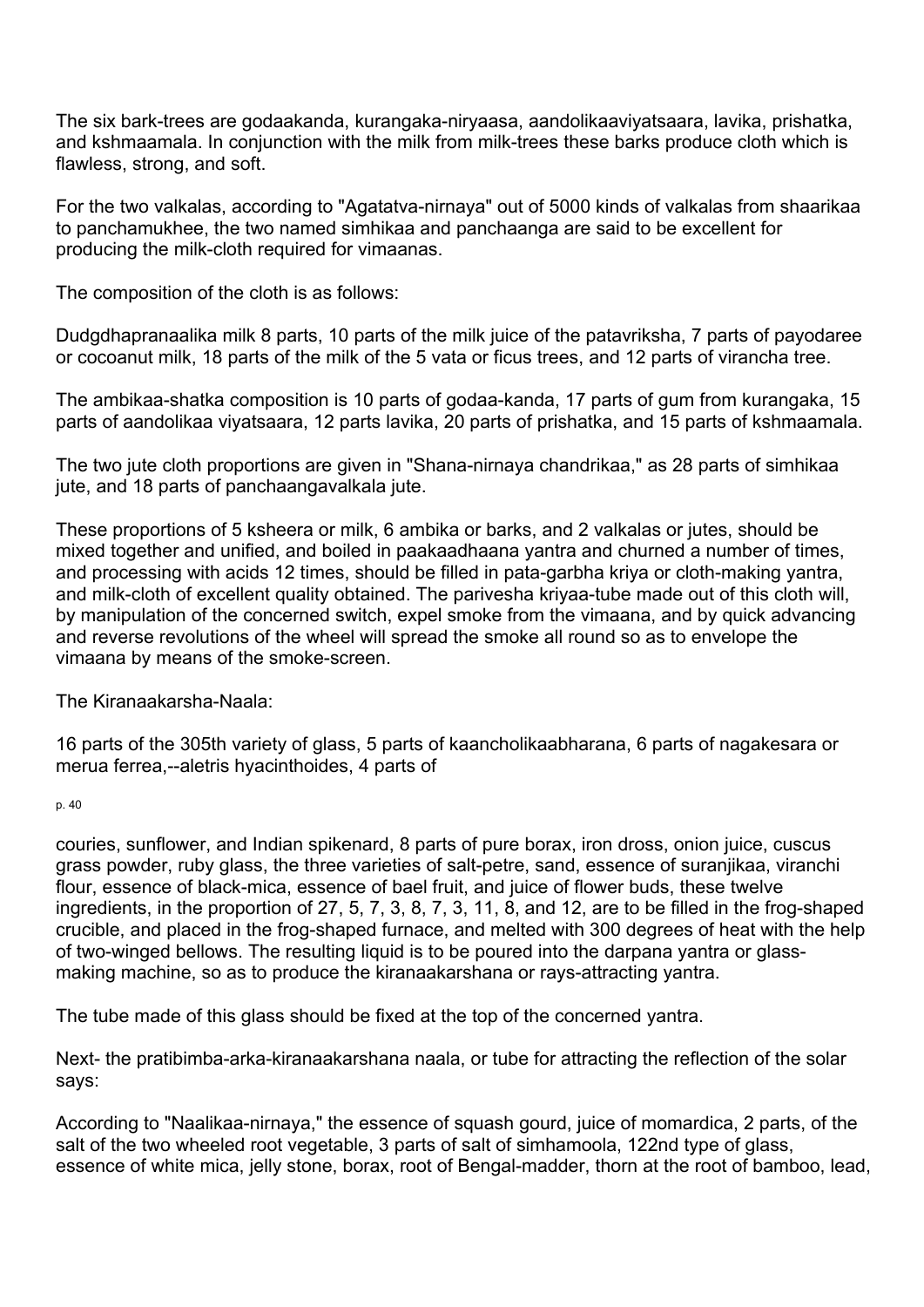mercury, these 15 ingredients are to be mixed in the proportion of 5, 12, 4, 3, 7, 3, 11, 4, 9, 12, 20, 18, 12, 5, 20. The mixture should be filled in the crucible known as samavargika, and heated in the furnace of the same name, and heated to the degree of 315, with the aid of bellows called suraghaa. The resulting liquid should be poured into the mirror--making machine. The resulting product will be a fine bimbaarka-kiranaadarsha, or reflected solar ray attracting mirror. This should be fixed in the central portion of the vimaana and in the 10th kendra, with five circled screws.

Now we deal with the crest crystal of the vimaana. The crest-crystals are of 103 kinds. They are named in "Mani-kalpa-pradeepika" as belonging to the 12th class of 32 groups of crystals. Their names are shankara, shaantaka, kharva, bhaaskara, Mandana, kalaantaka, deeptaka, nandaka, chakrakantha, panchanetra, Rajamukha, Raakaasya, kaalabhyrava, chintamani, koushika, chitraka, bhaskara, uduraaja, viraaja, kalpaka, kaamikodbhava, panchasheershna, paarvanika, panchaaksha, paaribhadraka, isheeka, kaashabhrit, kaala, kanjaasya, kowtika, kalaakara, kaarmika, vishaghna, panchapaavaka, symhikeya, roudramukha, manjeera, dimbhika, pingala, karnika,

p. 41

krodha, kravyaada, kaala-kowlika, vinaayaka, vishwamukha, paavakaasya, kapaalaka, vijaya, viplava, praanajanghika, kaarmukha, prithu, shinjeera, shibika, chanda, jambaala, kutilormika, jrimbhaka, shaakamitra, vishalya, kanka-gowrabha, suragha, suryamitra, shashaka, shaakala, shaktyaakara, shaambhavika, shibika, shuka, bherunda, mundaka, kaarshnya, puruhoota, puranjaya, jambaalika, sharngika, jambeera, ghanavarshmaka, chanchvaaka, chaapaka, ananga, pishanga, vaarshika. Raajaraaja, naagamukha, sudhaakara, vibhakara, trinetra, bhoorjaka, kumuda, koorma, kaarmuka, kapila, granthika, paashadhara, damaruga, ravi, munjaka, bhadraka.

These are the 103 crystals suitable for being fixed as crest-jewels of the vimaana. One of them is to be fitted to the central pinnacle at the top of the vimaana, and the wires from the electric dynamo should be connected to it, so that it might be supplied with power. On the upper side should be attached wires for collecting solar rays, so that the two forces might act in combination.

The switch-gear for connecting the vimaana with the solar energy is explained in "Brihathkaandika." Sandhaana-keelakaas are of 25 kinds. Their names are pinjuleeka, keeranaka, dimbhaka, paarvateeyaka, kachchapa, gaaruda, uddanda, shaktipa, govidaaraka, pavanaasya, panchavaktra, vajraka, kankana, ahirbudhnya, kundalika, naakula, oornanaabhika, trimukha, saptasheershanya, panchaavartha, paraavatha, aavarta, naabhika, oordhvaasya, shilaavarta.

Amongst these the 9th, govidaaraka, is best suited to connect the vimaana with the solar beams for safe navigation. This is Pariveshakriyaayantra.

Next Angopasamhaara yantra:

During the passage of sun and other planets in the 12 houses of the zodiac, owing to the varying speeds of their progressive and retrogressive motions, conflicting forces are generated in the zodiacal regions, and their collisions will let loose floods of fierce forces which will reduce to ashes the parts of the plane which get involved with them. The pilot should get warned by the ushnapramaapaka yantra, or heat-measuring instrument, and quickly fold the concerned parts and ensure their safety.

p. 42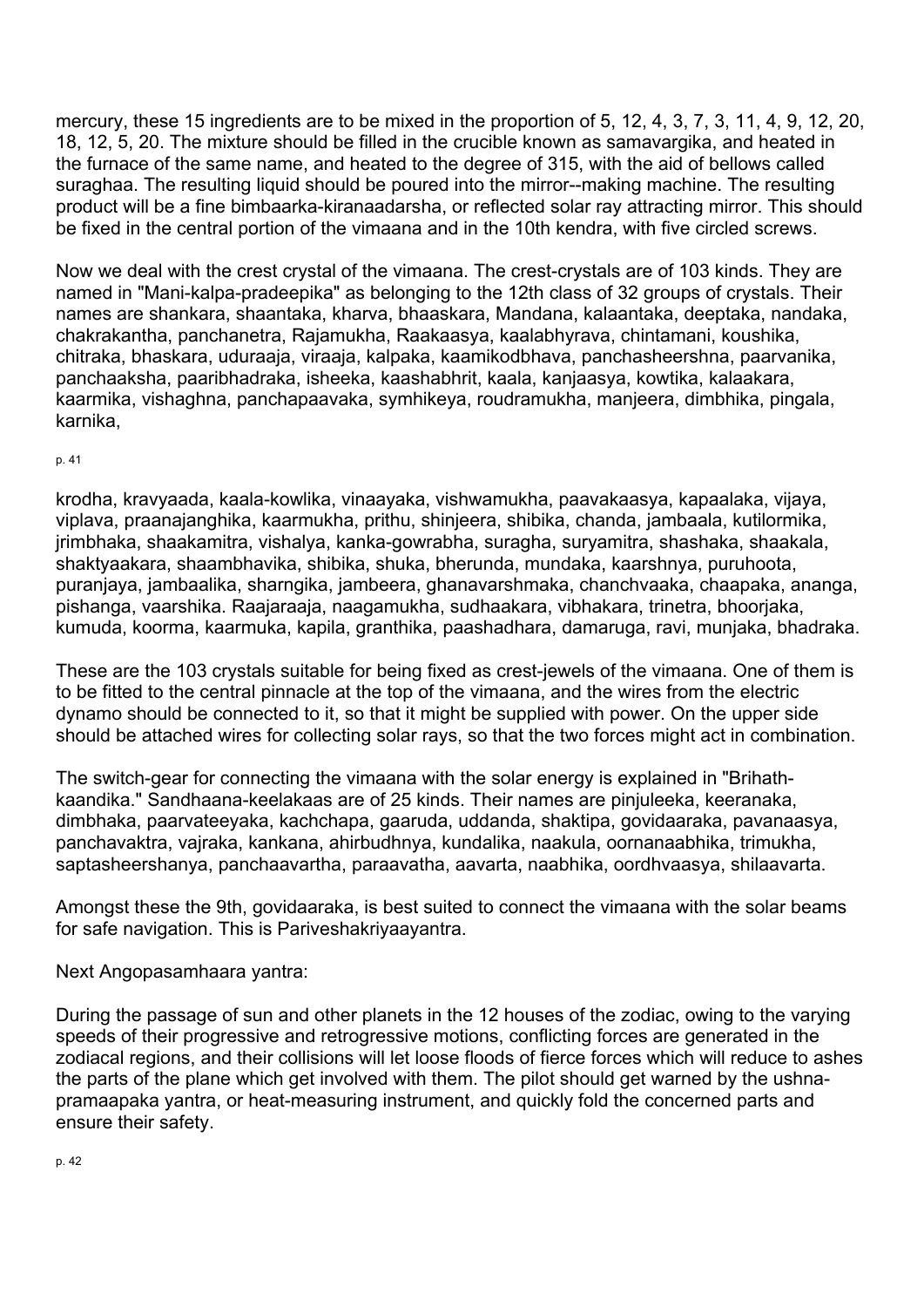It is described in "Yantrasarvasva" as follows:

Purifying the metal sumrileeka mixed with manjeera, a pedestal should be cast, 12 feet long, 18 inches thick, and shaped as a square or circle. Then mixing the magnetic stone and dimbika, after purifying them with acids, cast a pole 3 feet thick and 30 feet tall, with springs, as in an umbrella, at the foot, in the middle and at the upper end, and fix it in the centre of the pedestal. Rods made of mixed metal like umbrella rods, provided with 5 springs, should connect the springs in the pole with the several limb mechanisms of the vimaana. Two revolving wheel springs with two tubes with 3 faces and 3 wheeled springs should be fixed at the bottom of the pole, near the spring. Above there should be fixed an oiling tube which will keep all the springs well-oiled. When a particular limb of the plane has to be contracted the spring at the foot of the pole should be turned so as to induce the spring of the part to operate so as to contract or open up the part as need be so that the danger to the part will be prevented. By the operation of the angopasamhaara yantra, any part of the plane can be folded up to avoid danger and opened out subsequently.

Vistritaasyaa kriyaa yantra or wide-opening mechanism:

When the various powers, subterranean, eight cardinal points, earth, cloud, electricity, and oceanic, consemble in padma-mukha, a power called vishambharee is generated. It breaks through the earth, emitting great heat, mounts with a 300 linka speed to the upper sky regions, and reaching the aerial routes, envelopes the vimaana, and affects the personnel inside causing grave physical disabilities, and paralysing the brain. For the purpose of curbing it and nullifying it, the vistritaasyakriyaa yantra is to be installed in the vimaana.

According to "Yantrasarvasva," a foot-plate, of an arm's length, and 22 inches thick, and roundshaped, is to be made of the wood of the sacred peepul tree. A pole of an arm's thickness, and 32 inches high, is to be fixed in the middle of it. Reversible wheeled double-switches should be fixed along its height, connecting each of the sectional mechanisms in the vimaana, through tubes reaching to the bhastrikaa naala or bellows tube attached to the mechanisms. At the foot of the pole three revolving wheels, and at its back the contracting switches, have to be fixed

#### p. 43

First peetha or footplate, then pillar, then revolving springs, jointure tubes, two-wheeled keelakas, two-winged bellows, three wheel moving mechanism, contracting mechanism, are eight constituent parts of this machine.

First the triple wheeled mechanism should be switched on. That will set the double wheels in motion. That will make all the springs attached to the pillar begin to operate. The two winged bellows attached to the double-wheels will open up. Wind will rush out and force through all the sandhi-naalas or jointure tubes. That will set the bellows in the central operating; thereby the bellows of the sectional mechanisms will come into play, and air will flow out in a flood, and taking hold of the vishambharaa shakti expel it to the aerial regions where it will get lost. Thus the personnel inside the vimaana will be saved from disabilities and restored to normalcy.

Vyroopya mirror: Says "Yantrasarvasva",

When enemy planes come intent on destroying the vimaana, the vyroopya mirror is intended to frustrate them. Its parts are, peetha or stand, central switch-gear, electric pole, smoke tube, betelnut oil, triple-wheeled spring, three satchels, smoke light, and contraction tube.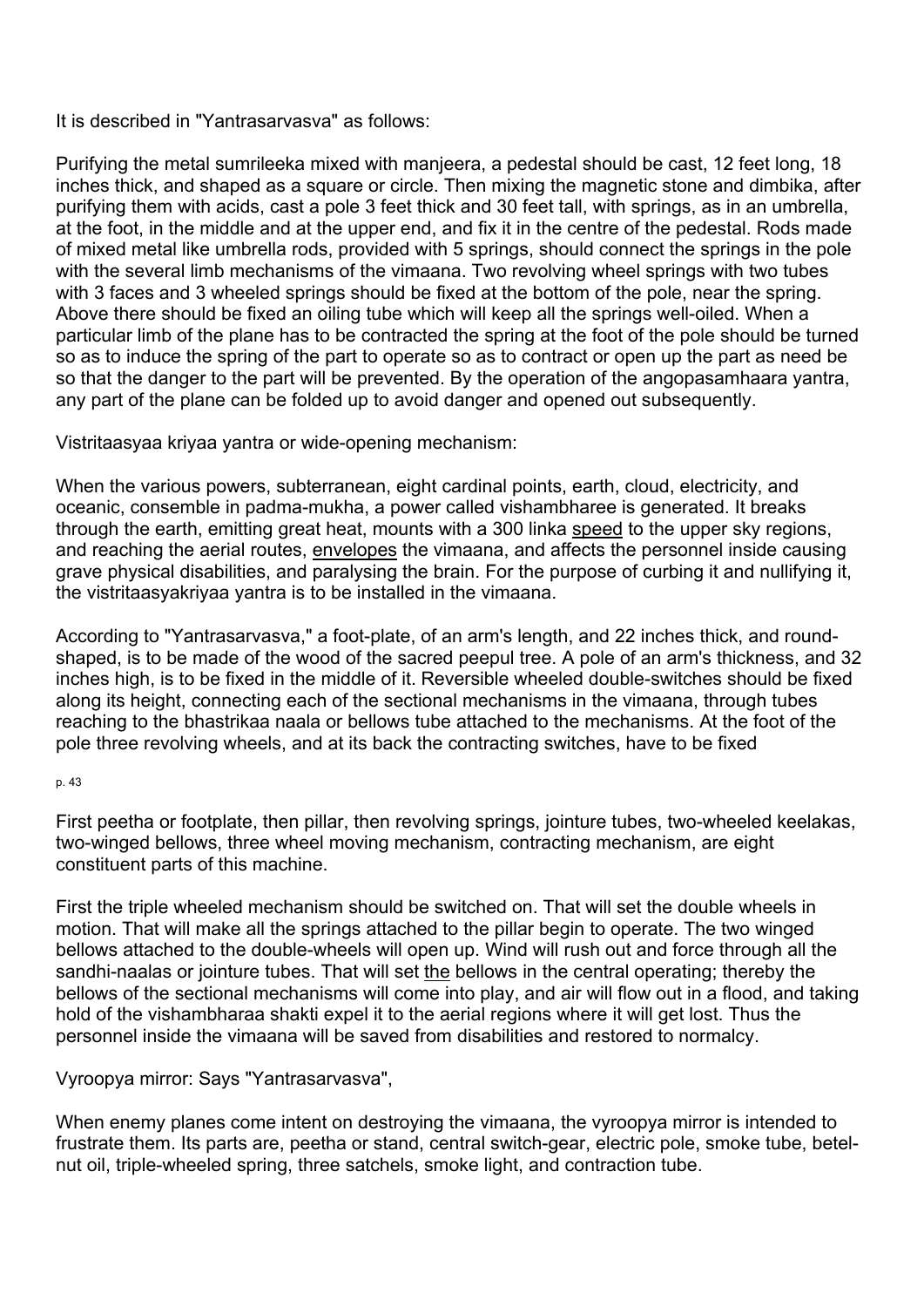The peetha or seat should be 2 feet wide and 2 feet tall, and circular, and made of bael tree wood. 12 centres are to be marked therein. At each centre revolving joints should be fixed. Jyotistambha or electric pole, 24 inches thick and 24 inches tall and made of vyroopya darpana glass, is to be fixed in the centre. In front of it the electric machine should be fixed in the 2nd kendra. In the 3rd kendra should be fixed the turning smoke tubes with winding wires. The oil vessel should be fixed in the 5th kendra. The 3 satchels, with 3 mouths, one foot high and made of milk-leather should be fixed in the 6th 7th, 8th and 9th kendras, up to the smoke tube. In the tenth kendra should be fixed the smoke-extinguishing tube mechanism, and the light-extinguishing tube in the eleventh kendra. The winding wire tube should be fixed in the 12th kendra.

The operation of the mechanism is as follows:

Drawing the electrical energy from the dynamo, it must be applied to the triple-wheeled mechanism. That will be set in motion. The wires

p. 44

proceeding from there will convey the power to all the other mechanisms and set them in motion. Kendras 3, 4, and 5, will become active. When kendra, 9 is switched on the koshas attached thereto will become active. From the 5th kendra the current should be passed to the oil vessel. The oil will then convert itself into poisonous .gas. The gas should be filled in the 3 satchels and the 3 tubes. The fumes from two of the tubes should then be discharged towards the enemy planes. They will encircle the enemy planes and envelope them with a smoke-screen. Then the betelnut oil should be lighted, and fluxed in the jyoti stamhha or light-pillar. The light within the pillar will suffuse it with red glow like a china rose; and pervade the sky. Then the electric glow should be applied to that glow. The resulting glow will be multi-coloured like a rain-bow, with violet, indigo, blue, green, yellow, orange, and red. Then the poison-fumes from the 3rd tube should be drawn through the air tube, and let into the multicolour-glowing light-pillar. The fume will burst into light, and then should be passed through tube into the vyroopya-darpana. The light glow will pervade the mirror and attain 3000 degree intensity, causing a blinding glare and paralising the enemy. Then the gas in the three satchels should be projected with 25 linka speed towards the smoke screen enveloping the enemy. Then the smoke from the tubes should be projected with 28 linka speed into that screen. Then the smoke filled glow will flood over the enemy personnel and affect their body joints, organs, mind, vision, and induce inertness, and make them all fall down senseless. Then the pilot could change his air-route and proceed forward safely.

Then Padmachakra mukha yantra:

According to "Yantra sarvasva," its parts are, peetha or pedestal, pillar, tubular pole, electric wiring, glass lotus petals, lotus formation process, places where the lotuses are to be located, wind inhaling and leather-bellows mechanism, contracting and expanding switches, triple-wheel fixing arrangement, air flow outlets, folding up mechanism. These are the 12 parts of the padmachakra mukha yantra.

The peetha or seat should be made of the wood of pippala or the holy fig tree, 8 feet and 3 feet high, and square or circular. Mark 12 fixing centres on it. From the central pillar draw lines towards the 12 spots. The central pole, two tubular posts on either side of it, electric wire in eastern centre,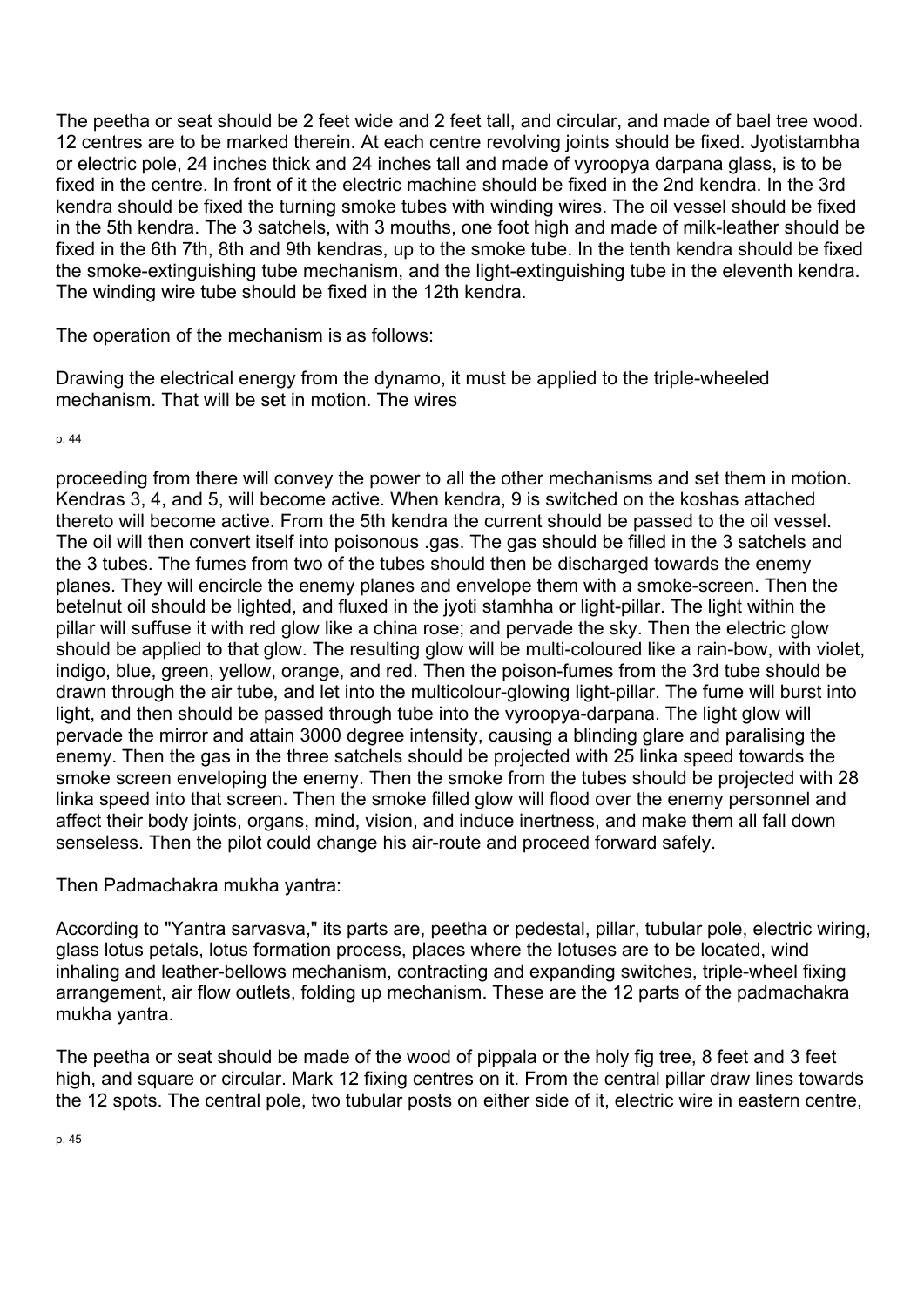lotus petals in the north, formation of lotus in the northern and southern centres, fixing of the lotuses from the north-east to the south-east corner, to the east air-filling bellows. In the north west corner the contracting switch, and the expansion switch in the south-west corner, triple-wheel revolving mechanism on the eastern side, air flow outlets underneath each lotus. To its south, the contraction switch.

These are the 12 parts to be fixed in the 12 centres. The production of the parts is as follows:

The central pivot should be made of abhra-mrid-darpana, or mica-sand glass. According to "Darpana-prakarana"--

5 parts of rambhasatva (plantain stem?), 8 of manjoosha (madder root?), 5 parts of kaanta (ayaskaanta? sooryakaanta?), 8 parts of kravyaada (jataamaamsi), 3 parts of aadhaka essence, 7 parts of tortoise shell essence, 18 of bhalyatvak, 3 essence of kudmala or flower buds, 8 of bamboo salt, 3 of hooves, 28 parts of shoonya-mrid or mica ash, 4 of trivikrama kshaara, 2 of conch, 5 of mercury, 8 of salts, 1 of creepers, 3 of silver, 3 of eye-ointment, these 18 ingredients, purified, filled in crucible, placed in varaatakunda furnace and boiled to 200 degrees, and slowly filled in darpana yantra, will yield an excellent abhra-mrid darpana.

Two tubular poles of the size of an arm, made of this glass, should be placed on either side of the pivot. From the central pole electrical wiring should be connected to the 12 centres. In the centre of the switch tubes should be placed the lotus petals, and 150 finely made glass lotus petals should be spread on the northern side electric wires.

The petals are to be made, according to Lalla, by mixing 15 parts of the mica glass, with 4 parts of sourika salt, duly mixed and finely powdered and melted in pattikaa machine, when like onion-skin layers, petals will take shape. Then the wires attached to the petals should be brought together from the several centres, and attached to the lotus forming mechanism. By turning the concerned wheel the petals will move towards the centre and form a lotus. Each petal will then become a tube, and by their juggling each

p. 46

tube will form 2 petals. The air-attracting mechanism should be placed in front and set to work. With a shrieking noise the air will be sucked in by each tube and the petals will shoot the air far into the outer air.

It is said in "sandhaana-patala--"

The scattering of a blizzard which may obstruct the progress of the vimaana is only possible by means of the padma-sandhaana and not otherwise. Therefore the spots where the lotuses are to be inserted are now indicated. On the eastern side from the north east to the south east the lotuses are to be erected in seven places in close order. Beneath the seven lotuses should be fixed seven leathern bellows capable of deep draughts of air. On the north west corner should be fixed the double-wheeled contracting mechanism.

According to "Kriyaa saara," by turning the main wheel in right motion, and the upper wheel in reverse motion at full speed, the yantra will suffer contraction. This machine is composed of 6 wheels spread out, 5 naalaas or tubes, 12 wires and 12 openings, and 12 keys which will cause contraction of the 12 parts, with widened mouth at the upper and lower parts, and provided with 2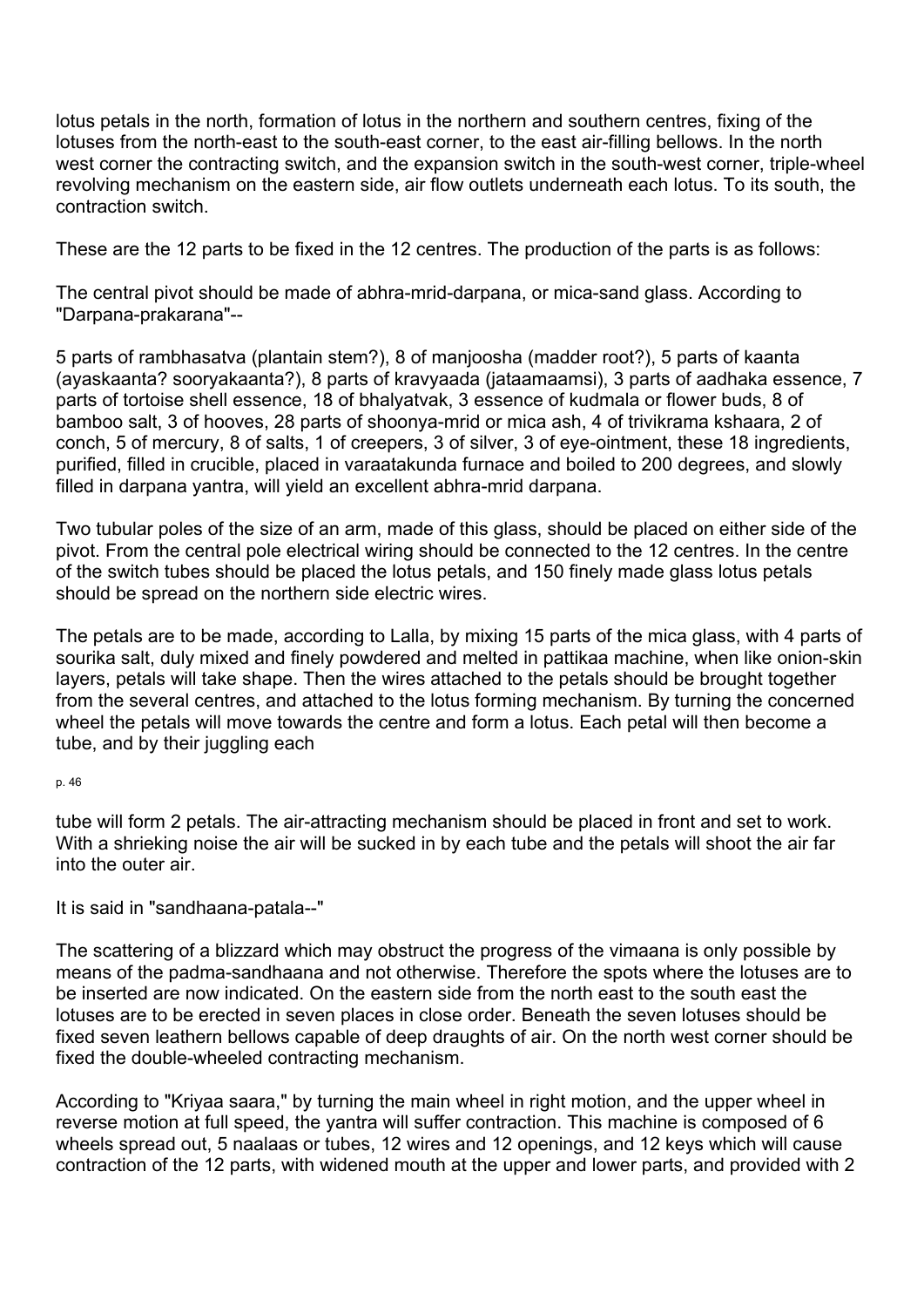revolving keys. By placing such a contracting machine in the north-west corner, the machine could be contracted when desired.

Now we shall deal with the expanding mechanism. It is round like a water pot, with 12 wheels and mouths, having 12 tubes with rods inside with 12 revolving springs for ascending motion, and with a central spring for filling with air. With such a mechanism the yantra can be made to stretch its parts. This should be fixed in the south west corner.

Then at the eastern face the triple-wheeled revolving spring, called "bhraamanee-keelaka", should be fixed.

It has 3 ivory wheels, consists of 3 poles, wooden top shaped like shimshumaara, with wheels with spring on top. By its operation the several parts of the yantra are set in motion, and by the operation of the concerned springs, the yantra will expand. Therefore the 3 wheeled bhraamanee mechanism should be properly fixed at the eastern kendra with 5 bolts.

Underneath the lotuses air flow routes should be provided. There should be openings 12 inches wide, 2 inches high, be leather-covered, made

p. 47

of pippala wood, with 7 tubes for the flow of wind. Seven such tubes should be fixed beneath the seven lotuses, and provided with keys.

In the southern centre the contracting mechanism or upasamhaara keela, with 12 outlets, should be fixed.

Owing to the seasonal changes forces will generate in the joints of the outer space, and combining with the oceanic forces will reach the realm of air and cause a commotion which will spread out with fierce force into the farthest air pockets, and let loose typhoons which reach the vimaana, and produce a dusty excrescence which will induce chicken-pox-like skin eruptions on the pilots and other occupants, and also break up the vimaana. In order to suck up that foul windflow, and expel it out of the vimaana, the padma-patra-mukha yantra is prescribed.

Next Kuntinee-shakti-yantra:

Now we shall deal with kuntinee-shakti yantra. In mid-summer, out of the myriad heat rays of the sun, by the union of the 3, 5, and 10th class of rays, a fierce force of blazing heat named kulakaa is generated.

It is said in "Ritukalpa",

From the solar heat generative source 3 Mahaakshoni and 21 crores 500 lakhs 16 thousand and nineteen heat rays emanate. They are classified into 5 crores 8 thousand and 107 groups in Vaalmeeki ganita. Each group is divisible into 100 sub-groups. Of these when the rays of subgroups 3, 5, 10 from the second group get mixed up in the heart of summer, a force called Kulakaa with fiery intensity is generated; and when it moves into the path of the flying vimaana, the plane will be reduced to ashes. To protect against that the kuntinee-shakti yantra should be installed in the neck portion of the vimaana.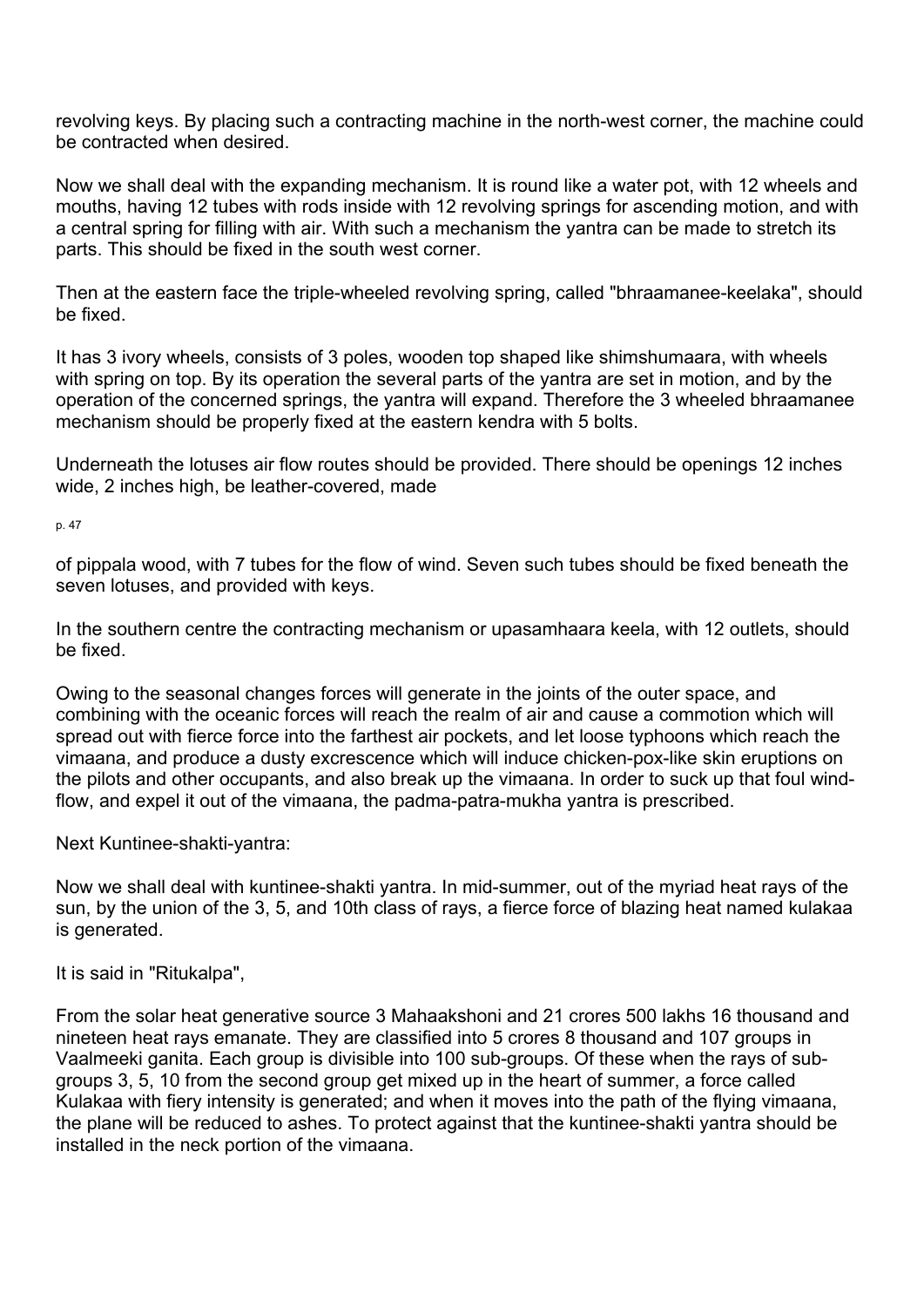Sage Narayana also says:

Amongst the divisions of the heat rays of the summer sun, the second group has 85000 rays. Out of them those numbered 8, 3, and 10 are specially intense, and they attract the pramlochana shakti from koorma portion of the universe, and produce a fierce heat-wave called kulikaa. If a vimaana happens

p. 48

to encounter it in its course, it will be burnt to ashes. To safeguard against that the kuntinee-shakti yantra should be installed in the neck section of the vimaana.

Lallaachaarya also confirms:

Out of the many groups of the heat-rays of summer, numbers 3, 5, and 10 in the 32nd division of the 2nd group of rays' tend to contact the pramlochana shakti in koorma and produce a fierce force called kulakaa which will destroy the vimaana. The erection of the kuntinee-shakti yantra in the vimaana will prevent it from such destruction.

According to "Yantra Sarvasva",

Among the constituent yantras of the vimaana, the kuntinee-shakti yantra is required to protect it from the combustible heat waves known as kulikaa in summer. Its parts are ground-plate, central switch-board, acid vessel cloth, with folds, chakradanti naala, milk cloth, tube covering switches, revolving wheel equipped with electric wiring, and contracting mechanism.

The peetha or ground-plate should be 3 feet wide and ½ foot high, and round like a drinking bowl, seven kendras or centres commencing from the eastern side, turning switches in the seven centres, the acid vessel in the central kendra.

"Kriyaasaara" Says:

For capturing kulikaa the oil from gunja or the seeds of the shrub abrus and tobacco leaves, and mercury and shanaka crystal are recommended for use. The oils or acids of the seeds and tobacco leaves are to be filled in goblet like cup made of glass made of naaga, crownchika, and sowrambha metal, add purified mercury, and fix in the central kendra. Then apply the solar rays to the vessel. By the action of the rays on the acids the crystal in the vessel will become charged with a cold frigid force called krownchinee. Then when the kulikaa force enters the vessel with its fierce heat, it will be sucked in by the cold-storage crystal.

In the left kendra the cloth with folds should be fixed. Says "Patakalpa.--"

p. 49

In order to confine in the crystal the fierce heat of kulikaa it should be wrapped in the folds of a cloth of fine and strong texture made of spikenard and jute yarn, with 5 folds and 3 openings. From the openings 3 glass tubes should be projected with downward bends into 3 wide mouthed vessels. To the north--east must be fixed the chakradanti naala for attracting the kulikaa force. Snake-skin, gum of srini, woollen yarn, soft grass, should be boiled together and lac-coloured cloth-like glass prepared, and purified with sundikaa wood oil. It should he rolled in coils just as a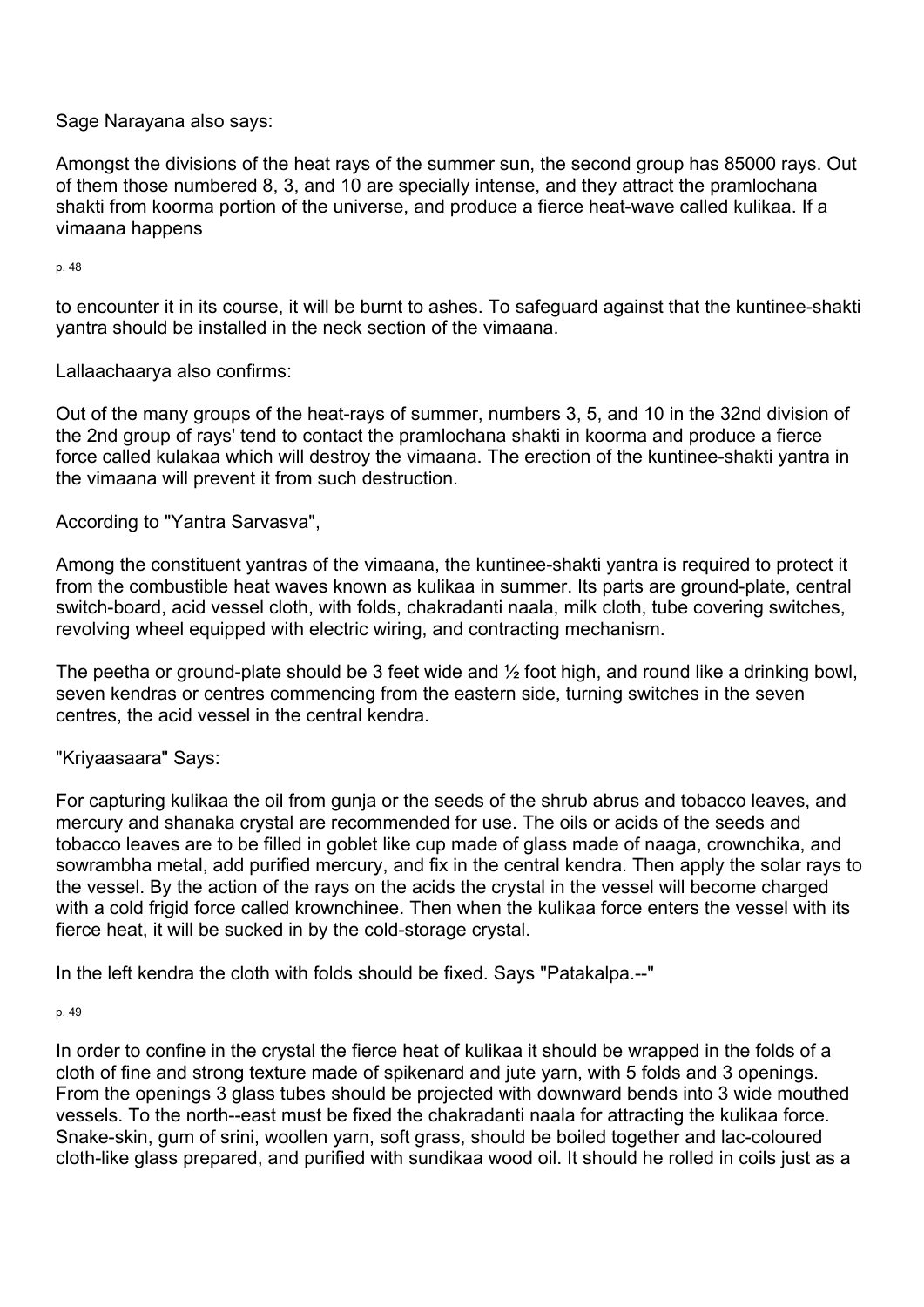snake circles up in coils and sleeps. The tiny glass tubes should be attached at the bottom of the chakradanti as directed.

Then ksheeree-pata naala, or milk-cloth tube is to be fixed. Made of milk-cloth with wide-opening, strong, soft, a tube should he inserted in the mouth of the chakradanti, and its end should be made to reach the hole in the peetha. Through that the kulikaa force makes its exit. After placing ksheeree pata naala like this with key, the electric wire connected central operating switch should be placed in the west. And to the north-east of it the vistritaasya or opening out switch should be fixed.

Says "Kriyaasaara":

It should have two satchels, two openings, two right-revolving and reverse-revolving wheels. In the eastern opening should be fixed the 2 right-revolving wheels. And in the northern mouth should be fixed the 2 reverse motion wheels. And as in an umbrella, sticks connecting all the parts with the centre, for the purpose of expansion and contraction by turning a switch. By operating the switch in the eastern opening all parts will open out or expand. By operation of the northern switch all parts will close up. This is the upasamhaara keelakaa.

Having enumerated the parts of the yantra, their operation is now given. First the electric switch. By putting it on, the Bhraamanee chakra or pivotal wheel will revolve setting in motion individual parts as and when desired by turning their respective switches. Then electric current should be passed to the acid containing the crystal. Solar rays also should then be passed into it. Thereby, in the acid there will be generated a female shakti of 5 nyankas called sowlikaa. Similarly in the crystal there will be generated a male shakti of 8 nyankas called chulikaa. By operation of the electric

p. 50

current the two shaktis will get unified and produce an extremely cold shakti called "crownchinee," capable of attracting the kulikaa. That crownchinee force should be projected through naala or tube towards the kulikaa, like imbedding a gunja pea in a lump of lac. Thereby the crownchinee will drag the kulikaa inside the yantra through the tube and drop it into the acid vessel where it will be imbibed by the crystal.

Then the patormikaa key should be turned, whereby the patormikaa will become wide open preventing any air from entering the crystal by covering it completely. Then the chakradanti key should be turned slowly, so that its mouth opens out and sucks the hot kulikaa from the crystal, and stores it inside itself. Then the key of the sookshmaadarsa naala, fine mirror tubes, should be operated. The kulikaa in chakradanti will emerge through the 3 tubes. Then the vistritaasya key should be operated quickly so that all the parts will open out, and the kulikaa shakti will get out and disappear, and the danger to the pilot will have passed. Then by operating the upasamhaara keelaka, the expanded parts will close up and the yantra will return to normalcy.

Now we shall deal with Pushpinee yantra. When the pilot has to travel during spring and summer months, the pushpinee yantra is intended to provide him with necessary comforts.

According to "Khetavilaasa":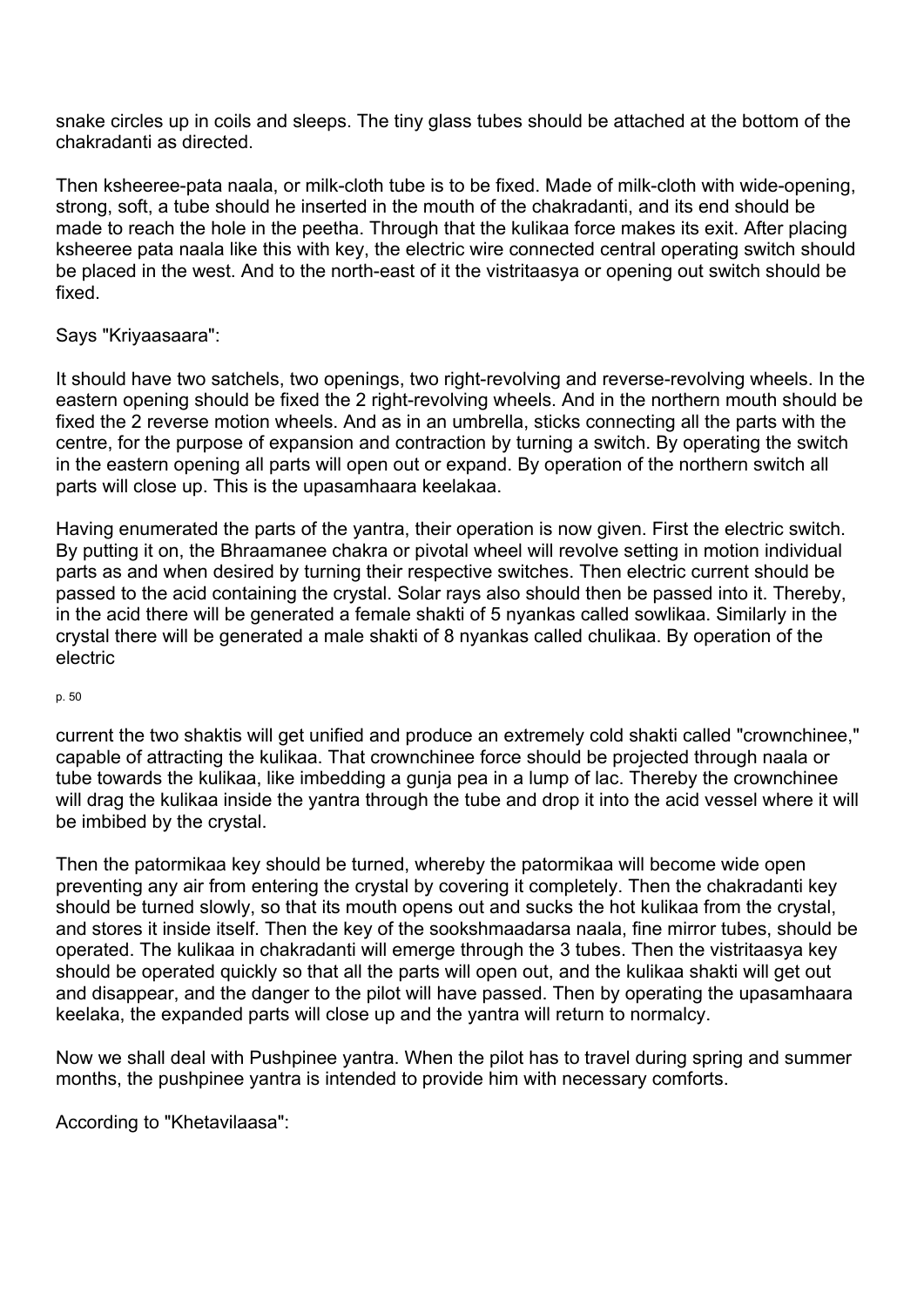In spring a force called sowrikaa emanates from the south-east. And in summer a force called panchashikhaa arises in the north-west and is intensified by the sun's rays. Panchashikhaa contains two kinds of poisons. Sowrikaa having fire and moon contents is cold and hot, cold internally, and hot externally. It generates warmth in all creations, making the human kind perspire, and the trees and vegetation bring out their milk and gums. Thereby their bodies are relieved of harmful materials likely to lead to diseases.

By its cold effect and attracting the spring effect from the solar rays, it permeates all things, and brings out shoots, tendrils, flowers and a glow in all trees and creepers. Similarly it effects the 7 physiological components of the human body and increases their vigour, strength, growth, and glow.

p. 51

Panchashikhaa shakti or force effects movable and immovable life adversely by its stultifying influence, shrinks and dries up the growth process of both vegetable and animal life and causes deterioration. To counteract this harmful effect of the season on the personnel of the vimaana, the pushpinee yantra is commended as one of the constituents of the aeroplane.

Its parts are, the base, the cold processing mirror, keelaka or key, cold generating crystal, acid vessel, electric wheel with 100 spokes.

The sunda-mud made glass is prepared, according to "Paarthiva-paaka Kalpa" as follows. Take salt, shinjeera, bone, and betel-nut salt, durona, kuruvinda grass (cyperus rotundus), gum, sowraashtra mud, virinchi vatika or banyan bark, silk cotton tree bark, and coir salt, these ingredients are to be taken in the proportion of 5, 12, 2, 3, 8, 3, 30, and 6, purified, filled in the crucible, and placed in the tortoise shaped furnace, boiled 32 times in 100 degree heat with the help of two faced bellows, and the resulting fluid poured into the cooling yantra. A pure and fine sunda-mud-glass will be formed.

With the glass thus produced by boiling 32 times, a base is to be formed 12 inches wide, 3 inches high, four-square or circular. From the centre of it 4 kendras or centres are to be marked. In the centre an arm-sized pivot made of the said glass should be fixed. On top of it is to be fixed the cold-processing mirror key. At its centre should be fixed the cold producing crystal. At the eastern centre should be placed the acid vessel.

Dravapaatra or acid vessel is described in "Kriyaasaara." It should be 12 inches wide and 12 inches high, shaped like a tumbler, circular, and hard like a cocoanut shell, and be made of the sheeta-ranjikaa glass.

The glass is described in "Darpana Prakarana". Shasha-piththa, udupiththa, borax, kutmala, jyotsnaa saara, rasonta kanda flour, kudupa-salt, mica salt, shoundeera jangha shalya flour, vaatohara, white niryaasa earth salt, and uragha.

These 12 ingredients should be taken in the proportion of 5, 3, 5, 1, 10, 10, 11, 8, 7, 2, 20, and 6, and after properly purifying them, fill them in lotus-shaped crucible, and placing it in the lotus shaped furnace filled with

p. 52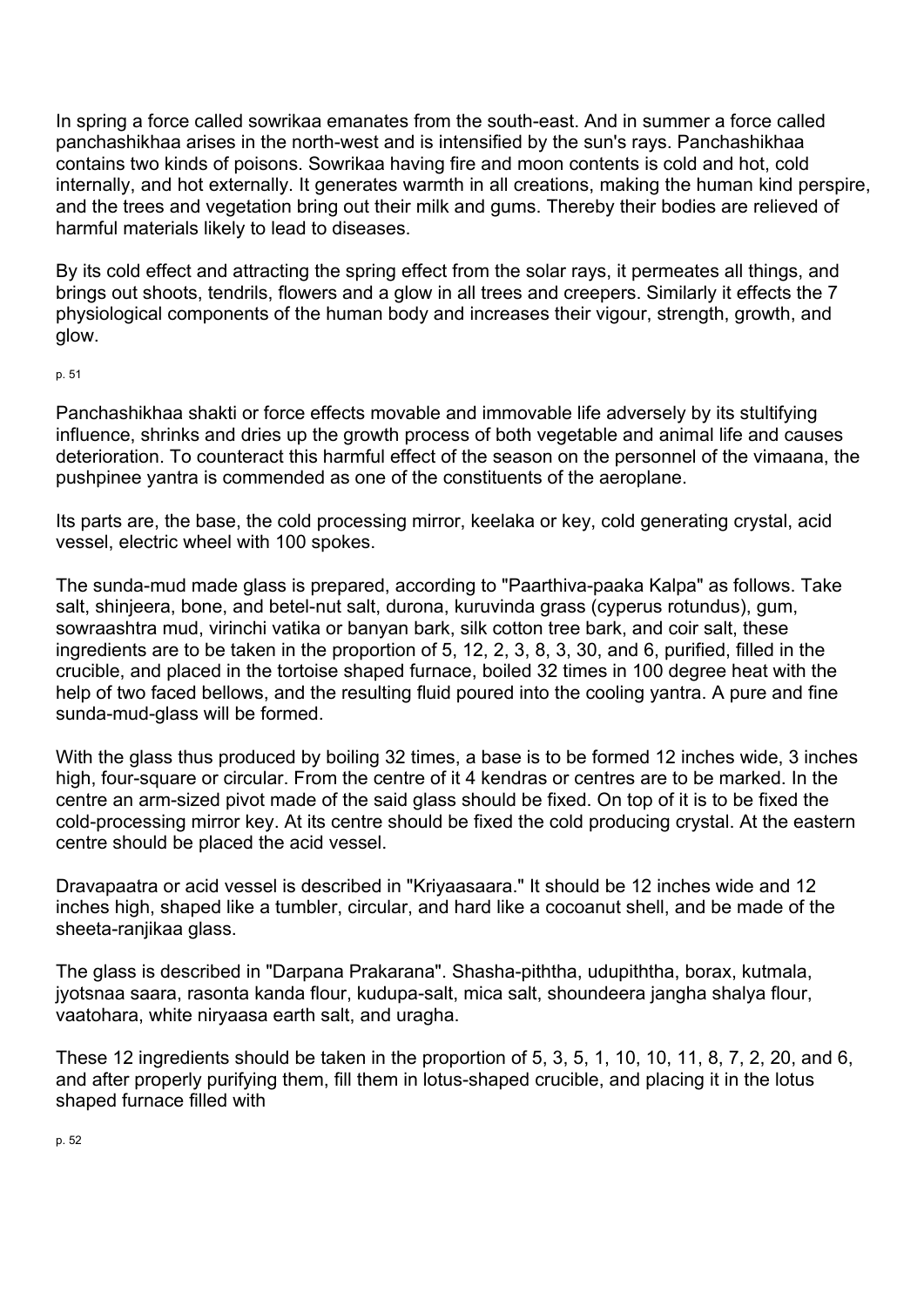burning charcoal, and with the aid of the five-mouthed bellows blow the heat to 323 degrees temperature, and pour the liquid into the yantra. The resulting glass is called sheeta-ranjikaadarsa or cold-receptacle glass.

Cold-producing crystal is described in "Maniprakarana": 5 parts of couries and manjula powder, 4 parts udumbara salt, 3 of rubhna, 8 parts of varchulaka, 7 of sheeta ranjikaadarsha, 3 of vatu, 28 of shaalmali, 3 of salts, 7 of mercury, 8 of white mica, 8 of karkataanghri salt, 5 of chowlika satva, 15 of niryaasa earth, 25 of sampaathi bird kneebone--

These 14 ingredients, in the named proportions are to be purified and filled in mritkundala-moosha or earthen crucible, and placed in kulakundika furnace, and with the aid of tryambaka bellows blown into 300 degree temperature. Fill the boiled liquid into the mani-prasoothika, or crystal forming yantra. The crystal produced will be pure, hard, and intensely cold.

In front of it should be fixed .the electric panka wheel, with 100 spokes and electric wiring, and purified by 3 acids.

As per "Kriyaasaara," 12 parts of copper, 3 of collyrium, 8 of zinc, should be mixed and melted with 100 degree heat. It will become pure like gold, yellow, fine, soft, and strong. It is called pancha-loha or five-in-one metal by those who know. 100 leaves like those of lotus should be formed out of them. Then 3 navels, three navel keys, and 3 wires, and a sounding keelaka or key, or switch, or wheel.

First the navel wheels with hinged rods should be fixed so that the 100 petals will he made to revolve with due speed on the four sides of the wheel. Similarly by the side of the wheel in front of it, another 100 petals should be properly fixed for revolving in reverse direction. And electric wires should be fixed on both sides of the centre of the western wheel, for operating the 100 spoked electric panka or fan. Then the vessel should be filled with the cold generating acid. And encircling the cold-generating mani or crystal, it should be placed in another vessel in the centre. And copper wiring enclosed in milk-cloth should be attached to the wire in the acid vessel. Two wires from there with switches should be connected with the cold ranjikaa glass or mirror in right-turning fashion. Then current should be switched into the electric wiring in the crystal and acid. Then by the contact of the electric current the forces within the crystal and the acid will get active and their

p. 53

combined cooling and comforting quality will enter the cold ranjanikaa mirror and concentrate in it. On operating the switch attached to it, the cold effect will spread out all over the interior of the vimaana, and overcoming the scorching seasonal effect, make it comfortable and pleasant for the pilot, and restore his efficiency. Similarly the 100 spoked panka (fan?) should be switched on, when a breeze will be generated and air-condition the atmosphere of the pilots. Thus by the use of the crystal, acid, and panka, a state of pleasant comfort will be induced, and vigour, exhilaration, and competence will be injected into all the limbs of the body. Therefore this Pushpinee yantra should be installed in the southern section of the vimaana.

Next Pinjula Aadarsha or Pinjulaa Mirror:

By the collision of two winds giving rise to a whirlwind, and the fierce solar ray dashing against it, a lightning bolt erupts and strikes the unwary vimaana. To protect against such an event, the pinjula mirror is to be installed. An eight petalled lotus is to be made of the pinjula glass. Where the petals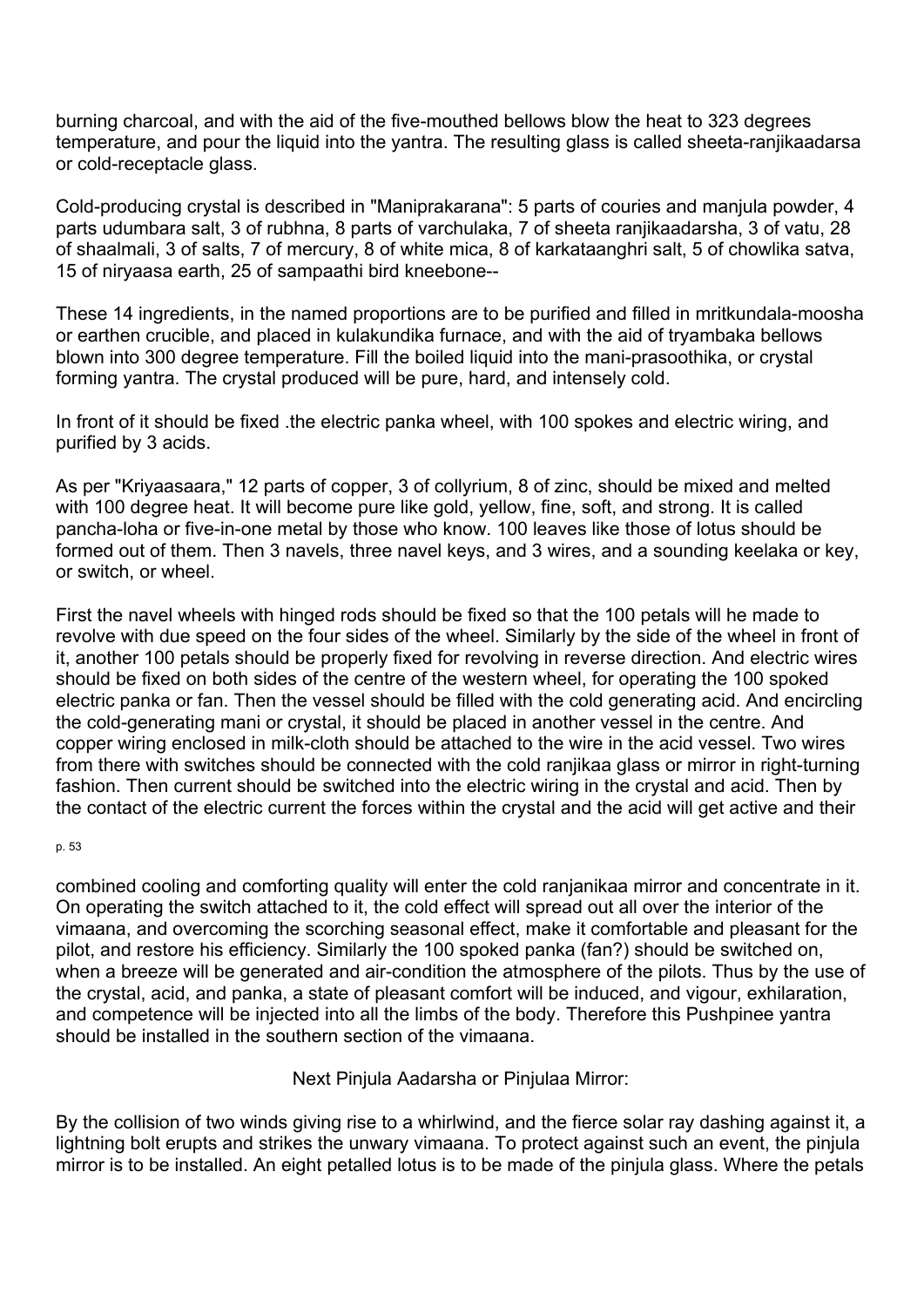join, a circular dandaakaara should be made. At the back two hinged bolts should be fixed. They should be wound round by wires from the cold mirror. The back should be covered with a coirmade cloth covering. It should be fixed in the southern side of the vimaana, at an arm's height, facing the sun. The lightning will be absorbed by the projecting rods coiled with wires from the cold aadarsha mirror, and no evil effect will occur, and the pilot can proceed in safety.

And Naalapanchaka or Five tubes:

If the smoke from the kitchen over of the vimaana spreads, it will cause discomfort for people inside. Therefore the five tubes or pipes should be inserted for the smoke to go out and the air become clear. The pipes are to be manufactured as follows. Magnetic iron, pinjula mica, ghontaara metal, dhoomapaasya metal, and tortoise shell, are to be taken in the proportion of 1, 7, 5, 5, 8, purified, filled in crucible, and melted with 100 degree heat, and when ultimately cooled, a fine metal called vaataayanee metal, or window metal will result shining like gold.

With that metal 5 tubular outlets, 12 inches in diameter and 12 inches in length, should be fashioned. At one end of each of the tubes should be fixed

p. 54

a smoke-absorbing crystal. The tubes should be inserted in the 4 sides of the vimaana, forming outlets. One tube should be fixed at the ceiling. The dhoomapa crystals will attract the smoke and pass it to the outside, and clear the vimaana of its discomfort. Hence the necessity for the naalapanchaka, or five tubes.

Then Guhaa-garbha aadarsha yantra, or hidden mine discovering mechanism:

According to "Yantra Sarvasva" enemies would have placed mines and bombs underground for the destruction of the vimaana, unless they are discovered and de-fused in time there would be danger. Therefore the mine-finder yantra has to be installed in the vimaana.

Says kriyaasaara, out of the 72nd type of glass, make a triangular, a circular, and a quadrangular shaped glass mirrors. These are to be fixed as follows with bolts made of pancha-dhaaraa metal in a frame made of the wood of the anjishtha tree. The circular mirror should be fixed at the bottom facing downwards. The quadrangular mirror should be fixed facing upwards. The triangular mirror should be fixed to the west of these two, with a panchamukha keelee or 5 faced hinge. From the main pivot of the quadrangular mirror to the foot of the bolt at the south-east corner of the yantra, wires made of copper, tiles, and panchaasya metal should be drawn and connect them, and then the wire ends and chumbaka crystal should be placed in the mercuric-sulphur acid vessel. Four other wires should be made to circle the triangular mirror, pass through the mirror facing upwards, and fixed to the centre of the down-ward facing mirror. Then solar rays should be let in from the western side. A screen cloth coated with mirror-like gum should be placed opposite to the triangular mirror. Then the solar rays and electric current should be passed into the acid vessel containing the crystal. When the electrified rays from the crystal are passed on to the downward facing mirror, they will explore the ground over which the vimaana is to pass, and discover mines and bombs like mahagola and agni-garbha, which may have been inserted there and reflect their complete picture in the crystal in the acid vessel. The picture will then be projected to the screen opposite in clear detail, and by washing with chemicals present a perfect photograph of the buried mines and bombs, which could then be destroyed by due safety measures. Therefore the guhaa-garbha aadarsha yantra or mine-discovering yantra is essential for a vimaana.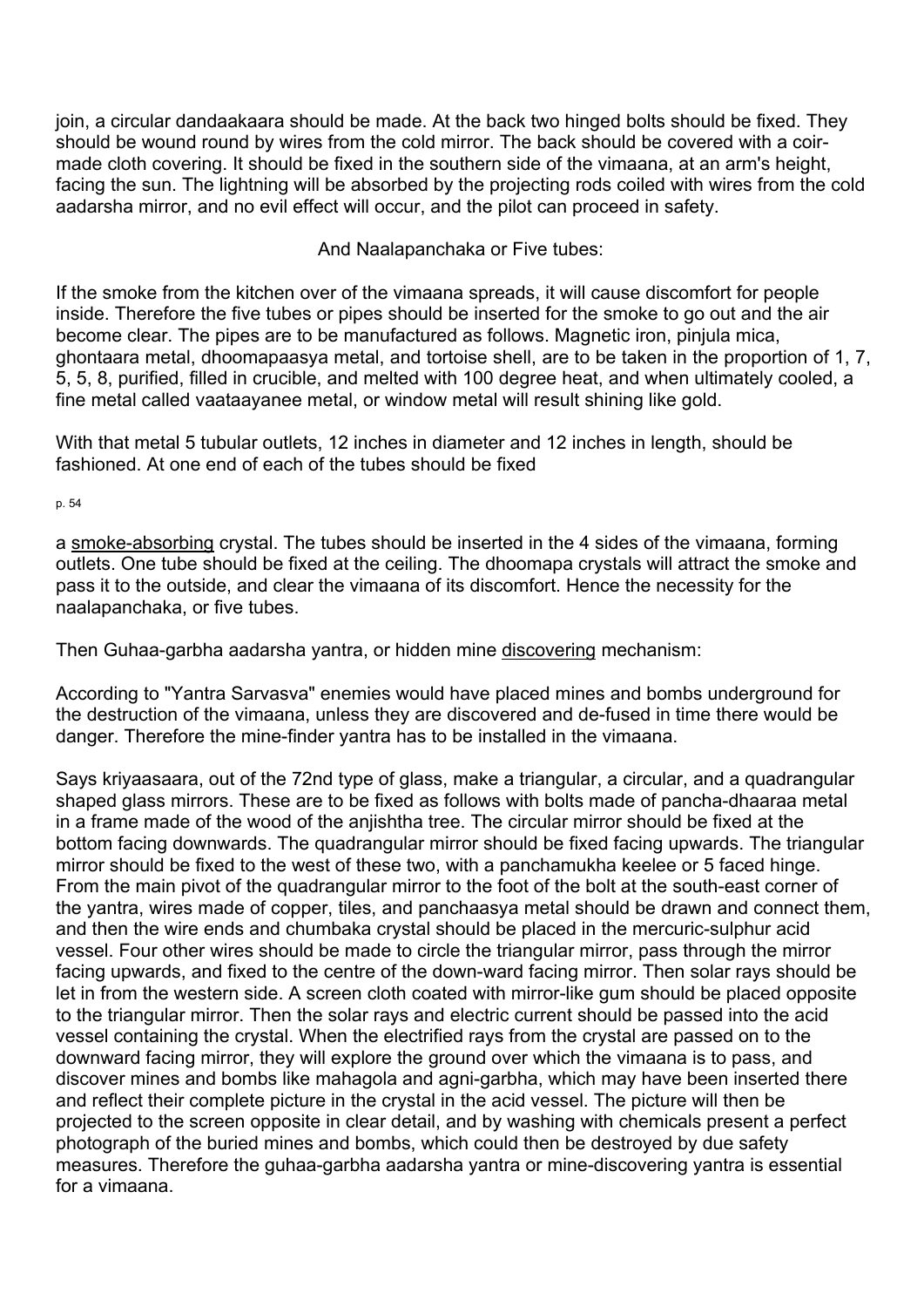p. 55

[paragraph continues] Its parts are as follows:

First the 72nd type of mirror, known as suranjitaadarsha. "Darpana Prakarana" says:

Madder-root, live coal, ox-gall, snake-gourd, mercury, karanja or galedupia arborea, copper, 3 kinds of sharkara (sugar or sand?), borax, sulphur, chaaru or silk-cotton bark, lac, kuranga, rouhinee, iron-rust, panchaanana, liquid amber, Shiva or brionia laciniosa, vishwa, mica, paarvanija, vydoorya gem stone, in the proportion of 11, 27, 5, 7, 7, 3, 7, 5, 20, 3, 7, 3, 1, 32, 30, 38, 8, 7, 3, 9, 30, duly pulverised and filling in a beaked crucible, placed in a vaaraaha furnace, and heated to the 100th degree with the aid of the tortoise-shaped bellows. When the finely boiled liquid is poured in the cooling yantra, suranjika glass of exquisite quality will result, out of which three mirrors have to be fashioned for the guhaa-garbha-aadarsha yantra.

## Aanjishtha Tree

Kriyaasaara says, "Many kinds of trees are suitable for use in making yantras. Of them all the tree called aaniishtha is the finest." "The trees having 5 qualities are 87 in number. The best among them all is aanjishtha," says "Udbhijya tatva saaraayanee."

Agatatvalaharee also says, the five qualities such as the capacity to capture reflections, and others, are found inherent in the Aanjishtha (or madder root) tree. Therefore out of all woods the wood of that tree is most suitable for use in this yantra.

## Pancha-dhaara-loha

In making yantras, pivots of various metals are being used. But for use in connection with the guhaa-garbha-aadarsha, or hidden mine discovering instrument, the shankus or pivots made of pancha-dhaaraa-loha or five alloy metal are the best.

Kshvinkaa, iron-pyrites, copper, indra, and ruruka, purified, powdered, and filled in mrugendra moosha crucible and boiled to 300 degree heat with beaked bellows, will yield a 5 alloy metal, strong and heavy.

p. 56

Paara-granthika acid for insertion of the crystal, is described in "Moolikaarka prakaashikaa." Mercury, bamboo salt, Indian spikenard joint, paarvanika or clerodendrum phlomides, svarna seeds or Indian labernum seeds? or yellow thistle seeds?, and ghatotkaja or American aloe, in equal quantities, should be filled in a big bellied earthen pot, heated to yield a golden hued shining liquid, which is very useful for capturing reflections.

Chumbaka crystal is the one most suited for use in capturing reflections of objects. It is manufactured as per "Manipradeepikaa," with the following ingredients. Magnet, sand, borax, ivory, shoundika or long pepper, mercury, paarvana or clerodend rum phlomoides, copper, vermillion, iron-pyrites, grudhnika, souri or marking nut, buffalo hoop, vishwakapaala, cleaned and powdered, and filled in karpala crucible and baked in a furnace with the aid of owl-nosed bellows to 100 degrees, will yield a fine image producing crystal.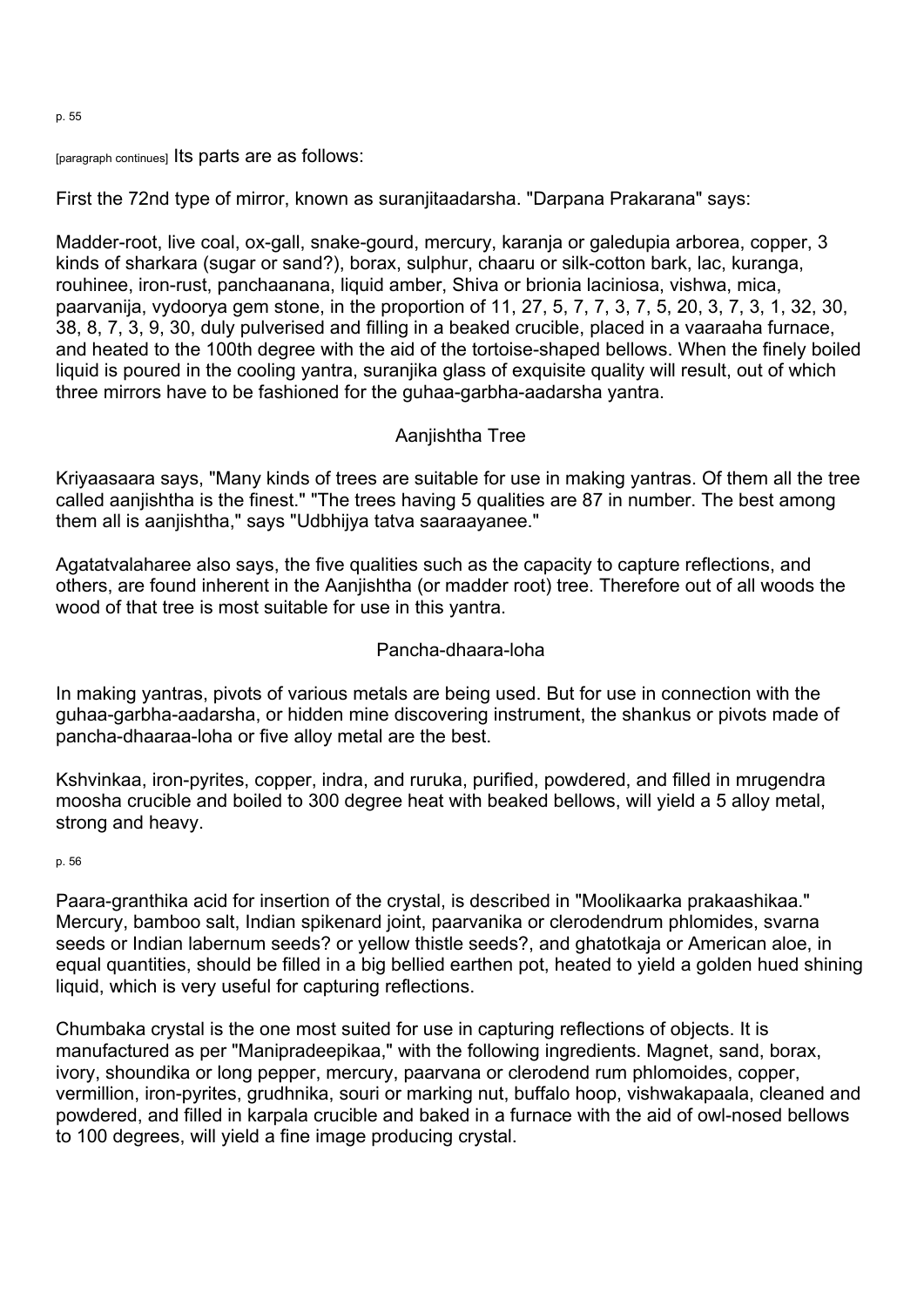Pigment for coating the screen so as to present a clear picture, is called "Roopaakarshananiryaasa," or image reproducing niryaasa or varnish. Out of 360 such varnishes that is the best.

Says "Niryaasa kalpa":

Moonstone, crownchaka, bamboo rice, five milks from banyan, fig, keg etc., trees, magnet, udusaara, mercury, mica, pearl, earth from ant-hill, saarasvata oil, and nakha or nail? these 16 articles to be taken in equal parts, purified, should be ground for a period of 30 days in the juice of the peacock's egg, then mixed with bilva oil and boiled for four yaamaas or twelve hours until it becomes a perfect gum or varnish. Some call it reflector varnish. Some call it virinchi-varnish.

The varnish is to be evenly spread on the special cloth called patadarpana, so that it may present as on a cinematograph screen, the pictures reflecting the location of anti-aircraft mines discovered by the roopaakarshana yantra.

The production of Pata-darpana is described in "Darpana-prakarana":

Gum, cotton, pratolikaa, kuranga or pallatory root, maatanga or keg tree bark, cowries, kshoneeraka, gholikachaapa, granite sand, parotikaa, sea-foam, priyangava, ghanjhotikaa, sugarcane, rukma or argemone mexicana,

p. 57

kesara or mesua ferraa gum, earthen salt, suvarchala, urugha, bydaara oil, muchukunda flour, sinjaanu, anchaalika, turmeric, kaarmuka or acacia catechu, these ingredients in the proportion of 100, 58, 25, 28, 4, 12, 5, 3, 1, 30, 10, 5, 8, 12, 3, 13, 22, 27, 28, 3, 24, 7, 3, 13, should be cleansed, powdered, filled in a vessel, and boiled in the furnace with 100 degree heat, and the unified fluid should be poured on a flat surface so as to form an even surfaced sheet. After drying, the photographic niryaasa varnish is to be used to coat this sheet, for use in the Guhaa-garbha aadarsha-yantra.

Thamo yantra or Darkness creating yantra:

Vimaanaas are liable to be attacked by enemies with poison fumes of Rouhinee or krakachaarimani rays. As a protection against it the thamo yantra has to be installed in the vimaana. Out of 132 types of thamo-yantras, the 62nd variety is said to be the best for safeguarding against poison fume and ray attacks by the enemy.

Black lead, aanjanika (collyrium?), vajra-tunda are to be powdered and mixed in equal quantities, filled in fish-shaped crucible and placed in crow shaped furnace, heated to 100 degrees, and poured into the cooling receptacle will yield a fine, light, strong thamo-garbha-loha, or darkness impregnated alloy metal, useful for making Thamo-yantra.

The peetha or stand is to be 3 feet wide and ½ foot high, square or round. In the centre of it is to be fixed the pivot. At its front should be placed the vessel of the acid of guggala or Indian dellium. To the west should be fixed the mirror for enhancing darkness, and in the east should be fixed the solar ray attracting tube. In the centre should be fixed the wire operating wheel, and to its south should be fixed the main operating wheel or switch.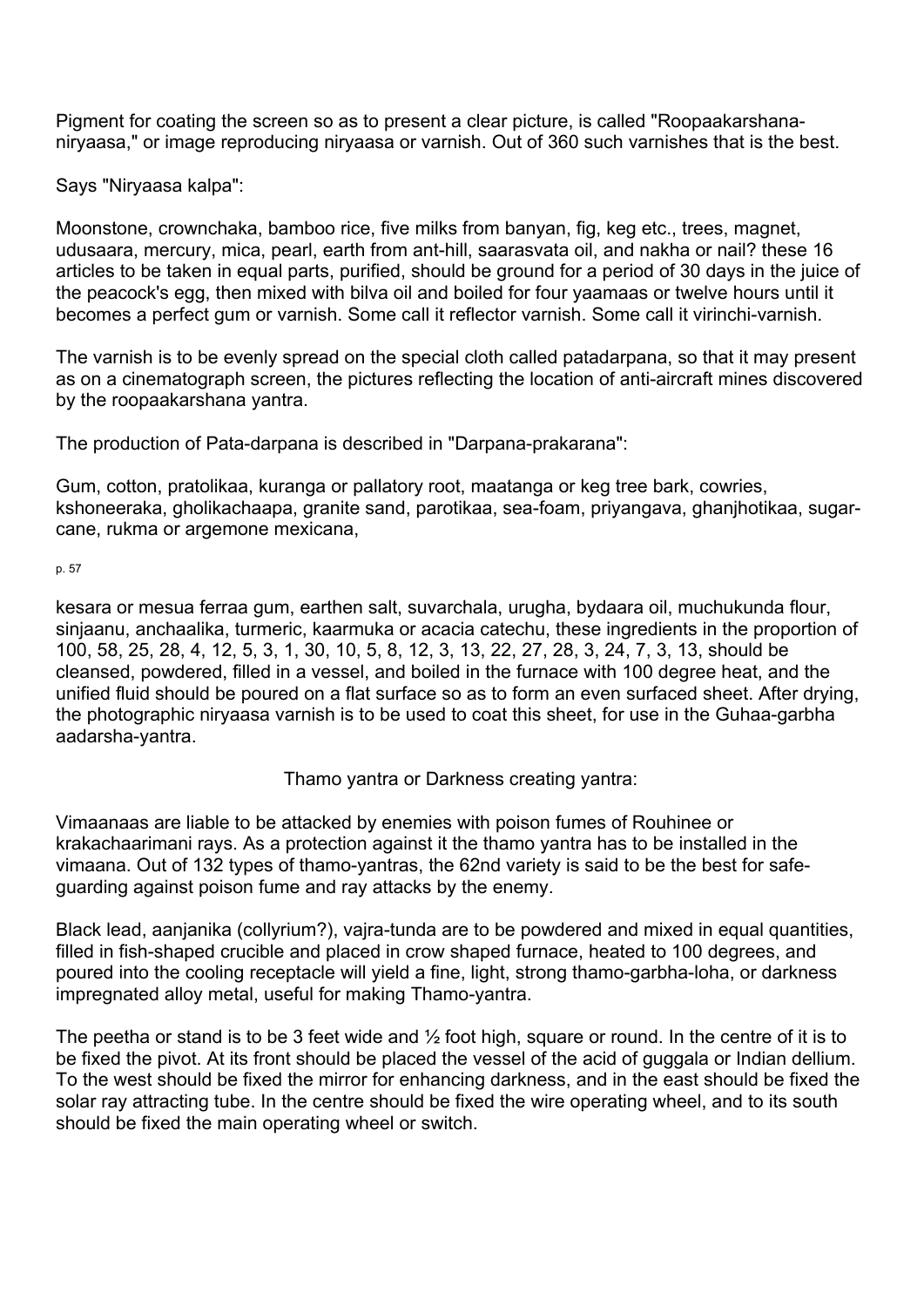Its working is as follows. On turning the wheel in the south east, the two faced mirror fixed to the tube will revolve and collect the solar rays. By operating the wheel in the north west, the acid in the vessel will begin functioning. By slightly moving the wheel in the south-east, the solar rays will enter the crystal in the acid vessel. By turning the wheel in the west, the darkness intensifying mirror will begin to function. By turning the central wheel the rays attracted by the mirror will reach the crystal and

#### p. 58

envelop it. Then the main wheel should be revolved with great speed, when the darkness will be produced enveloping the vimaana and making it invisible, and the efforts of the enemies to attack it with poison gas and rays will miss their target and become ineffective. This yantra should be placed in the north-west sector of the Vimaana Panchavaataskandha-Naala.

Iron rust, shaarana, copper, suvarchala salt, in equal parts, to be filled in mayookha crucible, placed in jumboo-mukha furnace, and using kaakamukha bellows boiled to 102 degrees and cast in the yantra, will yield a pure, light, soft, strong, nice cool metal known as vaatadhaarana loha.

4 tubes, each 2 yards long and 1 yard high, should be prepared. Like the circular opening in the top of the vimaana two openings on each and one at the bottom should be prepared. Each tube should be inserted in the said openings. Another tube 12 feet long and 3 feet high should be fixed on the western side in the opening at the top. To each tube should be attached bellows' mouth operated by wheels. By turning the wheels of the 5 tubes the 5 poisonous winds will be sucked in and passed into the tubes to make their exit, without causing harm to the plane.

#### Lohasarvasva says:

There are 13 air layers known as Vrishni and others. By the force of the Panktiraadhasa Kendra, they tend to jostle each other, and generate fierce forces which will be destructive to the unwary vimaana which may get involved in them. Therefore the Pancha-Vaata-Skandha-Naala Yantra is to be inserted in the back portion of the vimaana; to safeguard against evil consequences.

Roudree Darpana Mirror.

From the south-eastern side of the earth-sun axis solar rays touch the turbulent forces in the etherial regions, and burst into flames, and vimaanas which may be out on their course may be destroyed by the flames. To prevent such a happening the roudree-darpana yantra should be installed in the bottom of the vimaana.

Says "Yantrasarvasva", "At the time when spring passes into summer, the forces in the junctional regions of the sky, on contact by fierce solar

p. 59

rays, burst into tumultuous flames, and destroy all things that pass through, Therefore the roudree darpana should be fitted in the vimaana as a safe-guard against that."

According to "Darpana Prakarana," iron rust, magnet, veera iron, borax, panchaanana metal, mica, honey, red castor bark, banyan, suryavarchula or sweet-salt, gold, alika, shaarkara or benzoin tree bark, pancha tikta or 5 sours, snake gourd, and paaduka, are to be powdered, cleaned, and in equal quantities filled in padmaasya crucible, and placed in vishvodara furnace and heated to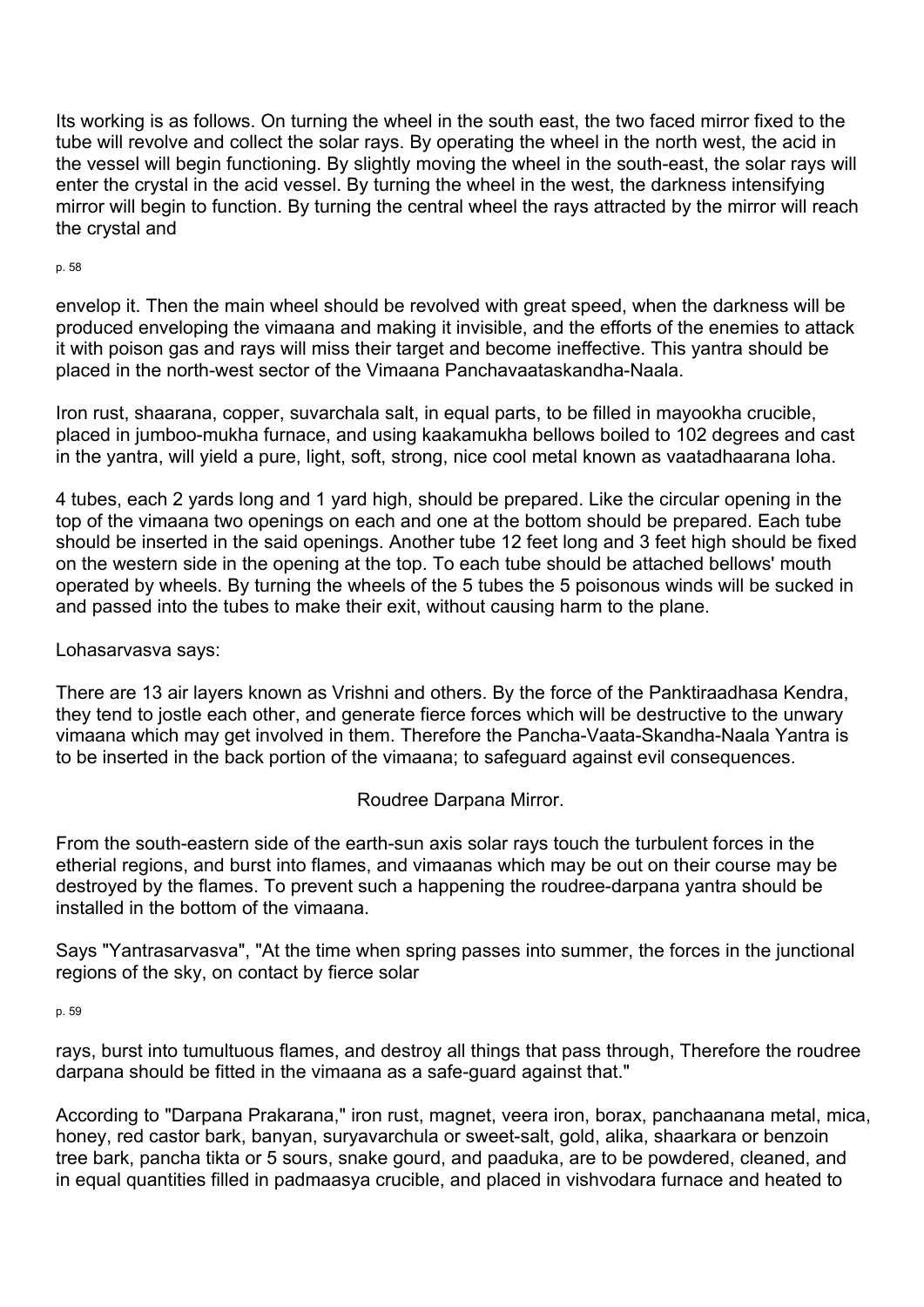200 degrees. The molten liquid poured into the mould will yield excellent flame-proof roudreedarpana glass.

With this roudree-darpana glass a plank of 16 feet in dimension should be prepared. A pivot 25 inches thick should be fixed at the centre of the plank. At the edge Of the pivot, two wheels should be fixed revolving with right motion and reverse motion for expanding and contracting. A wheel equipped with rods for spokes should be fixed, the spokes being 15 inches from each other. Sheets made of roudree glass, washed with linseed, drona or lucas aspera, liquid amber, and madder root oils should be fixed to the rods with hinges. Similarly crystals made of roudreedarpana glass, with 5 facets, cleaned with the oils should be fixed at the end of the rods. Between each rod 18 leaves like lotus leaves with revolving keys should be fixed. The instrument is to be shaped like an umbrella. The leaves should be fixed at the pivot top with 8 keys.

When the burning flames are imminent, the pilot should turn the expansion wheel vigorously, and the umbrella will open up and provide a shielding cover for the vimaana. The lotus petals, the crystals, and the enveloping cover will protect the vimaana from the threatened danger.

Next, the Vaata-skandhana-naala.

## According to "Gati-nirnaya-adhyaaya"

In the Aavaha and other giant wind spheres there are 122 kinds of different motions of the wind. In the summer season the 79th kind of motion occurs mostly. When the vimaana travels in the 4th region of the sky, it tends to zig-zag owing to the wind currents, and cause hardship to pilots and other occupants. Therefore as a safe-guard against it, the Vaatastambhana-naala-yantra should be installed in the bottom section of the vimaana.

p. 60

## Says "Yantra Sarvasva",

The vaatastambhana naala yantra should be manufactured with the vaatastambhana metal only. According to "Lohatatva prakarana," dantee or croton seeds, suvarchala or sun-flower salt, mayoora or sulphur, lohapanchaka or copper, brass, tin, lead, and iron, bhrisundika, suranjika or sulphate of mercury, varaahaanghri loha, virohina or creya arboria, kuberaka, muraarikaanghri metal, ranjika or phosphorus, suhamsanetraka, dala or folia malabathy, courie sea-shell, mrinaalikaa or lotus stalk, to be powdered, cleaned, and in equal quantities filled in matsya or fishshaped crucible, and placed in maaghima furnace, and with the aid of vijrimbhana bellows duly melted, will yield a molten liquid which when poured into the mould and cooled will yield an excellent vaatastambhana loha.

With that metal 6 naalas or tubes of 15 inches diameter, with wide openings should be prepared and fixed in the tail and centre and front of the vimaana 10 inches deep, east to west and north to south, and held together with hoop iron binders. At the mouth of each tube a vaatapaa or air imbibing crystal should be fixed by wires. Between the tubes flags or pennants made of cottoncloth duly processed, should be tied. And wheels made of the special metal should be fixed above each pennant. When the vaataayanee wind blast blows, the pennants will flutter noisily, and the wheels fixed underneath them will also revolve as also the crystals. The fluttering pennants pass the blowing wind to the wheels which pass them on to the crystals, which will pass them into the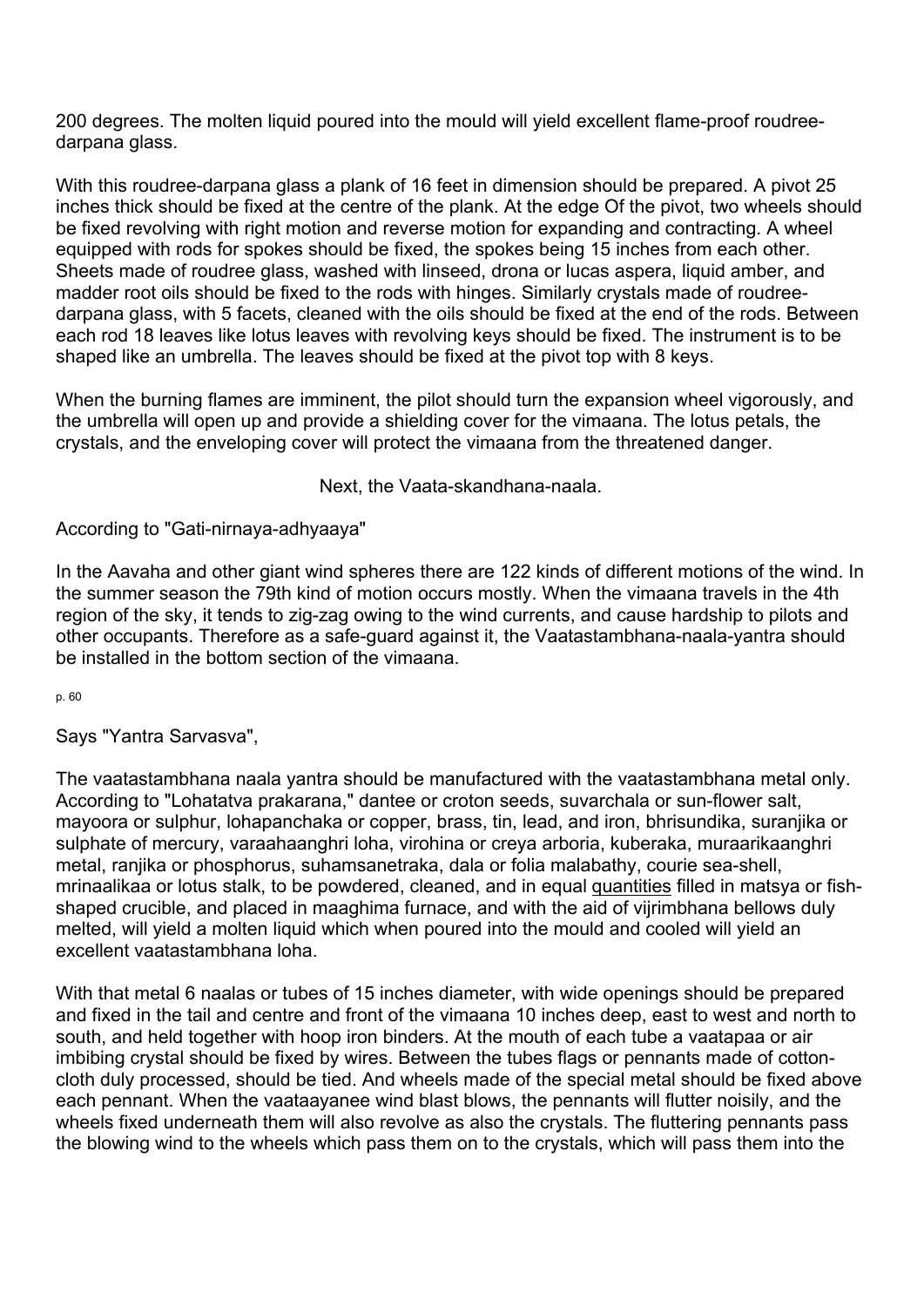tubes from which they will be ejected through openings to the outside. That will protect the vimaana from their interference.

Next Vidyuddarpana Yantra.

Sowdaaminee kalaa explains it as follows:

During the rainy season, when rain clouds gather in the sky, lightning of five kinds begin to play. They are named vaaruni, agnimukha, danda, mahat, raavanika. Of them, vaaruni and agnimukha are very active and fearful and are likely to be attracted by the roudree-darpana and other mirrors and cause fires which destroy the vimaana. In order to prevent that the vidyud-yantras should be installed in the front and the right side of the aeroplane.

p. 61

According to Yantra-Sarvasva:

In order to protect the plane from lightning, vaaruni and agni, the vidyuddarpana should be installed in the vimaana.

Darpana Prakarana explains its structure:

Kuranga or pallatory root, panchaasya metal, virinchi, shonaja or red lead, sand, alum, kutbha or hellebore, pearl, sundaaliga, mercury, yavakshaara or salt-petre, borax, bidouja salt, pingaaksha or terminalia chebula (?), cowries, and karbura or hedychum specatum, powdered and purified, in the proportion of 10, 7, 4, 3, 12, 2, 3, 7, 11, 27, 14, 3, 22, 18, 5, and 11, filled in padmaasya crucible, placed in vishvodara furnace, and with the aid of the 5 mouthed bellows heated to 500 degrees, the molten liquid will yield in the cooling mould a glass which is impregnated with 300 shaktis or forces, and can overpower the lightning blasts from the vaaruni and agni forces, shining with wonderful rays, and capable of spreading its own lighting force within 2 kshanas or a few seconds to a distance of 5 yojanas or 15 miles.

With that lightning darpana glass should be constructed the Vidyuddarpana yantra. A plank, 20 feet in diameter and 1 foot high, square or circular in shape should be prepared, 4 glass tubes of crescent moon shape should be fixed around the peetha or plank. In the centre should be fixed a cage made of chumbuka glass, fitted with wires and 5 faced switches at each face, and 5 goblets made of vidyuddarpana. In the centre should be fixed a spire made of the same glass with 7 cross spokes and tubes, 8 faced and 10 angled. By turning the key inside, the spire is to revolve with speed. That will attract and contain the lightning emitted by the clouds. The rays will expel it to the outer air region, and incapacitate it. Then a snow-like cool temperature will render the interior of the vimaana safe and pleasant for the pilot and other occupants. Therefore this vidyuddarpana yantra should be installed duly in the vimaana.

Shabda-Kendra Mukha Yantra.

"Kriyaasaara"' says--

The spots from which sounds emanate in the sky are called shabda-kendras or sound centres. The different directions from which the sounds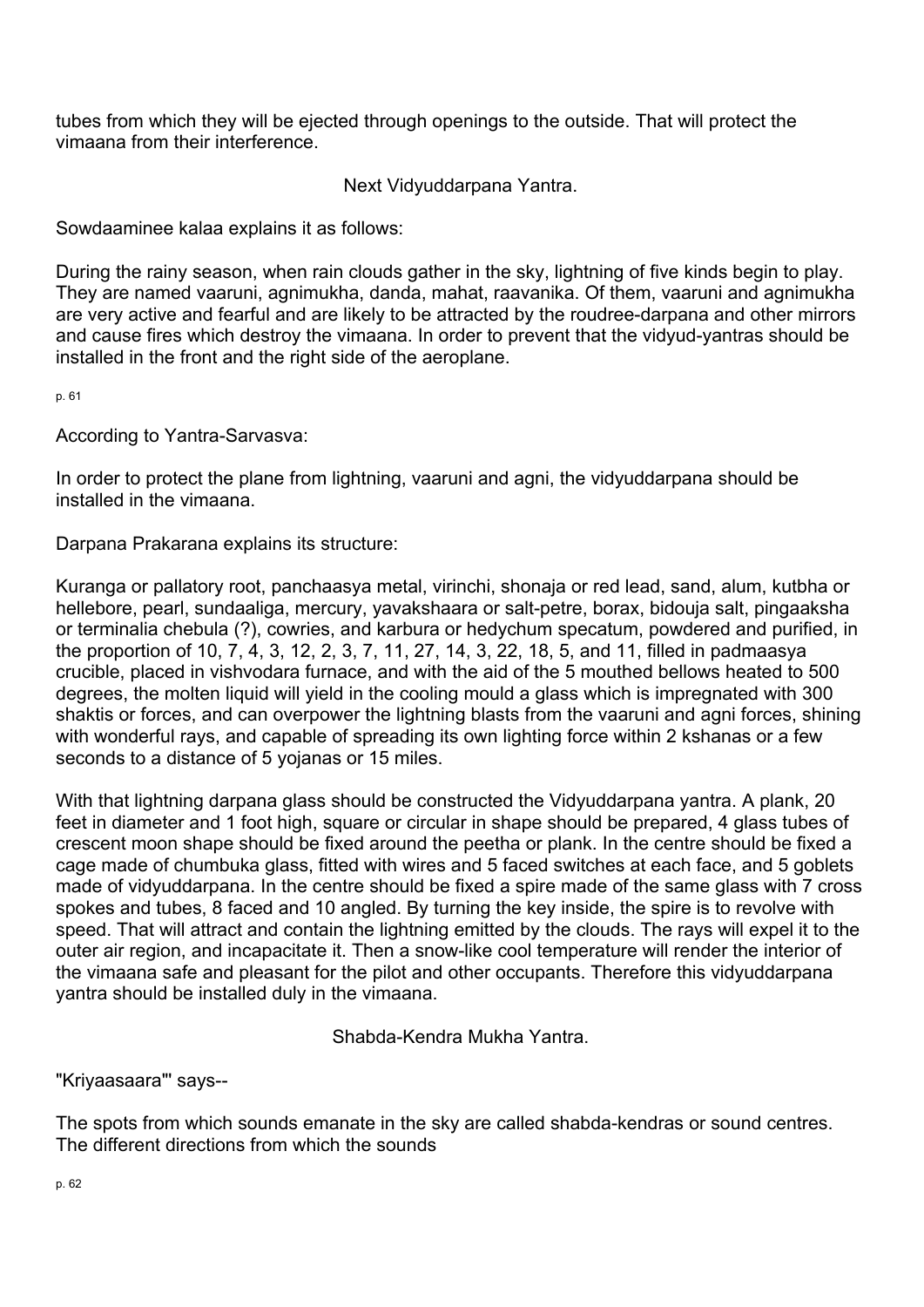are projected are called shabda-kendra mukhas. The yantra which is meant to control the sounds so projected is called shabda-kendra mukha yantra.

Out of 304 classified sounds the sounds of water-laden clouds, wind, and lightning are said to be fiercest. In the 8th region of the sky these three sounds unify in the shishira Ritu or February-March period, and produce ear-splitting thunders. They would deafen pilots and others in the vimaana. As protection against that the shabda-kendra mukha yantra is to be installed.

It is said in Shabda-nibandhana, "By the combination of water, fire, air, and sky, sound is generated both among living and life-less objects. The sounds in the word "Shabdaha," i.e., sha, b, d, and ha, indicate water, fire air, and sky symbolically."

"Naamarthha-kalpa" says,

We shall deal with the nature of sound or "shabdaha". The word consisting of sounds sha, ba, da, and ha, stands for water, fire, air, and sky. By the combination of these four forces in various proportions, 304 different kinds of sounds are generated.

The Braahmana bhaaga of the Veda also says shabdaas are of 304 kinds, such as sphota or embryo, very feeble sound, feeble sound, manda or soft, very soft, fast, very fast, medium, very medium, great sound, thunder sound, and thunder-bolt sound.

It is said in Yantra-Sarvasva,

In the 8th region of the sky, by the concatenation of water-cloud, wind and fire, an extremely fearful thunder clap will occur which will blast the ears of pilots who may enter the region. To safeguard against that the vaataskandha mukha yantra is to be installed in the vimaana.

In the 8th region of the sky there are 307 centres of sound. From the 70th centre a fierce sound proceeds by the force of water. From the 312th centre a fierce sound produced by wind will emanate. Similarly from the 82nd centre a fierce sound generated by lightning will emanate. By collision of the three a terrible sound will result which will deafen the pilots of the vimaana. Therefore facing each sound emanation centre the shabdopasamhaara yantra is to be established.

p. 63

The construction of the yantra is as follows:

Gavyaarika, monkey's skin, duck-weed, shana-kosha or jute product, crounchika or lotus stalk, vaaripishtaka or shag, roonthaaka, flesh, elephant trunk, and tin, are to be purified, and the nine elements, other than the skin, in equal parts, filled in niryaasa yantra and baked for 3 days with buffalo bile, will yield a decoction of fine scarlet colour. Seven times this decoction should be spread on the skin, and left to dry in the sun. The skin will then acquire the capacity to suppress sound.

A box 2 feet long and 1 foot high made of badhira or deaf metal is to be made. Two pipes made of the same metal shaped like crane's beak, should be fixed inside it. Above it should be fixed an umbrella made of shabdapaa darpana, or sound-drinking glass. A crystal washed with tulasee or basil seed oil should be placed inside the monkey skin and sealed with rhinoceros gum. The sealed skin with crystal should be placed in the central pipe inside the box. Monkey skin alone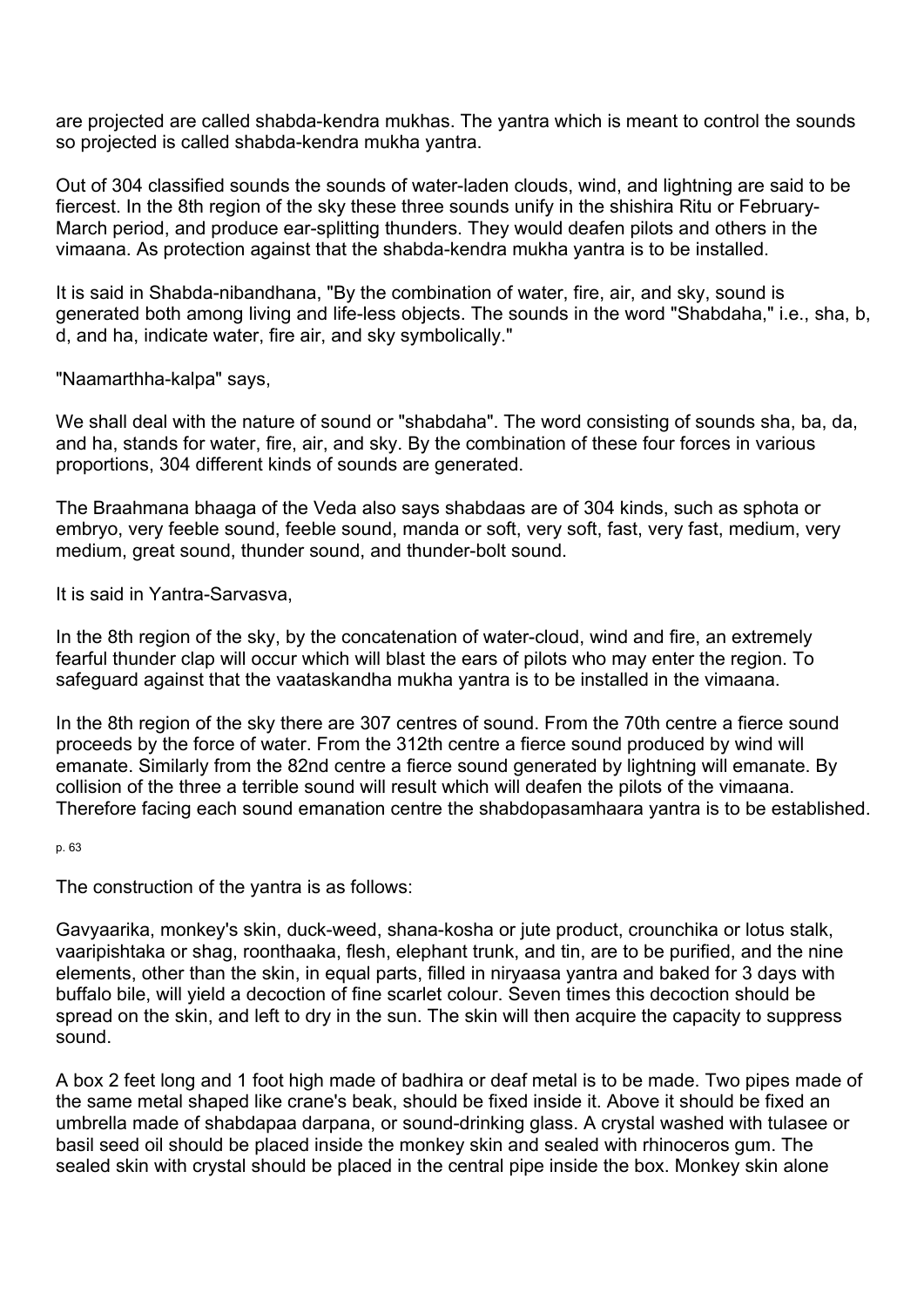should be placed in the pipe on the left side. Thin wires should connect them all and be fitted with hinges and switches. Above the canopy of the box a monkey skin shaped like lion's mouth should be connected by wire through a pipe to the crystal in the tube inside the box. The top of the box should be covered, securely.

Badhira loha or deaf-proof metal is explained in Lohatantra-Prakarana; lime fruit, laguda or sweetscented oleander, virinchi, rishika or water-calteop, maaloora or Bengal quince, panchaanana metal, luntaaka, varasimhika or solenum xunthokurpum, kuravaka or gigantic swallow-wort, sarpaasya or mesua ferrea, vaakula or surinam medlar, jack-fruit, camphor and vatika or salvinia cusullata, in equal parts, purified, and filled in tryutee crucible, and heated in the furnace, will when cast produce a metal, cold, dark, sound-proof, powerful, able to control bleeding, and draw out missile parts from the war wounds of soldiers and healing them, and capable of reducing the effect of thunder claps.

The simhaasya bellows is to collect the fierce sound and transmit it to the crystal inside the metal box so that the monkey skin will absorb it and stifle its intensity. Therefore shabda-kendra mukha yantra should be installed in the vimaana.

p. 64

Vidyud-dwaadashaka Yantra, or Yantra of 12 lightnings is explained in Kriyaasaara.

In the realm of the comets and shooting stars in the sky, at the 8th region there are 30703221 shooting stars. 8000 of them are prone to lightnings, and 12 of them known as mahaakaala etc., are of importance.

Shakti-tantra says, "The 12 lightnings which form the eyes of the shooting stars are named, rochishee, daahakaa, simhee, patanga, kaalanemikaa, lataa, vrindaa, rataa, chandee, mahormee, paarvanee, mridaa."

Kheta-sarvasva Says:

Mahaakaala, mahaagraasa, mahaajwaalaamukha, visphulinga mukha, deerghavaala, khanja, mahormika, sphulinga-vamana, ganda, deergha-jihva, duronaka, and sarpaasya are 12 comets with 12 lightning eyes.

The lightning effects of the comets are extremely severe in the period of sharat or autumn, October and November, and vasanta or spring, March and April. By the collision of the solar rays and the lightnings a force called ajagara is created. When the vimaana reaches the 20th region of the sky, that force paralyses the plane. To protect against such happenings the vidyuddwaadasha yantra is to be installed.

Yantra Sarvasva also Says:

Vidyuddwaadasa yantra is excellent in protecting against the lightning effect of comets. Its details are as follow. First duly coated jataghana should be prepared. It should have 22 folds so as to cover the vimaana. Poundraka and other crystals should be fixed in each of the folds. Then mahorna acid should be placed inside in the north-east side of the vimaana. 8 rods, each of 6 arms length, made of anti-lightning glass should be fixed in the 8 directions over the cover of the vimaana. At the beginning, middle, and end of the vimaana canopy, spring wheels made of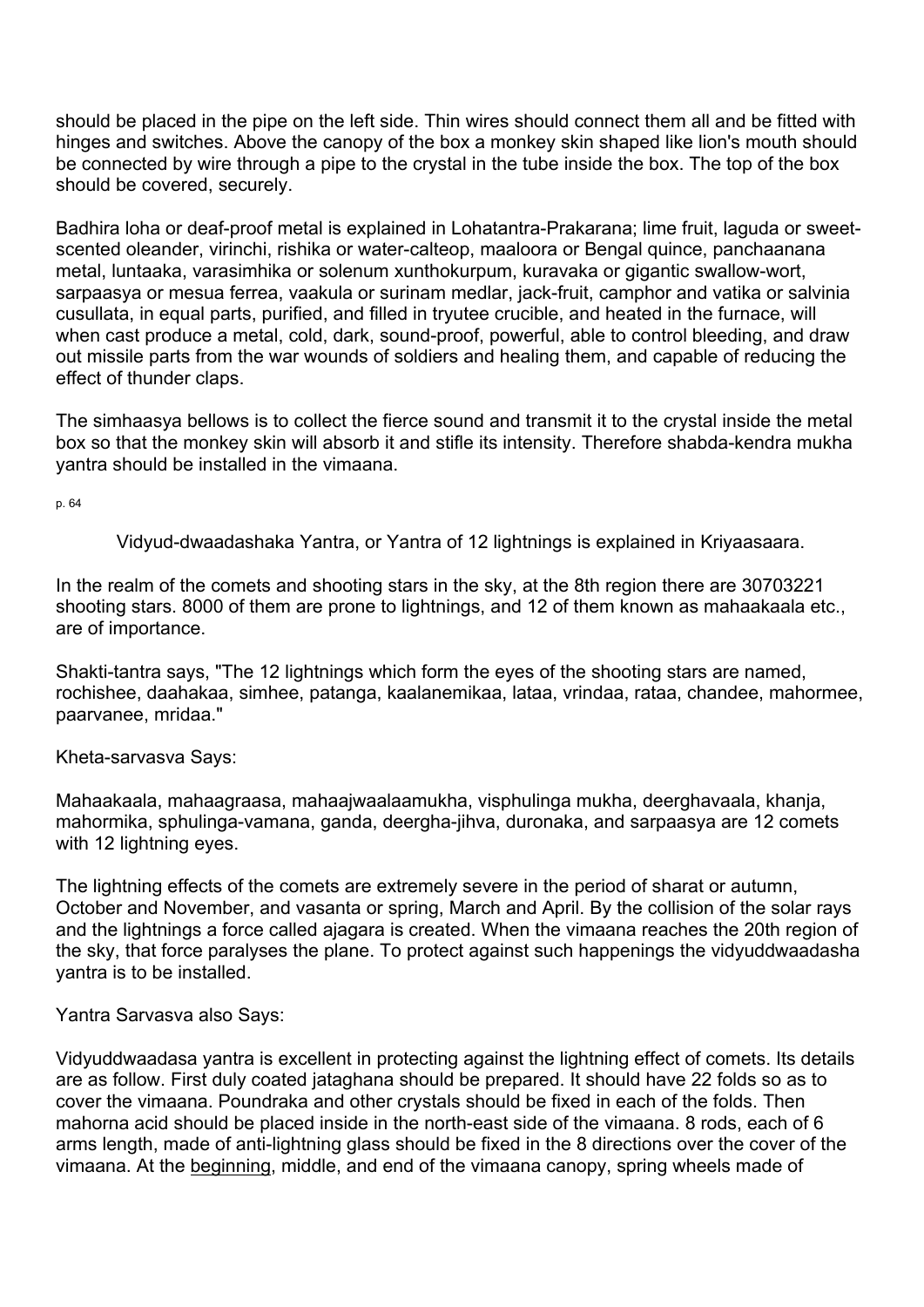dambholee metal, 5 faced and interconnected should be fixed with revolving bolts. Cages made of wire should enclose the poundraka crystals, and the wire terminals should be attached to the spring wheels. The wire ends from 4 of the cages should have a common switch.

On the main wheel being put in speedy motion the 12 crystal cages will revolve, the enveloping cloth cover will spread out, and the lightning

p. 65

absorbing power of the cloth will be activated. The crystals will attract the ajagara lightning, bifurcate the comet lightning from the solar rays, and transmit it to the 8 rods. The rods will absorb and then transfer the lightning power to the folds of the power proof cloth. By operating the central switch in the enclosure, a force called vidyut-kuthaarika, or lightning-axe, will be generated in the acid, and it will attract the comet force from the cloth, and submerge it in the acid. Then by operating the end switch in the enclosure, the ajagara force in the acid will dart towards the pataghana cloth-cover and take refuge, where upon the blowing wind will evaporate it and nullify its effects, and the vimaana will be out of danger.

According to Darpana Prakarana,

Shundaala metal, mridakaantaka or mountain ebony, ghanodara, budilaakara or tamarind, vatsanaabha poison, pankaja or eclipta prostrala, kutilaraga, naga or mesua ferrea, white sand, vara or syndhava salt, garada, mica, garala, or honey product, mukha, shringa, sphatika crystal, avara, muktaaphala or pearl? guggulu or boswellia glabra, kaanta or steel, kuranja or Indian beach, natron, salt-petre, borax, copper, snake scale, udupa, barren tree, sonamukhee or Tinnevelly senna, brown barked acacia, jaambalika or citrus grass? lemongrass? kusha grass, kudmala or flower bud, gold, these 26 ingredients, purified and filled in crucible and placed in padmaakara furnace, and with the aid of simhaasya or lion-faced bellows heated to 300 degrees, and poured into the mould, will yield a fine anti-lightning glass.

Dambhola loha or thunderbolt metal is thus described in Lohatatitra-Prakarana:

Urvaaraka, kaaravika, kuranga, shundaalika, chandramukha, virancha, kraantodara, yaalika, simhavaktra, jyotsnaakara, kshwinka, pancha-mourtwika, metals should be purified and placed in mandooka-or frog-crucible, placed in the five faced furnace, and with the aid panchamukha or 5 mouthed bellows heated to 500 degrees, will yield the dambholi alloy.

Poundrika crystals are described in Maniprakarana which describes the poundrika crystal.

Poundrika, jrimbhaka, shibira, apalochana, chapalaghna, amshupamani,

p. 66

veeragha, gajatundika, taaraa mukha, maandalika, panchaasya, amrita sechaka, these 12 crystals are destroyers of ajigara.

Draavaka prakarana explains mahorna acid: pynaaka, panchamukha, ammonium chloride, wild liquorice, iron-pyrites, kudupa, vajrakanda, budila, mercury, steel, charcoal, mica, these in equal parts purified and boiled in acid boiler, will yield mahorna acid.

Praana-Kundalinee Yantra.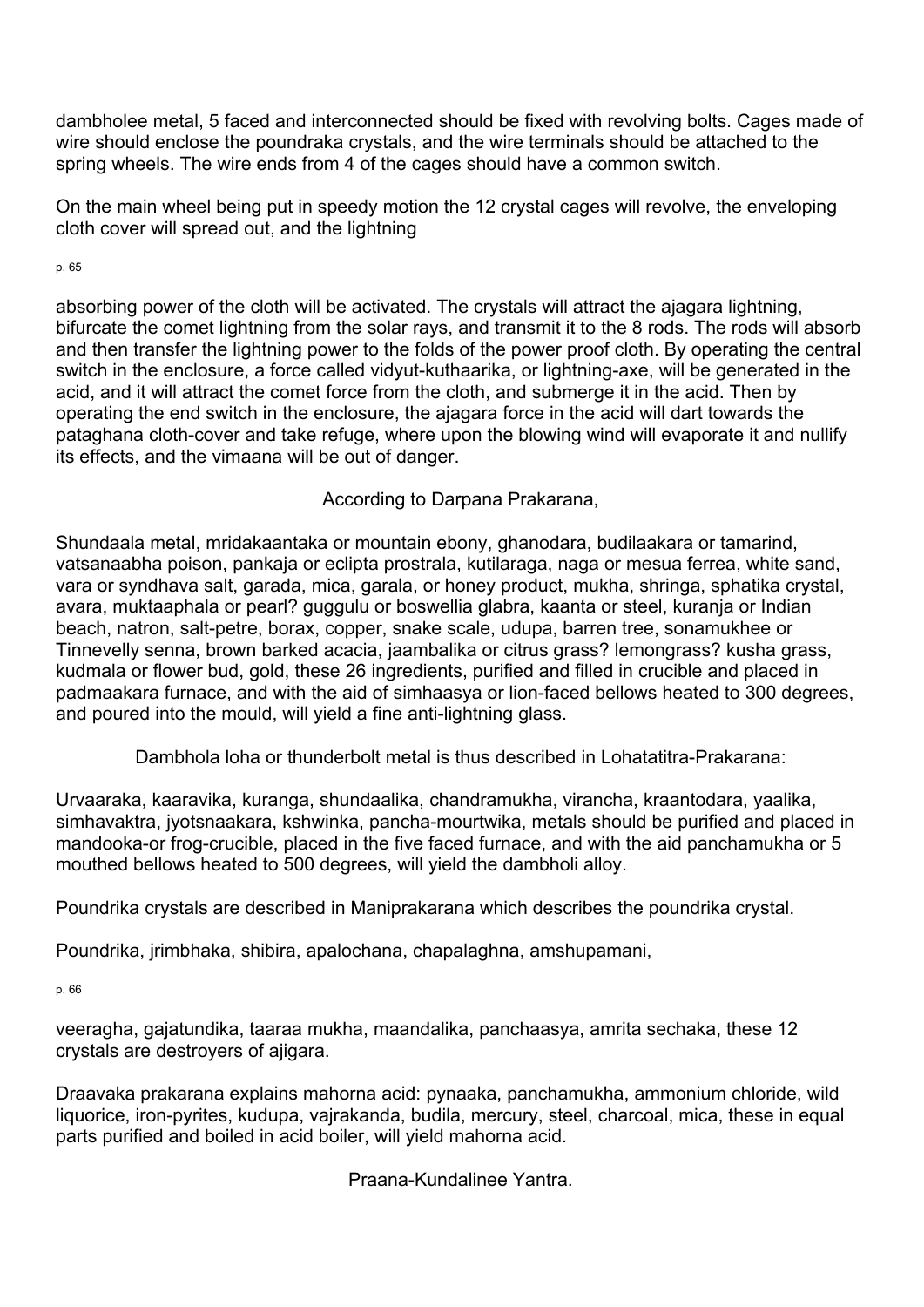According to "Kheta-Sarvasva," where the contact of smoke, lightning and wind courses in the sky occurs is the praanakundalee position. The yantra which can control, restrain, and set in motion the forces of these three in their several courses, is called praana-kundalee yantra.

According to Kriyaasaara, the yantra which is installed in the praanakundalee kendra of the vimaana in order to control the forces of lightning, wind, and smoke, and adjusts their movements is called praana-kundalinee yantra.

Says Yantra-sarvasva, "In order to control the movements of the forces of smoke, electricity and wind, and make them disperse, move, halt, or make stunt move or reverse move, the praanakundalinee yantra is installed in the vimaana. A peetha or stand 3 feet in diametre and 3 feet high, square or. circular, should be made of vrishala metal, with 8 kendras or central spots. In each central spot, two wheels with revolving hinges; small peethaas or plates with 3 holes, 4 teeth, 3 pivots, in their middle a central pivot, three red-coloured tubes or pipes with opening and closing wheels, and switches for right motion, and reverse motion, with a shabda-naala in the centre, with wheels (with hinges and rods) which will flap the wings; from the north-east and south-east kendras and the middle-kendra in the west up to the middle of the course of the yaana kundalinee revolving wheels with pivots. Motions are by means of hand wheels. By the operation of the several wheels the plane will be set in motion. From the central pivot of the 8 kendras strong wires should pass the eastern peetha or footboard through randhras or holes and reach the tops of the 3 tubes at the window. The 3 forces should be made to aid the motion of the vimaana, and the remnant of the force should be passed through the 8 tubes and get lost in the sky, leaving the vimaana unperturbed."

p. 67

# Shaktyudgama Yantra

The eight powers of the planets and stars, at the time of full moon in the month of kaartika,--i.e., November-December, are pulled forcefully by mahaa-vaarunee shakti or great cold force. In the 137th route in the sky there is a jala-pinjooshikaa shakti which will attract and spread them all over, and there will be a fierce outburst of dew and snow. Then 3 currents will be generated: one will be a damp cold air flow; the second will be a wet dewy flow; and the third will be a cold air flow. When the vimaana approaches that region, the first force will divest it of all power. The second force will benumb the pilots and operators. The third force will envelop the vimaana and make it invisible. Thus overcome, the vimaana will crash. As protection against such a happening the shaktyudgama yantra should be fixed in the navel spot of the vimaana.

# "Khetasangraha" says,

"Eight planets are, Mars, Sun, Saturn, Venus, Mercury, Moon, Jupiter, and Ruru. And krittikaa, shatabhisha, makha, mrigashiras, chitra, shravana, pushya, and ashvinee are eight luminous stars. In the course of their transit through space the planets and stars approach each other in the period of sharat or autumn generating eight forces."

"Chaara-nibandhana" also says, "According to the science of astronomy, planets and stars in the course of their perambulations happen to approach one-another. Then conflict arises between the magnetic and electric forces of planet and star, and eight cold forces are generated in consequence."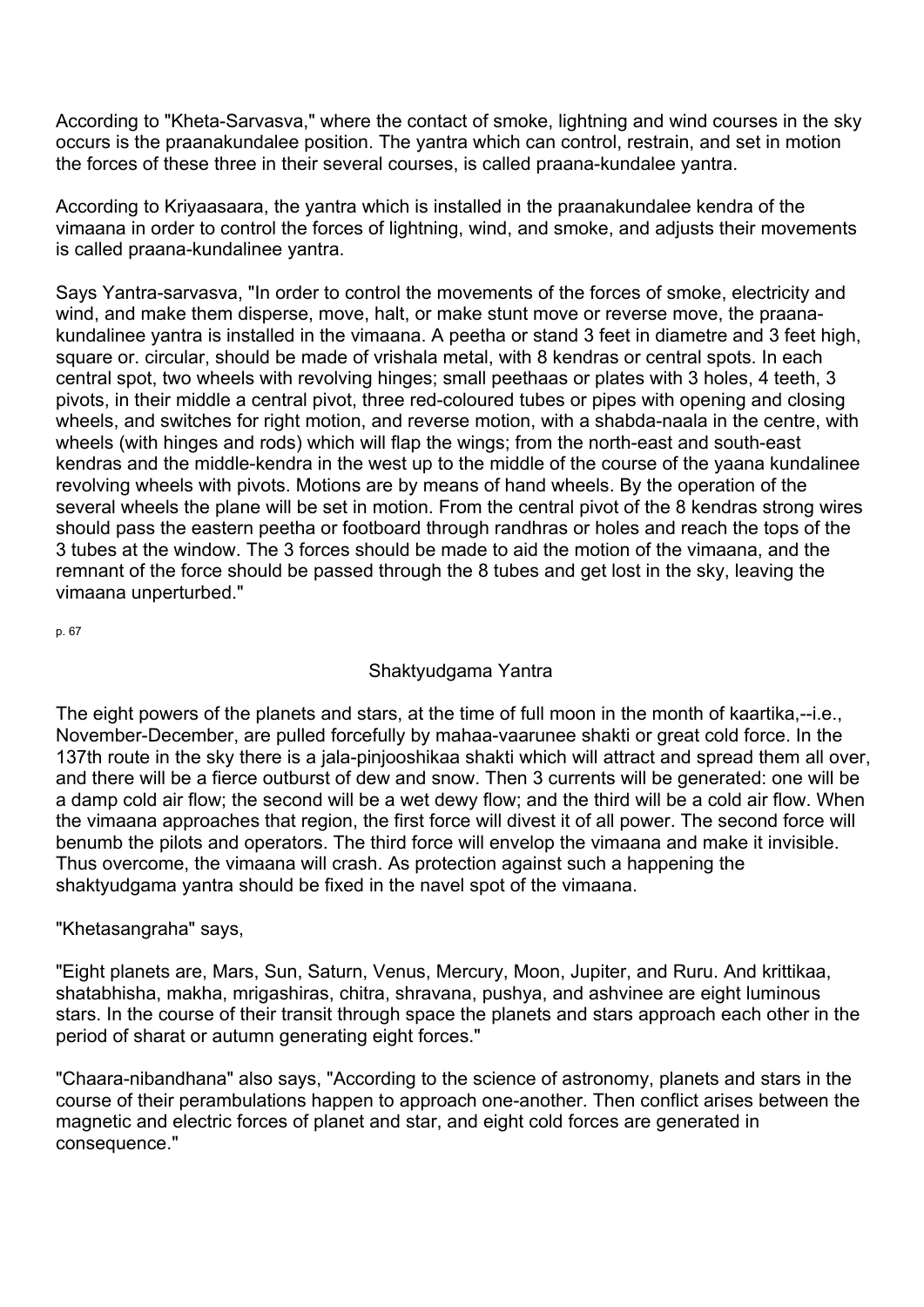"Shakti-sarvasva" says, "When the star krittika comes near planet Mars, a force called shaktyudgamaa is generated. Similarly, by the star shatabhisha coming near the planet, Sun, a cold force called jwaalaamukhee is generated. By the nearness of mrigashiraa and Venus a damp cold windy force called mahojjwalaa is generated. By the approach of star makhaa to planet Saturn a force called shytya-damshtraa is generated. By the approach of chitta to Mercury a force called shytya-hymaa is generated. By the approach of shravana to Moon a cold wave force called sphoranee is generated. By the nearness of pushya to Ruru a force called mahormilaa in generated. And by the approach of ashwinee towards Jupiter a force called mandookinee is generated.

p. 68

These eight forces, shytyodgamaa, sheeta jwaalaa-mukhee, shytya-damshtraa, sheetarasajwaalaa, shytya hemaa, sphoranee, sheetarasa-ghanaatmikaa, and shytya-mandookinee, by mutual inter-play according to the seasons, will become six new forces."

Says "Ritukalpa,"--"In spring the differing forces will be 5, in summer 7. in the rainy season 8, in autumn 3, in hemanta or cold season 10, and in winter 2.

The 3 forces during autumn are as follows. The planet-star forces by contact with the sun's rays, assume 3 forms. Sheeta-jwaala, shytya-damshtraa, and shytyodgamaa, coalesce and become sheetarasa-vaata shakti. Shytya-rasa-jwaalaa, shytya hymaa, and sphoranee coalesce and become vaari sheetasheekaraa shakti. Shytya-ghanarasaa and shytya mandookinee become sheeta-vaata-rasa-praavaahika shakti."

Yantra Sarvasva Says,

"To protect the vimaana from the effects of these three forces the shaktyudgama yantra should be installed.

First with the shytyagraahaka loha or cold-absorbing metal, protective hoods should be prepared both for the pilot and for the plane. At the front and tail portion of the aeroplane cover should be fitted switches for contraction and expansion. In the front or elbow hinge of the supporting beam of the covers the two sandhi-keelie should be fitted. Three tubes should be prepared out of the coldproof glass, and should be fitted in front and on either side of the pilot's cock-pit. Bhraamanee chakra or wheel should be fitted at the front. When the three shaktis or forces attack the vimaana, the expansion wheel should be revolved vigorously. It will first cover the pilots and then cover the entire plane also. By operating the bhraamanee wheel the attacking forces will be slowly absorbed, and the shaktis will be forced through the cold air tubes. By operating the main switch of the naala tantries, or wires, the forces will be made to go through the tubes into the outside air, and vanish therein. The pilot and the vimaana will both be saved from danger.

"Loha-tantra" describes the shytya-graahaka loha, or cold absorbing metal as follows:

Blue lotus, crowdika or rhinoceros horn or vaaraahi root, somakanda,

p. 69

vishwaavasu, crownchika alloy, chandrakaanta or moon-stone, vaardhyashvaka alloy, varuna tree, 5 kudmalas, simhaasya, shankhalavaa, and goose-berry, to be purified and in equal quantities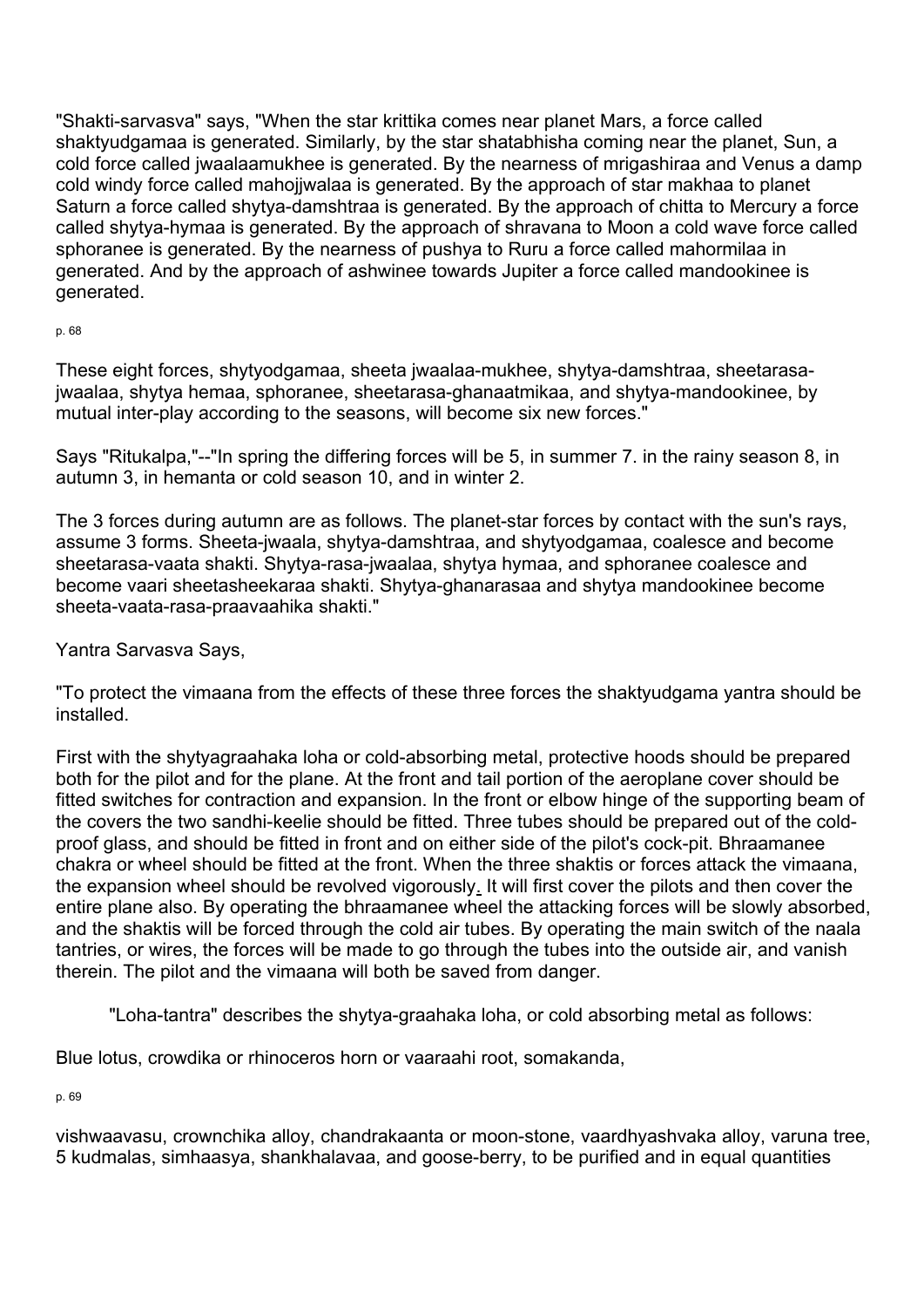filled in shundaalaka crucible, placed in chanchoomukha kunda, and with panchaanana bellows heated will yield a fine cold-capturing alloy.

"Darpana prakarana" describes cold-proof glass: lead, kapaalee, moonstone, castor, margosa seed, trinaanga or cus-cus grass, kshaara-traya or natron, salt-petre, and borax, suvarchalaa or sun-flower?, fine sand, bhaarika, collyrium or eye-black, kuranga or pallatory root, panchormikaa, chandrarasa, and shivarika, purified and in equal quantities filled in simhika crucible, placed in padmaakara furnace, and with the aid of shoorpodara bellows heated to 300 degrees, and poured into mould and cooled, will yield an excellent sheetaghna darpana or cold-proof glass.

## Vakra-prasaarana Yantra:

Enemies attempt to destroy one's vimaana by missiles and dambholi and other mechanisms. The pilot should discover them by means of mukura and other yantras and immediately change course and avoid the trouble. Therefore the Vakraprasaarana yantra, or diversion enabling mechanism should be installed in the vimaana.

## Yantra Sarvasva says,

"When there is danger from dambholi and 8 other kinds of destructive mechanisms contrived by enemies, in order to escape that danger the vakraprasaarana yantra is prescribed:

Sulphate of iron, sacred peepul gum, and copper 16 parts, krishnaaguru or black sandalwood 3 parts, zinc 5 parts, collyrium 1 part, should be purified and mixed and boiled with 100 degree heat. Aaraara copper alloy will be formed, goldish and light and hard. A wheel 3 feet wide and 3 feet high should be made out of it. It should have a pivot, and be installed in the bottom of the eeshaadanda axle moola of the vimaana. Four inches thick and of arm's length, with 16 wheels having band-saw toothed edges attached to two pivots, oil-cleaned, with 3 joints, with oil-cleaned rods attached to the saw-toothed wheels, with keys; in the middle should be fixed 2 keys which will eject

p. 70

smoke, and 2 keys which will shut off smoke. Proper wiring should connect the several parts. This will enable the vimaana to zigzag like a serpent, to reverse, and to divert so as to avoid the danger zone, and get out safely."

Shakti Panjarakeela Yantra:

In order to provide electric force to all parts of the vimaana and make them operate smoothly the shakti-panjara-keela yantra is to be installed.

According to Yantrasarvasva, "As a means of charging all parts of the vimaana with electric current the shakti-panjara-keela is prescribed. It is made as follows:

Steel, crownchika alloy, and iron, in the proportion of 10, 8, and 9, to be powdered and filled in crucible, and placed in aatapa furnace and heated to 100 degrees and charged with 10 degrees of electric current, will yield Shakti-garbha metal with which the yantra is to be made.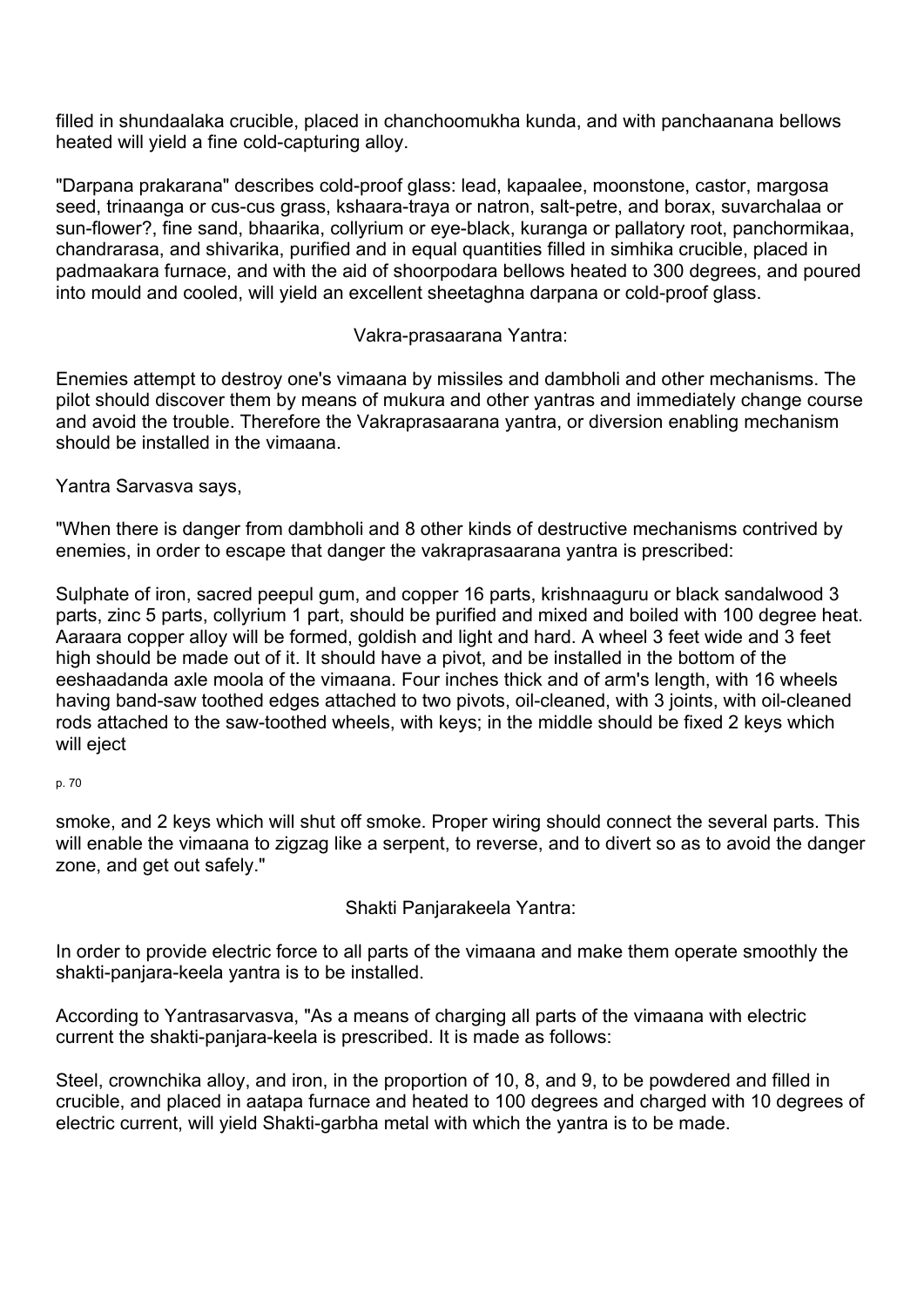A peetha or plank of arm's length and equal height, should be made out of above metal. In the middle and at either end of the peetha three pivots with half moon shaped hinges should be fixed. A flat bar made of copper should be fixed and tightened with bolts. Pipes with holes are to be made out of the metal and equipped with rods fixed in the holes, and connected all round with wires, forming a strong caged globe. The cage should be fixed at the top of the copper band. For the rods and wires in the cage to receive electric current a switch should be duly fixed at the bottom of the cage. And switches should be provided for all the 32 parts of the vimaana for electric connection and disconnection. This enables the plane to career through the sky in any desired direction."

Shirah-Keelaka Yantra.

It is said in Kriyaa-saara, "When the plane is passing through a region of overhanging clouds, there is possibility of lightning striking and destroying the plane. As protection against that the shirah-keelaka yantra should be installed at the crest of the vimaana."

The Yantra is described in Yantra Sarvasva:

"When there is danger of lightning striking the plane, the shirah-keelaka yantra is to protect it. Therefore it is explained below. An umbrella, of the

p. 71

same size as the top of the vimaana, with ribs and metal covering should be made out of vishakantha metal. The umbrella stick, of arm's length, and peetha or stand, circular in shape, should be made out of the same metal. Then out of baka-tundila metal three wheeled keelakaas or hinges should be fixed at the front, back, and middle of the vimaana. The umbrella rod should be fixed in the middle of two keelakas.

The agnikuthaara crystal with metal cage should be fixed at the top like a crown. A three wheel switch revolving key should be fixed by the side of the pilot. Then wires made of kulishadhwamsa metal should be run from the crystal to the three wheeled revolving keelaka. In front of it shabdanaala tube with switch should be fixed. The yantra should be enclosed in a cover made of suranjikaa glass. When there is anticipatory thunder in the clouds, the glass covering cracks, and the tube of the wiring will emit sounds, and the wires will be severely shaken. When the pilot notices these signs, he should quickly set in motion the three-wheel keelee, which will revolve the umbrella with 100 linka speed. Then the crystal switch should also be turned, where-upon the crystal will also revolve with intense speed. By the speed of the revolution of the umbrella, the force of lightning will be stemmed, and the danger will be passed, leaving the vimaana and the pilot safe. That is the use of the shirah-keela yantra."

Shabdaakarshana yantra:

In order to tap or discover the sounds in the 8 directions of the vimaana, wired or wireless, up to 12 krosas or 27 miles, caused by birds or quadrupeds or by men, with 8 mechanisms, the shabdaakarshana yantra is prescribed to be fixed in the shoulder of the vimaana. A peetha or foot-plate four-cornered or round should be made out of bidaala metal, with a pivot in the centre. On either side should be fitted machines which will attract any kind of sound and repeat it. With the soft leather of roruva or grinjinee bird two ball-shaped domes should be fixed. Between them in a suraghaadarsa vessel katana-drava acid should be filled and the vessel should be installed.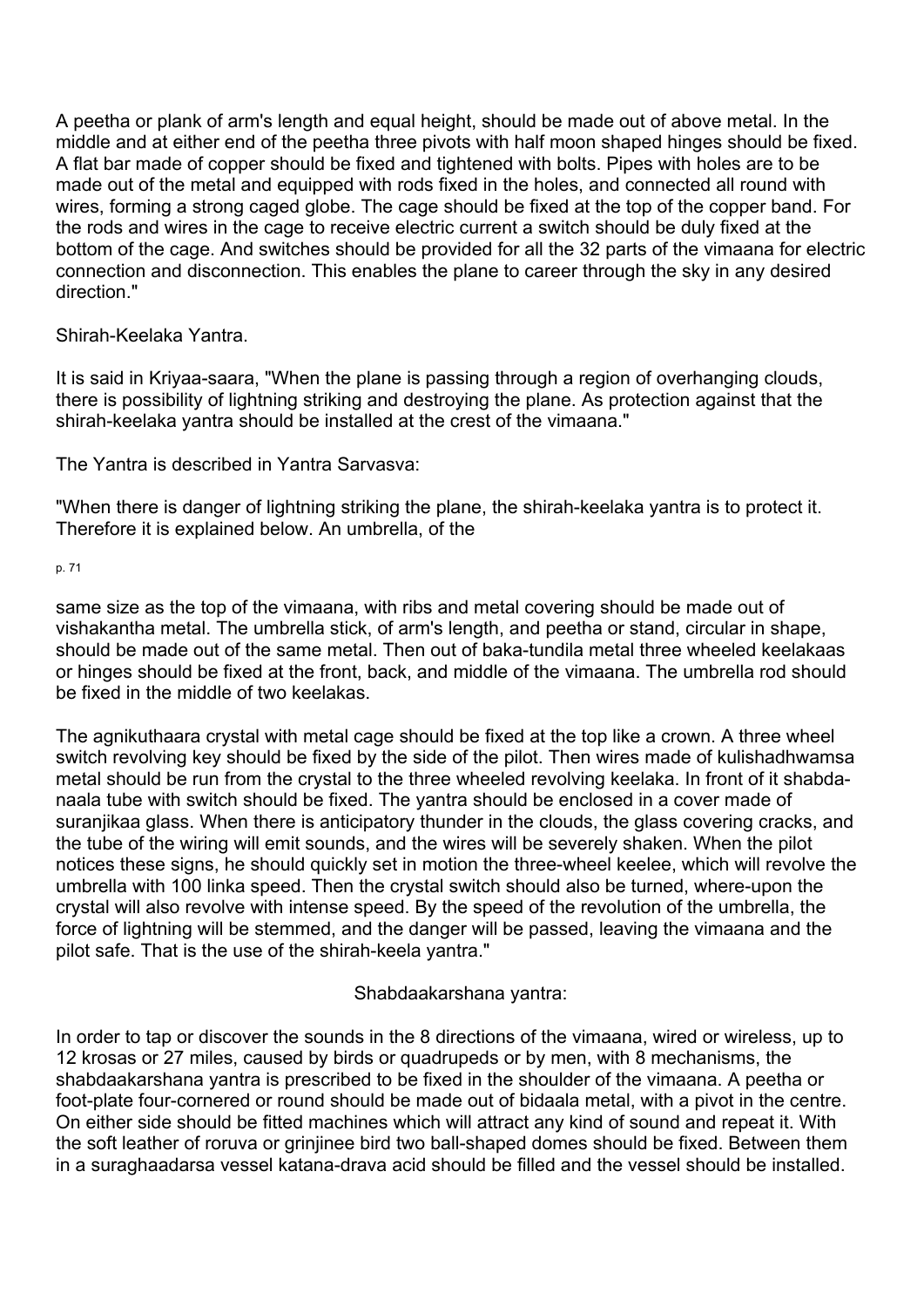Above the acid vessel and between the two globes should be fixed sound spotting rod made of sound capturing ghantaara metal, fitted with a bunch of wires. It should be enclosed in a cover made of kwanaka glass. In the corner three thumb size wheeled knots should be fixed. From them to the rod fine strong wires should be connected. Enclosing the wires a karanda or

#### p. 72

container made by kwanaadarsa glass, with small holes should be placed. A vessel made of the same glass, shaped like a drona or grain measurer, should be placed on top of it. In the east and west and north and south 4 crystals named rudantee-ratikaa should be arranged with wires. Above it shabdaphenaka covering, with small shankus or screws fixed, should be placed. It should be covered by a covering made of kwanaadarsa glass, with 8 small holes. Wires starting from the screws and passing through the holes should reach the top of the covering. In the centre of it in an inch size hole simhaasya-danda-naala or tube should be fixed. In front of it a vaataapaakarshana chakra or wind wheel with 16 spokes with wires should be fixed. The wheels should be fixed in all 8 directions. In the simhaasya mukha naala or lion-faced tube on 8 sides revolving wheels should be fixed. 8 goblet like vessels made of pure vaieemukha metal should be fixed. Wires from the 8 holes of the covering should be placed in them. Similarly from the wind wheel wires should be connected to 8 screws in the 8 goblets on the simhaasya. Then from the 8 screws in shabdaphena, wires should be connected to the crystal in the acid vessel.

By the flow of wind the wheel turns with speedy right and left motion, and will set in motion the shabda-phena wheel. Then the wheels on the 8 screws also will turn. Then the sound detection rod made of sound-capturing ghantaara metal will be set in motion. Thereupon the two globes made of roruva-grinjinee skin will attract all sounds clearly and store inside themselves. By moving the central switch there the sounds will pass through the simhaasya tube and enter the dronaasya vessel, and make the sounds clearly audible to the hearer. The pilot will listen to the voices and direct the plane away from the vicinity of danger. Hence the shabdaakarshana yantra is prescribed.

This yantra is in 32 varieties. And it is distinct from the 32 parts constituting the vimaana.

Of the materials required for this yantra,--Byndaala Metal, according to Lohasarvasva, is made as follows:

Zinc, sharkara or quartz powder?, kaanta or steel, mica, shilaarasa, kamatha or benzoin, dimbhaari, areca-nut, karagrathinee, copper, virinchi, karna or sal tree, patalee or long blue cucumber, gumbhalee, dumbholika alloy, kshaara or chloride, kraantika, simha, panja or momordika, dalinee, mercury, eye-black powder or surma?, kshonika, veera or red-lead, yellow

#### p. 73

thistle, madder-root, mridarutee, brass, iron, these articles should be powdered, and purified in equal quantities, filled in shashamoosha crucible, placed in mandooka furnace, and with fivemouthed bellows heated to 200 degrees and melted to eye-level, when cast will yield a fine, light, blue, bydaala alloy.

Rutana acid is explained in "Moolikaarka prakaasikaa" as follows:

Yellow thistle, karanda or iron pyrites, wild liquorice, paarvani or chlorodendrum phlomaides, chanchooli or red castor, bhantikaa or madder root, kaarambha, vishwesha, chandikaa or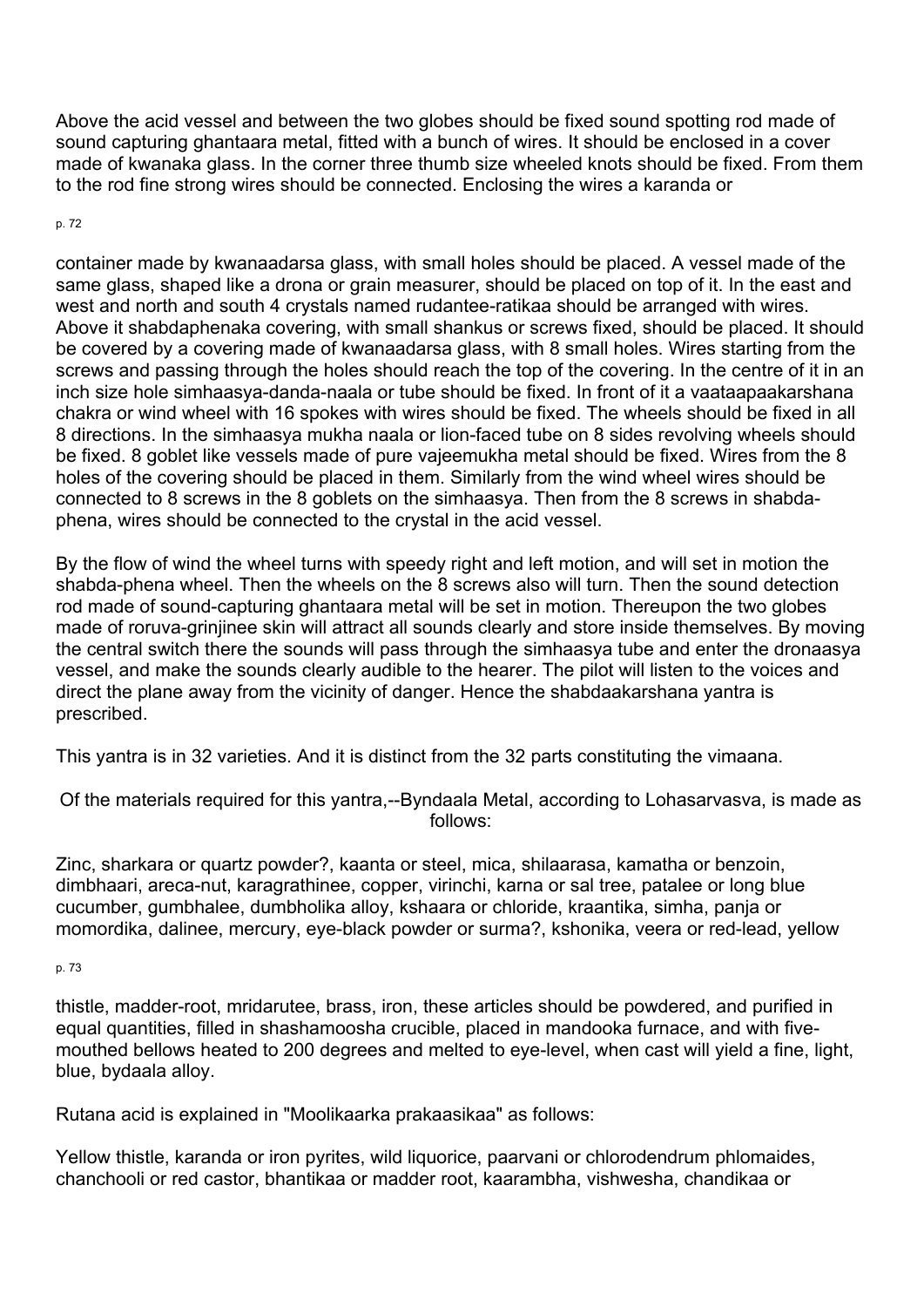sesbenia grandiflora, amara or Indian turnsole?, shundaalika, barbaraasya, sowrambha or toothache tree?, praana-kshaara or ammonium chloride, virinchi, borax, arka or calotropis gigantia, surubhee or basil, these in the proportion of 4, 3, 3, 5, 7, 12, 15, 1, 3, 10, 24, 25, 30, 12, 20, 8, purified and filled in vessel and boiled to 108 degrees, will become a fine yellow rutana-draavaka acid.

Ghantaarava metal is explained in Lohatantra:

Bell-metal, aaraara, ruchaka or patron.?, gaaruda or emerald stone?, shalyakrintana, panchaasya, veerana, rukma or gold-metal, shukatunda, and sulochana, these 10 metals purified and powdered in the proportion of 5, 3, 12, 2, 3, 7, 5, 30, 4, 24, should be filled in shukti crucible, wrapped all round with earth, placed in alaabu shaped furnace, and boiled to 500 degrees up to eye level, should be poured into the mould. A fine, light, scarlet metal which will record all sounds will result.

Kwanadarpana mirror is explained in Darpana Prakarana:

Wild liquorice seeds, red catechu, false catechu, white catechu, garadaka or a poison, 8 kinds of salt, salyaaka, vara or sodium chloride, sharkaraa or granite powder, budilaka salt, jwaalaamukha or wolf's bane?, tundila or kayidonda, bydaala or arsenic?, shukatunda, ravimukha or magnifying glass, chancholika or red castor seed, arjuna or tin, luntaaka, varataala or yellow orpiment?, kuravaka or crimson thorny amaranth, kambodara, kaamuka or punnaaga or Alxandrian laurel or pinnay oil tree, these ingredients, after triple cleaning, are to be filled in padma crucible, placed in padmaakara furnace, and heated to 700 degrees, and poured in mould, will yield an excellent kwanadarpana glass.

p. 74

Rudantee-mani is explained in "Mani Prakarana":

Kshaaratraya or natron, salt-pare, borax, aanjanika or eye-black powder, kaanta or sun crystal, sajjeeka, vara or sodium chloride, karna or oxide of arsenic, cowrie shells, maakshika or iron pyrites, sharkara or granite grains, sphaatika or alum, kaamsya or bell-metal, mercury, taalakasatva or yellow orpiment, gyra or marking nut, ruruka, rouchyaka, kudupa, garada or aconite, panchamukha metal, shingara or iron dross, and shundolika or great leaved caledium, these 21 articles, purified, and filled in aanika crucible, placed in shouktika furnace and boiled to 103 degrees, and cast into maniyantra mould, becomes a fine rudantee crystal.

Ruchika mani also is explained in Maniprakarana:

Sea-foam, chamaree cat's nail and mouth bones, steel, paarthiva, granite grains, shilaarasa or liquid amber, mercury, praana-kshaara or ammonium chloride, alum, naaga, cowrie, maakshika or iron pyrites, shundaala or great-leaved caledium, rundaka or eagle wood, kudupa, suvarchala or natron, jambaalika, musk-cat's tooth, or yellow orpiment?, ranjaka, manjishtha or madder root, paarvani or stag-horn, rukma or gold quartz, yellow thistle, owl's nails, vara or ammonium chloride, oyster shell, these ingredients, purified and filled in equal proportion in nakhamukha crucible, placed in mahodara furnace and heated with the aid of six-faced bellows to eye-level, and poured into mould will yield a strong, dark, heavy rutikaa crystal.

Shabda phena mani is described in "Shabda-Mahodadhi":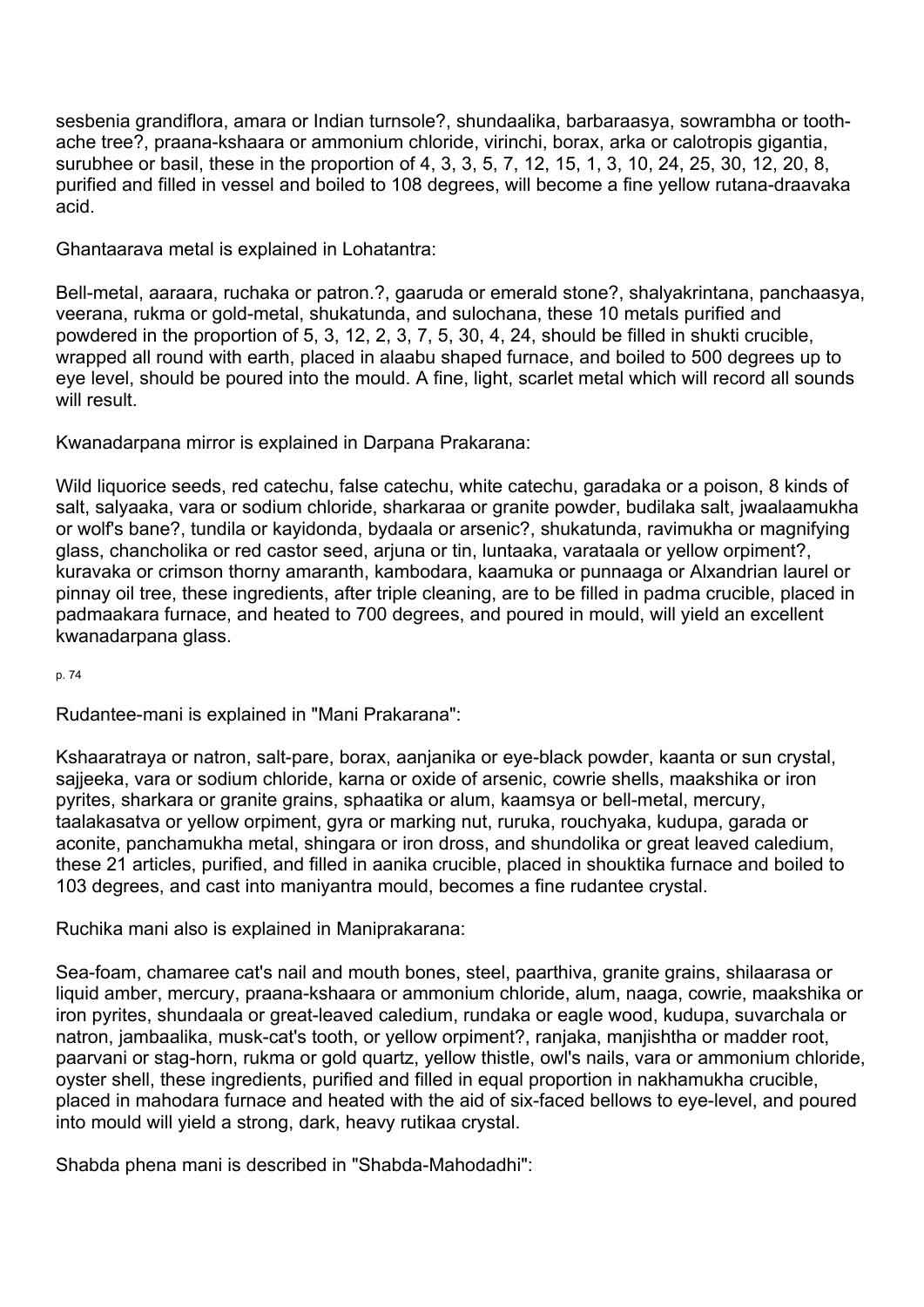"Take badaba sound from the sky, life-giving trait from water, the fire of air from the atmosphere, the echoing quality from boulder, the splitting quality from solar-rays, moss layer, sea-foam, bamboo, conch; manjishtha or madder root, kusha grass, gribhdnaka, rudra-shalya, gokarna or sal?, and musali or curculigo orchioides, in the proportion of 7, 22, 45, 13, 32, 19, 38, 14, 22, 38, 42, 13, 25, 9, and 23. These purified and boiled will yield shabdaphena."

From moss-layer to musali the ingredients should be purified, and in the said proportions should be filled in phenaakara yantra, should be baked for 3 days, and for a week the sankalana keywheel of the yantra should be turned in full speed for half a ghatika daily, when foam will be formed. The foam should be filled in shakti-sammelana yantra. Then through 6 tubes

p. 75

the 6 shaktis or powers from praanana to sphotana should be injected into the foam patiently. On either side of the yantra switches should turn the mixing or churning wheel inside the yantra. Then moderate heat should be applied from praanana to sphotana power infusion. Then keeping it in the sun, electric power should be applied to the foam up to 85 degrees. This electric cooking should be done for 6 days. Then carefully extracting the foam from the yantra, it should be stored in the vaajeemukha metal box. That shabda-phena would be able to attract and record all kinds of sounds.

Vaajeemukha metal is described in "Lohatantra":

Copper 3 parts, sonamukhee or iron pyrites 2 parts, zinc 8 parts, veera or black metal 2 parts, kaanta or steel 3 parts, bambhaarika 1 part, kamsaarika 3 parts, panchaanana 6 parts, gowreemukha or mica? 2 parts, shundaalaka 6 parts, these 10 articles to be purified and filled in shundaalaka crucible, placed in shoorpaasya furnace and heated with vajraanana bellows and poured in vajraanana yantra and churned energetically for proper cohesion of the liquid, will yield vaajeemukha loha of light reddish brown colour.

Pataprasaarana yantra is described in Kriyaasaara:

In order to realise dangers to the vimaana en route, and shift directions towards safety, pataprasaarana yantra is prescribed. Says Patakalpa:

"Munja grass, lac, sal, red brinjal, shaambaree or arjuna tree bark, jute, raajaavarta or sphatikaari or hydrorgirum sulphuratum, darbha grass, kravyaada or Indian spikenard, with triple purification, and thrice exposing to soorya-puta or sun-baking, placing them in the cooking vessel, and baking for 3 days. Then the product should be filled in kuttinee yantra, and churned for 3 yaamaas or 3/8 of a day, then placed in cooking vessel and rebaked for 3 days. Then it must be poured into patakriyaa yantra or cloth-forming machine and churned, so as to form an even emulsion, and that will form a fine artificial cloth. It should then be coloured with seven colours. It should be rolled round a long pole, and the pole fixed in thrimukhee-naala yantra, and equipped with a key should be installed in the shoulder of the vimaana.

When the flag-like contraption shows red indicating danger ahead the pilot should loose height and reach safety. When favourable colours are

p. 76

shown, the pilot should note their significance and move the vimaana in the favourable direction.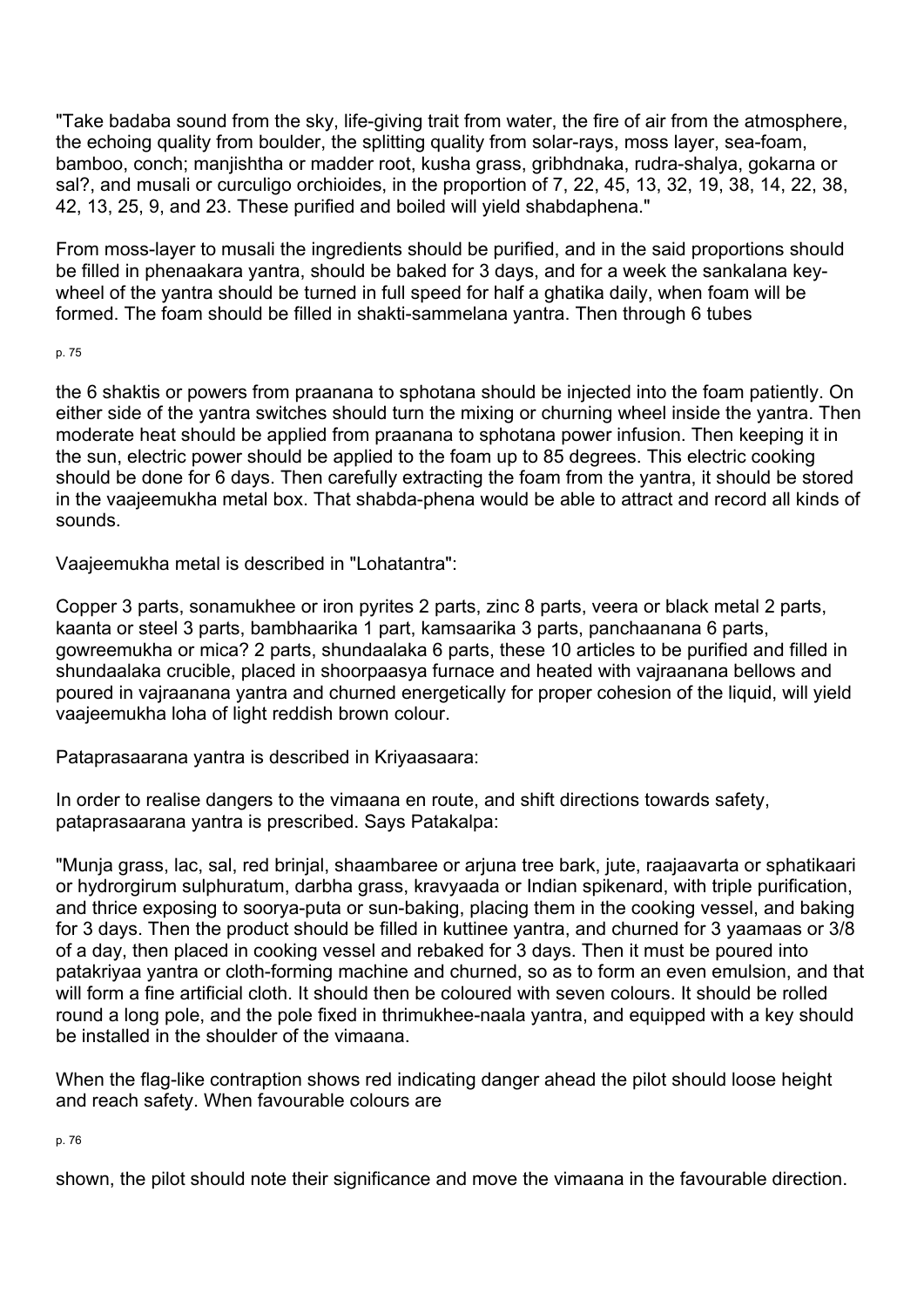Dishaampati Yantra: says "Kriyaasaara,"

"In its passage in the sky in the eight directions, the vimaana is likely to meet 15 fierce hurricanes called kowbera by the effects of the planetary forces With solar rays and unfavourable seasonal conditions. They will cause baneful skin effects on the occupants of planes and throat and lung troubles. To protect against that the Disaampti yantra is to be installed in the left shoulder of the vimaana."

The yantra is described in "Yantra Prakarana":

"In order to act as antidote to the poisonous effects of the kowbera winds, F shall describe the disaampati yantra. A peetha or foot plate, quadrangular or circular, should be made of paarvanee wood cured three times with requisite acids."

Paarvanee wood is described in "Agatatwa Laharee":

"Parvanee wood is wood which has very close joints as in sugarcane. It is red coloured, long leaved, decked with red flowers. It has small thorns, is antidote for snake-poison, is acrid in taste, and is used in driving away demons and other evil forces. It blooms in the dark half of the month."

In the centre of the peetha, a tube or pivot made of the 19th type of glass, with 9 holes, 9 switches, and 9 wires, and of arm's length, should be fixed. Eight kendras or centres should be spotted in its 8 directions. 8 naalas, pipes, or tubes, should be made 2 feet long, 6 feet high and 3 feet wide, and round in the middle. A lotus with 8 petals should be prepared and fixed on the top of the pivot. The whole should be covered with hare-skin. Manchoolika linen should cover its mukha or entrance. The wires in the tubes should be taken to the petals above the lotus and fixed in the joints.

Manchoolikaa linen is explained in "Pata-pradeepikaa":

Vaasantee or gaertnera racemosa creeper, mrida, ranjikaa or betel or madder root, ruchikaa or citron or castor, samvartakee or myrabalan belliriki, phaalgunee or sepistan plum, chanchora or red castor, arunakaanta

p. 77

or sun-flower, kudalinee, mandoorika or iron dross, maarikaa or cubed pepper, lankaari, kapivallaree or elephant pepper, vishadharaa, samvaalikaa, manjaree or ashoka, rukmaangaa or cassia fistula, dhundikaa or acacia sirisa, arka or gigantic swallow wort or madar, garudaa or coculus cordifolious, gunjaa or wild liquorice, and janjharaa.

Taking the twigs, shoots, leaves, buds, tendrils and barks of the above ingredients, and putting them in the baking vessel, they should be well cooked. Then add crowncha acid and boil again for 3 days. That will produce a soft white, pure, strong, fine manjoolikaa linen cloth.

Vaatapaa crystal should be placed in it. Amshupaa mirror should be placed at its front. When the Kowbera whirlwind contacts solar rays, then the amshupaa mirror will show a red and blue tinge. Then the keys of the nine tubes should be turned with great speed. By this a force will be generated in each tube, and passing to the hare-skin, a strong force called sammarshtikaa will be generated. The manjoolika cloth will receive that force and pass it to the lotus petals, and the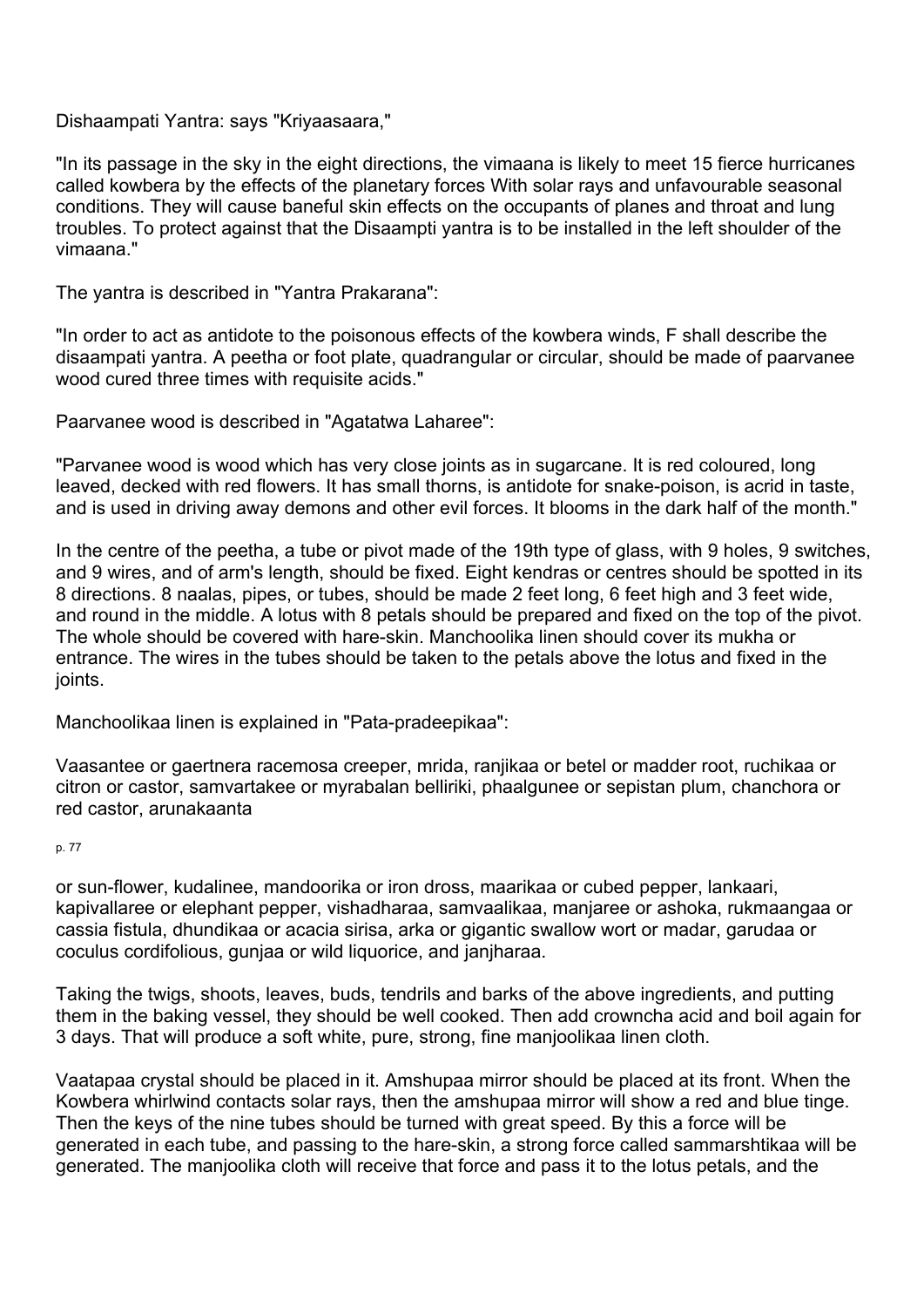petals by means of wires will transmit the force to vaatapaa crystal. The crystal, will, with the aid of sammarshtika force, absorb the Kowbera evil wind and throw it out through the lotus petal tube to merge in the outside atmosphere, and no harm will be caused to the occupants of the vimaana. Therefore disaampati yantra should be installed in the vimaana.

19th type mirror is described in Darpana prakarana:

Uraga-twak or snake-scales, pancha-mukha, vyaaghradanta or tiger's tooth, sand, salt, mercury, lead, white gum or shweta-niryaasa, mrittikaa, sphaatika or alum, ruruka, veera or red lead? mrinala or lotus tendril, ravikarpata, chanchola or red castor, vaalaja, panchapraanasaara or urinal salt of man, horse, ass, ox, and sheep, or ammonium chloride, shashodupa or benzoin shoot. These 18 ingredients in the proportion of 3, 7, 5, 22, 4, 15, 2, 5, 20, 7, 30, 15, 40, 23, 27, 13, 19, 18, purified thrice, filled in matsya moosha crucible, placed in nalikaa furnace, and with the aid of gomukhee bellows boiled to 99th degree, and poured into the mould, will yield pingala mirror.

Pattikaabhraka Yantra:

Says Kriyaasaara,

"In order to safeguard against the fires generated by the juxtaposition of planets during its course, the pattikaabhraka yantra is to be installed in the centre of the vimaana."

p. 78

It is said in "Yantrasarvasva,"

In the course of its planetary motions, two planets sometimes get too near each other, when by the conflict of their giant forces, fires will burst out. They are known as jwaalaamukhee or flametongued, and will destroy the vimaana and those inside it. As protection against it, pattikaabhraka yantra should be installed in the vimaana.

The yantra should be made out of the 3rd type of mica amongst the 3rd group of its classification.

It is said in "Shownakeeya,"

"The names of mica belonging to the 3rd group are shaarada, pankila, soma, maarjaalika, rakta mukha, and vinaashaka. The yantra should be made of soma variety."

Somaabhra is described in Loha-tantra:

"It is sky-coloured, fine, strong, absorbent, cure for eye diseases. Its touch is cooling to the body. It has diamond content, and is cure for urinal trouble. It exhibits scarlet lines with whorls. These are the qualities of somaabhraka."

The mica should be purified twice with brinjal and mataa seed oil and melted, and a pattika two feet wide and of arm's length high should be fashioned. A koorma peetha or tortoise-shaped footplate 16 inches wide and arm's length high should be made with vaari vriksha. A shanku or pivot should be made like the pattika. Revolving wheels with keys and shoundeerya manis or crystals should be fixed. From the main, centre wires should be attached to it to the end of the pattika. On the other side an ivory vessel should be fixed, and filled with shyvaala acid, and adding mercury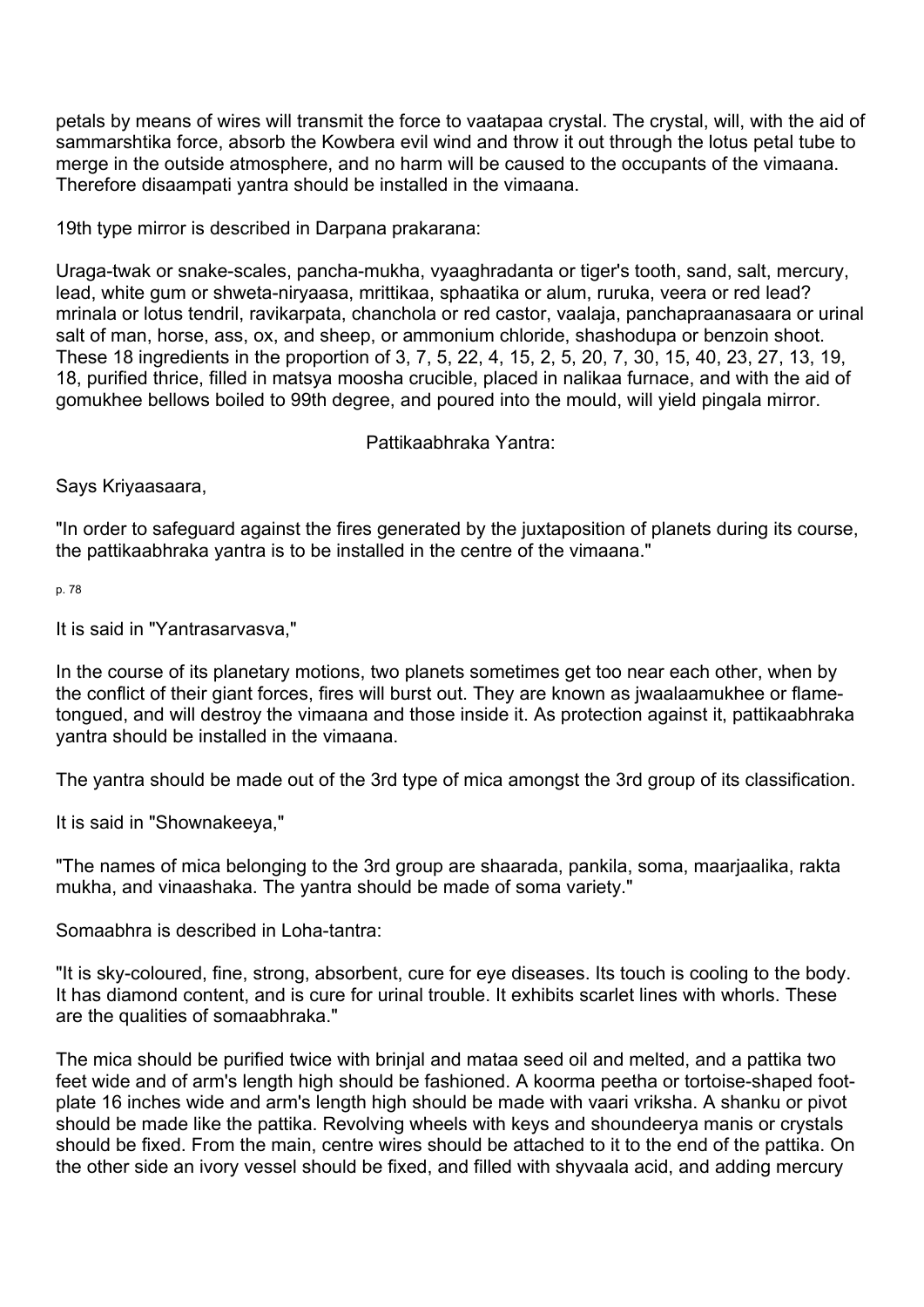ravichumbaka manis or crystal should be placed in it. The wires should be connected to the inside of the vessel containing these things. From the pivot it should be covered with shringinee. The root of the naala or pivot should be fixed to face the sky. The mica shanku with five revolving wheel key attachments should be fixed in the centre of the peetha, and the acid purified pattika should be fixed on top of it in the centre of the vimaana covering.

When the jwaalaamukhee erupts from the planetary contact and reaches the direction of the vimaana, the main switch of the pivot should be operated, a cold wave will arise through the wires from the acid vessel, and passing

p. 79

through the five wheels reach the pattika, and contacting the jwaalaamukhee force will draw it and push it to the crystal in the centre of the enclosure, and the crystal will thrust it through the naala or pipe to the outside atmosphere where the flame force will get extinguished.

Soorya Shaktyapakarshana Yantra or Solar heat extracting Yantra:

In order to relieve the excessive cold of the winter months, the soorya shaktyapakarshana yantra should be installed on the vimaana.

Says Yantra Sarvasva,

"In order to protect from the cold of the 4 winter months the solar heat storing machine is now explained. The 27th kind of mirror capable of capturing solar heat is to be used in its making."

It is said in Darpana prakarana:

Sphatika or alum, manjula or madder root, sea-foam, sarja salt or nation, sand, mercury, garada or aconite, kishora or wild liquorice, gandhaka or sulphur brimstone, karbura or yellow orpiment, praanakshaara or ammonium chloride, in the proportion of 12, 1, 5, 1, 13, 12, 8, I0, 27, 4, 3, 7, 8, 5, 1. 5, 8, 3, 9, 2, purified, to be filled in antarmukha crucible, placing it in shuka-mukha furnace, and boded. Then pour it into antarmukha yantra or vessel and turn the churning key. When cooled in the mould a fine, light, strong, golden. coloured, solar heat collecting glass will be formed.

From this glass prepare a pattika or plank, 80 inches long, 20 inches wide, and 1 inch thick. Three spots are to be marked on it. Two naalas or pipes, of arm's size, with 10 inch mouth, crescent shaped peetha should be prepared. Another peetha, 2 feet long, and 6 feet high, should be prepared. The crescent shaped peetha should be fixed in it. On its two sides the 2 naalaas should be fixed. Between them a pivot 88 inches long and 3 inches wide should be fixed. The other pattika should be fixed on its top. At its 3 marked spots, lotus shapes with petals made of the above glass with two faces with goblets on them should be fixed. The two naalaas or pipes should be filled with shyvaala or moss acid and shrini acid. Chhaayaamukha crystal should be placed in them. At the foot of the shanku jyotsnaa acid should be placed. Cold absorbing wires with key switches with ball bearings should be fixed in

p. 80

the jyotsnaa acid. The wires should be taken between the neighbouring naalas, taken round the two lotus positions on the sides of the pattika, and then made to surround the central lotus, and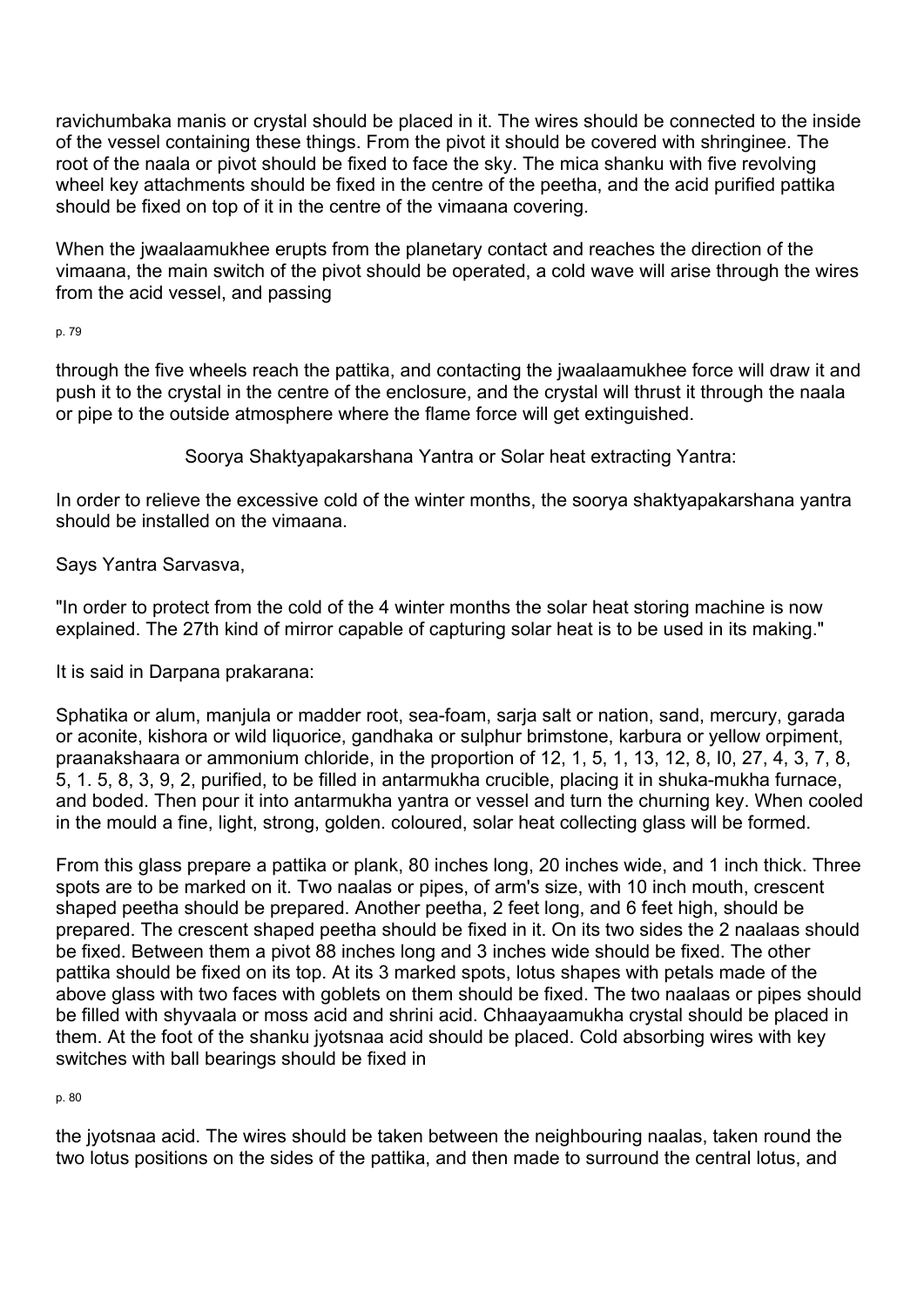lead on and placed inside the jyotsna acid. Then the other naala should be made to cover the acid vessel, and fixed so as to have its opening through the bottom of the vimaana.

On the approach of winter cold into the vimaana, the main wheel at the foot of the shanku should be turned at high speed. That will energise the head wires of the pattika, making the lotus petals active, and the wind will draw the cold and pass to the central acid vessel through the wires, and the acids in the 2 naalas will draw in the cold and pass to the chaayaamukha mani, which by its own force will pass the cold force to the jyotsnaadravaka, which will eject it through the naala to the atmosphere outside for being dissolved. The vimaana will thus be saved from the cold force through the soorya-shaktyapakarshana yantra.

Apasmaara dhooma prasaarana yantra or poison-gas fume spreading machine:

Says Kriyaasaara,

"When the enemy plane is trying to destroy your vimaana, Apasmaara dhooma prasaarana yantra should be provided in the vimaana to combat it."

Yantra Sarvasva Says:

"Apasmaara dhooma prasaarana yantra is prescribed for protection of vimaana from enemy planes. It should be manufactured with khoundeera metal only, and not with anything else."

Kshoundeera loha is described in Lohatantra:

8 parts of kshwinka or zinc, 5 parts of mercury, 7 parts of krowncha alloy, 3 parts of kaanta or steel, 4 parts of hamsa or metallic silver, 1 part of maadhweeka, and 5 parts of ruru, these ingredients to be purified and filled in crucible, placed in chhatreemukha furnace, and with the acid of surasa bellows heated to 100 degrees heat, and cast in mould will yield excellent kshoundeera alloy.

Filling this loha in pattikaayantra, applying 300 degree heat and churning a fine strong pattikaa will be formed. With that, a shape like bellows, 5 arm's length high, and 3 arm's wide should be formed. It should be provided

p. 81

with a mukha-naala or nozzle 6 feet in size. Its mouth should be like that of peshanee yantra. The opening should be covered and keyed. Three satchels should be attached at its bottom. In the middle an aavarana or covering with hare-skin, circular and provided with switch. Smoke or gas filling switch should be provided at its base. Above it a choorna paatra or powder vessel should be fixed. The switch key should be beneath the middle of the vessel. Thus four bellows should be prepared.

When the enemy plane's attack is expected, the aavaaraka bhastrika or enveloping bellows should shield the vimaana, and the 4 bellows should be fixed on the dikpeethaas or side seats above the aavarana or covering, and electricity should be applied to the choorna-paatra or powder keg. Immediately the powder becomes smoke. The bellows' mouth should be opened and the key turned. The emerging smoke fumes will enter the 4 small bellows, and from them reach the central kunda and spread all around and reach the bellows' mouth. Then on turning that key, the fumes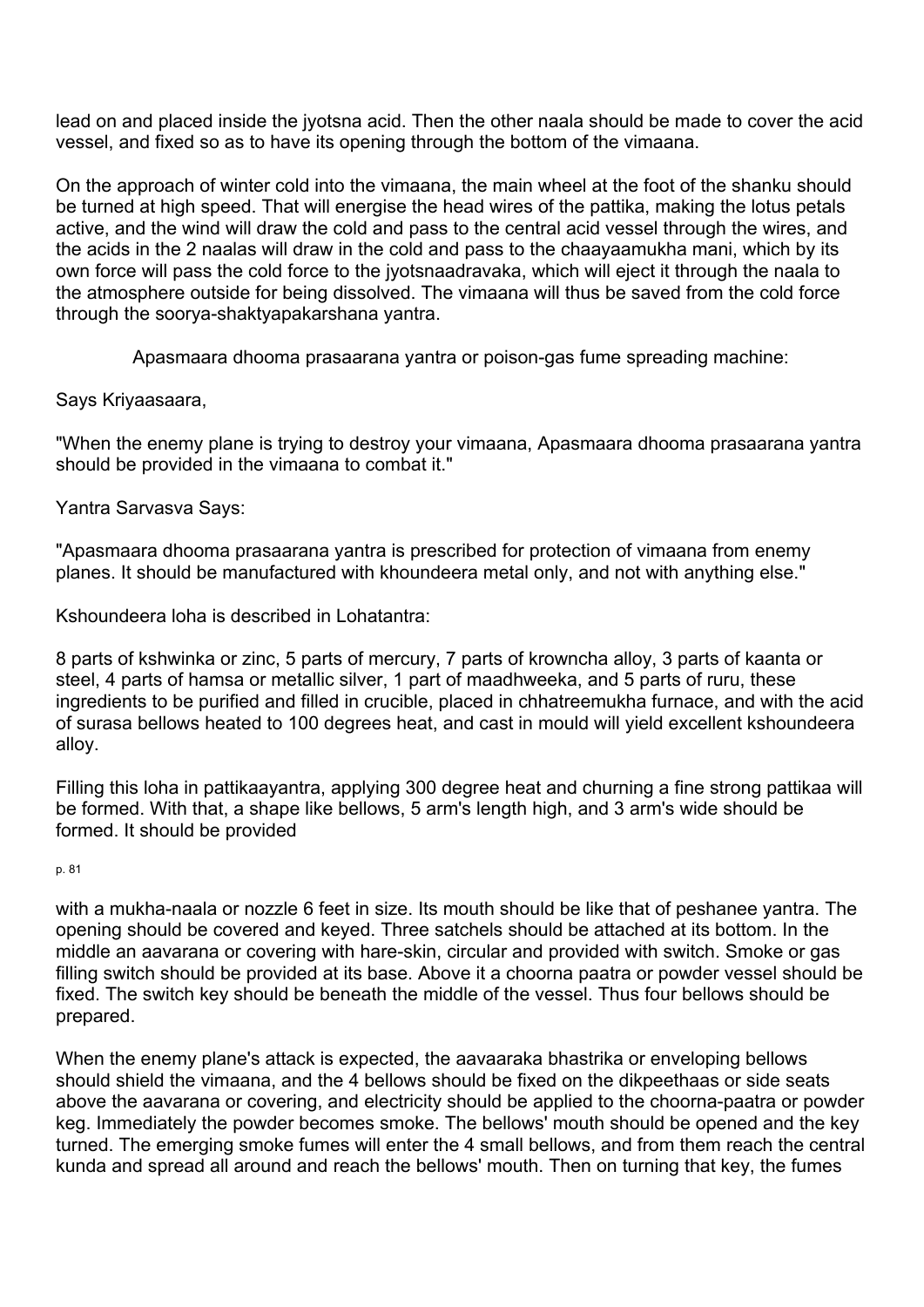will be emitted from all the bhastrikaas or bellows, and encompass the enemy plane and disable its occupants. That plane will be destroyed and the danger to one's vimaana overcome.

> Stambhana Yantra or Halting machine:

Kriyaasaara says,

When power is generated by conflicting forces in the water-charged regions, shrieking hurricanes and whirl-winds will arise and set out in a mad career of destruction. To safeguard against their onslaughts, the Stambhana yantra should be installed in the bottom of the vimaana.

Yantra sarvasva says,

In order to protect the plane from the attacks of giant wind blasts, vimaana stambhana yantra is described as follows:

A peetha, one fourth the size of the vimaana floor, quadrangular, should be made out of vakratunda metal, three feet in thickness. In its 8 quarters spots should be marked for fixtures. An enclosure with openings, revolving toothed wheels made of the same metal, wheel rods with revolving keys, a metal band which is to encircle it thrice, toothed wheels, pivots, and switches and hinges, and three-stranded wire ropes, should also be of the same metal. In the 8 selected spots naalaas or pivots with wheels and wiring should be fixed. Through the naala or pipe at the contraction switch of the vimaana,

p. 82

wires should be passed through the other naalas to the central pivot, and tied at the foot of the revolving wheel. When the dreaded wind current is observed the switch or wheel for the contraction or folding of the expanded vimaana parts should be turned, as also the 8 side wheel turning switches. That will reduce the speed of the vimaana. Then the switches of the 8 pivots on the peetha or foot-plate should be turned. The entire speed of the vimaana will be extinguished thereby. The wheel at the central pivot of the peetha should then be turned, so that the vimaana will be halted completely. Then the switch of the plane-wings should be turned. The flapping of the wings will produce winds which will encircle the vimaana and form a globe protecting it. Then by turning the switch of the brake-rod, the vimaana becomes motionless. Therefore the Yaanasthambhana yantra should be fixed at the bottom centre of the vimaana.

Vyshvaanara-naala yantra:

Kriyaasaara says,

For the purpose of providing fire for passengers to perform agnihotra or daily fire rituals, and for the purpose of cooking food, Vyshwaanara naala yantra is to be fitted up at the navel centre of the vimaana.

Yantra-sarvasva says,

To provide fire for travellers in vimaanas, vyshwaanara naala yantra is now described. A 2 feet long and 12 inches wide peetha or foot-plate should be made out of naaga metal, quadrangular or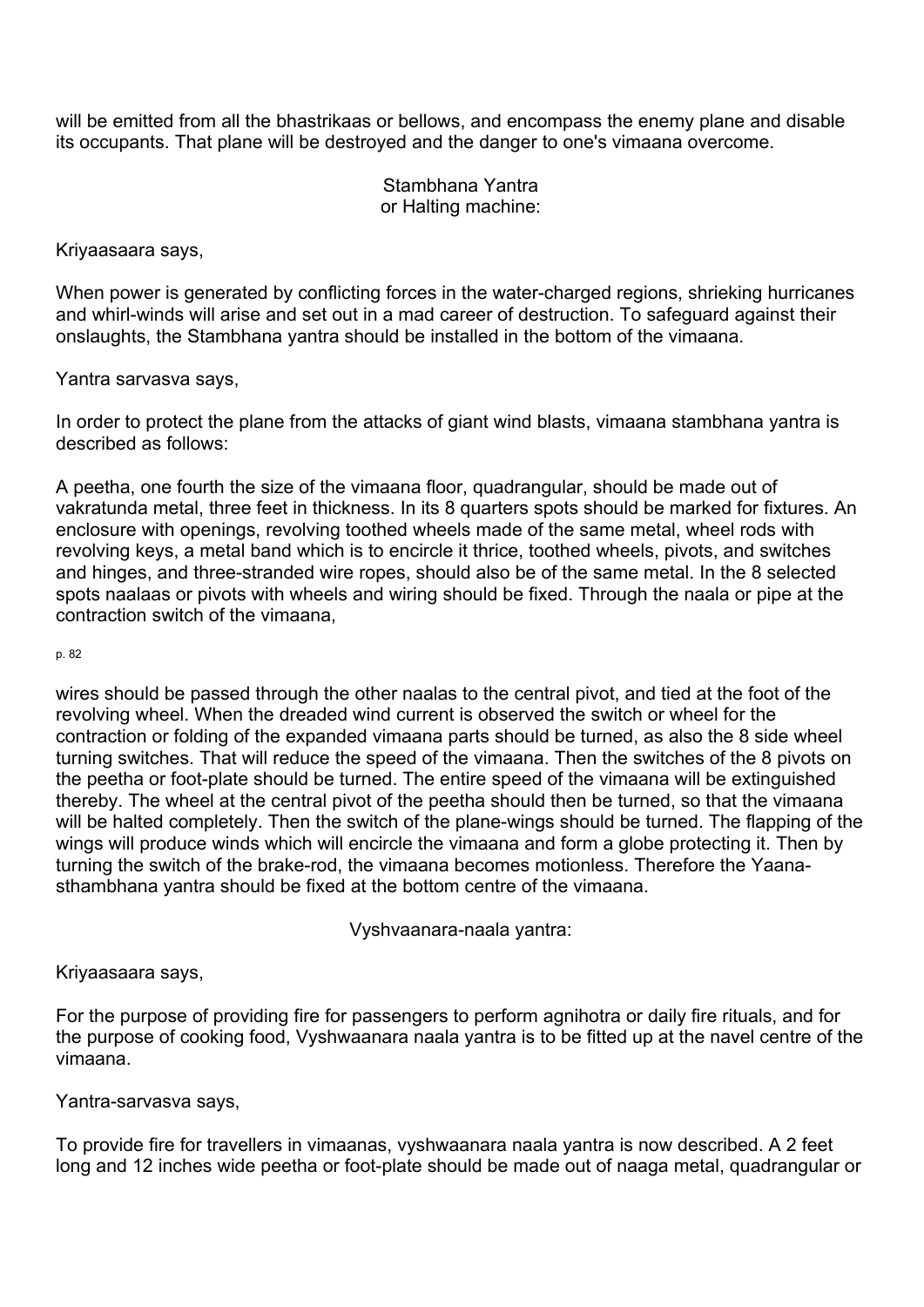circular in shape. Three kendras or spots should be marked thereon. Three vessels should be made of copper and karpara or (black jack?) zinc blended metal. One vessel should be filled with sulphur-brimstone acid. Another should be filled with rookshaka bdellium acid, or croton seed acid? And manjishta or madder root acid should be filled in another vessel. The three vessels should be placed on the 3 kendra spots on the peetha.

In the sulphur acid vessel the prajwaalaka mani or flame producing crystal should be placed. In the rookshaka acid vessel the dhoomaasya mani or smoke crystal should be placed. In the manjishtha acid vessel the mahoshnika mani, or heat producing crystal should be placed.

In the places in the vimaana where kitchens are located, and where sacred agnihotra fires are needed by passengers, keelaka sthambhas or pivots should be fixed. The acid vessels should be connected with power wires from the central pivot. The wires should be attached to the manis or crystals in

p. 83

the acid vessels. At the top of the central pole jwaalaamukhee mani should be fixed in the centre of chumbakee keela with glass covering. On either side of it sinjeeraka mani and dridhikaa mani should be fixed. From each mani a wire should be stretched from the top of the central pole and fixed at the granthikeela at the foot of the pole. From there up to the cooking spots and agnihotra spots, a circle should be formed like a kulya, and metal tubes should be fixed therein. Wires should be drawn through the tubes to the fire places and fixed to the kharpara metallic pattikas therein.

First the bhadramushti keelaka should be revolved. The acid in the vessel will become heated. The heat generated in the rookshna acid will pass into the maniishtha mani, and generate smoke in the mahoshnika mani. By the force of that acid intense heat will be generated. And by the heat generated in the sulphuric acid vessel flames will erupt in the prajwaalika mani. The smoke, heat and flames will pass through the wires to the sinjeeraka, dridhikaa and jwaalaa-mukhee manis. Then the chumbaka wheel should be turned vigorously, whereupon the smoke, heat, and flames will reach the key at the top of the central pole. And on that keelee being turned, they will reach the central switchboard keelee at the foot of the pole. When that switch is put on, the heat and flames will reach the metal bands of the cooking ovens and religious fire places, and generate fires. Therefore vyshwaanara naala yantra should be fixed at the navel centre of vimaana.

We have so far dealt with anga yantras or constituent machines of the vimaana. We proceed next to deal with Vyoma-yaanas or Aeroplanes.

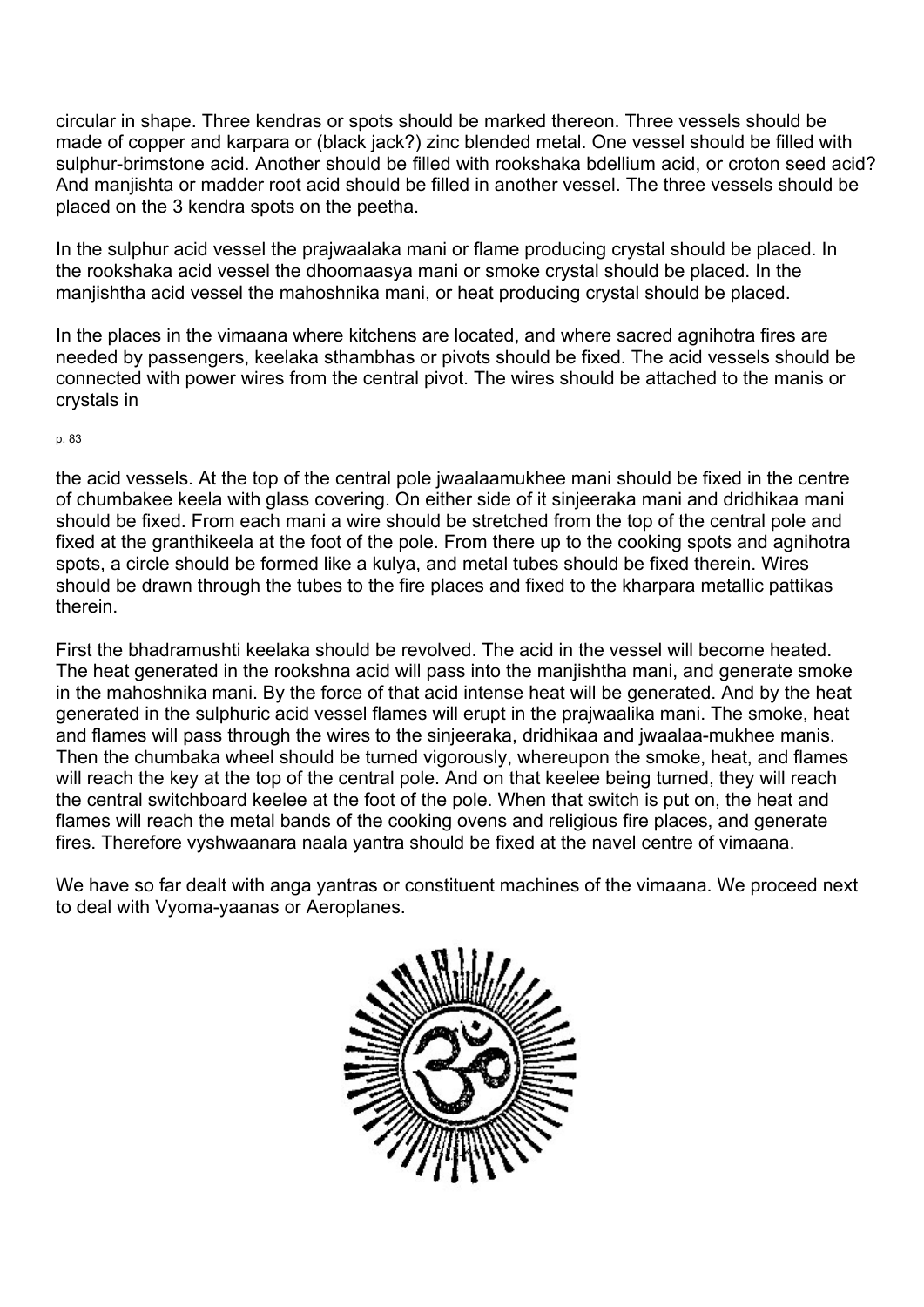# **SIXTH CHAPTER**

# **Atha Jaatyadhikaranam: Varieties of Vimaanas.**

# **Maharshi Bharadwaaja**:

# **Jaati tryvidhyam Yugabhedaad Vimaanaanaam. Sootra 1**.

"Three types according to changing Yugas."

Bodhaananda Vritti:

According to the differences in yugas, there are three different types of planes:

Having dealt with the constituent mechanical parts of the Vimaana, we shall now deal with the Vimaanas according to their different classes.

The sootra indicates that there are different types of planes, and that they are of 3 types.

In the Krita Yuga, Dharma or Righteousness was four-footed, that is, it was four-square, fully established, all paramount, and it was adhered to implicitly by men. The men were inherently noble-born and were possessed of remarkable powers. Without needing to go through yogic discipline to attain special powers, or practise mantras which secured extraordinary results, the men of that yuga, merely by their devotion to dharma, became Siddhapurushaas or gifted with superhuman powers. They were virtuous men and men of learning and wisdom. Going in the sky with the speed of wind by their own volition was natural to them. The eight super-sensory, and now superhuman, attainments, known as animaa, mahimaa, garimaa, laghimaa, praaptih, praakaamya, eeshatwa, and vashitwa, were all possessed by them. That is, animaa is assumption of infinitesimal shape; mahimaa is growing into gigantic shape; garimaa is becoming astonishingly heavy; laghimaa is becoming weightless; praaptih is securing any desired thing; praakaamyam is becoming rid of desires; eeshatwa is attaining paramountcy; and vashitwa is becoming extremely pliant.

\* \* \* \*

I. Krita yuga--1.728.000 years. II. Threthaa yuga--1.296.000 years. III. Dwaapara yuga--864.000 years. Kaliyuga--432.000 years.

p. 85

Therefore in Krita Yuga, or first epoch, the ancients say, there were none of the three classes of Vimaanas.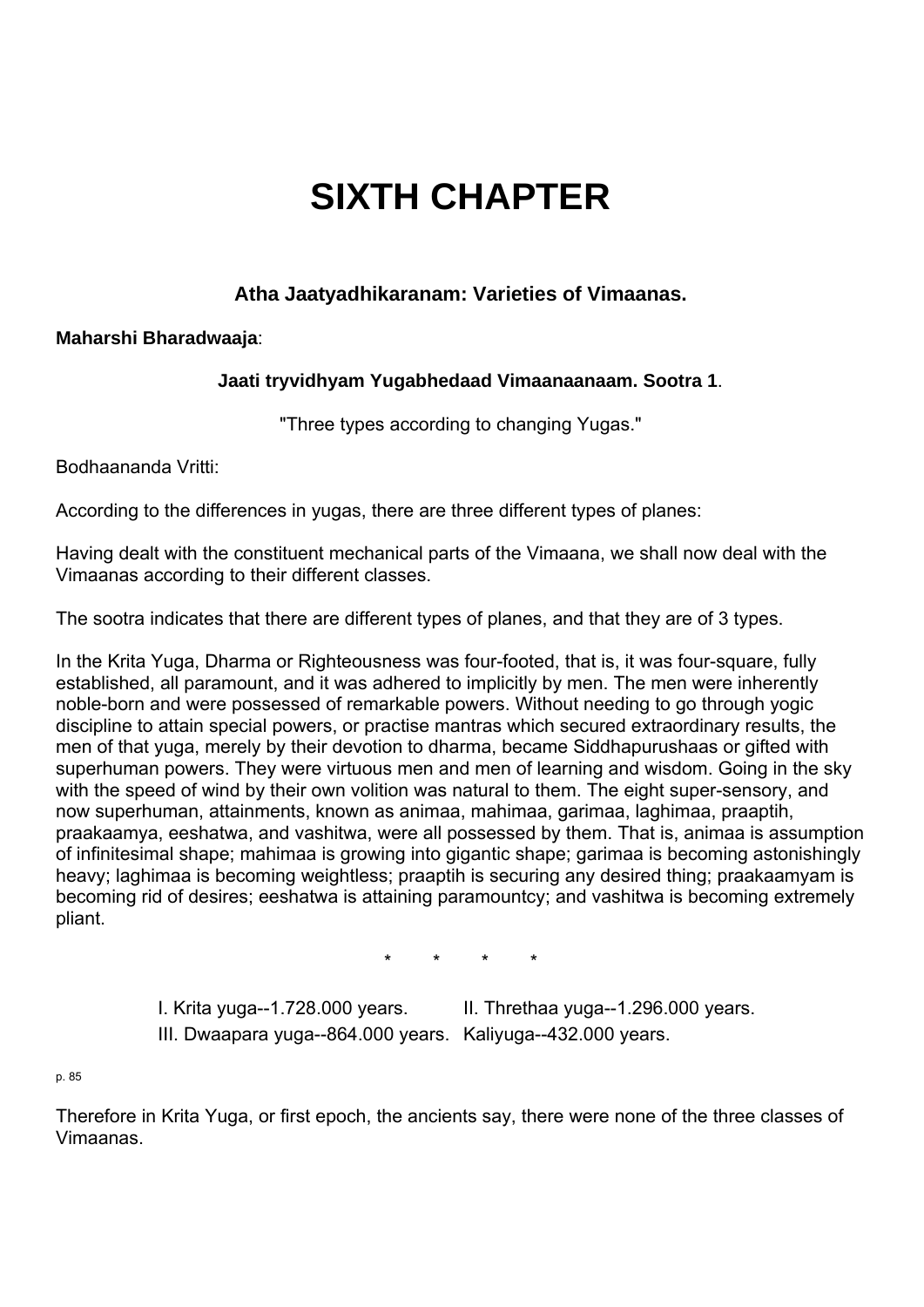Krita Yuga passed; and Tretaa Yuga commenced. Dharma then became limp of one foot. It served with 3 feet only, and grew gradually less efficient. So men's minds became dense, and the conception of Vedic truths, and anima and other super-sensory powers, became scarcer. Therefore, by the corrosion of Dharma or righteousness, men lost the power of flying in the sky with the speed of wind.

Perceiving this, God Mahadeva, desiring to confer the power of understanding the Vedas properly on the Dwijas, or brahmins, kshatriyas, and vysyas, graciously descended on earth in the form of Dakshinaamurthy, and through the instrumentality of Sanaka and other anointed sages, classified the Veda mantras, and then bestowing his benedictory glance on the worshipping Munis or ascetics, he blessed them with the gift of Vedic perception. And then to ensure that they were properly receptive, he embraced them and entered their hearts and illuminated their memories. The munis, overwhelmed by the Divine grace, aglow with horripilation, with voice choked with emotion, praised the Supreme with shata-rudreeya and other hymns, and manifested profound devotion.

Pleased with their receptiveness, divine Dakshinaamurthy, favouring them with a benign glance, and with smile on his face, said to them, "Till now you have been known as "Munis" or ascetics. Henceforth, having by my grace attained insight into the Vedas, you shall be known as "Rishis" or seers. You will cultivate the Vedic mantras, and practising celibacy, you will adore the divine Goddess of the Vedas, and winning her favour, and approaching the Great God Easwara by Yogic Samadhi, ascertain His mind, and by His and my grace, rising to the pinnacle of intellectual vision, become adepts in the meaning and purport of the Vedas; and confirming by them your own experiences and meditative introspection, you will create the Dharmashaastras or moral codes, Puranas and Itihaasas, and physical and material sciences, in conformity to the truths of the Vedas, for the benefit of mankind. And for travelling in the sky, propagate the art of manufacturing Vimaanas, and for attaining wind-speed, evolve Ghutica and Paadukaa methods through Kalpashaastras or scientific treatises."

#### p. 86

Then those munis or seers, enshrining in their hearts God Mahadeva in the form of Dakshinaamurthy, produced the Dharmashaastras or ethical codes, epics, chronicles, manuals on rituals, treatises on the arts and sciences, ritualistic and sacrificial codes, in conformity to the Vedas, and propagated them among men. Amongst them it is said that there are six treatises bearing on the manufacture of Vimaanas produced by the ancient seers. In them are described three classes of vimaanas, known as maantrikaas, taantrikaas, and kritakaas, capable of flying everywhere.

### It is said in Vimaana Chandrika,

"I shall indicate the different kinds of vimaanas. In Tretaa yuga as men were adepts in mantras or potent hymns, the vimaanas used to be produced by means of maantric knowledge. In Dwaapara yuga as men had developed considerable tantric knowledge, vimaanas were manufactured by means of tantric knowledge. As, both mantra and tantra are deficient in Kaliyuga, the vimaanas are known as kritaka or artificial. Thus, owing to changes in dharma during the yugas, the ancient seers have classified the vimaanas of the 3 yugas as of 3 different types."

"Vyomayaana Tantra" also says,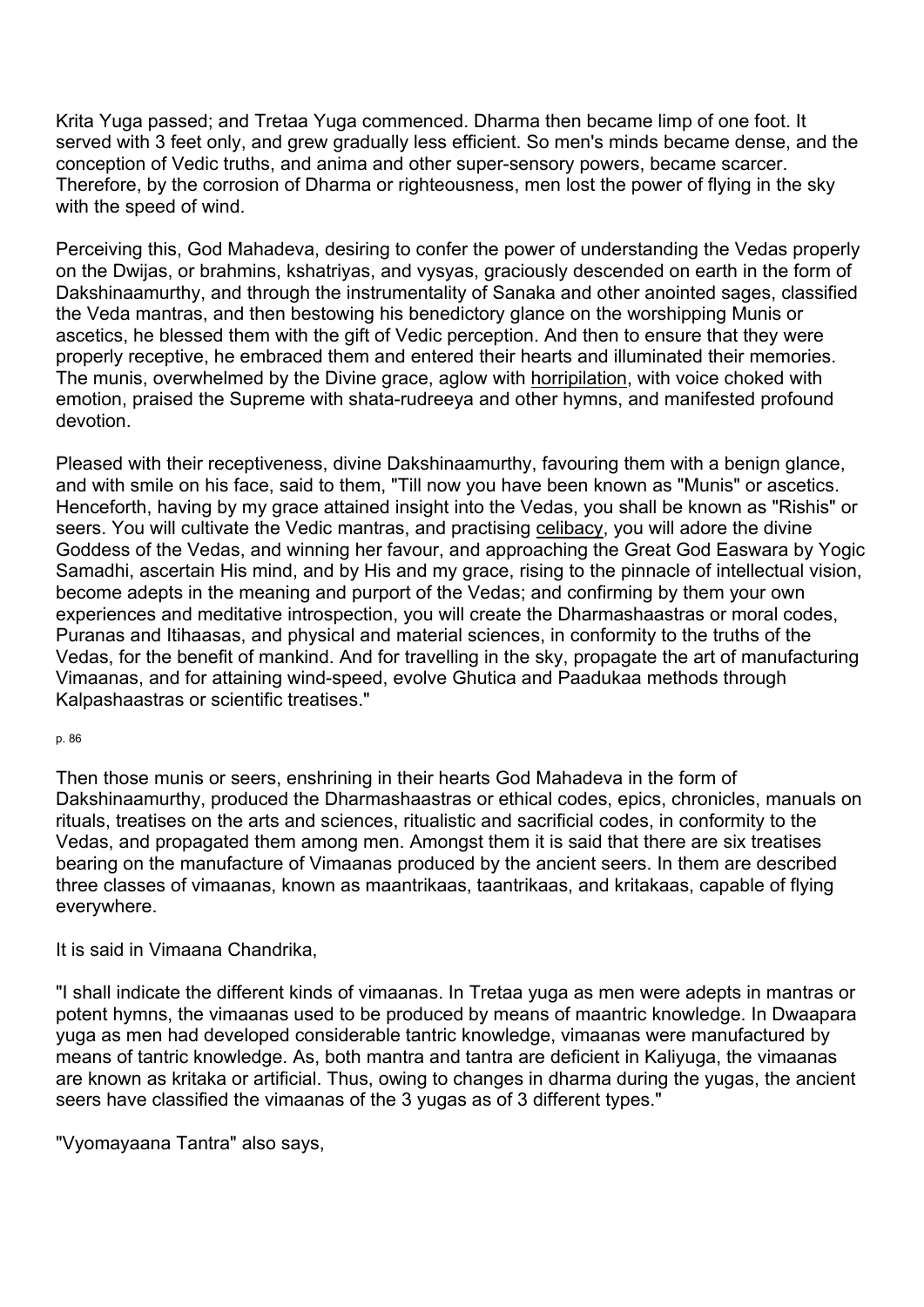"By the influence of mantras in Tretaa, vimaanas are of maantrika type. Owing to the prevalence of tantras in Dwaapara, the vimaanas are of taantrika type. Owing to decadence of both mantra and tantra in Kaliyuga, the vimaanas are of artificial type." Thus 3 classes of vimaanas are mentioned in shaastras by ancient seers.

In "Yantra Kalpa" also,

"Vimaanas are classified into mantra and other varieties by experts according to differences in yugas. They are defined as maantrika, taantrika, and kritaka."

The same is expressed in "Kheta yaana pradeepika," and also "Vyoma Yaana Arkaprakaashikaa."

p. 87

Thus according to shaastras vimaanas are divided into 3 classes, on the basis of differences in the modes of their manufacture.

# **Maharshi Bharadwaaja**:

# **"Pancha-vimshan Maantrikaaha Pushpakaadi Prabhedena" Sootra 2**.

# "**Maantrika Vimaanas are of Pushpaka and other 25 Varieties**."

Bodhaananda Vritti:

In the previous sootra vimaanas were specified as of 3 types owing to differences in the 3 yugas. In this sootra maantrika vimaanas or vimaanas flying by maantrik power are said to be 25.

Shounaka Sootra says,

Maantrika vimaanas in Tretaayuga are 25. Their names are pushpaka, ajamukha, bhraajasvat, jyotirmukha, kowshika, bheeshma, shesha, vajraanga, dyvata, ujvala, kolaahala, archisha, bhooshnu, somaanka, panchavarna, shanmukha, panchabaana, mayoora, shankara, tripura, vasuhaara, panchaanana, ambareesha, trinetra and bherunda.

In Maanibhadrakaarikaa,

The vimaanas of Tretaayuga are 32 of the maantrika type. Their names as given by Maharshi Gowtama are Pushpaka, ajamukha, bhraaja, swayamjyoti, kowshika, bheeshmaka, shesha, vajraanga, dyvata, ujvala, kolaahala, archisha, bhooshnu, somaanka, varnapanchaka, shanmukha, panchabaana, mayoora, shankara priya, tripura, vasuhaara, panchaanana, ambareesha, trinetra, and bherunda, etc.

### **Maharshi Bharadwaaja**:

# **"Bhyravaadi Bhedaat Tantrikaa-shshat-panchaashat." Sootra 3**.

"**Taantrika Vimaanas are of Bhyrava and other 56 varieties**."

Bodhaananda Vritti: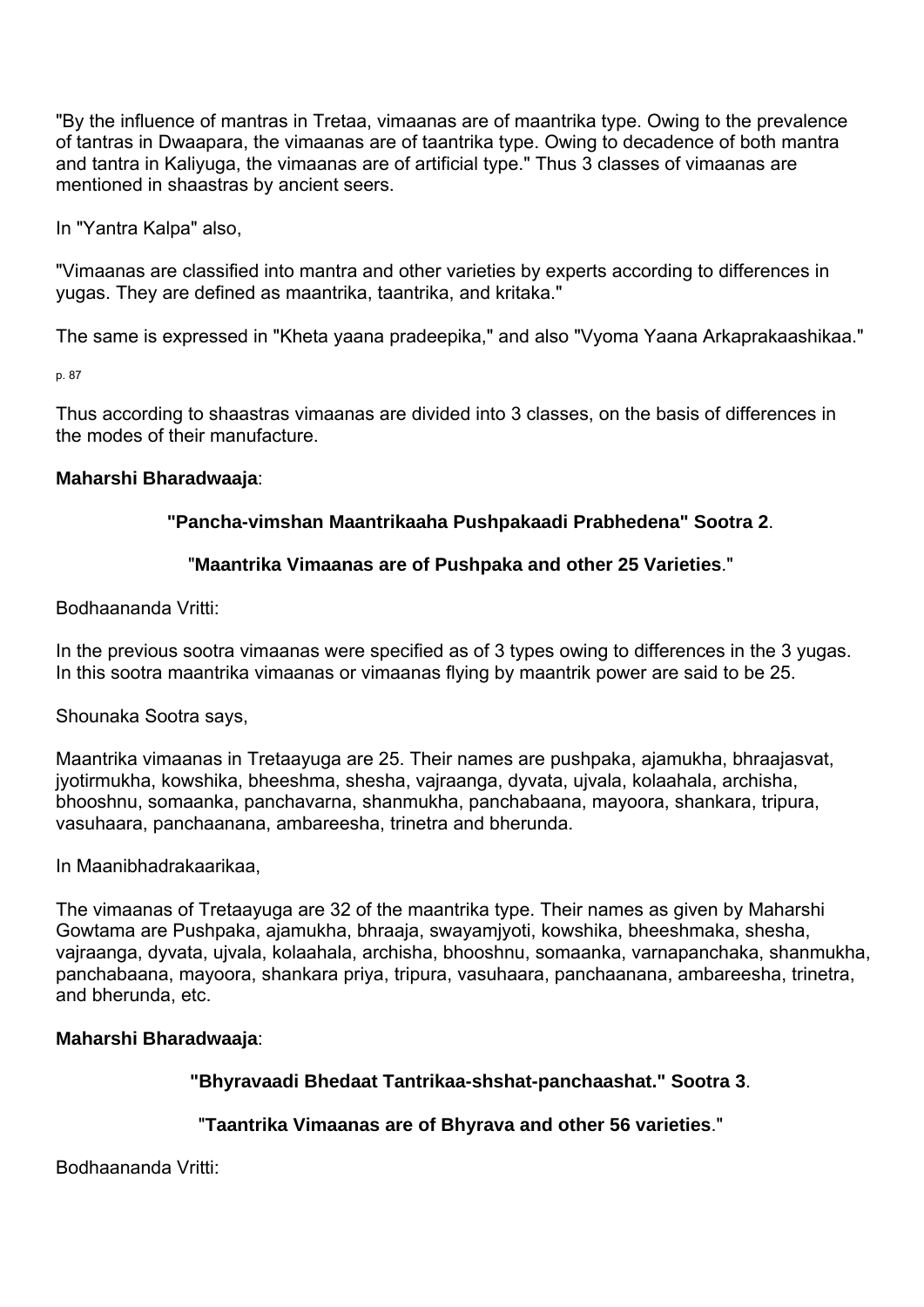In previous sootra the names of maantrika vimaanas were mentioned: In this sootra the names of taantrika vimaanas of Dwaapara yuga are mentioned.

p. 88

In shape, movement and speed there is no difference between maantrika and taantrika vimaanas. There is however one difference in taantrika vimaanas, that is, the way in which the shakti or power at the junction of sky and earth is incorporated.

Lalla also says,

There is only one difference between taantrika vimaanas and maantrika vimaanas: the adaptation of the power of sky and earth. In shape, and movement. variations, they are identical. The taantrika vimaanas are of 56 varieties.

In Shounaka Sootra,

In Dwaapara taantrika vimaanas are 56. Their names are, bhyrava, nandaka, vatuka, virinchi, vynateya, bherunda, makaradwaja, shringaataka, ambareesha, sheshaasya, saimtuka, maatrika, bhraaja, paingala, tittibha, pramatha, bhoorshni, champaka, drownika, rukmapunkha, bhraamani, kakubha, kaalabhyrava, jambuka, garudaasya, gajaasya, vasudeva, shoorasena, veerabaahu, bhusunda, gandaka, shukatunda, kumuda, krownchika, ajagara, panchadala, chumbuka, dundubhi, ambaraasya, maayooraka, bheerunalika, kaamapaala, gandarksha, paariyaatra, shakunta, ravimandana, vyaaghra, mukha, vishnuratha, sowarnika, mruda, dambholi, brihathkunja, mahaanata, etc.

In Maanibhadrakaarikaa:--

In Dwaapara yuga taantrika vimaanas are said to be 56. Their names according to sage Gowtama, are bhyrava, nandaka, vatuka, virinchika, tumbara, vynateya, bherunda, makaradhwaja, shringaataka, ambareesha, sheshaasya, symhika, maatruka, bhraajaka, pyngala, tittibha, pramatha, bhoorshnika, champaka, drownika, rukmapunkha, bhraamanika, kakubha, kaalabhyirava, jambuka, gireesha, garudaasya, gajaasya, vasudeva, shoorasena, veerabaahu, bhusundaka, gandaka, shukatunda, kumuda, krownchika, ajagara, panchadala, chumbaka, dundubhi, ambaraasya, mayoora, bheeru, nalikaa, kaamapaala, gandarksha, paariyaatra, shakuntaka, ravimandana, vyaaghramukha, vishnu ratha, souvarnika, mruda, dambholee, bruhatkunja, mahaanata.

These 56 are taantrika vimaanas of Dwaaparayuga.



p. 89

**Maharshi Bharadwaaja**: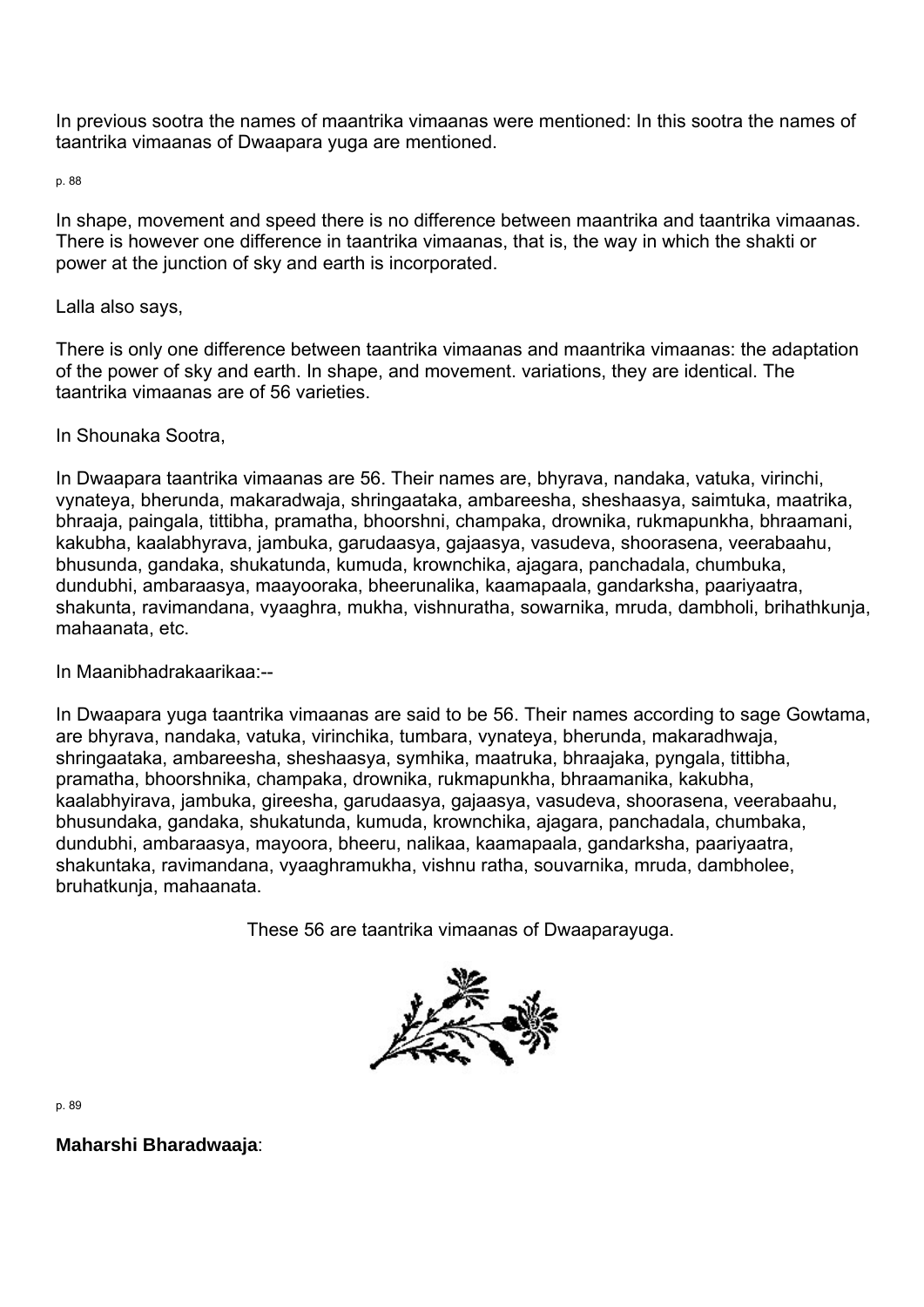# **"Shakunaadyaah Panchavimshat Kritakaah." Sootra 4**.

# "**Shakuna and other 25 types of Vimaanas are Kritakaah**."



Bodhaananda Vritti:

In shape and movements there is no difference in the vimaanas, except in the matter of the use of mantraas and tantraas. The kritaka or artificial vimaanas are of 25 varieties.

### According to Shownaka sootra

"Tishyay kritaka bhedaah panchavigamshatih! teshaam naamaanyanukramishyaamah: shakuna sundararukma mandala vakratunda bhadraka ruchaka vyraaja bhaaskara gajaavarta powshkala virinchi nandaka kumuda mandara hamsa shukaasya somaka krownchaka padmaka symhika panchabaana owryaayana pushkara kodandaa iti."

Says "Maanibhadra Kaarikaa":

In Kaliyuga, the kritaka or artificial vimaanas are said to be 25. Their names are given below as indicated by sage Gowtama: shakuna, sundara, rukmaka, mandala, vakratunda, bhadraka, ruchaka, viraajaka, bhaaskara, gajaavarta, powshkala, viranchika, nandaka, kumuda, mandara, hamsa, shukaasya, sowmyaka, krownchaka, padmaka, symhika, panchabaana, owryaayana, pushkara, and kodanda.

### **Maharshi Bharadwaaja**:

### **"Raaja-lohaadeteshaam Aakaara Rachanaa." Sootra 5**.

### "**These should be built out of Raajaloha**."

Bodhaananda Vritti:

These 25 kinds of vimaanas are to be made of Raajaloha metal only.

Says Kriyaasaara,

In manufacturing artificial aeroplanes the best of metals are those known as Ooshmapaa or heatimbibing or heat resisting metals. Out of them the variety known as Raajaloha or king of metals is most suited to Shakuna and other vimaanas.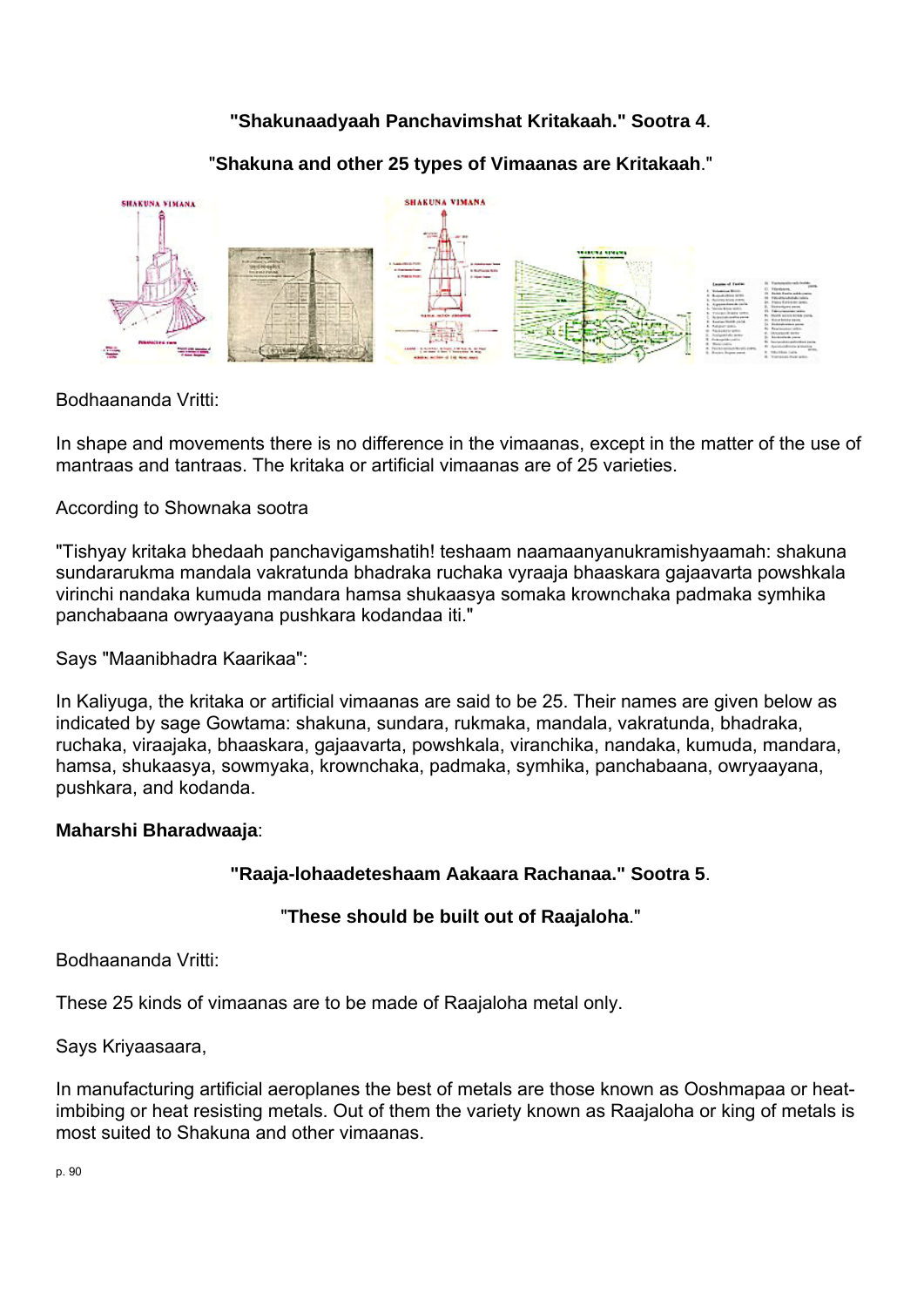Three kinds of metals, soma, soundaala, and maardweeka, in the proportion of 3, 8, and 2, adding borax, to be filled in crucible or smelter, and placed in furnace, and heated to 272 degrees, and melted thoroughly, and churned, will result in the alloy Raajaloha.

Vishwambhara also says,

"In the science of metals, for the manufacture of aeroplanes, 16 types of Ooshmapaa or heatsucking lohas or metals are the very best. The fourth in that series, is called Raajaloha. Out of that alone should shakuna vimaana be constructed."

The parts of shakuna vimaana are:

Peetha or floor board; hollow mast; three wheeled keelakas with holes; 4 heaters, air-suction pipes, water jacket, oil tank, air heater, chhullee or heater, steam boiler, vidyud-yantra or electric generator, air propelling yantra, vaatapaa yantra or air-suction pipe, dikpradarsha dhwaja or direction indicating banner, shakuna yantra, two wings, tail portion for helping vimaana to rise, owshmyaka yantra or engine, kiranaakarshana math or sun-ray attracting bead. These 28 are parts of Shakuna vimaana.

The construction of the vimaana:

The floor-board or base should be made of levelled Rajaloha sheet, shaped quadrangular, circular, or cradle shaped. The weight of the peetha should be one-hundredth of that of the plane, and its width should be half the height of the vimaana. In the centre of the peetha the hollow mast should be fixed with screw joints.

Lalla defines the mast in "Yantra kalpataru". The stambha or mast should be made of haatakaasya metal and not otherwise.

Haatakaasya metal is described in "Lohatantra": 8 parts of suvarchala or natron, 16 parts of laghukshwinka or light zinc, 18 parts of lagbu bambhaari, and 100 parts of copper, filled in smelter, placed in koorma vyaasatika furnace, and with the aid of mahormi bellows boiled to 307 degrees, will yield haatakaasya metal.

p. 91

The Peetha

The height of the peetha should be 80 feet. It should be 56 feet in length and breadth, 70 feet high on the north and south sides. The tip should be three-cornered. This is for shakuna vimaana.

Naalastambha or Hollow Mast:

At the bottom the mast should be of 35 feet diameter outside, and 30 feet inside. At the middle the mast should be of 25 feet diameter outside and 20 feet inside. Higher up it should be of 20 feet diameter outside and 15 feet diameter inside; The height of the mast should be 80 feet. It should be made of Raajaloha. In order to fix the mast in the peetha screw joint should be made. And in order to adjust the air-speed as required, 6 wheels should be inserted inside the mast.

The Wheels: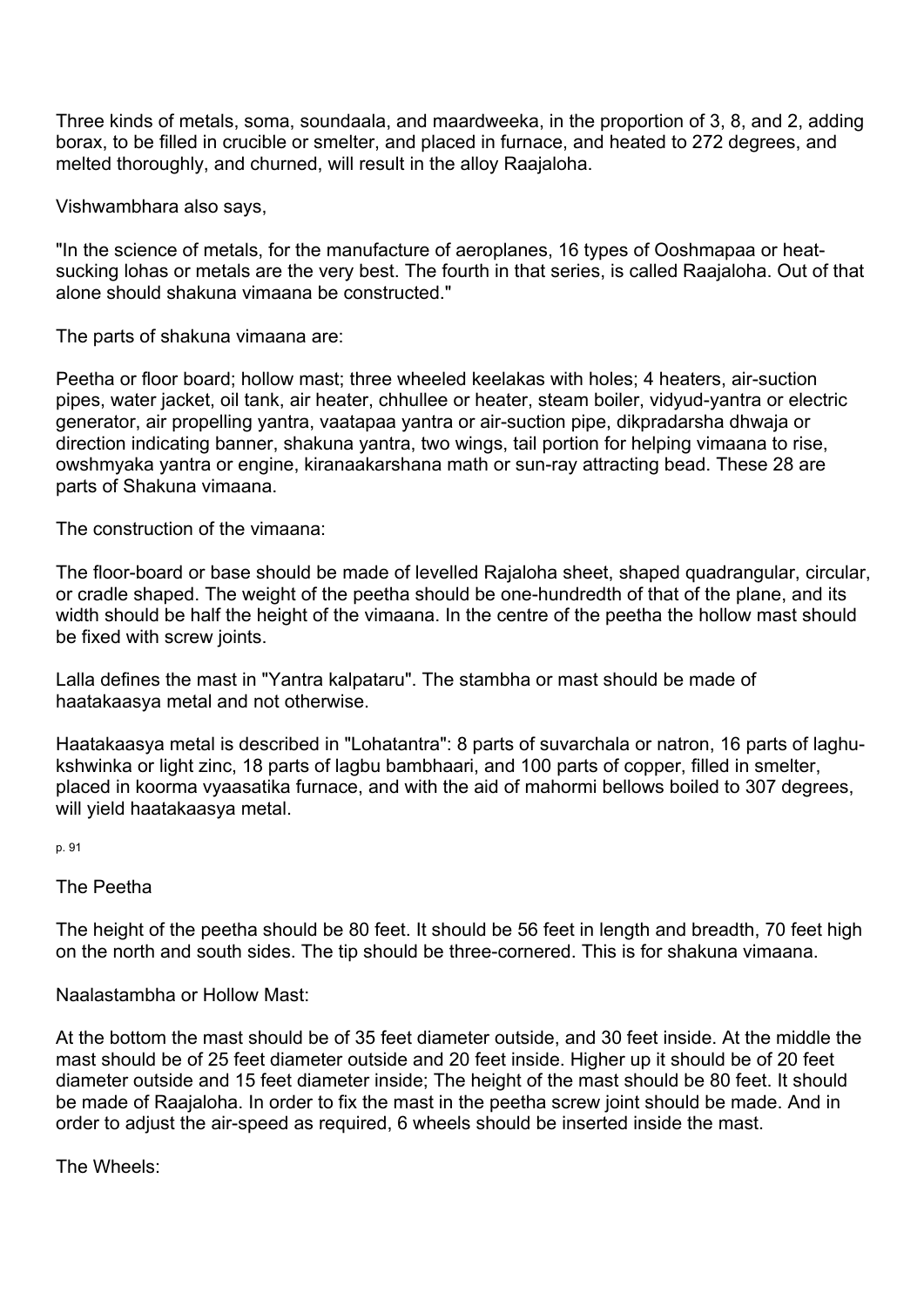Inside the mast at the height of 4 feet above the peetha, three wheels should be provided, of 15½ feet diameter, with holes. The wheels above and below should be fixed with bolts, and unmoving. In order to revolve the middle wheel keys should be fixed outside on the mast, As there are holes in the wheels, as two wheels do not move, and as the middle wheel revolves in a group with the other two wheels, movement of air is, allowed or stopped by the turning of the key outside.

Similarly at the height of 44 feet above the peetha three wheels corresponding to those below should be fixed and operated similarly.

Window dome:

The window dome should be of 15½ feet outside circumference. Its inside should be five feet wide and it should be 2 feet high. It should be fixed on the top of the mast.

Sun-crystal:

A sun crystal 7 feet round, and 2 feet wide and 2 feet in height should be fixed so as to crown the window dome.

10 feet above the bottom peetha, on a floor-board 3 inches thick, three floors or tiers should be built, each 14 feet high, with 3 inch

p. 92

floor-boards, the upper two floors being supported by pillars fixed at 10 feet intervals with screw joints and strong bolts. In the four corners 4 heating yantras should be fixed, 10 feet in circumference and 8 feet high. On the ground floor along the supporting pillars accommodation for passengers should be provided in the form of individual boxes.

On the second floor booths should be constructed to accommodate the anga-yantras, or the various mechanisms recommended for the safety of the vimaana. It should be 60 feet wide and 14 feet high with 3 inch thick ceiling board.

The third floor should be 40 feet wide and 14 feet high.

The partitioning boxes for passengers as well as the booths of the various machines should be divided off by railings starting from the hollow mast to the side walls in all the four directions.

Beneath the ground-floor board a 7 feet high cellar should be constructed. In it the several necessary yantras should be located. In the centre is the foot of the hollow mast. On the four directions from it 4 air pumping machines should be fixed. In order to stimulate them 4 steam engines also should be installed. On the two sides of the vimaana two air expelling machines, and an air heater machine, and 2 machines to keep the heater supplied with air from outside, should be erected.

In order to enable the wings on either side to spread and flap, proper hinges and keys should be provided for, safely fixing them to the sides of the vimaana, and for enabling them to fold and open easily.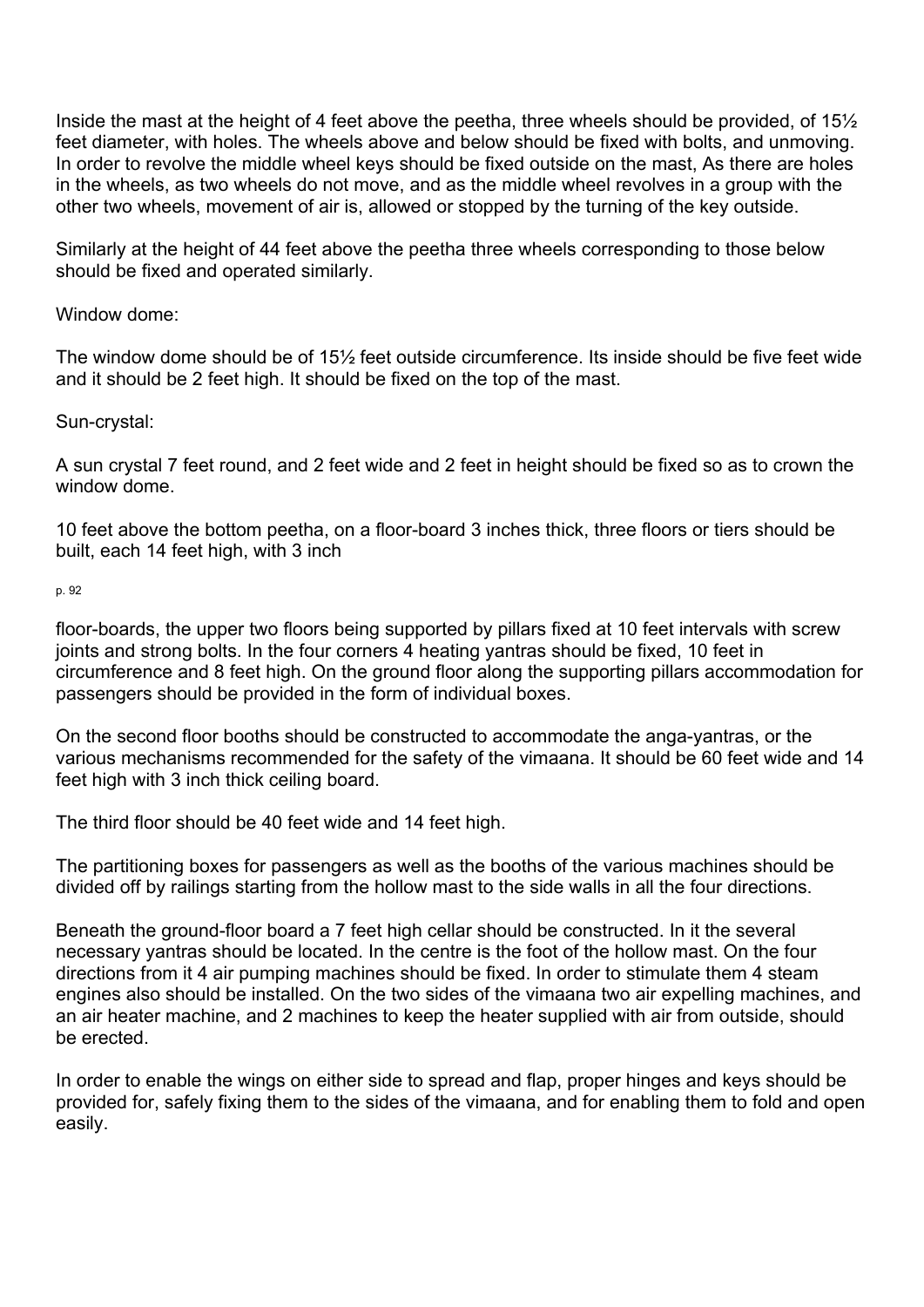The revolving tractor blades in the front should be duly fixed to the heating engine with rods so that they could dispel the wind in front and facilitate the passage of the vimaana.

The wings are two, one on each side, very strongly fixed to the vimaana with bolts and hinges. Each wing should be fixed in a 11 foot scabbard up to 20 feet length, where it would be 10 feet wide, widening further up to 40 feet at the end of its 60 feet length, besides its. first 20 feet of scabbard length.

The tail should be 20 feet long, and 3½ feet wide at the start, and 20 feet wide at the end.

p. 93

The air-blower and heater:

The length of the air-blower should be 15 feet, and width 3 feet. The naalaas or pipes should be 3 feet wide, and their outer circumference should be 4 feet. The rods and hinges and other equipment should be suitably prepared.

The vaatapaa yantra or air blower should be 12 feet long and 9½ feet wide. Inside it should be covered with circling wires. A pipe should be fixed inside, for air flow. By the hot oil fumes from the heated tank, the air becomes heated and should be passed into the owshmya yantra or heater, while the cold air from outside should also be let in. Tubes and fixings should be provided in the yantra. In order to emit the fumes of the oil flames to the outside, a 6 inches pipe should be fixed from the yantra to the foot of the mast. Air blowers should be installed with 10 feet wheels to pump in fresh cold air from outside.

To the east of the air machine should be placed a light burner in order to aid combustion of the oil. An electric generator provided with switches should light the burner. When the light is off the oil should be kept duly sealed. A rope should be tied to the tail joint, for the pilot to manipulate the fluttering of the tail to help the ascent or descent of the vimaana. Similarly ropes should be tied to the hinges of the two wings, and passed to the pilot like reins, so that he might spread them out or close them as needed.

Ten feet beneath the passenger floor of the vimaana, to a height of 2½ feet from the bottom plate there should be a cellar-like enclosure. The bottom of the vaatanaala mast should be fixed in its centre with firm screw joints. In this cellar should be located two oil tanks 15 feet by 9½ feet by 4 feet, with water jackets.

Four bellows of 15 feet by 2½ feet by 6½ feet, should be provided for storing the air pumped in by the air-blowers, and letting it out as required.

And underneath, on all the four sides wheels of 7 feet circumference should be fixed for the movement of the vimaana on the ground.

This vimaana is named **SHAKUNA VIMAANA**.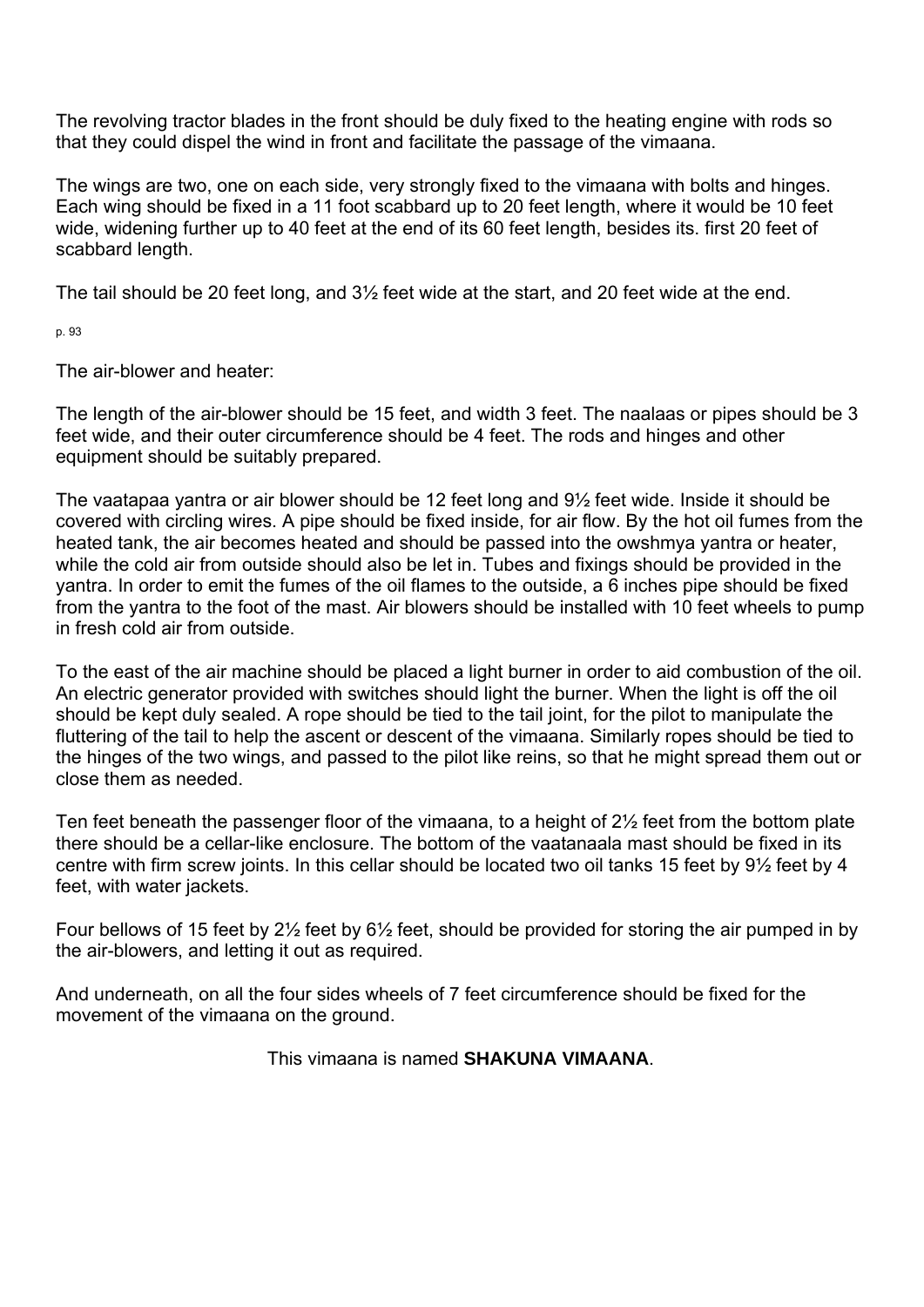

p. 94

# **SUNDARA VIMAANA**

# **Maharshi Bharadwaaja**:

# **"Sundarothha." Sootra 6**.

# "**Next Sundara**."



Bodhaananda Vritti:

Next Sundara vimaana will be described. It has got 8 constituent parts.

First peetha or ground plate, smoke chimney, 5 gas-engines, bhujya metal pipe, wind blower, electricity generator, and four-faced heater, and vimaana nirnaya, or outer cover.

The Peetha or ground plate:

It should be made of Raajaloha metal only. It should be square or round, and of 100 feet in circumference, or any other desired size. It should be 8 feet thick. Seven times the peetha has to be heated with manchuka or madder root oil. Then spots should be marked in it at 10 feet distance from each other, totalling 24. The size of each kendra or centre is 15 feet. In the centre a dhooma-prasaarana or fume distributing naala or pipe 12 feet high should be erected.

Naalastambha, hollow mast:

The naalastambha should be 56 feet high, and 4 feet in diametre. For storing gas, at its base, a 8 feet long, circular, and 4 feet high vessel should be provided. A six feet size water vessel should be arranged. A 4 feet size oil tank should be fixed at its centre. At its foot an electric storing crystal of 1 foot size should be fixed with necessary hinges and keys.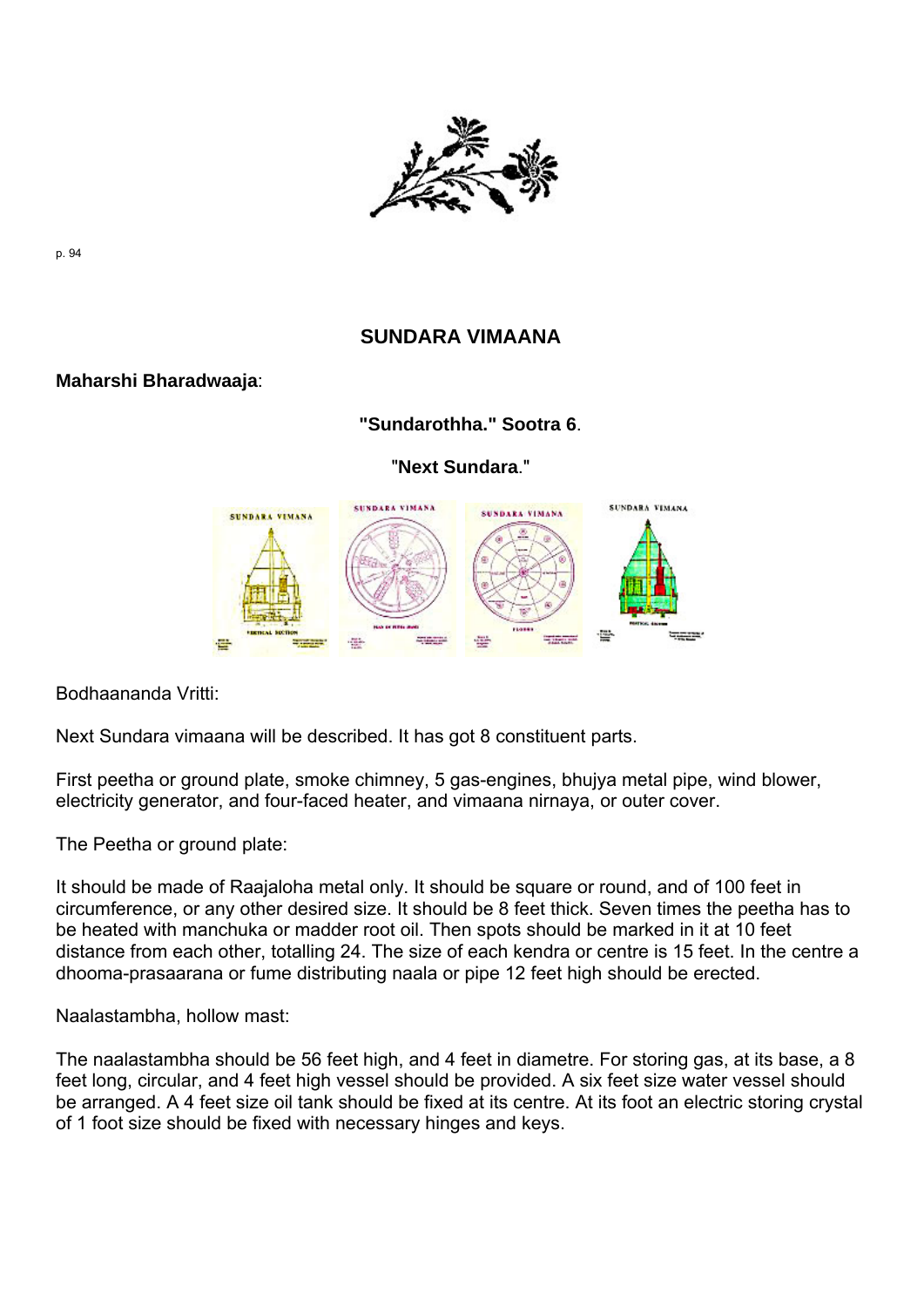The vessel should be filled with 12 parts of dhoomanjana oil, and 20 parts of shukatundika or bignonia Indica? (egg-plant?) oil, and 9 parts of kulakee or red-arsenic oil. To conduct electricity, two wires should be passed through the pipe and fixed to the crystal. In the middle of the naalastambha or mast, for the smoke fumes to be restrained or speeded out, triple wheels with holes should be fixed. In order to work the wheels from outside, two right turning and left turning wheels

p. 95

should be attached outside the pole, and connected to the wheels inside. Three wires should be drawn inside the naala and fixed at the foot, the middle, and at the top.

Dhoomodgama Yantra:

Because it ejects smoke fumes with speed it is called Dhoomodgama yantra.

Hima samvardhaka, soma, and sundaala, in the proportion of 32, 25, and 38, should be filled in pipe crucible, placed in chakra-mukha furnace, and with the help of ajaamukha bellows heated to 712 degrees and properly churned. It will yield excellent dhooma-garbha alloy. With that alloy the dhoomodgama yantra should be constructed.

Underneath the centre of the 15 feet long peetha, for the control of the gas fumes a 10 feet high pipe with right revolving wheel should be fixed. On its 2 sides, to south and north, 2 water steam pipes should be erected. At the foot of the 2 pipes 4 feet long 3 feet high pots should be formed for containing the fumes. Two pipes shaped like goblets, 1 foot by 8 feet by 3 feet, should be fixed at the top of the fume container. A water vessel at its foot, and an oil-vessel at its centre, and in front of it the switches of the electric ray crystals, as in the dhooma prasaarana naala stambha.

On either side of the heat tube, two water jackets should be placed. A pipe with wires should be taken from the electric generator and connected to the hinges of the crystals. Electric current of 80 linkas should be passed to the crystals, whose motion will cause friction and generate heat of 100 degrees (kakshyas). Thereby the oil in the vessel will get heated and boil and emit fumes.

The electric power should then be passed through the smoke pipe between the two water jackets. By this the water will be converted into hot steam. The oil fumes should be filled in the oil fume pipe and the steam in the steam pipe. Then by operating the switches, both the fumes will fly up at 500 degree temperature. The switches should restrain the fumes or pump them out as needed. 40 such yantras should be prepared and should be fixed on the peetha in groups on

p. 96

the four sides. Then connected with the bases of the dhooma-naalas, sundaalas or elephant trunks, one foot wide and 12 feet high should be erected on the four sides, to enable the vimaana to fly with speed.

Sundaala is described by Lallachaarya:

The sundaala should be installed. for using the oil fumes and steam fumes for the motion of the vimaana. There are. varieties of ksheera vrikshaas or milk-trees according to shaastraas. Vata or banyans, manjoosha or madder root, maatanga or citron?, panchashaakhee (five branched), shikhaavalee (crested), taamra sheershnee (copper-crested), brihatkumbhee (big bellied),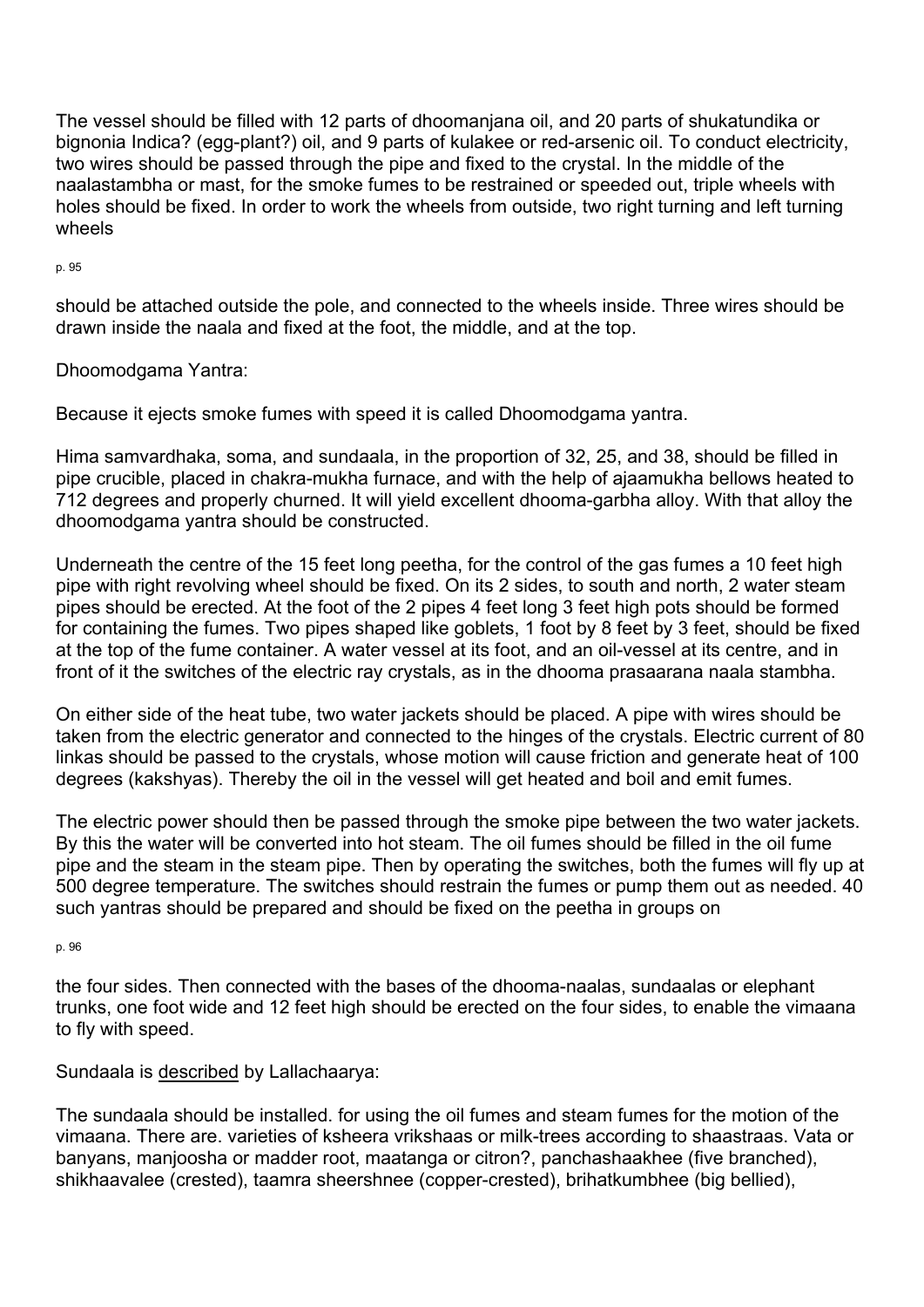mahishee, ksheeravallaree, shona parnee (crimson-leaved), vajramukhee, and ksheerinee (milky). From these the ooze or milk should be collected, and in the proportion of 3, 5, 7, 10, 11, 8, 7, 4, 7, 30, 12, filled in a vessel. Then granthi metal, naaga or lead, vajra, bambhaarika, vynateya, kanduru, kudapa, and kundalotpala, these in equal parts should be filled in the vessel in equal proportion to the milk contents, and boiled with 92 degree heat. Then the molten liquid should be filled in the milk-cloth machine, and churned. When cooled and put through the levelling machine, it will yield a strong, soft, cool, heat proof, and uncuttable ash-coloured cloth sheet.

This cloth should be boiled in rouhinee taila or oil of black hellebore for 3 yaamaas or 9 hours, and then washed with water. Then it should be boiled in atasee or linseed oil as before. Then it should be kept in ajaa-mootra or goat's urine for one day and kept in the sun. Then it should be dried and painted with kanakaanjana paint and dried, Then the cloth will glow with a golden hue. With this cloth should be made the shundaala or elephant trunk, 12 feet high, 1 foot round, and with pipelike opening inside.

Two mechanisms for rolling it and unrolling it should be properly attached to it. By the rolling switch the shundaala will coil round like a snake and remain on the floor. By the unrolling switch it will uncoil and stand erect like a raised arm. From the fume generating yantra connecting links to the shundaala should be provided for the fumes to pass through it to the outside air. And to attract outside air into the sundaala a pump-like arrangement should be provided as in an inflator.

p. 97

Three switches should be provided as in the water tapping yantra. By revolution of its wheel the fumes will go out through the shundaala and 82 linka of fresh air will come in. The direction in which the fumes will emerge from the shundaala will be the direction of the course of the vimaana. The 3 wheels in the shundaala will cause the vimaana to wheel around or make ascent, or to drop height.

At the foot of each dhoomodgama yantra 2 shundaalas should be duly fixed. And on the 4 sides of the dhoomaprasaarana-naala-stambha 4 shundaalas should be erected.

In order to protect against the intense heat from fire and sun inside and outside the vimaana, it should be provided a covering made of the 6th type of Ooshmapaa loha or heat-proof metal. At the top and bottom and on the sides keys should be provided for the movement of the fumes. 40 such dhoomodgama yantras should be properly fixed in the selected spots of the peetha with screw fittings. The vimaana will be enabled to fly smoothly by so doing.

# **ELECTRIC DYNAMO**

Says Yantra Sarvasva:

There are 32 kinds of yantras for generating electricity, such as by friction, by heating, by waterfall, by combination, by solar rays, etc. Out of these, saamyojaka or production by combination is the one most suitable for vimaanas. Its manufacture is explained by Sage Agastya in Shaktitantra:

The peetha or foot-plate should be made of saamyojaka metal, 35 feet in diametre. 5 spots should be marked in it in a circle, 5 feet in diametre, with a spot in the centre. Vessels should be prepared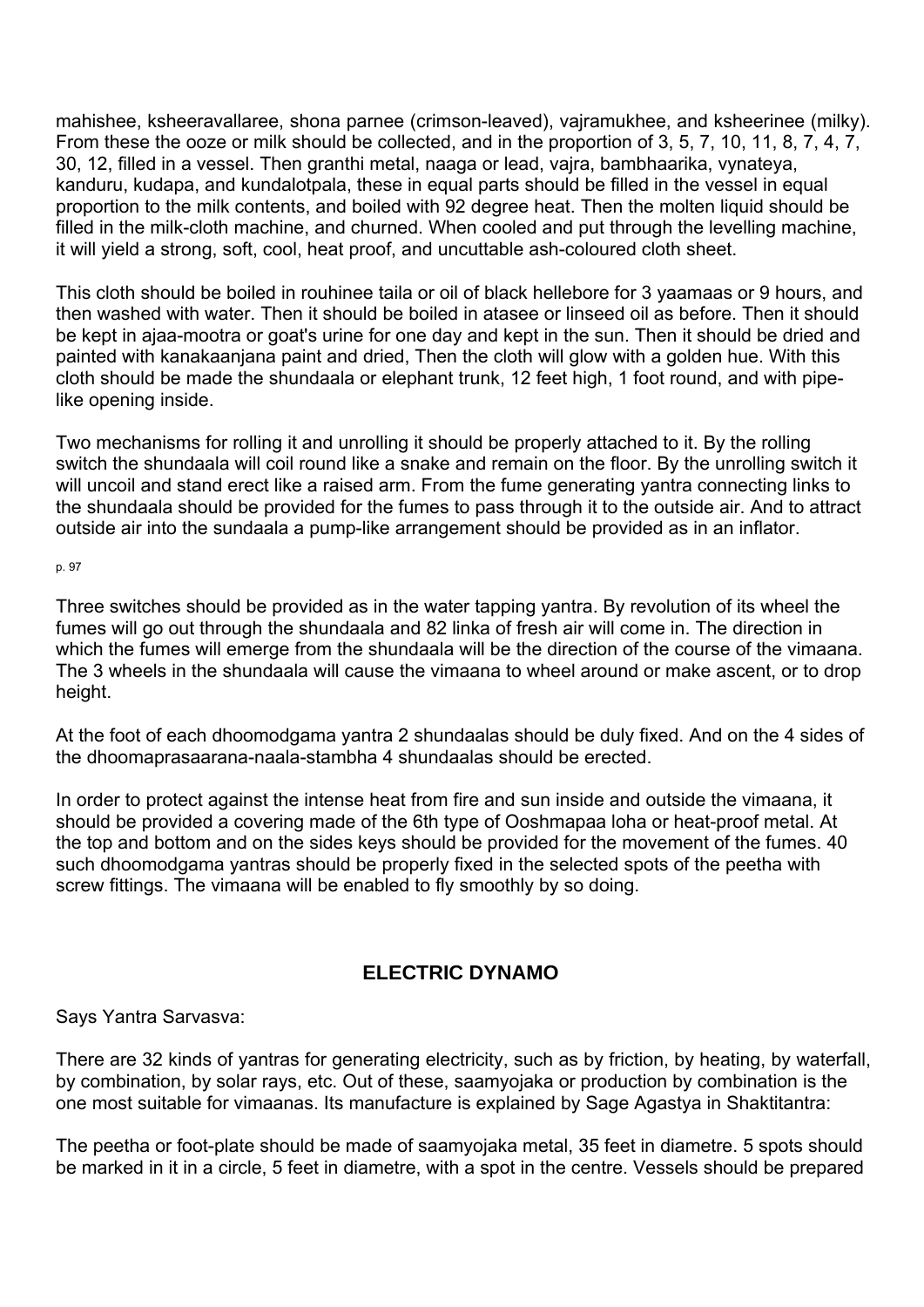for each kendra, 4 feet wide, 2 feet high, shaped like a pot. On each a cylindrical pipe 1 foot wide and 1 foot high, should be fixed. The top of the cylinder should be 4 feet wide and round.

Then get a Jyotirmukha or flame-faced lion's skin, duly cleaned, add salt, and placing in the vessel containing spike-grass acid, boil for 5 yaamas or 15 hours. Then wash it with cold water. Then take

#### p. 98

oils from the seeds of jyothirmukhee, or staff-tree, momordica charantia, and pot herb, in the proportion of 3, 7, and 16, and mix them in a vessel, add 1/64 part of salt. The skin should be immersed in this oil and kept for 24 days in solar heat. It will get a scarlet sheen. The skin should be cut to the size of the top opening of the vessel cylinder, with 5 openings in it. Cover the cylinder with the skin with bolts. All the 5 vessels should be similarly covered, and placed in the 5 selected centres on the peetha. Then 16 drona measures of asses' urine, 16 linka measures of mined charcoal, 3 linkas of salt, 2 linkas of snake-poison, and 2 linkas of copper, should be filled in the vessel on the eastern side.

Then in the vessel on the western side, 7 vidyudgama mani or load-stone, 13 praana-kshaara or ammonium chloride, 22 hare-dung, should be filled. and made into a decoction. Two parts of camel urine should be mixed with one part of the above. Then 50 linkas of rhinoceros bones, 30 linkas of sulphur, and 16 linkas of tamarind tree salt, and 28 linkas of steel should be added to that. And 117 tatin-mitra manis should be placed in the centre of the vessel.

Next the following materials should be filled in the northern vessel:

Eleven parts of oil of apaamaarga or achyranthus aspera seeds, 32 parts of oil seeds of sarpaasya or mesua ferrea, 40 parts of ayaskaantha or oil of steel, in 83 parts of elephant's urine, all these to be put in the northern vessel and mixed together properly. Then add mercury, symhika salt, and paarvanika or bamboo rice, 30, 20, and 25 palas respectively, or 120, 80, and 100 tolas. Sun-crystal of the 800th type, mentioned in Maniprakarana, cleaned in oil, should be put in the vessel.

Next in the vessel on the southern side, put in grandhika draavaka or long-pepper decoction, panchamukhee draavaka, and shveta-punja or white liquorice decoctions, in proportion of 12, 21, and 16, and mix together, add cows' urine 5 parts more than the above liquids, 47 parts of jyotirmayookha root, 28 linkas of kaanta metal, 28th and 10th kind of kudupa 32 parts. 92 jyotirmanis purified in milk should be placed in it, according to Chaakraayani. This is the southern vessel.

Then in the central vessel electric current should be stored. That vessel should be made of chapala-graahaka metal only.

p. 99

Chapala-graahaka metal is explained in Lohatantra:

Quick-lime, marble stone, lac, sowraashtra earth, glass, root of the elephant trunk tree, bark of karkata tree, cowries, cubeb pepper gum, in the proportion of 8, 11, 7, 27, 8, 5, 3, 7, and 12 parts of tankana or borax, to be filled in urana crucible, placed in kundodara furnace, and with 3 faced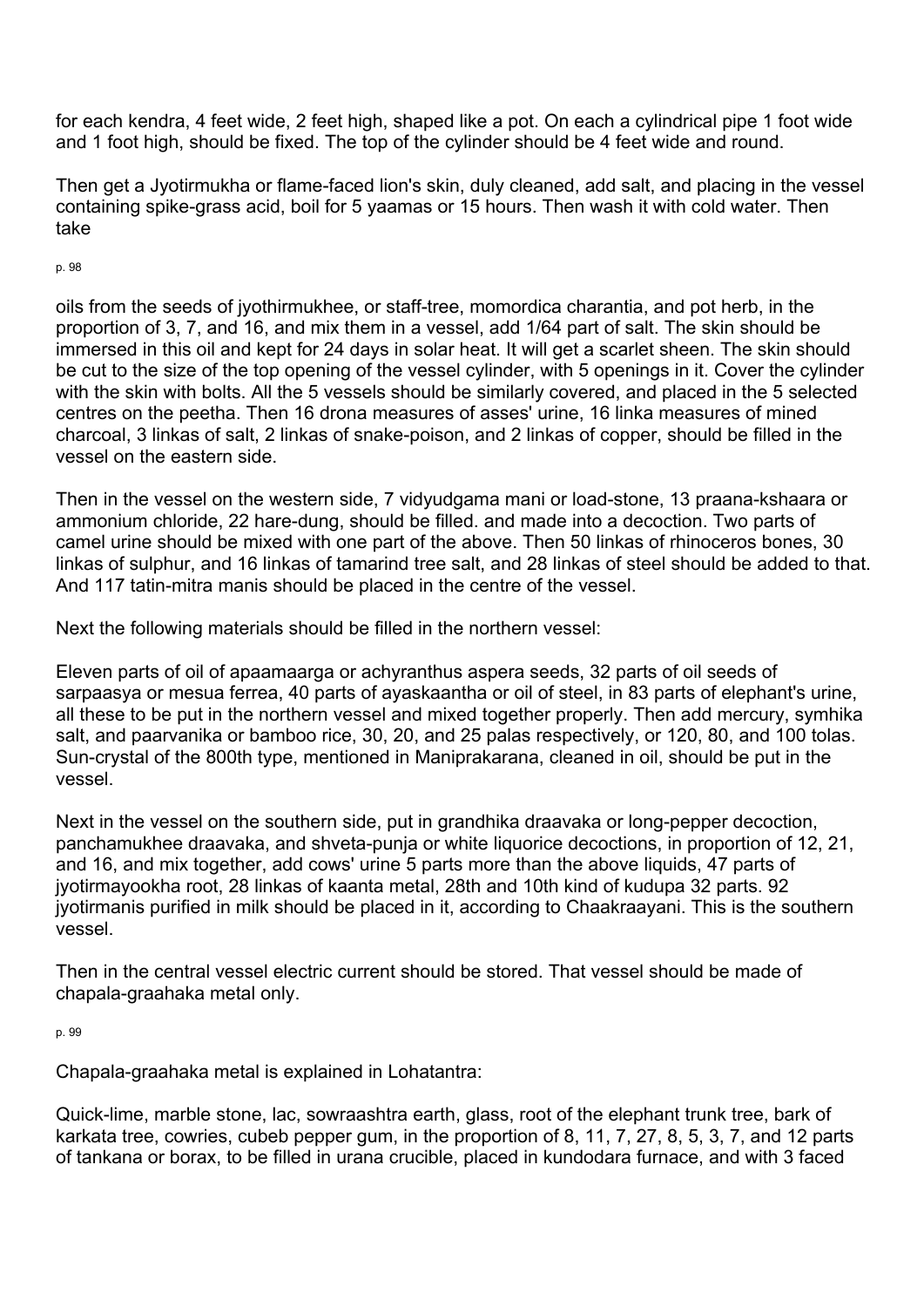bellows, boiled to 427 degrees, will yield, when poured into the cooler and cooled, chapalagraahaka metal.

The electricity storage vessel should be manufactured as follows: A foot-plate 5 feet long, 8 feet high, 1 foot thick, half-moon shaped, should be made of above metal. The vessel should be shaped like a big pot, with a cylindrical top. It should have a glass covering. 2 pipes 3 feet wide 6 feet high should be fixed in the vessel in the northern and southern sides. They should also be covered with glass. Between the two pipes two wheels with hinges and switches etc. should be fixed. When the switches are put on or turned, causing the two wheels to revolve, electricity will flow from the bottom of the 4 vessels into the two pipes and ascend. Two tubes, 6 inches long, should be prepared, wound round with deer skin, tied with silk thread or silk cloth. The Vajramukhee copper wires cleaned with acids, should be passed through each tube, and taken to the two pipes in the vessel and be fixed with glass cups. 8 palas or 32 tolas of mercury should be placed in the energy container vessel. 391st vidyunmukha mani, wound round with copper wiring with mixing switch, should also be inserted. Then taking the wires in the pipes they should be connected with the wiring of the mani through the kaachakanku hole. In each of the vessels, excepting the middle one, two churning rods should be fixed in the centre. The rods should be made of steel or shakti skandha. They should be 3 feet high and 1 foot thick. Keys should be fixed in them for obverse and reverse churning. To the east of the churning machine wheels should be fixed for raising and lowering. An 8 inches high naala or tube should be fixed. On either side of it should be fixed 5 wheels of 5 inches height, like the wheel of the water lifting machine. 2 inches wide flat pattis made of shakti skandha metal should be passed from the wheels inside the Aavritta-naala to the keys of the wheels in the churning yantra. Then revolving wheels should be attached to the naalas or tubes of the stambha or big pipe. By the turning of these keys, it will operate like the turning of the churning

p. 100

rod back and forth as in churning curds by drawing and relaxing the rope ends.

Then according to Darpana-shaastra, four vessels, shaped like the bamboo cylinder used on the pounding mortar, should he made out of ghrinyaakarshana glass or solar-heat absorbing glass and fixed on the mouth of the 4 vessels.

The vessel is described by Lallaacharya: 8 inches wide and 1 foot high, and then 2 feet wide and 6 feet high, and at the top a 6 feet wide mouth.

25 palas or 100 tolas of bamboo salt, should be put in it. Then amsupaa mani or solar-ray crystal of the 325th kind, duly cleaned in acid, should be put in it with rice salt. Then rice hay should be spread over it tightly, and facing the sun. The rays from all sides are imbibed by them, and will enter the vessel daily to 105 degrees' strength. If kept thus in the sun for 12 days, 1080 linkas of electric power will be accumulated in each vessel.

In order to store this power in the storage vessel six inches long steel tubes should connect the bottom of the vessel with the storage vessel. They should be covered by deer skin and wound round with silk cloth or yarn. Two copper wires should be passed through the tubes and connected to the storage vessel. 100 palas of mercury should be put in the vessel. And a 391th type of sun crystal duly wired should be placed in the mercury, and the wires coming from the tubes should be connected to it.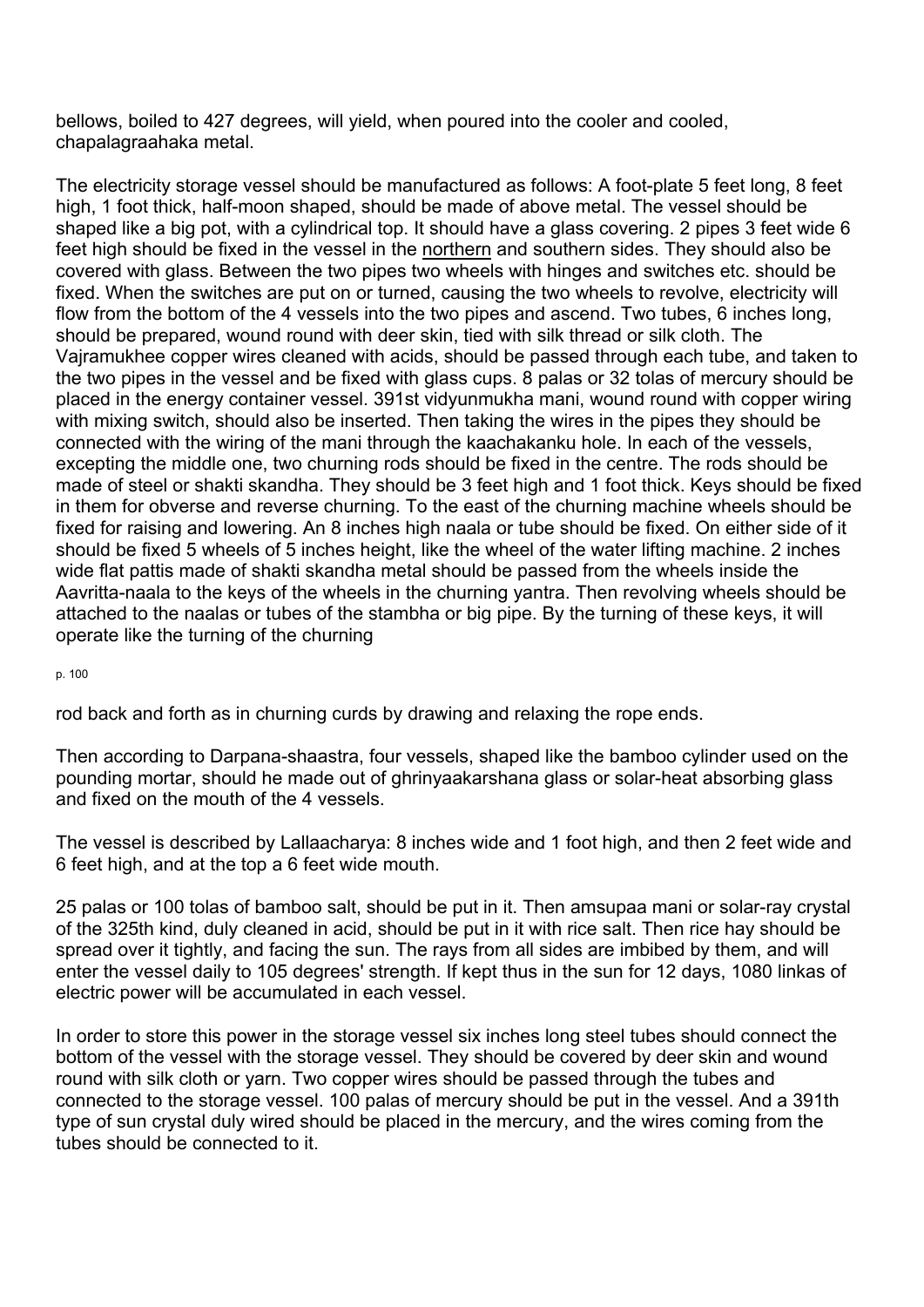The well-oiled keys in the 4 vessels should be revolved with speed, to 200 degrees heat, when the liquids in the vessels will be boiled by the heat rays. Then the keys should be hastened up to 2000 degrees. By the liquids in each vessel 800 linkas of electricity will be generated. The power should be conveyed by the wires in the kaanta metal tubes to the storage vessel. The crystal will absorb and fill the vessel with the power. In front of the storage vessel a five feet long, 3 feet high circular vessel should be installed. It should be covered all round with the bark of vaari-vriksha.

#### p. 101

Always water will be flowing in it. So instead of water, water skin is indicated. It will give the vessel the effect of water-immersion. Then in that vessel glass cups containing the decoction of shikhaavalee or lead-wort? or achyranthes aspera?, 18 parts of ayaskaanta or loadstone? or steel acid?, and 12 parts of vajrachumbaka acid, should be placed. Then power should be drawn from the storage vessel through the wires inside the glass-covered tube, and 4 wires with glass wheel key be let into the acid vessels. Then from the bottom of the vessels 2 wires fitted with keys should be taken in a right circle to the front of the smoke-outlet stambha or pipe, and attached to the wires inside the bhujyu metal tube. The wires should also be connected to the keys of the electric friction crystals in the dhoomodgama stambha or pillar, as also to the key in the stambha. Thereby electricity will be spread in all parts of the vimaana. Therefore the vidyud-yantra or electrical machine should be installed in the left side of the vimaana.

# **Vaata-prasaarana Yantra**

Air Spreading Machine.

Kriyaasaara says:

In order to enable the vimaana to ascend, vaataprasaarana yantra is necessary.

Therefore it is now being described. It should be made out of vaatamitra metal only.

Lohatantra describes vaatamitra loha. 13 parts of rasaanjanika or extract of Indian berbery, 27 parts of prabhanjana, and 37 parts of paraankusha, should be filled in sarpaasya or serpent-faced crucible, placed in chakramukha furnace, and with the aid of vaaranaasya bhastrika or bellows, heated to 216 degrees. Then filled in the sameekarana yantra or churner, and next poured out and cooled, it will yield vaatamitra loha, or air-companion metal.

First the foot plate, then the naala-stambha or tubular pole, air pumping wheel with keys, air attracting bellows-like mechanism, and mechanism for contracting and expanding the mouth, outflow and inflow tubes with keys, covering for the yantras, wind pipes, vaatodgama

p. 102

pipe, bhastrikonmukha, vaatapoorakeelakas, vaata nirasana pankha keelaakas, or air-expelling fan keys, these 12 are the organs of the yantra.

The Peetha or foot plate.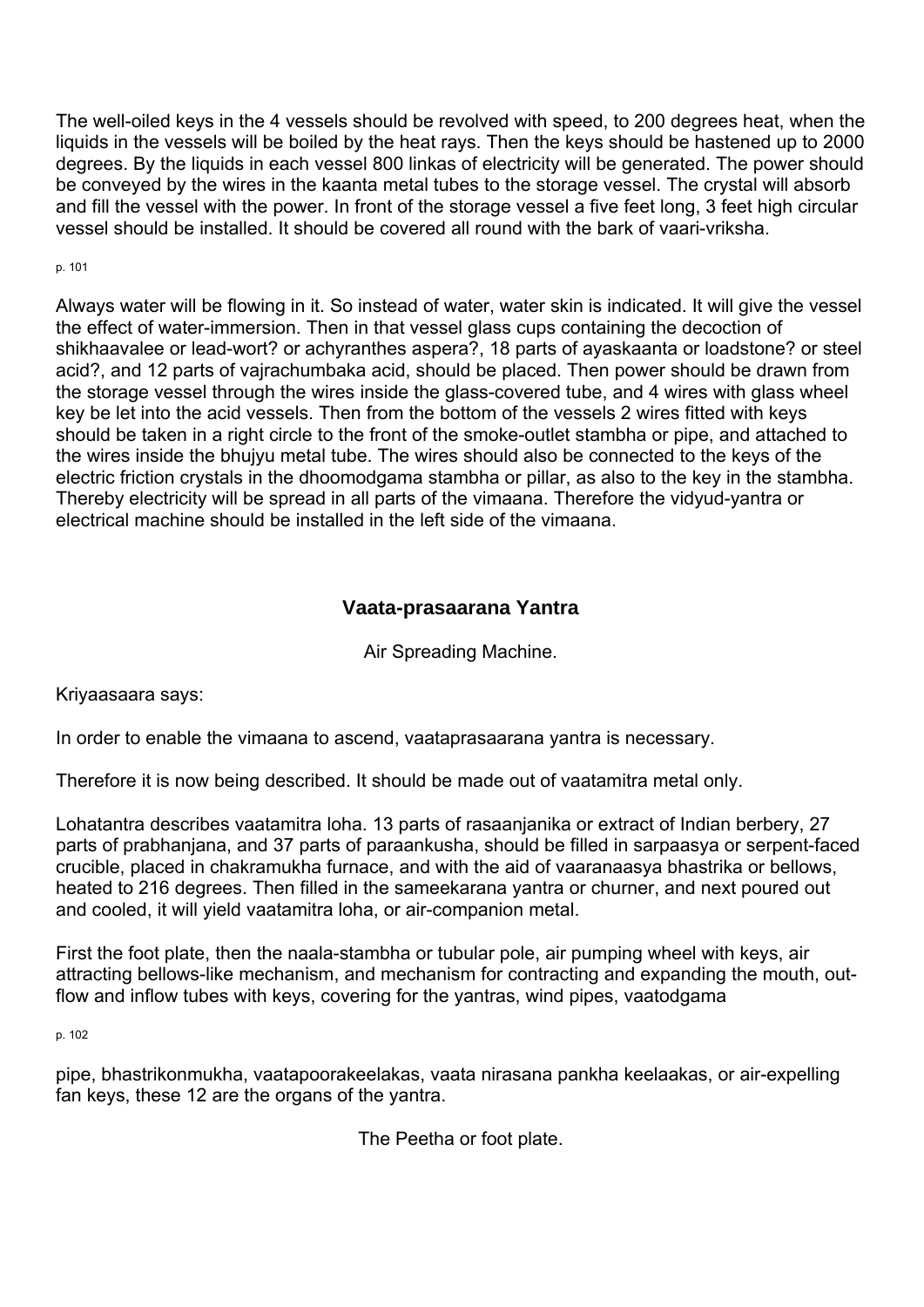The peetha should be 6 feet long, 1 foot thick, square or round, with two spots on the northern and southern side of it for erecting three-wheeled tubular poles.

The 3 wheeled naala stambha is described in "Yaana bindu":

Three feet long and 8 feet high tubular poles should be fixed on 2 sides of the peetha or foot-plate. At the foot and the middle and the top of the pole three openings should be provided for fixing 3 wheels.

In the pole should be fixed tubes, one foot wide and 2 feet long, for drawing in air, and wheels 1 foot wide with teeth as in hack-saw, revolving both ways, be fitted to the tubes. The vaata-pooraka or air-filling naala should be fixed in the middle of the wheel. By turning the fly wheel, the wheel will turn, making the naala move up and down sucking in air. The air pumping wheel keys should be thus fixed in the two poles. The keys at the mouth of the bellows should be connected to these keys.

# **Bhastrikaa-Mukha-Yantra**

Bellows' mouth mechanism

Taking pig-skin, duly cleaning it with putrajeevi or wild olive oil, boil it for 3 days, wash it with clean water. Smear it with gajadantika oil frequently exposing to sun for 5 days, and fashion out of it a 6 foot bellows, three feet wide at bottom, 4 feet wide in the middle, and 1 foot wide at the mouth. Two keys working conversely to each other should be fixed at the mouth. A stick should be inserted between them. The two keys should be capable of being put into quick motion, or left at rest. By turning the keelakas the piston rod is moved, and from its speed, the bellows' mouth also will start in motion, and also the vaataakarshana naala. By putting the naala at the mouth of the bhastrika or bellows, quick air entry from inside the mouth will occur. By starting all the keelakaas in all the centres there will be airflow in the three wheel tubular stambhas. By turning the

p. 103

keelakas with 20 heat-degree force, in the naala stambhas air will rush out with 100 shaker speed. From the bellows' mouth also air will blow with 2000 prenkhana or shaker speed. And these air flows will speed the motion of the vimaana. Therefore in front of the vaatodgama yantra 12 such yantras should be installed on the four sides, 3 on each side. And aavarana or covering should be provided for them according to their measurements. And 12 naala stambhas, 3 feet wide and 12 feet high, should be prepared, and fixed on the top covering of the yantras, for the air to flow out. From each stambha air will blow with 2600 prenkhana speed. The yantras are individually prescribed so that some may rest when not required. The high flight will be helped by these machines. Having thus described the individual sources of air supply for the vimaana, we shall now describe the Brihat-stambha or main mast.

It should be 4 feet wide and 30 feet high, and called vaatodgama naala stambha. It should be erected centrally amidst all the yantras. The bhastrikonmukha yantras should be fixed at the foot of the stambha so that the air flows from the yantras could pass into the stambha. The windnaalaas or pipes should be connected to the stambha-moola fitted with keys. At the opening of the naala-stambha at the top on the 8 inch wide opening a vessel one foot high and 3 feet wide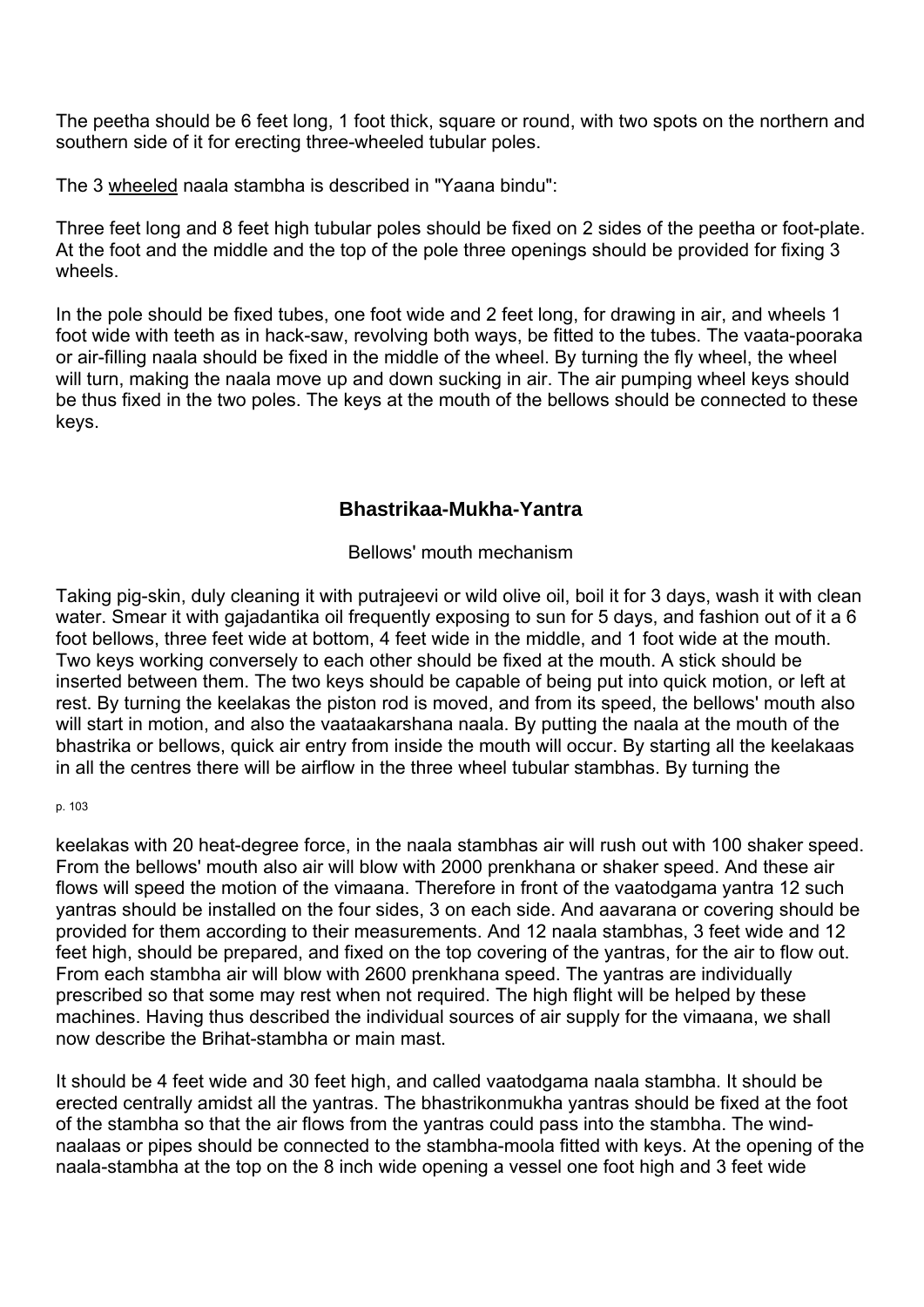should be fixed. The wind from the stambha or tunnel will pass out through it in wavy billows. The dhoomodgama yantra or smoke pipe should, be provided with triple keys or fixtures, for the expulsion of smoke. and blowing in of air. By operating those keelakas the supply of smoke and air could be controlled according to need. Wind expelling fan wheels should be put in, so that by their quick motion the motion of the vimaana could be facilitated.

# **Vimaana-aavarana-nirnaya**

# Covering of the Vimaana

Covering the dhoomodgama yantras and kudyaas or side walls, as in the case of the Shakuna Vimaana, the covering of the Sundara vimaana should be done by raajaloha only. The covering should accommodate the number of partitions or booths required as in Shakuna Vimaana. The location of the 32 component yantras should be determined.

p. 104

[paragraph continues] In the centre of the booths for locating the four-faced heat machinery, a thirty feet square area should be set apart.. There the four-faced heat yantra should be erected.

Says Yantrasarvasva:

The chaatur-mukha owshnya yantra should be made out of kundodara metal only. Kundodara metal is defined in Lohasarvasva.

Soma, Kanchuka, and shundaala metals in the proportion of 30, 45, and 20 to be taken, cleaned and filled in padma crucible, placed in chhatramukha furnace, and with vaasukee bellows heated to 716 degrees, aa-netraanta, and poured into the yantra for cooling. A blue, fine, light, alloy, capable of bearing 2000 degree heat, and which cannot be blasted even by shataghnee and sahasraghnee canons, and very cold, is kundodara alloy. With this alloy the owshnyaka yantra should be fashioned.

Yantraangas or parts of the Machine.

Peetha or foot-plate, smoke container kunda or vessel, water container, fire oven, turret covering, covering of water container, twin wheels for projecting and restraining smoke, window rods, padmachakras or wheels, aavritta chakra keela, heat indicator, speedometer, time clock, ravaprasaarana keelaka naala or sound transmitting instrument, antardandaaghaata naala, airbellows, long sundaala pipes, twin copper pipes, air dividing wheel keys, these 18 parts constitute the ooshmyaka yantra.

The peetha, tortoise-shaped, should be 25 feet long and wide. At peethaadi or starting end should be fixed the agni-kosha or fire place, the water vessel in the middle, and the smoke-container should be fixed at the other end.

The 3 koshaas are explained by Budila: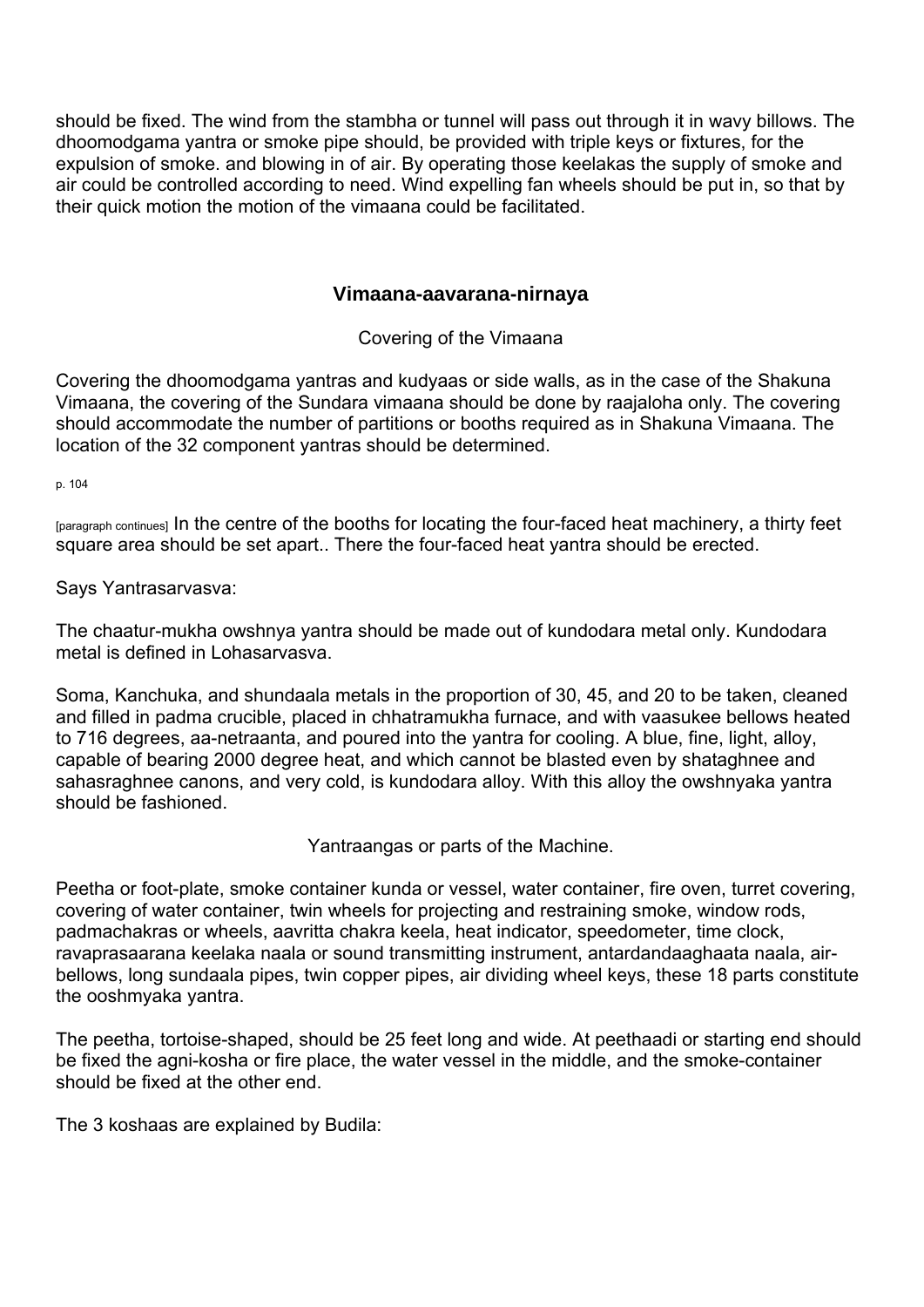Ravi or copper, manchoulika, and tigma in equal parts should be mixed with kundodara metal, and be made into 3 inches thick pattika or flats. One pattika should be fixed on the peetha. In the fire place, kendra on the peetha a 4 feet long 6 feet high fire-place should be made. For stocking coal or wooden billets, a sort of walled table should be formed. Next a triangular fire-place should be formed,

#### p. 105

with rods at the bottom for the ashes to fall down. In between the 2 parts the flat sheet should be fixed, fitted with keelakas or hinges for moving the peetha as desired. Three keelakas should be fixed at the fire place, one to fan the flames and straighten them, one to moderate or stimulate the flames, and one to distribute the flames evenly. A naala or pipe should be fixed on the fire kosa. Another pipe with wiring, is to be fixed at the end of the fire-kosa pattika with a smoke transmitting pipe which will convey the smoke of the fire-place to the jalakosa or water container. From the fire kosa to the covering of the water kosa water pipes should be adjusted. In the water kosa enclosure the heat will rise to 5000 linkas in these tubes. The heated water will then give out hot smoke.

The size of the jalakosa or water container is 8 feet. Three triple-wheeled naalas or pipes should be fixed in the jalakosa: one to restrain the heated smoke from the water, one to amass the smoke, and one to lead the smoke into the dhoomakosa or smoke-container. The Dhoomakosa should be 6 feet wide and 4 feet high. In order to fill the kosha with smoke, necessary fittings should be provided. Above the jalakosa a dome-like covering should be erected. It should be provided with fittings, for folding up and opening out. To the front of the smoke container, two pattikaa wheels with holes should be fixed in order to let out the smoke or to restrain it. In order to operate the wheels two bhraamanee keelakaas or revolving switches should be provided. To the east of the Dhooma-kunda, 8 inches long window bars should be fixed with one inch spacings. Then in front of the yantra, in the middle, at top, at bottom, and on both sides, twin padmachakra keelakas should be fixed for spreading the smoke or restraining it. For storing the wood or coal a hole 11 feet wide should be arranged. The door covering it should be provided with needful fittings. To the north and south of the keelaka the heat-measure and speedometer should be fixed. Above them the timepiece. To the south, a telephonic device called ravaprasaarana or sound ringer, which will give alarm with 1212 sound wave speed, and which gives warnings for the plane's moving, halting, speeding, overspeeding, and danger imminence. An equipment with 5 holes giving 5 different sounds to indicate the above should be installed. On either side of the above, two 6 inches wide, 26 feet tall, Aaghaatha-naalas or pipes should be fixed. Between them two 5 inches thick metal rods are to be adjusted. At the foot, middle, and top of the naalas revolving

#### p. 106

wheel keelakas should be fitted. By their revolving, the rods will strike each other. That will increase the speed of the plane. On the top of the naala pipes, air bellows with fittings should be fixed. Thereby the air force in the naalas will shoot up, and the speed of the vimaana will double. Then on the four sides of the heated smoke kosha or container, shundaalas or elephant-trunk-like pipes should be fixed with wheeled keys as in vaatodgama yantra. By filling the shundaalas with the smoke and turning the keys as required, the movement of the vimaana in one direction or another, its gaining height and speeding out or halting, will be facilitated. Keys should be adjusted so as to make the shundaalas coil down like a water hose or keep erect. Two pipes made of 3rd division copper should he wound round the agnikosa, water kosa, and smoke kosa, or fire, water and smoke koshas, in order to absorb the excessive heat in them.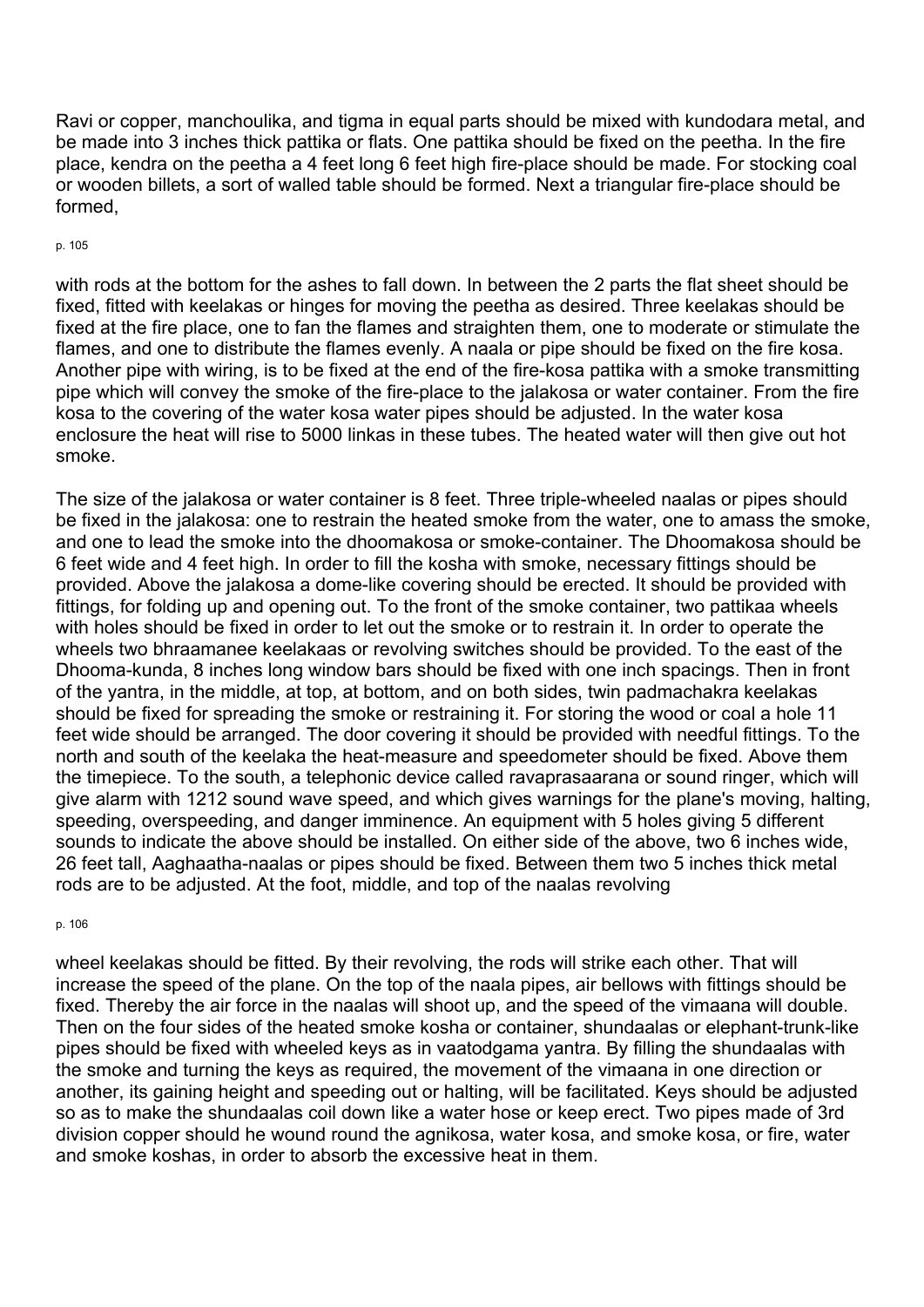In order to part the wind in front of the vimaana, vaata-vibhajana chakra keela or wind-dividingwheel fittings should be fixed.

Having thus prepared the chaaturmukhoshmyaka yantra, or four-faced heating machine, it should be installed in the centre of the vimaana. By the air, smoke, and heat of the yantras below, the ascent and flight of the vimaana will be facilitated.

Regarding the speed of the vimaana, we have to consider the speed of smoke and other accessories mathematically, and conclude the possibility of the speed of the vimaana. The speed of the smoke from dhooma yantra is 2113 linkas. The speed of wind from the air blowing machine 2500 linkas. Wind from the naala-stambha blows at the speed of 600 linkas. This is the speed of the forces from the 3 machines on the peetha. Of the forces from the upper portion of the vimaana, from the chatur-mukhoshmyaka yantra, heat force of 3400 linkas emanates. By the four-faced heat yantra, and by operating the keys of the shundaalas, and the force of the wind, smoke and heat machines, the vimaana would be capable of a speed of 400 yojanas or 3600 miles.

This is Sundara Vimaana, and it has been described after consulting ancient works, and according to my humble capacity, says Maharshi Bharadwaaja.



p. 107

# **RUKMA VIMAANA**

### "**Atha Rukma Vimaana Nirnayaha**"

Next the principles of Rukma Vimaana.



### **Maharshi Bharadwaaja**:

**"Rukmascha" Sootra 1**.

"**Rukma too**"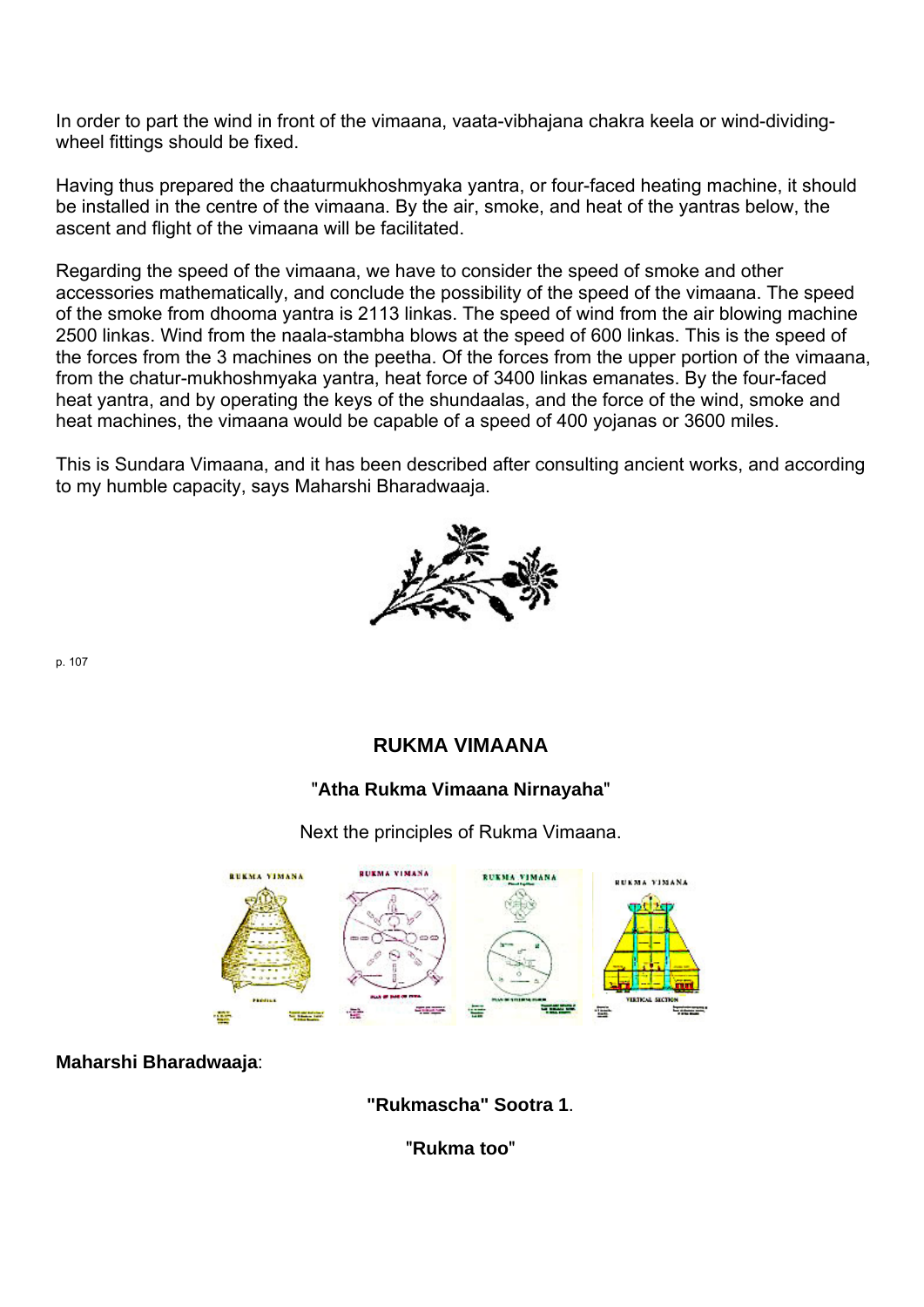Bodhaananda Vritti:

This vimaana is of golden colour. Therefore it is called Rukma vimaana, Rukma meaning gold. The Rukma should be made out of Raajaloha only. By duly processing, Raajaloha can be made to assume golden colour. That metal should be used for the vimaana.

"Yaana-Bindu" says,

"After first producing golden colour for Raajaloha, the vimaana should be formed."

"Varna-sarvasva" mentions the colouring process:

Praana-kshaara or ammonium chloride 4 parts, wild Bengal gram 32 parts, shashakanda (or lodhra?) benzoin? 18 parts, naaga or lead 20 parts, sea-foam 16 parts, maakshika or iron pyrites 6 parts, panchaanana or iron 20 parts, paara or mercury 15 parts, kshaara-traya or 3 kinds of salt: natron, salt-petre, borax, 28 parts, panchaanana or mica 20 parts, hamsa or silver 17 parts, garada or aconite 8 parts, and panchaamrita or 5 sweets--curds, milk, ghee, sugar, honey, these should be filled in the melter, and after boiling, and drawing the liquid through two outlets, fill in the crucible and place in furnace, and blow to 800 degrees' heat, and then transfer it to the cooler.

That will be Raajaloha, pure, golden-coloured, tensile, and mild. The vimaana, made out of this loha or alloy, will be very beautiful and delightful.

The Peetha

The peetha or ground plate of the Rukma vimaana should be tortoise-shaped, 1000 feet long, and 1 foot thick, or any other desired

p. 108

size. On its eight sides, 20 feet long spaces should be fixed underneath the peetha. At each centre fixtures like birds' beaks should be attached with revolving keelakas. Then double iron-balls or wheels, in couples, should be fixed in each of the 8 centres.

Ayas-chakra

Lalla gives the form of ayaschakra-pinda:

12 feet long and wide, and 8 kankushtas in weight, they should be made round like a grind-stone. They should be inserted in the beaks at the 8 centres. From each chakra-pinda up to the electrical generator chain wires should be connected with switches.

# **Batinikaa-Stambha**

Or Button-switch pole

One foot wide and 4 feet high poles should be fixed. They should have switches wired up to the electric pole. 8 inches wide wheels should be fixed in the middle of the pole, on either side, with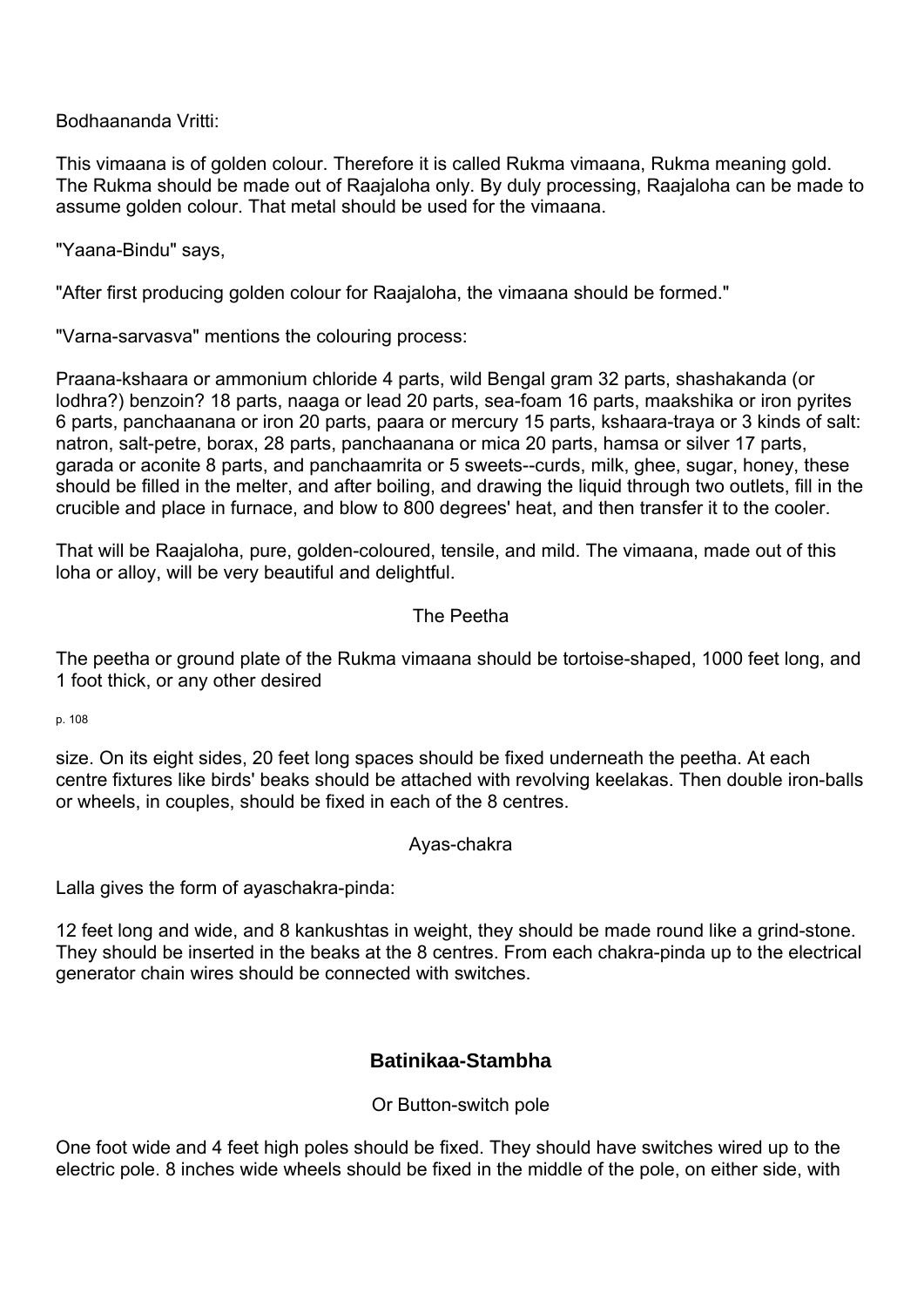wires. From the electric pole chain wires should enclose the wheels and be fixed in another pole with inside hinges. On the top of the poles should be fixed goblet shaped cups with buttonswitches like half-blooms with wheels and keys, so that on pressing the button with the thumb the wheels in the other pole will revolve from electric contact. Then the wheels in the electric pole will also revolve, producing 5000 linkas of speed.

#### Flying

Due to this electrical force, the ayah-pinda wheels beneath the peetha will beat against it and make it rise and move upwards. And by moving the switches of the wheeled poles above the peetha, the poles will revolve with speed, and accelerate the speed of the vimaana. By the concussion of the wheels underneath, and the action of the poles above, the vimaana will move upwards and gain height and fly with dignity.

Electric tube wheels aiding flight:

Above the peetha, naalas or tubes should be fixed at 1 foot intervals. On both sides of each naala toothed wheels 2 feet wide and 1 foot high should be fixed with proper keelakas. Taking electric wires through

#### p. 109

the keelakas, and passing over the wheels and reaching the foot of each naala, they should be attached to wheels 3 feet wide and 3 feet high. In the midst of 20 naalas a pole should be fixed in the centre.

### Narayana says:

Preparing a pillar 4 feet wide and 4 feet high, and making a 2 feet opening in its middle, fix keelakas at the top, middle, and lower end of the opening. Two keelakas with 6 wheels, with glass coverings, with wires, and naala and leather covering should be fixed at the lower end for attracting electricity. In the middle part of the opening, for transmitting the current, a five-faced keelaka should be fixed, with 5 wheels, glass covering, 2 naala tubes, two wires, attached to 3 rods, and vessel containing veginee oil. By the flow of the current the wheels in the upper end should be made to whirl by properly adjusting keys. In front of the opening a big wheel should be fixed with gumbha keelakas. Similarly wheels should be fixed at the foot of each pillar. On top of them a four inch wide pattika or flat band should be adjusted commencing from the samsarga key chakra up to the front of the electric yantra. By operating that key, power will flow through the wires, and entering the key at the foot of the pillar set the wheels in motion. On the motion of the big wheel the sandhi-wheels in the naala-dandas will also revolve with speed, and the current will enter the 5 faced keelaka, and entering the oil vessel it will gather force, and passing through the 2 naalas, set all the wheels in the pillar in forceful motion, generating 25000 linkas speed, which will give the vimaana 105 krosa or nearly 250 miles speed per ghatika, or 24 minutes.

Having dealt with the mechanism for setting the vimaana in motion, we now consider the mechanism for giving direction to the vimaana in its course. In the 8 diks or directions of the peetha, pillars made of mica and shining like panchakantha, 2 feet thick and 15 feet high should be fixed at intervals of 10 feet. On the pillars should be built the passenger seating arrangements, and booths or locations for the machinery, as in the case of the Sundara Vimaana. The pillars should be made of mica only.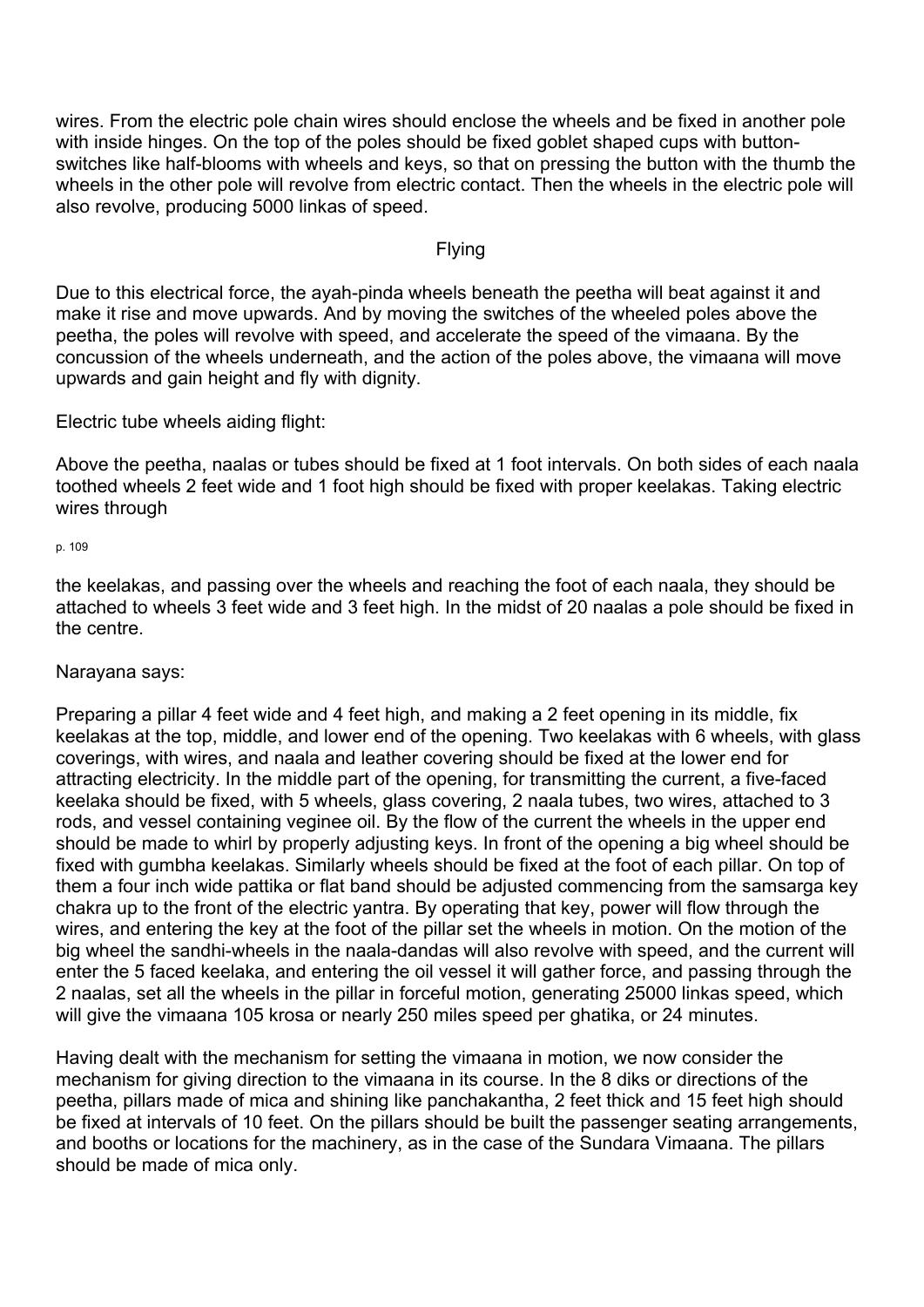Its production is given in Kriyaasaara:

Shaara-graava or lime 25 parts, kshwinkaasatva or iron-sulphate 30 parts, gunja or wild-liquorice 28 parts, tankana or borax 12 parts,

p. 110

roudree moola 8 parts, chaandree or kantakaari....solanum xanthocarpum flower salt 2 part, purified shoonya or mica 100 parts,, to be filled in koorma crucible, and heated in paadma furnace with blower to 800 degrees, and then poured into the cooler, will yield mica alloy most useful and attractive. Fashioning the pillars or walls or partitions and booths, and fixing the mechanisms for turning, circling, diving, and manoeuvring, in the fore and middle and aft of the vimaana, it could be moved in any direction as desired.

Lallaacharya says:

In order to make the vimaana change its course from one path to another or one direction to another, revolving keelakas should be fixed on the eight sides of the vimaana. Two keelakas should be made, purva and apara, or right side and left side. They should be fitted together.

By operating it, the vimaana could be made to change its course one way or another. In order to operate the keelaka, at the peetha moola, on the 4 sides crescent shaped naalaas or tubes, 2 feet wide and 2 feet high should be fixed. 4 inches long metal rods should be fixed inside the naalaas on either side. One foot wide and 1 foot high wheels should be fixed in them. They should be wired all around. Such crescent naalas should be fixed on the 4 sides of the peetha. In order to set the wheels in the naalas in motion big wheels should be fixed at the beginning, middle, and end of the naalas. By turning the top wheel with speed the wheels inside the naalas will revolve. That will force the keela-shankus to twist round so as to force the vimaana to change its course in the required direction.



p. 111

# **TRIPURA VIMAANA**

**Maharshi Bharadwaaja**:

**"Tripurothha." Sootra 2**.

"**Next Tripura**."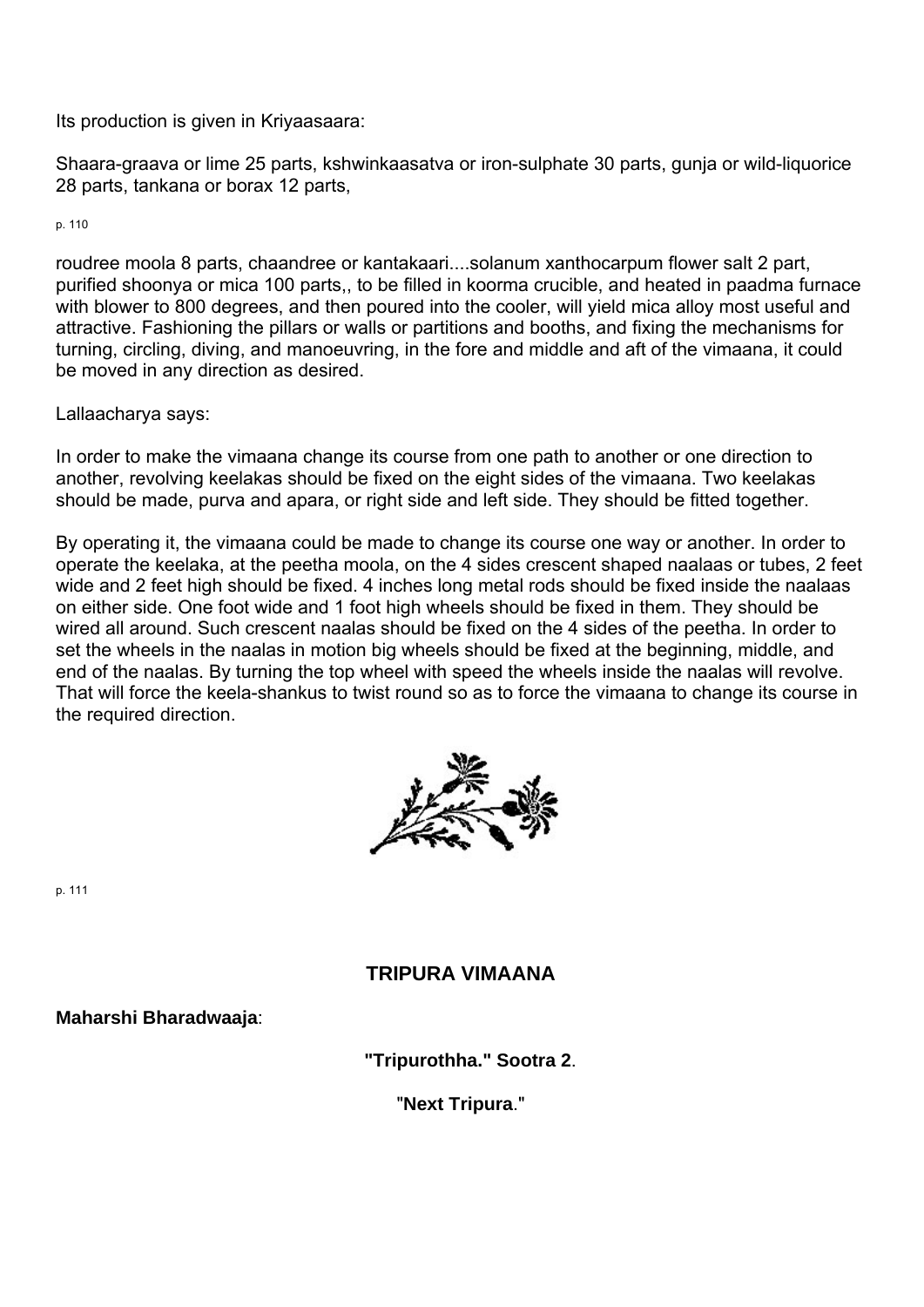

Bodhaananda Vritti:

Having explained the vimaanas commencing from Shakuna to Simhikaa, Tripura vimaana will now be dealt with.

This vimaana has 3 enclosures, or aavaranas or tiers. Each aavarana is called "Pura." As it consists of 3 aavaranas it is called "Tripura" vimaana. It is operated by the motive power generated by solar rays.

Narayana also says:

The vimaana which naturally can travel on land, sea, and in the sky by alteration of its structure is called Tripura Vimaana.

It has got 3 parts. The first part can travel on land. The second part can travel under and over water. The 3rd part travels in the sky. By uniting the 3 parts by means of keelakas, the plane can be made to travel in the sky. The plane is divisible into 3 parts so that it might travel on land, sea, or air. The construction of the 1st part is now explained. Tripura vimaana should be made out of Trinetra metal only.

Trinetra loha is explained by Shaakataayana:

Jyotishmatee loha 10 parts, kaanta-mitra 8 parts, vajramukha loha 16 parts, these 3 to be filled in crucible, then adding tankana or borax 5 parts, trynika 7 parts, shrapanikaa 11 parts, maandalika 5 parts, ruchaka or natron 3 parts, mercury 3 parts, then filled in crucible in padmamukha furnace and heated to 631 degrees with trimukhee bellows, the resulting liquid, if poured into cooler, will yield a metal, shining like peacock feather, unburnable, unbreakable, weightless, impregnable by water, fire, air and heat, and indestructible.

With that metal the peetha should be prepared, of any desired size. The following is given as an example. It may be 100 feet wide

p. 112

and 3 feet thick, round or square. Leaving 20 feet on the western side, at intervals of 10 feet 80 spots should be marked for wheeled boats. 80 feet long, 3 feet wide, 5 feet high boat shaped dronies or containers should be fixed on the marked lines. Three feet wide openings should be made in the top of the dronies, so as to raise the wheel inside them quickly and cover them underneath. There should be fittings which enable the wheels to be lowered on land, and raised and covered underneath when going in water. The wheels should have axle rods with fittings to attract electric power. The axle rods should be 2½ feet long and 1 foot thick. The wheels should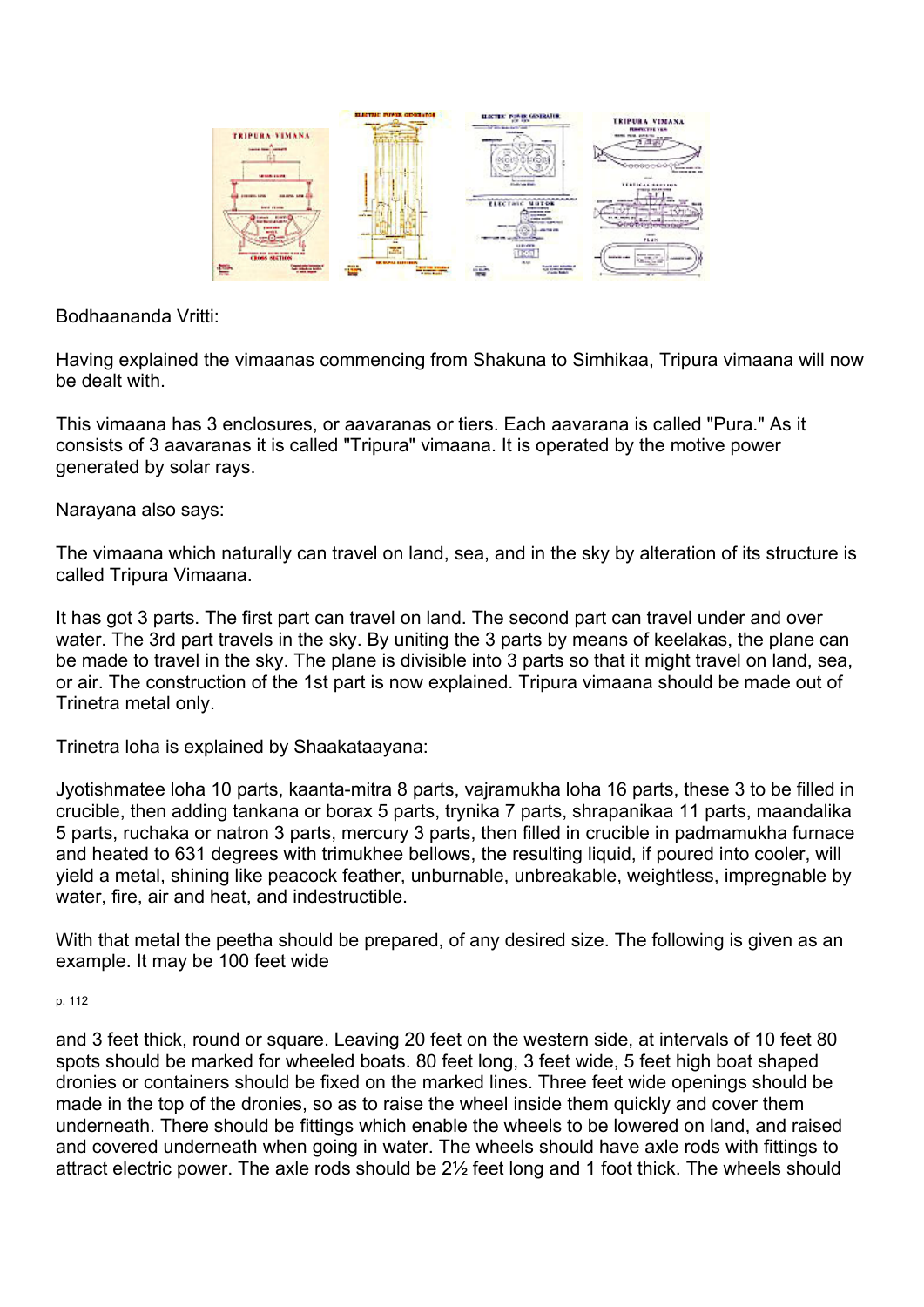be 3 feet wide and 1 foot thick, have, 5, 6, or 7 spokes, fixed in the rims, and covered with musheeka up to 4 inches from the edge. Holes with glass coverings should be made in all the wheels. These 12 wheels, or 8, or 6, or 4, should be fixed inside the boat-like structure. For transmitting power wires made of somakaanta loha should be fixed in the holes made in the wheels. In the middle of each wheel electric aaghaata keelakaas should be fixed, and in them chhidraprasaarana keelakas. Over all the chakradronee boats, copper wire pairs should be fixed on both sides, and in the joints of the wheels. Rods should be attached to the wires so that power could be drawn from the wires and passed to the top of the wheels. And power should be passed to the wires underneath the wheels. In climbing hills, and going down slopes, by adjusting the power at the top or the bottom of the wheels, smooth progress is made possible. By adjusting the necessary keelakas it is possible to accelerate the speed, or in going down, to restrain the flow of the current, and put brake on excess speed.

For attracting power from the generator a naala or pipe with wires should be fixed at the front of the peetha through 5 faced wheel keelakas, and the wires should be connected to the fittings at the top and bottom of the wheels, with glass cups.

In order to put covering over the boat formations, pillars should be fixed between each boat line, and covered with mica sheets, as per architectural rules.

p. 113

# **Maharshi Bharadwaaja**:

# **"Shuddhhaambaraattadhhi." Sootra 3**.

### "**Out of pure mica alone**"

Bodhaananda Vritti:

The vimaana should be made out of pure mica alone.

Mica is described in "Dhatu sarvasva ". There are four kinds of mica, white mica, red mica, yellow mica, and black mica. The white mica has 16 varieties. Red mica has 12 varieties. The yellow mica has 7 varieties. And the black mica has 15 varieties. Thus there are 50 varieties in all.

Shownakeeya also says:

We shall now describe the nature of abhraka or mica. They are of 4 castes, like brahmin, kshatriya, vysya, and sudra. They are of 50 varieties. The brahmin mica has 16 varieties. The kshatriya mica has 12 varieties. The vysya mica has 7 varieties. And the sudra mica has 15 varieties, totalling 50 in all. Their names are as follows. The brahmin mica varieties are ravi, ambara, bhraajaka, rochishmaka, pundareeka, virinchika, vajragarbha, koshambara, sowvarchala, somaka, amritanetra, shytyamukba, kuranda, rudraasya, panchodara and rukmagarbha. The kshatriya varieties are shundeeraka, shambara, rekhaasya, owdumbara, bhadraka, panchaasya, amshumukha, raktanetra, manigarbha, rohinika, somaamshaka, and kourmika. The vysya varieties are krishnamukha, shyaamarekha, garalakosha, panchadhaara, ambareeshaka, manigarbha, and krownchaasya. The shoodra varieties are gomukha, kanduraka, showndika, mugdhaasya, vishagarbha, mandooka, thailagarbha, rekhaasya, parvanika, raakaamsuka, praanada, drownika, raktabandhaka, rasagraahaka, vranahaarika.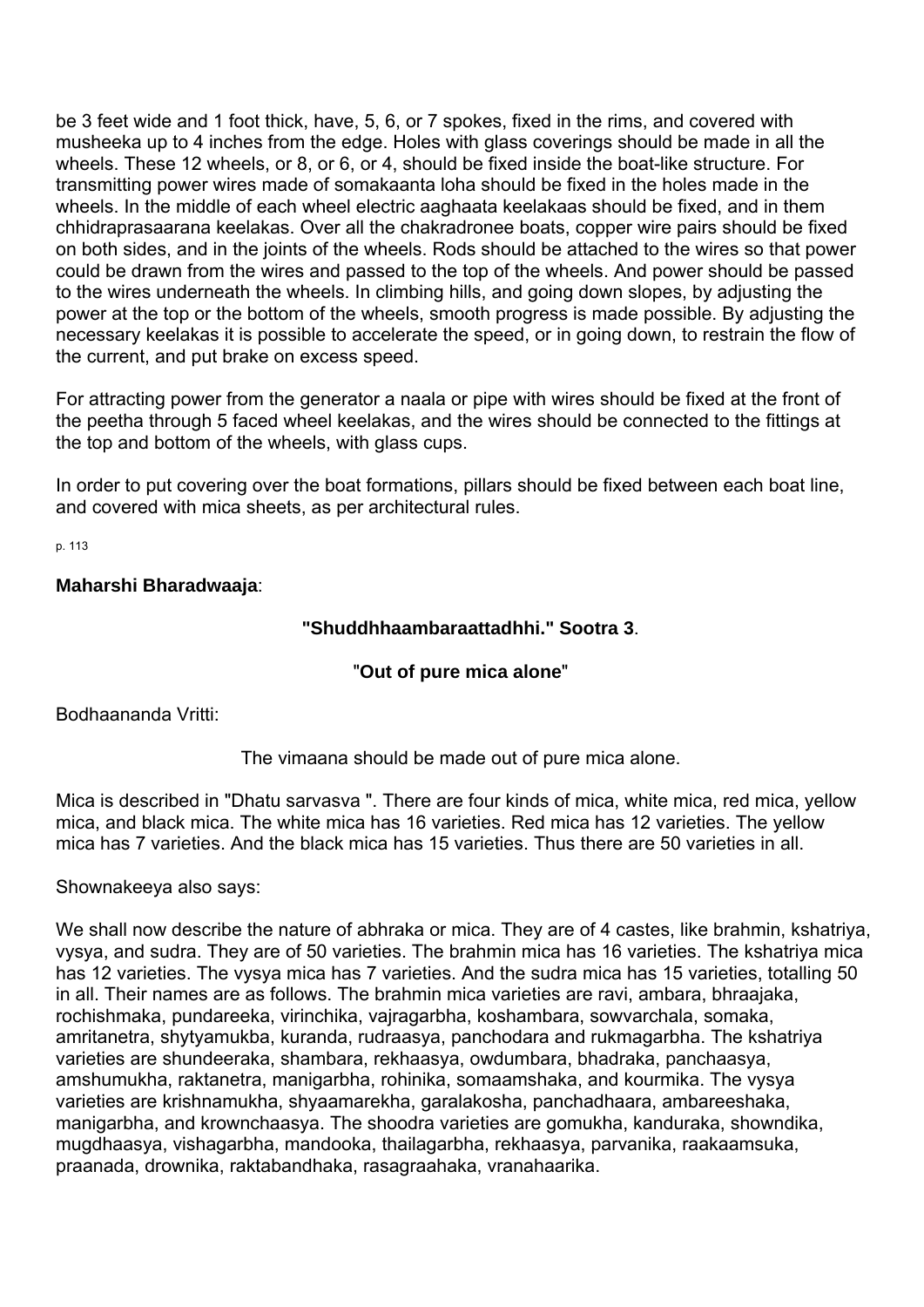Out of these, pundareeka from the 1st class, rohinika from the second, panchadhaara from the third, and drownika from the 4th class are good for use in constructing the vimaana. These should first be purified as per rules.

The process of purification is given in "Samskaara Ratnaakara": skandhaaraka or salt of roitleria tinctoria?, shaaranika or rubus salt?, pinjulee or yellow orpiment?, cowries, borax, kaakajanghaa or wild

p. 114

liquorice?, moss, rowdrikaa, salt-petre, douvaarika, shambara or benzoin, and phosphorus. These should be separately filled in the smelter. The decoctions should be filled in glass vessels. The mica is to be purified with each one of these.

The mica is to be powdered, put in skandhaavaara acid in smelting vessel. It should be boiled for 3 days in fire, and for 3 days in electric heat. Then take the liquid and put it in a bronze vessel, pour in shaaranika acid and keep it in sun for 3 days. Then add pinjulee acid and keep buried in earth for 5 days. Afterwards add cowri acid, and boil in bhoodhara yantra for one day. Then add mustard, and adding borax acid and burning arjuna, myrabolan wood, place it in brown-barked acacia cinders for 3 days. Then add wild liquorice acid and expose it to the full moon rays on the 14th and 15 days. The mica is to be then taken out and washed in hot water. Then add wild corn, and pouring in moss acid place it under earth for 6 days. Then take out the mica, add roudri acid, place the vessel in a big fire-place, and burn in 64 feet of dried cowdung. Next taking out the mica put it in sesamum oil for 1½ days, and expose to the sun from morning to sundown. Then take out the mica, wash it clean, put in bronze vessel with salt-petre solution with dattoori or yellow thistle seeds, place it in a heap of burning kundalee or mollugo stricta leaves. Then take out the mica, add dourvaarika acid and bake for a day with hay-fire. Then put the mica in benzoin acid for 3 days. Next add one-fourth as much of camphor, and placing it in the churning machine, churn for a day. Then placing it in Simhaasya crucible cook with boiling water. Add ranjaka or phosphorus acid, 3 palas or 12 tolas of tankana or borax, 12 tolas of lime, 4 tolas of soorana root or tacca, karkotaka 20 tolas, vrishala or onion 28 tolas, koorma-tankanaka 8 palas or 32 tolas, rouhinaka or red sandal 40 tolas, shambara 80 tolas, muchukunda 12 tolas. These cleaned and filled in the crucible, and placed in simhamukha furnace filled with charcoal, and melted with 800 degrees heat will yield a metal shining like a precious stone, very light, unbreakable, unburnable and indestructible.

With that the vimaana is to be constructed.

We shall now consider the parts of the vimaana: 2 feet thick and 3 feet high pillars, painted in different colours and adorned with

p. 115

pictures, should be prepared, and 80 of them should be fixed in the spaces between the boats. On the pillars 10 feet wide pattikas or sheets, and of the same length as the boats, should be fitted with screws, and two-faced hinges.

In order to accommodate crew and passengers of the vimaana, and store luggage, rooms and partitions should be constructed with decorations. In order to provide secrecy, doors should be provided as also ventilators. Revolving wheels with necessary fittings and switches should be fixed so that by putting on a switch the rooms would revolve. Wheels should be fixed in the lanes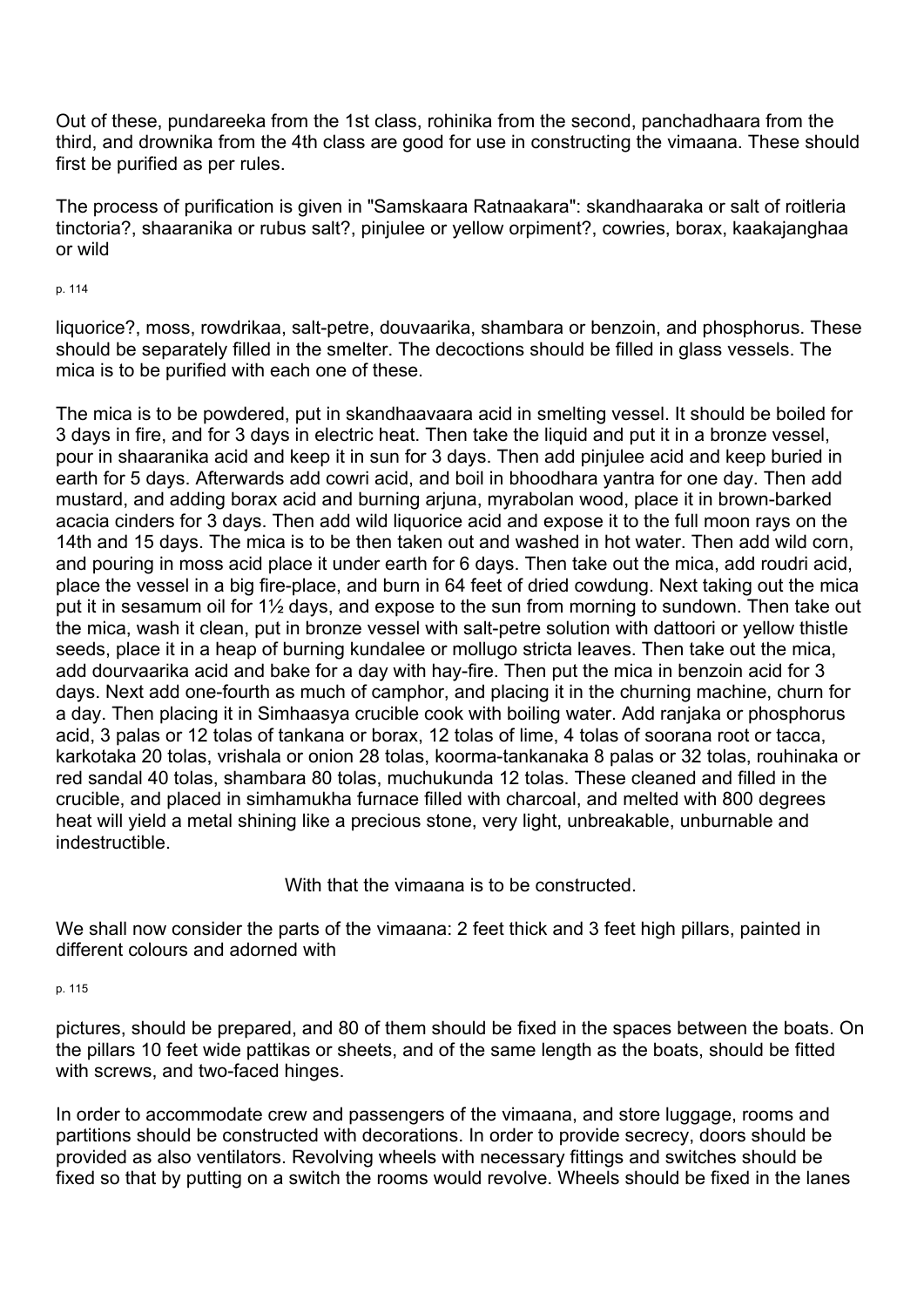between the boats. Air-pipes with wheels should be fixed. In order to ensure supply of air, tubes with wheels, and bellows with wide mouths, leaving 20 junctional centres, should be fixed. In the front, two faced tubular wheels should be fixed to dispel the air downwards or upwards or side ways, at 30 feet intervals from the aavrutta or enclosed pradesha of the vimaana. At the bottom of the vimaana metal balls with chain-wirings should be fixed for operations in the course of flight.

The 1st floor will be 7 feet high, with the roofing duly fixed with nalikaa-keelakas with 10 feet intervals. With 20 feet interval in the middle, wires with beaked ends should be attached to each keela. The fittings should be such as to enable opening and shutting like an umbrella. The cloth covering like a tent top should cover the entire floor.

The second aavarana should be made of trinetra metal.

# **Maharshi Bharadwaaja**:

# **"Taduparichaanyaha." Sootra 4**.

### "**Another above it**."

Bodhaananda Vritti:

Having described the first floor above, now the second floor is being described. The second floor should be slightly smaller than the first floor. If the first floor is 100 feet wide, the second should be 80 feet wide. The floor should be 80 feet wide, and 3 feet thick, and made of trinetra metal. Its fittings should be like those on the first floor, and be duly connected with electric wiring from the generator.

p. 116

In order to take the vimaana through water, first the wheels at the bottom used for land route should be drawn up, and in order to prevent water coming up, the bottom should be completely covered up with ksheeree-pata or milk cloth. Four inches thick metal rods, 12 inches long, to which wheels 1 foot wide and 1/2 foot thick, and shaped like frog claws, are fixed, should be adjusted on both sides of the dronee or boat lines. Similarly in the front portion of the vimaana, on both sides two such wheeled rods should be fixed in order to divert water, By switching on power the main wheels will revolve, making all the wheels revolve, and expelling water, and aiding the progress of the vimaana forward.

For the supply of air inside, on the sides of the 2nd floor, should be fixed, air pipes 6 inches wide and made of ksheeree pata or milk cloth, cleaned with acid, from the partitions in the 1st floor upto the top of the vimaana, their tops being covered with revolving metal covers, with air sucking pumps worked by power. The air so pumped into the pipes will fill both the second and 1st floors, and provide air comfort for the crew and passengers of the vimaana.

Above the roofing of the two floors all round, spreading out and closing up keelakas should be fixed. So as to separate the floors, foldable chain fittings should be fixed at 10 feet intervals. Wires from the electrical generator should be connected to the fittings, so that by their operation the floors will be separated, and the separated floors simultaneously move on land and in the air.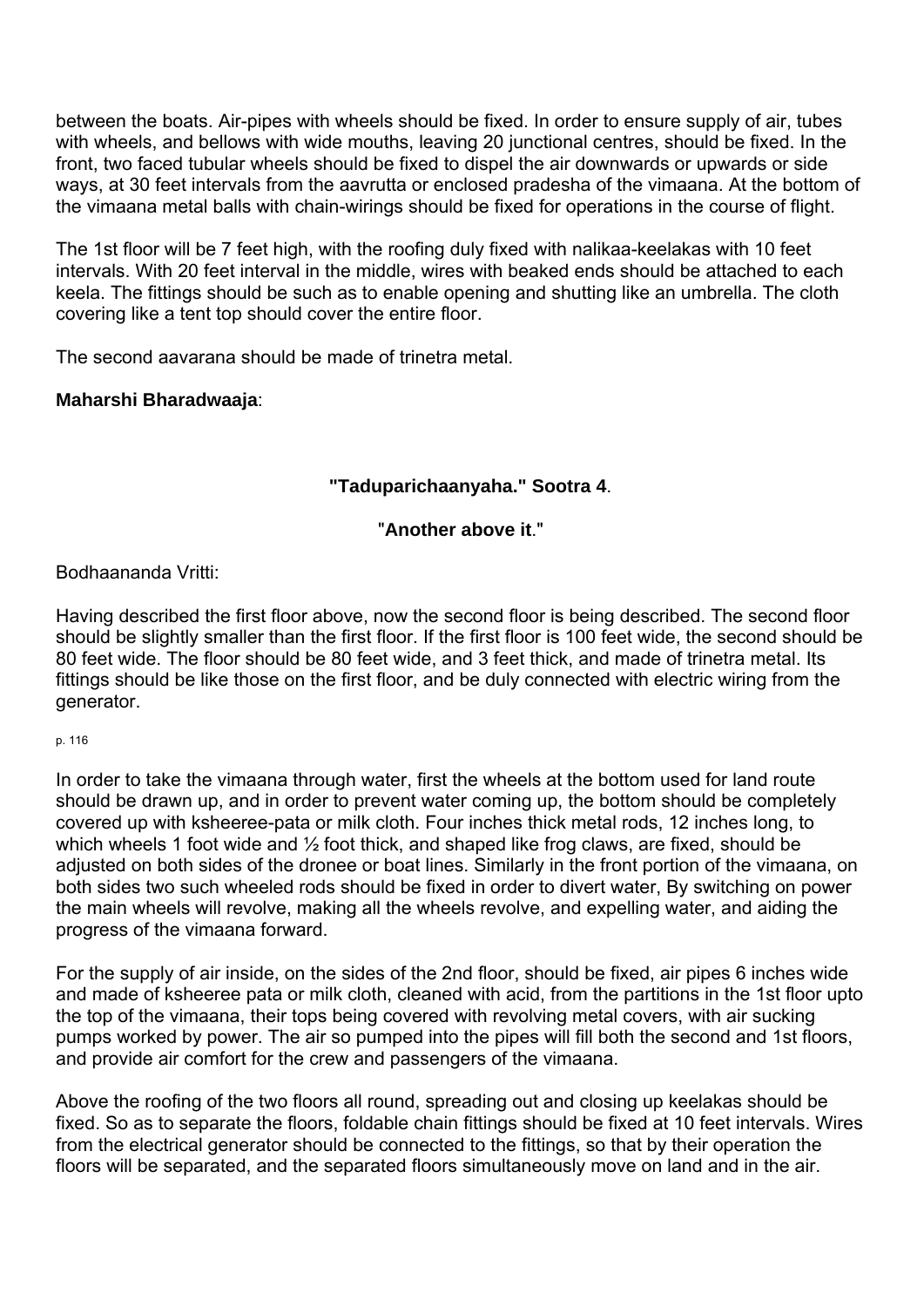In the 2nd floor also cabins, partitions and seating and doors and windows should be constructed as attractively as in the first floor. The enclosing walls of the floor should be 7 feet high from its peetha, and half a foot thick. In order to draw electric current from the third floor two poles should be erected in the back room with transmitter from which wires will pass the current to the various fixtures on the floor.

At the front of the vimaana a mast should be erected. At its foot two bells made of bronze should be fixed in order to indicate time to the crew and passengers. In every room on the floor alarm

p. 117

chains, as in railways, should be fixed so that the occupants may call for help in times of danger. On hearing the call the crew will rush to the room and attend to the requirements of the passengers. Sound transmitter, image transmitter, direction indicator, time-piece, and cold and heat gauges should be installed on either side of the floor, with necessary cable connections.

Then in order to protect against excessive wind currents, storms, and heat-waves, three machines should be installed at the back, on either side, and on both sides of the turret.

They are described in "Yantra Sarvasva" as three-faced air protection yantra, solar-blaze conditioning yantra, and rain storm protection yantra. Their construction is given here as per shaastras.

First, three-faced air force reducing yantra. It must be made of Vaaruna Metal:

Vaaripanka, vishaari, borax, jaalikaa, mango, vishodara, vaaripanchaka, kshaarasaptaka, kshona, manjula or madder root, godhara, vaarunaasyaka, paarvana or chlorodendrum phlomoides, aruna, kaakatunda, bhoodhara, vaarunaabhraka, natron, kundaaleemukha, lodhra or benzoin, varikudmala or water flower, shaarikaarasa, panchabaanasahodara, lead 5 parts, soorana or tacca, honey 8 parts, vaata, kankanikodara, Sunda, anjana or eye-black, kukkutaandaka, khaadira or brown-barked acacia, loddhruka, simhikaa-mukha, koormajangha, and masoorika or lentil, all these to be cleaned, and filled in crucible, placed in padmamukha furnace, and heated to 700 degrees with 5 faced bellows, poured into equifying yantra and churned, will yield a light, smokecoloured, impregnable vaaruna metal.

Then it is to be purified, according to "Kriyaasaara." First, place it in shundeera acid (great-leaved laburnum?) and boil for 3 days, and then with kuttinee yantra beat it into flat pattis, make thick decoction of soorana root or tacca, and smear it to 1 inch thickness on it and heat it for 3 yaamaas or 9 hours. Then mritsaara, vaagura, opium, should be boiled together for a day. The concoctions will become red like lac. The metal patti should be smeared with it and heated in the taapana yantra for a yaama or 3 hours. Then keep it

p. 118

in the sun for a day. Then kantaka or small caltrap, heranda, dhavalodara, and chaaraka, and gingelly should be mixed together, and the oil extracted. The metal should be smeared with it and kept in the sun for 3 days, and then heated in the sun for a day. Then paste the gum of kankola or cubeb pepper 1 inch thick, and stick into it thumb-sized vaatakuthaaraka manis, place in furnace of brown-barked acacia and cool for 9 hours. The metal will become like diamond.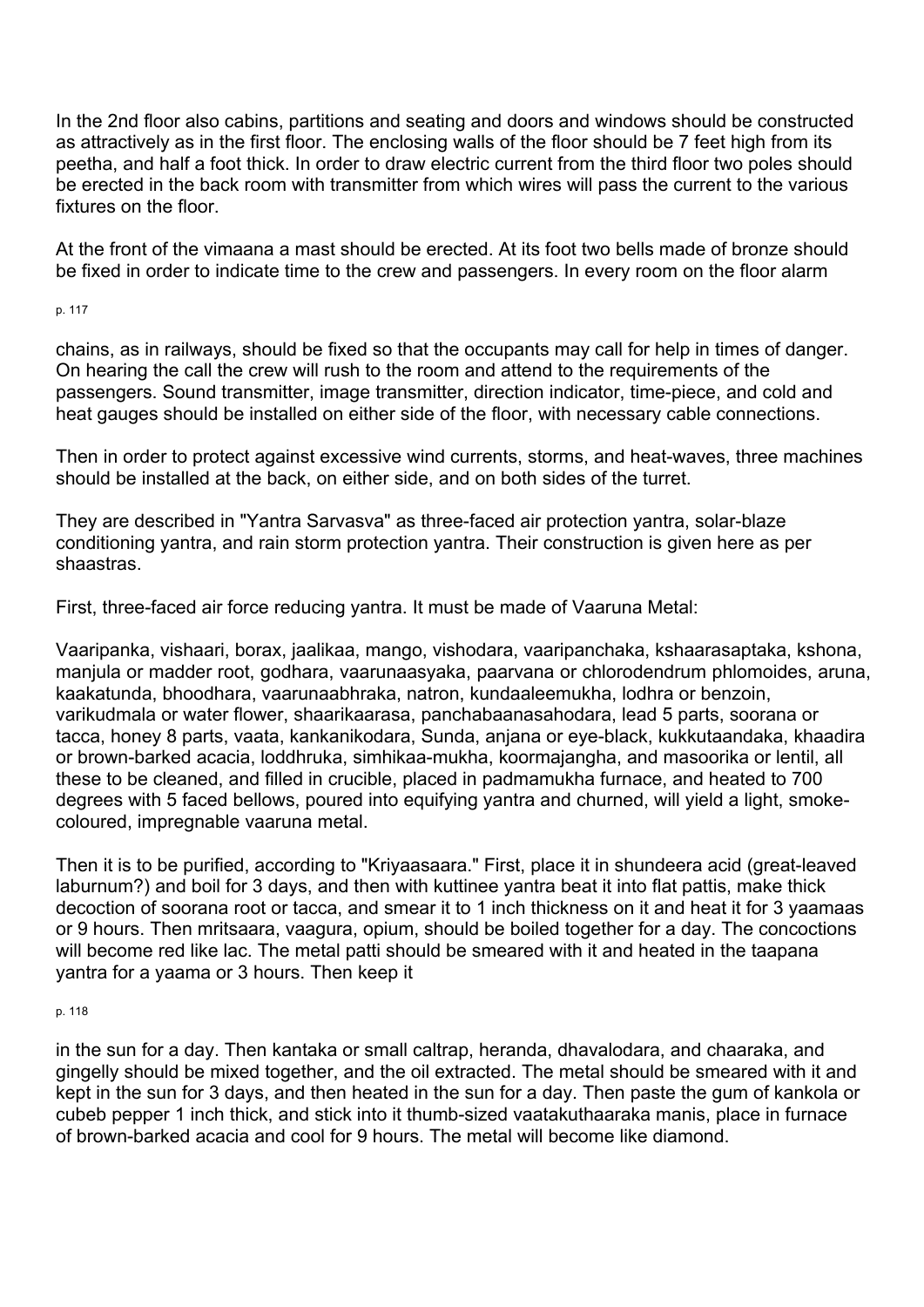Out of this a cover should be made for the vimaana, with necessary fittings for spreading over and folding up, connected with electric wires drawn from inside the vimaana. The charge of electricity will permeate all over, as well as the manis on the pattika. Three serpent-faced keelakas should be fixed. These will suck in the fierce wind as it blows, and belch it out to the upper regions, so that the wind force on the vimaana will be curbed, and danger therefrom averted.

The rain storm protection yantra should be made of crowncha metal. Says "Kriyaasaara", The metal that can destroy the dravapraanana force of water is krowncha loha. Therefore the varshopasamhaara yantra should be made out of that alone.

Krowncha loha is described in "Mantra Sarvasva" as follows: Jyotirmukha or rose-coloured redwort 8 parts, tryambaka or copper 11 parts, humsa-tunda 12 parts, camphor 7 parts, tankana or borax 8 parts, sand 4 parts, choorna or lime 12 parts, owrwaara or cucumber?, ruruka 5 parts, patola or snake-gourd 27 parts, and vaardhyushika or sea-foam 1 part, these to be cleaned and placed in crucible, and heated in padma furnace to 512 degrees with 3 faced bellows, poured into churning yantra, and then cooled, will yield, a metal, honey-coloured, light, strong, rain-storm antidote, and heat-impregnated. Extracting oil from the seeds of basil, rukma or yellow thistle, punkha, red wort, trijataa or bael, and pancha-kantaki or 5 thorny trees, the metal should be smeared and heated. The metal is to be made into pattis with kuttinee yantra, make pipes out of them 3 feet wide of the same height as the vimaana, and fix them properly all around. In front of the vimaanaa-avarana also 3 feet high pipes should be fixed with keelakas or hinges. The pipes should be smeared with chana or gram decoction 1 inch thick. On that vajragarbha decoction or triangular spurge milk should be

#### p. 119

smeared thrice, which will make it hard as diamond. On the pipes, at 12 inches intervals, sinjeeta vajra should be smeared and heated by fire. Then thumb-size panchaasya manis which will counteract the effects of water, should be imbedded on the smeared pipes. Then the pipes with proper fittings at both ends should be fixed on the 8 sides of the vimaana. Wires proceeding from the electric generator should be taken through glass tube and connected to the pipes. When the current passes through them to the panchaasya mani, the concentrated force in it blending with the electric force will fiercely oppose the forces of the rain storm and disturb the atmosphere so as to dilute and weaken the storm, and render it ineffective. Therefore the varshopahaaraka yantra should be fixed on the vimaana.

Sooryaathapopasamhaara yantra or the burning-sun protection machine:

It is to be made out of the aathapaashana loha. It is explained in Kriyaasaara: Aatapaashana loha protects against burning sun. Therefore Aatapa samhaara yantra should be made with that metal. "Lohatantra" describes that metal. Owrvaarika, kowshika, gaaruda, soubhadraka, chaandrika, sarpanetra, sringaataka, sowmyaka, chitraloha, vishvodara, panchamukha, virinchi, these twelve metals should be put in equal parts in padma-moosha crucible. Borax 7 parts, chowlika 5 parts, cowree salt 6 parts, kunjara 12 parts, sand 9 parts, camphor 4 parts, cardamom 16 parts, powshnika 10 parts, should be added to them, and placing it in nalikaa furnace heated to 725 degrees with mooshakaasya bhastrika bellows. Then the liquid should be put in, the mixing machine, and afterwards poured into the cooler. The resulting alloy will be light, orange coloured, heat proof, and unbreakable, for the making of sooryaathapopasamhaara yantra, after being duly purified, says Yantrasarvasva.

Kriyaasaara explains its purification: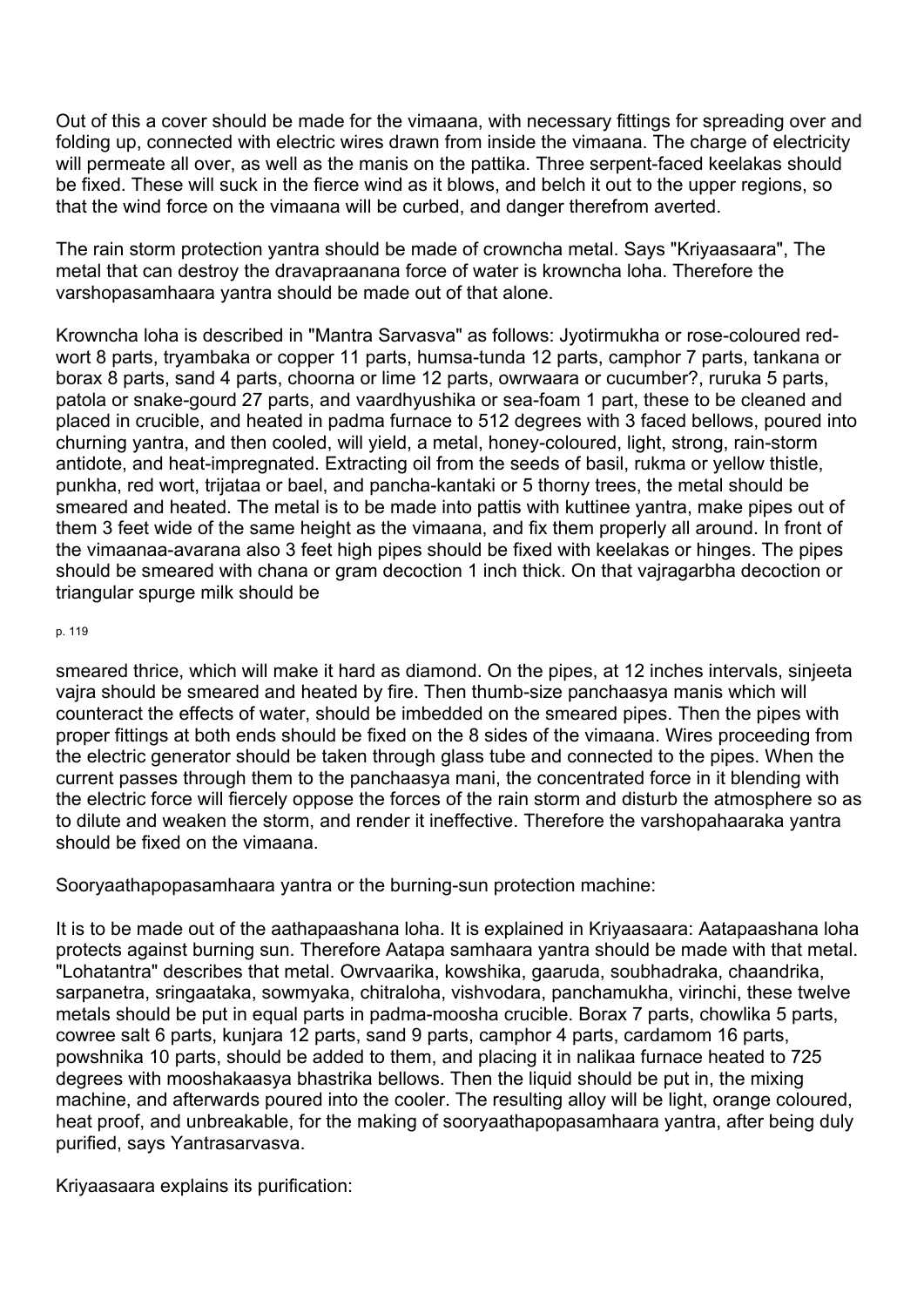Ashwaththa or sacred fig tree, mango, plantain, aala or banyan, baadava or peepul, trimukhee, trijata or bael, gunja or wild liquorice, sherinee, onurberah, patolika or snake gourd, the bark of these trees should be powdered, should be filled in vessel with 10 times as much water, and boiled down to one-tenth measure.

Then taking the 11 kinds of salts, bidaa-lavana or table-salt, syndhava or rock-salt, oushara or saline earth, budila salt, maacheepatra salt or

p. 120

solanum indicum?, praanakshaara panchaka, or 5 urine salts or ammonium chloride? and saamudra or sea-salt, these eleven salts, should be placed in dravaakarshana yantra or dehydration machine and boiled. Taking the previous decoction, add half as much this decoction, put the aatapaashana metal in it and boil for 5 days, then wash with water, and anoint with honey, and place in hot sun for 3 days, then wash it, and use it for producing the yantra.

First pattikas should be made from the metal with kuttinee yantra, 2 feet square, or circle, and 3 feet thick. On that 3 pipes, 1 foot wide and 5 feet high, should be fixed. Three triangular glass bowls should be placed underneath the pipes. In each of them one prastha or seer of somadraavaka or white acacia juice should be filled. In each vessel a heat proof crystal of the 121st class should be cleaned with acid and placed. Then an umbrella shape 10 feet wide should be made out of the metal, and fixed so as to cover the 3 pipes, with revolving keelakas fixed halfa-foot underneath the umbrella cover. Above that 3 kalasas, 3 feet wide and shaped like cooking vessel, should be fixed. At their centre circular chaalapattikas should be fixed. Upon that three cold-diffusing crystals of the 185th number, should be fixed. On them three black mica wheels should be fixed. They should be covered with chandrikaa toolikaa or white silk cotton. On that should be placed a vessel with acid of manjoosha or madder root, in which a heat-resisting crystal is immersed. In the front part the toothed mica wheels fitted with bhraamanee-danda keelakas should be fixed. And in order to revolve that keelaka 3 wheeled keelaka should be fixed. By its motion the umbrella will revolve disturbing the heat wave. Then the heat-absorbing mica wheels will absorb the heat, which, pas-sing down to the madder-root acid, will become cold and get extinguished. And the crew and passengers will be saved from its evil effects.

The Third Floor:

In erecting the 3rd floor of the vimaana, the same procedure as was followed in erecting the second floor should be followed. Like the fixtures in the flooring of the 2nd aavarana and roofing of the 1st aavarana, fixtures should be put in connecting the roofing of the 2nd aavarana and the peetha of the 3rd aavarana. The peetha of the 3rd floor should be 5 feet less than the peetha of the 2nd floor, and be

p. 121

square or circular like it. The cabins, doors, walls, and furniture on the 3rd floor should be on the same lines as in the 2nd floor. In the north eastern part of the 3rd floor, a cabin should be prepared for housing the electric generator. It should be made out of somaanka loha.

Somaanka loha is explained in "Lohatantra" as follows: Lead, panchaasya, and copper, 7 parts each, Chumbaka or loadstone 9 parts, nalikaa or Indian spikenard bark, sharaanika or rubus salt?, and borax, in equal parts, to be filled in sarpamukha crucible, and placed in naagakunda furnace, filled with coal, and heated to 353 degrees with shashamukha bellows. After melting the liquid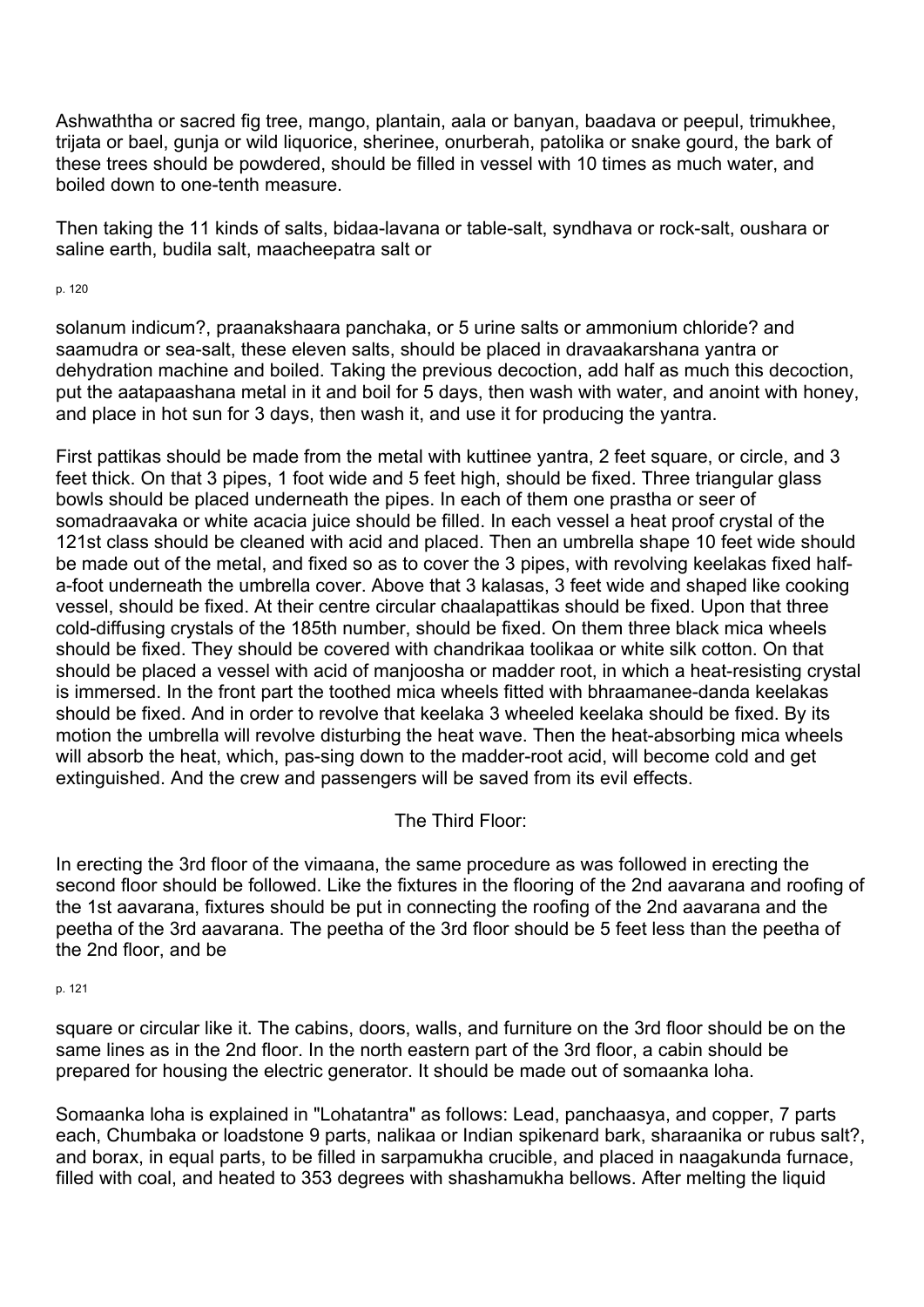should be filled in the mixer, and after churning be poured out to cool. The resulting metal will be a fine, light, electricity-impregnated somaanka loha. Out of that metal pattikas should be made with kuttinee yantra, or hammering yantra.

A cradle-like vessel, 3 feet wide and 8 feet high, should be made out of it, and be covered with a pattika with hinges. On the eastern and northern part of the cover two holes 1½ feet wide should be made. The cradle should be fixed in the electric cabin. Below the holes, two peethas should be fixed in the cradle. Two vessels 2 feet wide and 4 feet high should be prepared. Eight goblets 6 inches wide and 1 foot high should be made, and 4 each should be placed in the two vessels, in their four corners. In the middle of the 4 goblets, a big goblet should be placed so as to contact all the four. 2 vessels covered with patties having 5 holes should be placed inside the 2 holes in the cradle cover. Teethed churners 5 inches in size, 8 inches in height, like those of sugarcane machines, 8 in number, should be placed in the 8 goblets in the two vessels in the cradle. 2 churners, bigger than these should be placed in the two central goblets beneath the two holes. Fixtures should be fixed on the central churner so that by their turning all the other churners will turn.

The procedure for extracting electricity out of solar rays is as follows. 8 naalas or tubes should be prepared out of the 192nd kind of amshupa glass. The naalas should be fixed on the 4 corners of each vessel. Panchamukhi karnikaas should be placed on them, filled with rukmapunkhaa shana, and with electric crystals in them. Covering them

p. 122

with the amshupaa glass cover, 5 spires should be formed on it. The top of each spire should be like an open beak, and in it should be inserted sinjeeraka crystal and amshupaa crystal. On the central spire amshu-mitra mani should be fixed. Above the 4 crystals should be fixed 4 glass tubes made of kiranaakarshana glass, 6 inches wide and 3 feet high. On them should be carefully fixed 4 feet-wide-mouthed vessels, acid cleaned. They should be filled with Rudrajataa-vaala or aristolochia indica linn. Revolving ghutikas should be placed in their centre. The ghutikaas will attract the solar rays and send them through the tubes. The crystals in the spire beaks will suck them in. So does the shinjeera crystal inside, as also the amshu-mitra crystal. The power will be absorbed by the glass-covering, and sent to the electric crystal. Then the karnikas inside will receive it and send down to the central tube with force. When the central churner revolves the other churners also revolve. The power will enter the acid, and the crystals in it will whirl with great speed, intensifying the power force to the extent of 1080 linkas. That force should be collected by the ganapa-yantra in front of the cradle, and stored in the central storage.

The Ganapa-yantra is a machine shaped like Vighneshwara, 1 foot broad, and 3 feet high. From its head a tubular projection like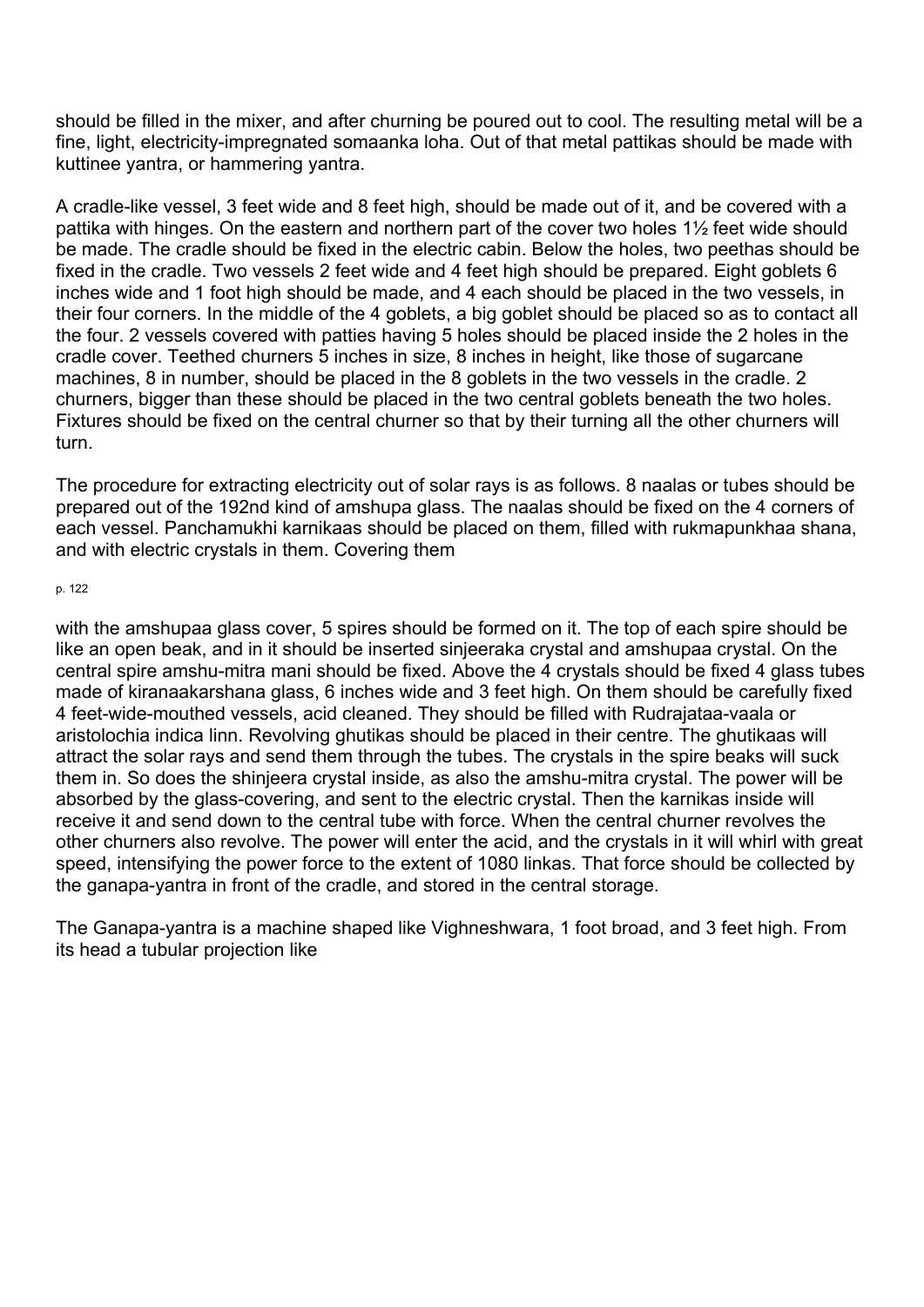

Vighneshwara

elephant's trunk, covered with glass and with wires inside should be fixed at the front of the cradle, and connected to the Ganapa image from the neck to the navel. Three-inch toothed wheels should be so fixed that a big wheel at the neck of the image, by force of the current coming through the trunk or proboscis will whirl, setting the other wheels in motion. A coil of wire should be placed in the centre. On it a sapta-shashthi shankha or conch called simhikaa should be placed, with covering made of kravyaada metal. 5 spoonfuls of jeevaavaka acid (ditamine?) should be filled in the conch, and 217

#### p. 123

bhaamukha graamukha manis or beads should be placed inside. 5 umbrellas, 2 inches wide, should be made, and 5 sun-crystals of the size of big liquorice, should be stuck on them. The umbrellas should be fixed on the conch, with amshupa glass covering. This should attract the force of the sun rays, and pass to the crystals on the umbrellas, making the crystals and the umbrellas whirl with fierce force of 1000 linkas, and the force passing to the acid in the conch and the crystal inside, will thence pass westwards, and could be transmitted through wires for any desired use. To measure its exact force a meter should be fixed in, along with thermometer and other needful equipments.

# **THE GROUND WHEELS**

When the vimaana has to move on the ground, the electric current is switched on the electric motor in the hub of each wheel, thus causing the rim to revolve and move the vimaana.

But when entering water the wheels are drawn in by the movements of toothed segment and the pinion, the latter being revolved by an electric motor attached to the shaft. The openings in the bottom of the vimaana are closed by the sliding covers moved by the rack and pinion arrangement, the pinion being worked by an electric motor.

The movements of the hinged joints of the folding links will raise or lower the second floor over the first floor.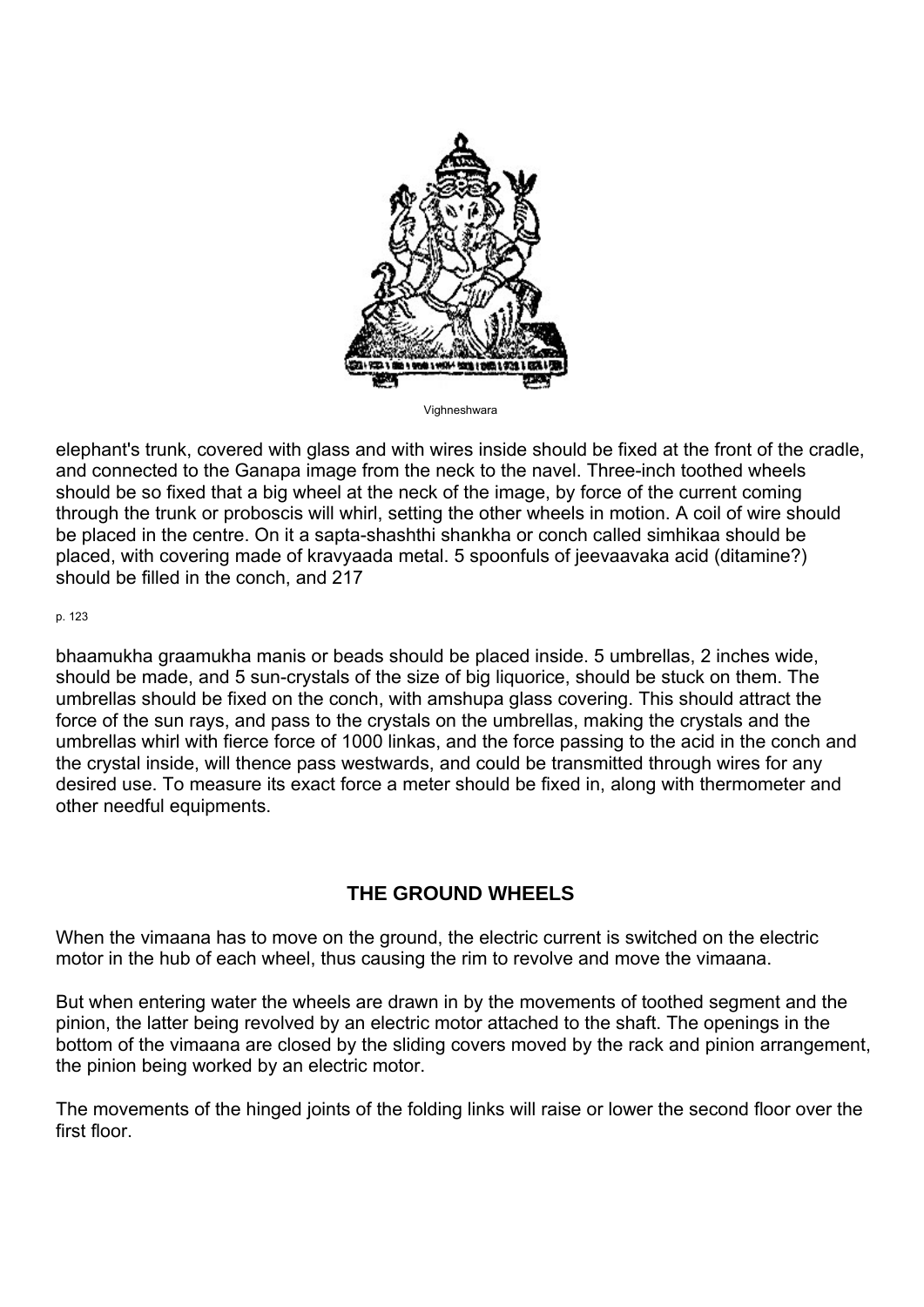# **ELECTRIC GENERATOR**

Two jars are placed on the peetha or stand. Each jar contains five cups filled with acids. Each cup has a churning rod with gear-wheels connected together. The wheels are revolved by hand while starting, and by the generated electric power afterwards. A darpana or mirror and gharshana manis are fixed above the gear wheels. The darpana and the manis absorb the sun's energy and transmit it to the acid cups. The acids, being churned, convert the absorbed energy into electric current, which will pass through the pancha-mukhee naala, or five-way-switch, to different points, and work the machines there.

p. 124

# **THE ELECTRIC MOTOR**

The electric motor consists of a loop of fine wire coil, with a fine wire cage in the centre. The current from the generator is brought to the wire coil through a glass tube. Suitable wheels are attached to the wire cage to connect to the churning gears of the generator or the shaft of the pinion.

The Simhika shankha on the top of the motor contains an acid and the bhaamukha-graahinee mani or crystal. Five rods with amshupaamitra manis are fitted to the top of the shankha, and toothed wheels are fitted to these rods to revolve together and rub against the inner surface of amshupaa mirror at the top. The solar power absorbed by the mirror is stored in the shankha, and given out by the bhaamukha graahinee mani to the various motors in the vimaana.

**Thus concludes the description of Tripura Vimaana.** 



**⊄∧⊙ ො∾** 

And that brings us to the end of the

### **WONDER MANUSCRIPT**

left behind for the edification of Mankind

by the venerable mystic

# **ANEKAL SUBRAAYA SASTRI**

whose occult powers visualised this much from the

### **"VYMAANIKA SHAASTRA"**

section of the giant